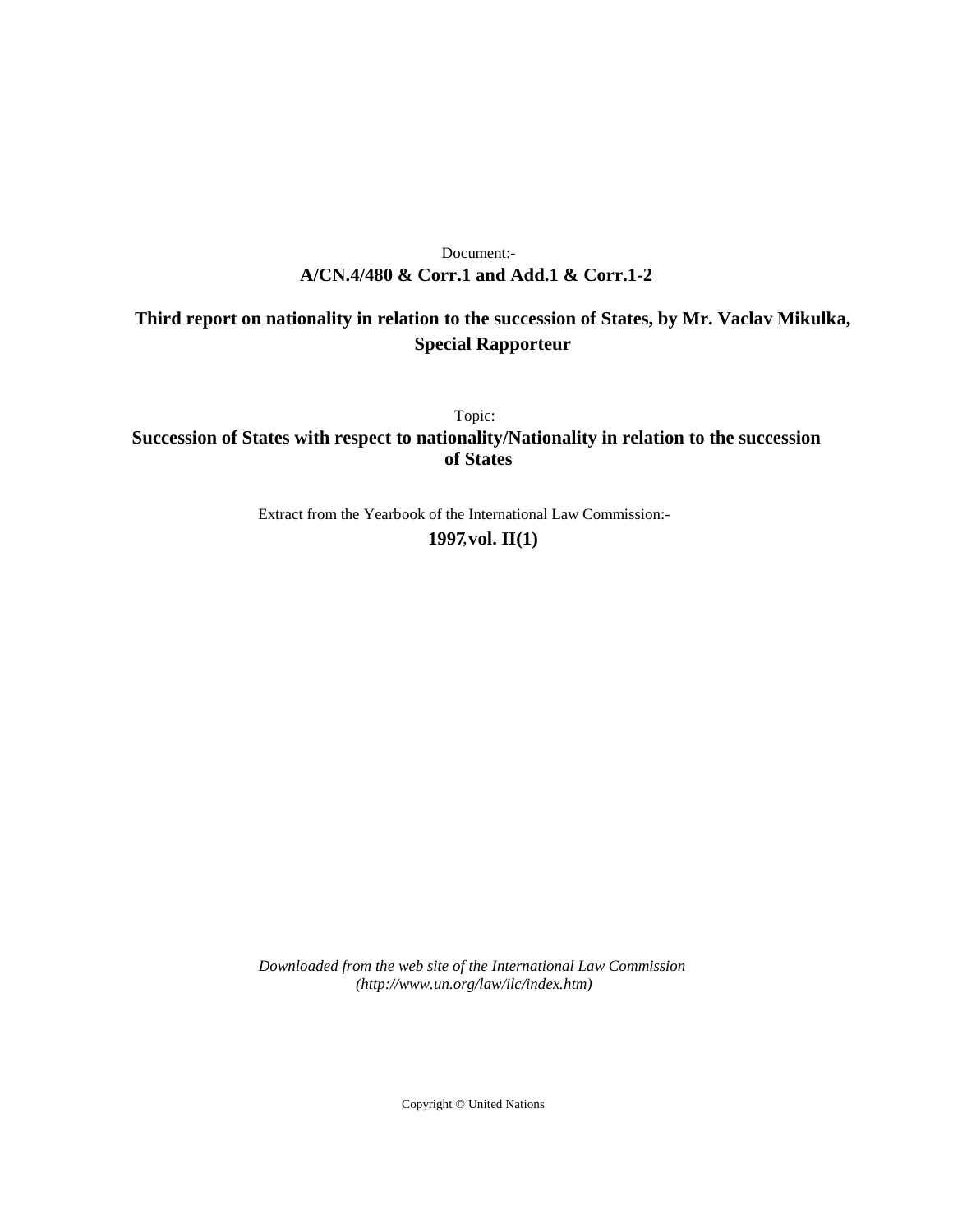# **NATIONALITY IN RELATION TO THE SUCCESSION OF STATES**

# [Agenda item 5]

# **DOCUMENT A/CN.4/480 and Add.1\***

# **Third report on nationality in relation to the succession of States, by Mr. Václav Mikulka, Special Rapporteur**

[*Original: English/French*] [*27 and 28 February 1997*]

*Page*

# **CONTENTS**

|           |                                                                                                     | Paragraphs |  |  |
|-----------|-----------------------------------------------------------------------------------------------------|------------|--|--|
|           |                                                                                                     | $1 - 16$   |  |  |
| А.        |                                                                                                     | $1 - 3$    |  |  |
| <b>B.</b> | General Assembly resolution 51/160 and the work to be accomplished on the topic                     | $4 - 8$    |  |  |
| C.        |                                                                                                     | $9 - 16$   |  |  |
|           |                                                                                                     |            |  |  |
| А.        |                                                                                                     |            |  |  |
| B.        |                                                                                                     |            |  |  |
|           |                                                                                                     |            |  |  |
|           |                                                                                                     |            |  |  |
|           |                                                                                                     |            |  |  |
|           | PART I.<br>GENERAL PRINCIPLES CONCERNING NATIONALITY IN RELATION TO THE SUCCESSION OF STATES        |            |  |  |
|           |                                                                                                     |            |  |  |
|           | Article 2. Obligation of States concerned to take all reasonable measures to avoid statelessness    |            |  |  |
|           |                                                                                                     |            |  |  |
|           | Article 4. Granting of nationality to persons having their habitual residence in another State      |            |  |  |
|           | Article 5. Renunciation of the nationality of another State as a condition for granting nationality |            |  |  |
|           | Article 6. Loss of nationality upon the voluntary acquisition of the nationality of another State   |            |  |  |
|           |                                                                                                     |            |  |  |
|           |                                                                                                     |            |  |  |
|           |                                                                                                     |            |  |  |

<sup>\*</sup> Incorporating document A/CN.4/480/Add.1/Corr.1.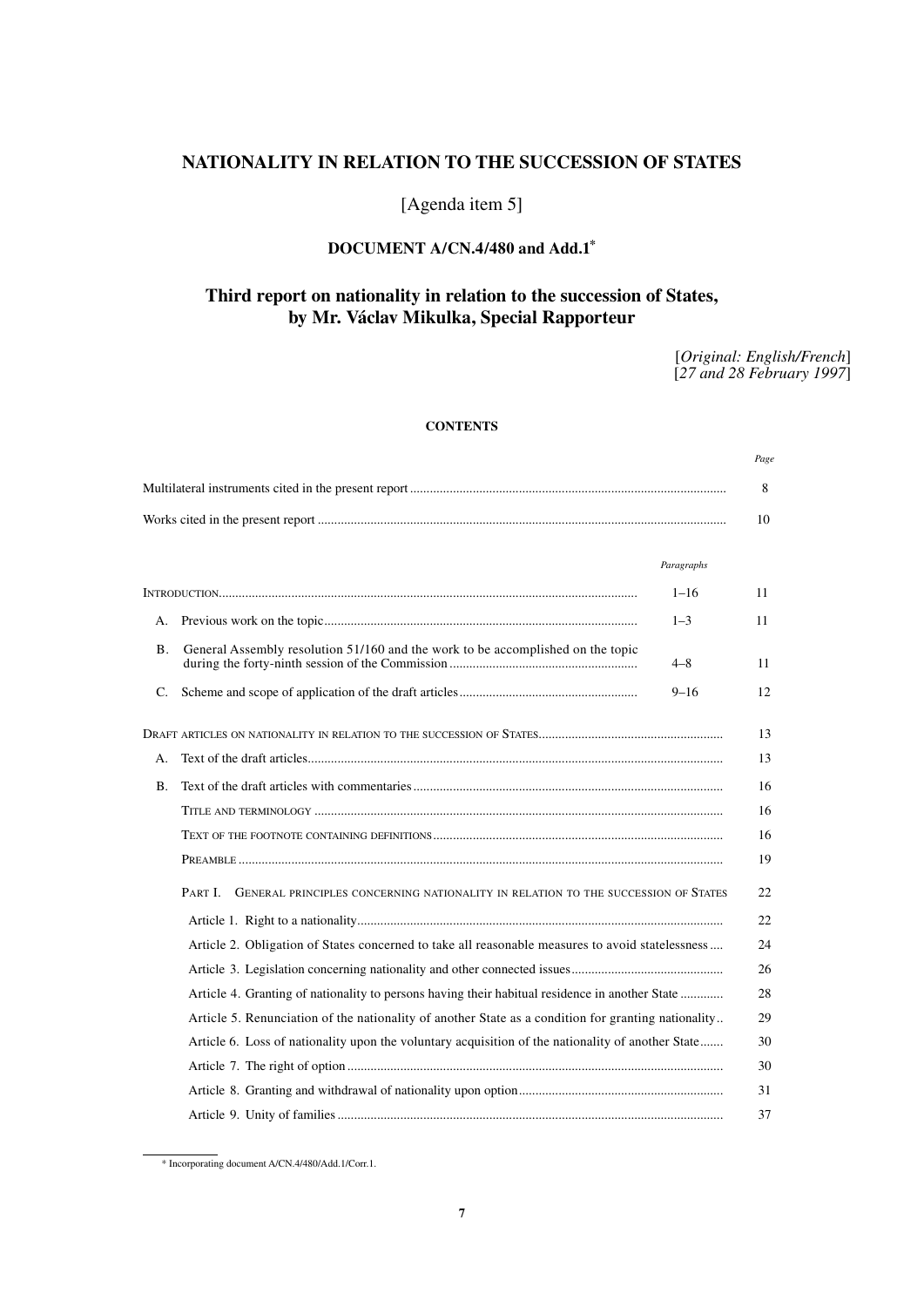|                                  |                                                                                         | Page |  |  |  |
|----------------------------------|-----------------------------------------------------------------------------------------|------|--|--|--|
| Article 10.                      |                                                                                         | 40   |  |  |  |
| Article 11.                      |                                                                                         | 42   |  |  |  |
| Article 12.                      |                                                                                         | 43   |  |  |  |
| Article 13.                      |                                                                                         | 45   |  |  |  |
| Article 14.                      |                                                                                         | 45   |  |  |  |
| Article 15.                      |                                                                                         | 46   |  |  |  |
| Article 16.                      |                                                                                         | 47   |  |  |  |
|                                  |                                                                                         | 50   |  |  |  |
|                                  | Section 1. Transfer of part of the territory                                            |      |  |  |  |
| Article 17.                      | Granting of the nationality of the successor State and withdrawal of the nationality of | 52   |  |  |  |
| Section 2. Unification of States |                                                                                         |      |  |  |  |
|                                  |                                                                                         | 57   |  |  |  |
|                                  | Section 3. Dissolution of a State                                                       |      |  |  |  |
| Article 19.                      |                                                                                         | 59   |  |  |  |
| Article 20.                      |                                                                                         | 59   |  |  |  |
| Article 21.                      |                                                                                         | 61   |  |  |  |
|                                  | Section 4. Separation of part of the territory                                          |      |  |  |  |
| Article 22.                      |                                                                                         | 62   |  |  |  |
| Article 23.                      |                                                                                         | 62   |  |  |  |
| Article 24.                      |                                                                                         | 65   |  |  |  |
| Article 25.                      | Granting of the right of option by the predecessor and the successor States             | 68   |  |  |  |
|                                  |                                                                                         |      |  |  |  |

# **Multilateral intruments cited in the present report**

*Source*

| Treaty of Peace between the Allied and Associated Powers and<br>Germany (Treaty of Versailles) (Versailles, 28 June 1919)                                      | <b>British and Foreign State</b><br>Papers, 1919,<br>vol. CXII (London,<br>HM Stationery<br>Office, 1922), p. 1. |
|----------------------------------------------------------------------------------------------------------------------------------------------------------------|------------------------------------------------------------------------------------------------------------------|
| Treaty of Peace between the Allied and Associated Powers and<br>Poland (Versailles, 28 June 1919)                                                              | Ibid., p. 225.                                                                                                   |
| Treaty between the Principal Allied and Associated Powers and<br>Austria (Peace Treaty of Saint-Germain-en-Laye)<br>(Saint-Germain-en-Laye, 10 September 1919) | Ibid., p. 317.                                                                                                   |
| Treaty between the Principal Allied and Associated Powers and<br>Czechoslovakia (Saint-Germain-en-Laye, 10 September 1919)                                     | Ibid., p. 502.                                                                                                   |
| Treaty between the Principal Allied and Associated Powers and the<br>Serb-Croat-Slovene State (Saint-Germain-en-Laye,<br>10 September 1919)                    | Ibid., p. 515.                                                                                                   |
| Treaty of Peace between the Allied and Associated Powers and<br>Bulgaria (Treaty of Neuilly-sur-Seine) (Neuilly-sur-Seine,<br>27 November 1919)                | Ibid., p. 781.                                                                                                   |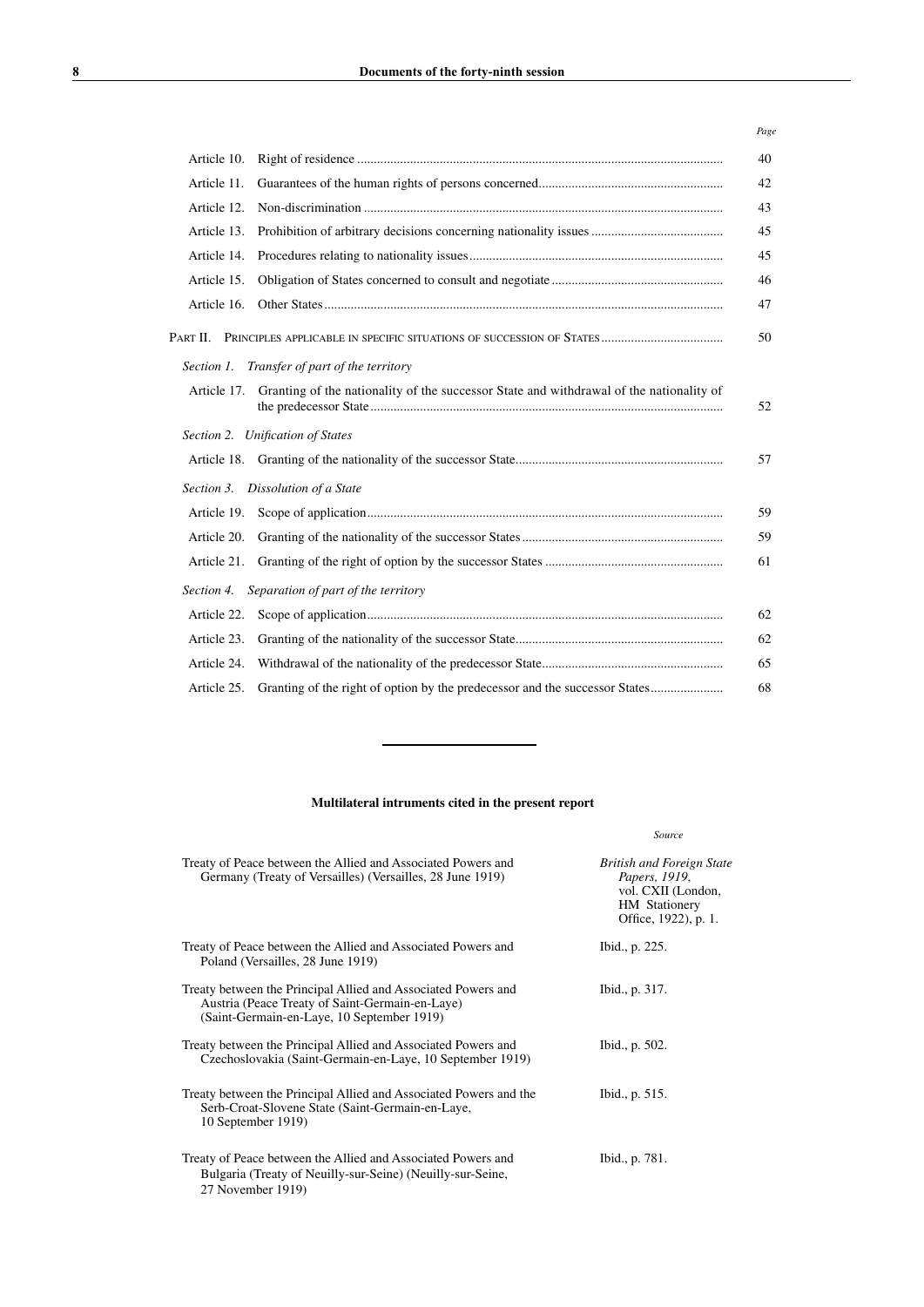*Source*

| Treaty between the Principal Allied and Associated Powers and<br>Roumania (Paris, 9 December 1919)                                                                                      | League of Nations, Treaty<br>Series, vol. V, p. 335.                                                                           |  |
|-----------------------------------------------------------------------------------------------------------------------------------------------------------------------------------------|--------------------------------------------------------------------------------------------------------------------------------|--|
| Treaty of Peace between the Allied and Associated Powers and<br>Hungary (Peace Treaty of Trianon) (Trianon, 4 June 1920)                                                                | <b>British and Foreign</b><br>State Papers, 1920,<br>vol. CXIII (London,<br><b>HM</b> Stationery<br>Office, 1923), p. 486.     |  |
| Treaty of Peace (together with declarations and protocols<br>relative thereto) [between Finland and Soviet Government of<br>Russia] (Treaty of Tartu) (Dorpat, 14 October 1920)         | League of Nations, Treaty<br>Series, vol. III, p. 5.                                                                           |  |
| Treaty of Peace [between the British Empire, France, Italy, Japan,<br>Greece, Roumania and the Serb-Croat-Slovene State and<br>Turkey] (Treaty of Lausanne) (Lausanne,<br>24 July 1923) | Ibid., vol. XXVIII, p. 11.                                                                                                     |  |
| Code of Private International Law (Bustamante Code)<br>(Convention on Private International Law) (Havana,<br>20 February 1928)                                                          | Ibid., vol. LXXXVI,<br>p. 111.                                                                                                 |  |
| Convention on Certain Questions relating to the Conflict of<br>Nationality Laws (The Hague, 12 April 1930)                                                                              | Ibid., vol. CLXXIX,<br>p. 89.                                                                                                  |  |
| Protocol relating to a Certain Case of Statelessness                                                                                                                                    | Ibid., p. 115.                                                                                                                 |  |
| Special Protocol concerning Statelessness                                                                                                                                               | United Nations,<br>Legislative Series,<br>Laws concerning<br>Nationality (ST/LEG/<br>SER.B/4) (Sales<br>No. 1954.V.1), p. 577. |  |
| Convention on nationality (Montevideo, 26 December 1933)                                                                                                                                | Ibid., p. 585.                                                                                                                 |  |
| Treaty of Peace with Italy (Paris, 10 February 1947)                                                                                                                                    | United Nations, Treaty<br>Series, vol. 49, p. 3.                                                                               |  |
| Convention relating to the Status of Stateless Persons<br>(New York, 28 September 1954)                                                                                                 | Ibid., vol. 360, p. 117.                                                                                                       |  |
| Convention on the Reduction of Statelessness (New York,<br>30 August 1961)                                                                                                              | Ibid., vol. 989, p. 176.                                                                                                       |  |
| Convention on reduction of cases of multiple nationality and<br>military obligations in cases of multiple nationality (with<br>annex) (Strasbourg, 6 May 1963)                          | Ibid., vol. 634, p. 221.                                                                                                       |  |
| International Covenant on Civil and Political Rights (New York,<br>16 December 1966)                                                                                                    | Ibid., vol. 999, p. 171.                                                                                                       |  |
| American Convention on Human Rights: "Pact of San José,<br>Costa Rica" (San José, 22 November 1969)                                                                                     | Ibid., vol. 1144, p. 123.                                                                                                      |  |
| Vienna Convention on Succession of States in Respect of<br>Treaties (Vienna, 23 August 1978)                                                                                            | Ibid., vol. 1946, p. 3.                                                                                                        |  |
| Vienna Convention on Succession of States in Respect of State<br>Property, Archives and Debts (Vienna, 8 April 1983)                                                                    | United Nations, Juridical<br><i>Yearbook 1983</i> (Sales<br>No. E.90.V.1), p. 139.                                             |  |
| Convention on the Rights of the Child (New York,<br>20 November 1989)                                                                                                                   | Official Records of the<br>General Assembly,<br>Forty-fourth Session,<br>Supplement No. 49,<br>resolution 44/25,<br>annex.     |  |
| Treaty on European Union (Maastricht Treaty)                                                                                                                                            | United Nations, Treaty                                                                                                         |  |

(Maastricht, 7 February 1992)

*Series*, vol. 1757, p. 3.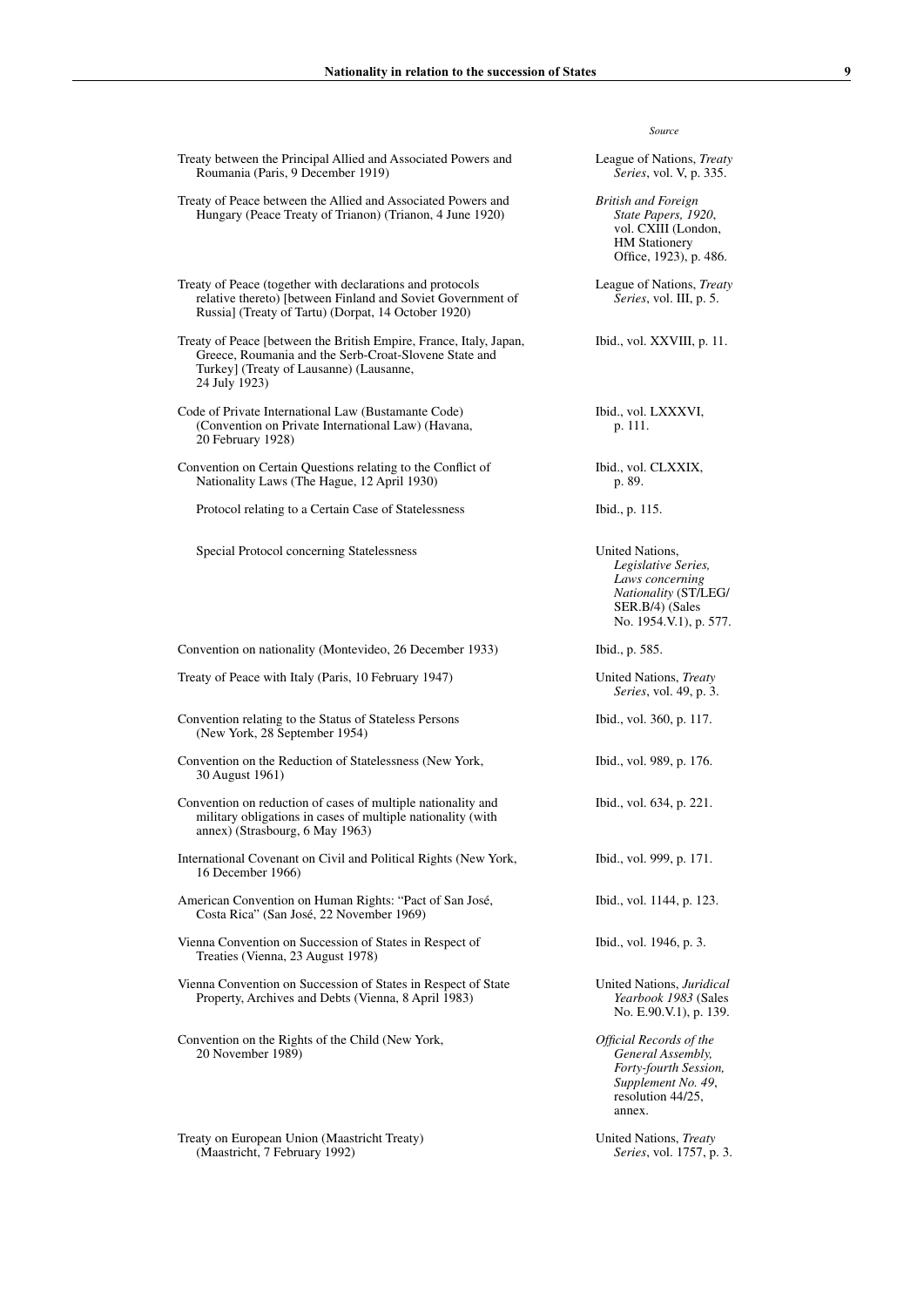### **Works cited in the present report**

#### BATCHELOR, Carol A.

"UNHCR and issues related to nationality", *Refugee Survey Quarterly*, vol. 14, No. 3, 1995, pp. 91–112.

#### Batiffol, Henri and P. Lagarde

*Droit international privé*, vol. I. 8th ed. Paris, Librairie générale de droit et de jurisprudence, 1993. 448 p.

### Brownlie, Ian

"The relations of nationality in public international law", *British Year Book of International Law, 1963* (London), vol. 39.

*Principles of Public International Law*, 4th ed. Oxford, Clarendon Press, 1990.

### Burlet, Jacques de

"De l'importance d'un 'droit international coutumier de la nationalité'", *Revue critique de droit international privé*. Paris, Sirey, 1978. Vol. LXVII, No. 2, pp. 304–327.

#### Chan, Johannes M. M.

"The right to a nationality as a human right: the current trend towards recognition", *Human Rights Law Journal* (Kehl am Rhein), vol. 12, Nos. 1–2, February 1991, pp. 1–14.

#### COTRAN, Eugène

"Some legal aspects of the formation of the United Arab Republic and the United Arab States", *International and Comparative Law Quarterly* (London), vol. 8, part 2, 1959, pp. 346–390.

#### Crawford, James

*The Creation of States in International Law*, Oxford, Clarendon Press, 1979. 498 p.

#### Donner, Ruth

*The Regulation of Nationality in International Law.* 2nd ed. Irvingtonon-Hudson, N. Y., Transnational Publishers, 1994*.* 433 p.

#### EIDE, Asbiorn

"Citizenship and international law: the challenge of ethnonationalism", in *Citizenship and Language Laws in the Newly Independent States of Europe.* Seminar held in Copenhagen, 9–10 January 1993*.* Copenhagen, Danish Center for Human Rights, 1993.

#### FAUCHILLE, Paul

*Traité de droit international public*, vol. I, part 1, *Paix*. Paris, Rousseau, 1922.

### Goh Phai Cheng

*Citizenship Laws of Singapore*. Singapore, Educational Publications Bureau, 1970. 76 p.

# HALL, William Edward

*A Treatise on International Law*, 8th ed. Oxford, Clarendon Press, 1924. 952 p.

### Islam, M. Rafiqul

"The nationality law and practice of Bangladesh", *in* Ko Swan Sik, ed., *Nationality and International Law in Asian Perspective*. Dordrecht, Martinus Nijhoff, 1990. 506 p.

### Jennings, Sir Robert and Sir A. Watts, eds.

*Oppenheim's International Law*, vol. I*, Peace*, parts 2–4, 9th ed. Harlow, Longman, 1992.

#### Koenig, Pierre

"La nationalité en Allemagne", *Annuaire français de droit international, 1978* (Paris), vol. XXIV, pp. 237–263.

#### Korowicz, Marek St.

*Introduction to International Law: Present Conceptions of International Law in Theory and Practice.* The Hague, Martinus Nijhoff, 1959. 424 p.

#### Kunz, Joseph L.

"L'option de nationalité", *Recueil des cours de l'Académie de droit international de La Haye, 1930–I* (Paris). Vol. 31, pp. 109–175.

"Nationality and option clauses in the Italian Peace Treaty of 1947", *American Journal of International Law* (Washington, D.C.), vol. 41, No. 3, 1947, pp. 622–631.

# Lagarde, Paul

*La nationalité française*. Paris, Dalloz, 1975. 454 p.

#### Malloy, William M.

*Treaties, Conventions, International Acts, Protocols and Agreements between the United States of America and Other Powers, 1776– 1909*, vol. II. Washington, D.C., United States Government Printing Office, 1910.

#### Mikulka, Václav

"Legal problems arising from the dissolution of States in relation to the refugee phenomenon" *in* Vera Gowlland-Debbas, ed., *The Problem of Refugees in the Light of Contemporary International Law Issues.* The Hague/Boston/London, Martinus Nijhoff, 1996.

#### Moore, J. B.

*History and Digest of the International Arbitrations to which the United States has been a Party.* Vol. III. Washington, D.C., United States Government Printing Office, 1898.

### O'Connell, D. P.

*The Law of State Succession*. Cambridge, Cambridge University Press, 1956.

*State Succession in Municipal Law and International Law*. Vol. I. Cambridge, Cambridge University Press, 1967.

#### Panhuys, H. F. van

*The Role of Nationality in International Law*. Leiden, Sijthoff, 1959. 256 p.

#### PEJIC, Jelena

"Citizenship and statelessness in the former Yugoslavia: the legal framework", *in* Síofra O'Leary and T. Tiilikainen, eds., *Citizenship and Nationality Status in the New Europe.* London, Institute for Public Policy Research and Sweet & Maxwell, 1998.

#### PELLET, Alain

- "Note sur la Commission d'arbitrage de la Conférence européenne pour la paix en Yougoslavie", *Annuaire français de droit international, 1991* (Paris), vol. XXXVII.
- "Commentaires sur les problèmes découlant de la création et de la dissolution des États et les flux de réfugiés", *in* Vera Gowlland-Debbas, ed., *The Problem of Refugees in the Light of Contemporary International Law Issues*. The Hague/Boston/London, Martinus Nijhoff, 1996.

### Rezek, J. F.

"Le droit international de la nationalité", *Collected Courses of the Hague Academy of International Law, 1986-III.* Vol. 198. Dordrecht, Martinus Nijhoff, 1987.

#### Rousseau, Charles

Droit international public. 11th ed. Paris, Dalloz, 1987. 495 p.

#### Virally, Michel

*L'administration internationale de l'Allemagne du 8 mai 1945 au 24 avril 1947*. Paris, Pedone, 1948.

#### Weis, Paul

*Nationality and Statelessness in International Law*. 2nd ed. Alphen aan den Rijn and Germantown, Md., Sijthoff-Noordhoff, 1979. 337 p.

### WESTLAKE, John

*International Law*, part I, *Peace*. 2nd ed. Cambridge, Cambridge University Press, 1910.

#### Wiessner, Siegfried

"Blessed be the ties that bind: the nexus between nationality and territory", *Mississipi Law Journal*, vol. 56, 1986, pp. 447–534.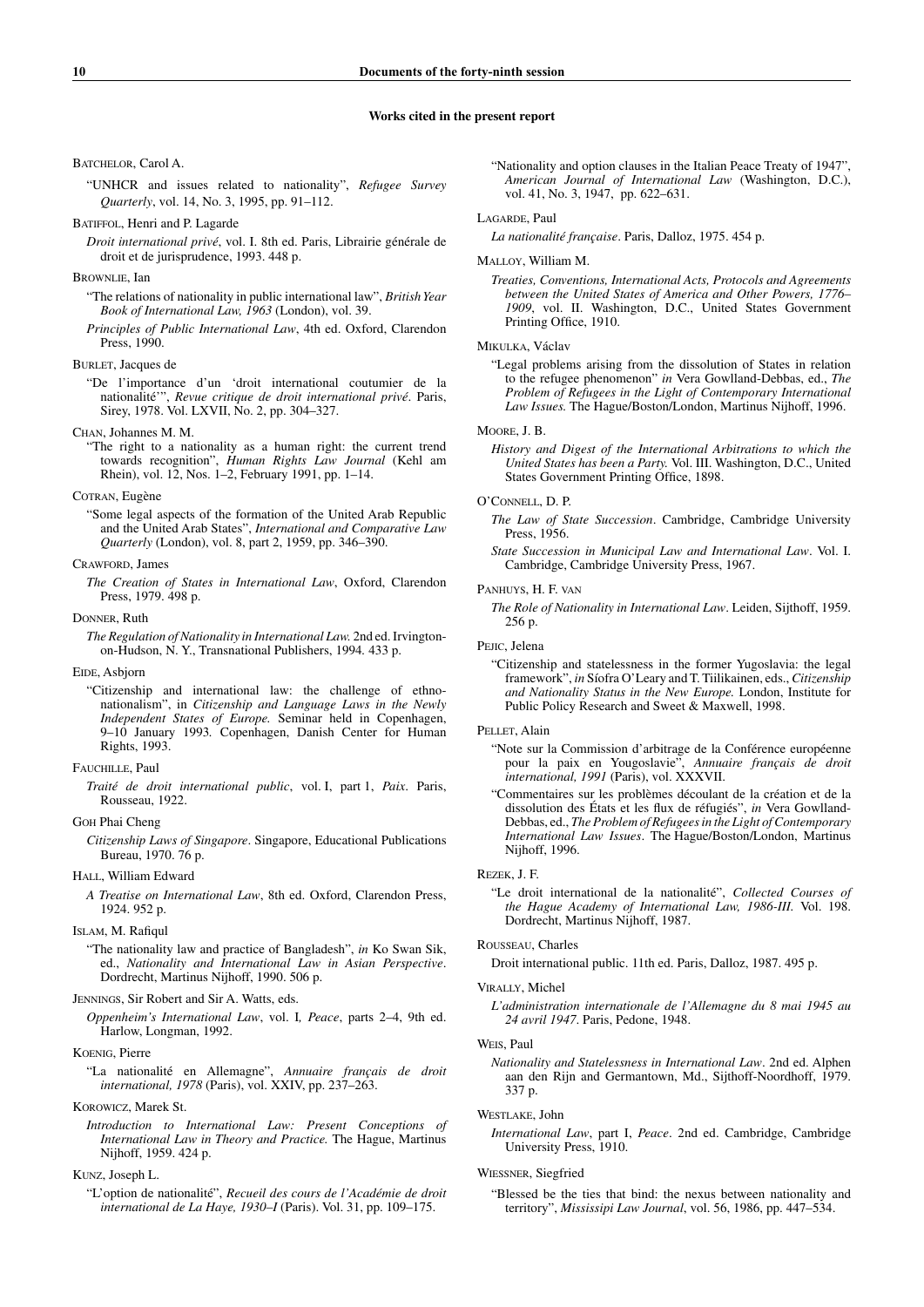# **Introduction**

# **A. Previous work on the topic**

The consideration by the International Law Commission of the question of nationality in relation to the succession of States has a relatively short history.<sup>1</sup> Initially entitled "State succession and its impact on the nationality of natural and legal persons", the topic was included in the Commission's agenda at its forty-fifth session, in 1993. The General Assembly encouraged the Commission to undertake a preliminary study of this topic in paragraph 7 of its resolution 48/31 of 9 December 1993, paragraph 6 of its resolution 49/51 of 9 December 1994 and paragraph 4 of its resolution 50/45 of 11 December 1995.

2. The Special Rapporteur submitted his first and second reports<sup>2</sup> to the Commission, which considered them at its forty-seventh and forty-eighth sessions, respectively. A summary of this debate is contained in chapter III of the report of the Commission on the work of its forty-seventh session<sup>3</sup> and chapter IV of its report on the work of its forty-eighth session.4 The Commission decided to establish a Working Group with the mandate to undertake a detailed substantive study of the issues raised in the Special Rapporteur's reports. The preliminary report of the Working Group is contained in the annex to the report of the Commission on the work of its fortyseventh session, and its final conclusions appear in paragraphs 78 to 87 of the report of the Commission on the work of its forty-eighth session.

3. Having thus completed the preliminary study of the topic, the Commission recommended to the General Assembly that it should request the Commission to undertake the substantive study of the topic of nationality in relation to the succession of States.<sup>5</sup>

# **B. General Assembly resolution 51/160 and the work to be accomplished on the topic during the forty-ninth session of the Commission**

4. In paragraph 8 of its resolution 51/160 of 16 December 1996, the General Assembly, having taken note of the Commission's "completion of the preliminary study of the topic 'State succession and its impact on the nationality of natural and legal persons', request[ed] the International Law Commission to undertake the substantive study of the topic 'Nationality in relation to the succession of States' in

accordance with the modalities provided for in paragraph 88 of its report ...". As to the aforesaid modalities, what was mainly involved was (*a*) separating the consideration of the question of the nationality of natural persons from that of the nationality of legal persons and giving priority to the former; (*b*) preparing draft articles with commentaries on the priority topic in the form of a declaration to be adopted by the General Assembly; and (*c*) completing the first reading of the draft articles at the forty-ninth, or, at the latest, the fiftieth session of the Commission.<sup>6</sup>

5. At the same time, the General Assembly invited Governments to submit comments on the practical problems raised by succession of States affecting the nationality of *legal persons*, that is to say, the problems raised in the second part of the topic, whose consideration the Commission proposed to defer to a later stage.7

6. In view of the explicit nature of the General Assembly's request to the Commission and, in particular, the firm schedule established for work on the topic, the Special Rapporteur prepared a set of draft articles on the whole topic of the nationality of natural persons. $8$ This should enable the Commission, at the outset of its detailed study of the topic, to grasp the interaction between the proposed articles and to have a better understanding of the Special Rapporteur's intentions regarding the various provisions.<sup>9</sup> The draft articles are based on the conclusions of the Working Group on State succession and its impact on the nationality of natural and legal persons.<sup>10</sup>

7. Taking into consideration the Commission's recent conclusions regarding its work methods in general, particularly the role of the Special Rapporteur and the

<sup>10</sup> *Yearbook … 1995*, vol. II (Part Two), annex; and *Yearbook … 1996*, vol. II (Part Two), pp. 75–76, paras. 78–88.

<sup>1</sup> For a short outline of the Commission's previous work on two related topics—succession of States (in respect of treaties and in respect of State property, archives and debts) and nationality (or, rather, statelessness)—see the first report of the Special Rapporteur (*Yearbook … 1995*, vol. II (Part One), document A/CN.4/467, pp. 159–160, paras. 1–7 and 8–12 respectively).

<sup>2</sup> Documents A/CN.4/467 and A/CN.4/474, in *Yearbook … 1995*, vol. II (Part One), p. 157, and *Yearbook … 1996*, vol. II (Part One), p.119, respectively.

<sup>3</sup>*Yearbook … 1995*, vol. II (Part Two), pp. 36–38, paras. 165–193.

<sup>4</sup>*Yearbook … 1996*, vol. II (Part Two), pp. 74–76, paras. 67–88.

<sup>5</sup> Ibid., p. 76, para. 88.

<sup>6</sup> Ibid., para. 88 (*a*)–(*c*).

<sup>7</sup> Ibid., para. 88 (*d*), which reads as follows:

<sup>&</sup>quot;The decision on how to proceed with respect to the question of the nationality of legal persons will be taken upon completion of the work on the nationality of natural persons and in light of the comments that the General Assembly may invite States to submit on the practical problems raised in this field by a succession of States.

<sup>8</sup> The Special Rapporteur left aside the problem of continuity of nationality in the context of State succession, in the light of the preference expressed by the Commission for examining this specific question under the topic of diplomatic protection. For a more detailed discussion of the decisions adopted in this regard, see the second report (*Yearbook … 1996*, vol. II (Part One), document A/CN.4/474, p. 150, paras. 173–176).

<sup>9</sup> This practice, moreover, is not an innovation. It may be recalled that in 1952, Mr. Manley O. Hudson, Special Rapporteur for the topic of nationality, had submitted to the Commission an entire draft convention on the nationality of married persons. Similarly, in 1953, his successor in the post of Special Rapporteur, Mr. Roberto Córdova, also submitted a complete set of draft articles on the topic of statelessness, which enabled the Commission to adopt two preliminary draft conventions at the same session, one on the elimination of statelessness in the future and the other on the reduction of future statelessness. See United Nations, *The Work of the International Law Commission*, 5th ed. (United Nations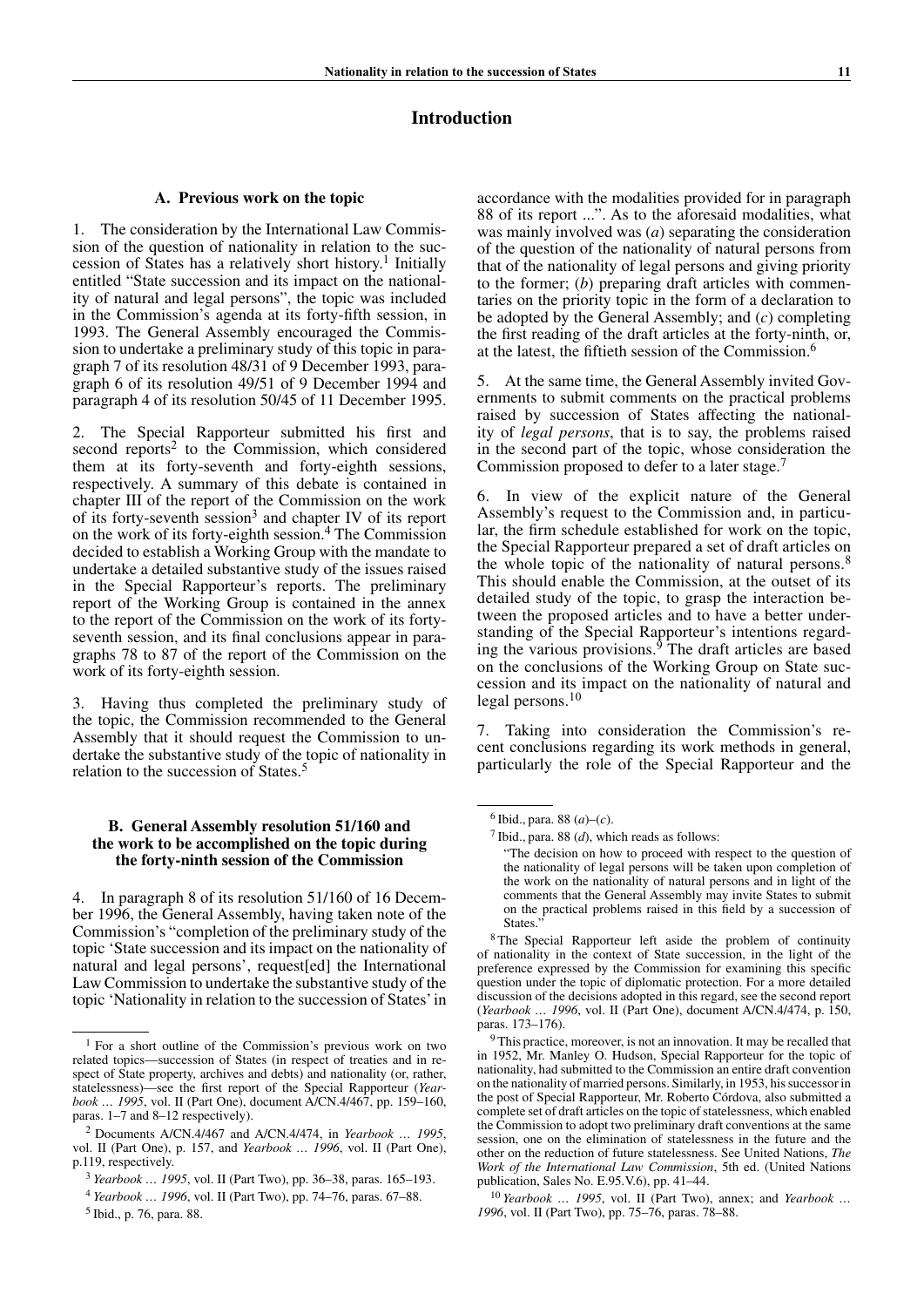need for a standing consultative group,  $11$  the Special Rapporteur on the topic under consideration benefited from the availability of former members of the Working Group, holding prior consultations with them on the question of the structure to be given to the draft articles and on the preliminary drafts of various articles. He wishes to express his deepest gratitude to them for their active contribution to this work.

8. Also taking into consideration the Commission's conclusions regarding the preparation of commentaries to draft articles,<sup>12</sup> the Special Rapporteur is submitting the draft articles with commentaries, following the practice of previous special rapporteurs. The submission of the draft articles together with the commentaries should "help to explain the purpose of the draft articles and to clarify their scope and effect" and should make possible "[s]imultaneous work on text and commentary [in order to] enhance the acceptability of both".<sup>13</sup> In principle, these commentaries contain a discussion of State practice with respect to the doctrinal issues under consideration and elements of the debates which took place within the Commission and the Sixth Committee.

# **C. Scheme and scope of application of the draft articles**

9. The draft articles are divided into two parts: part I deals with the general principles of nationality in relation to the succession of States and part II with the principles governing specific cases of State succession. While the principles in part I apply to all cases of State succession without distinction, the principles in part II are formulated in accordance with the various types of State succession.

10. Another difference between the two parts consists of the way in which the principles apply to the States concerned. While the principles in part I cannot all be regarded as forming part of positive law (*lex lata*), the States concerned should be invited simply to observe them. On the other hand, the principles in part II are intended mainly to facilitate negotiations between the States concerned or to encourage their law-making efforts. They offer the States concerned certain "technical" solutions to the problems which arise. The States concerned can base their agreement on the solutions thus proposed. At the same time they can, in the course of their negotiations, find solutions that are more appropriate and better adapted to the needs of the specific situation and, by agreement, base their respective laws on them. If such solutions are in conformity with the principles in part I, it will be difficult to object to them.

11. The types of succession of States envisaged in part II are as follows: (*a*) transfer of part of the territory; ( $\tilde{b}$ ) unification of States; (*c*) dissolution of a State; and (*d*) separation of part of the territory. This categorization gives effect to the decision of the Commission to follow, in this

respect, the approach in the 1983 Vienna Convention on Succession of States in respect of State Property, Archives and Debts rather than that in the 1978 Vienna Convention on Succession of States in Respect of Treaties<sup>14</sup> and, in view of the current requirements of the international community and the completion of the decolonization process, to leave aside the category of newly independent States that emerged from decolonization.<sup>15</sup>

12. As in the case of the Commission's previous work on the topic of State succession, the current draft articles relate only to cases of "succession of States occurring in conformity with international law and, in particular, the principles of international law embodied in the Charter of the United Nations".16 Accordingly, the current draft articles do not apply to questions of nationality which might arise, for example, in cases of annexation of the territory of a State by force.

13. In order to establish the precise framework of problems to which the present draft articles relate, it is necessary to underline that they encompass, *ratione materiae*, the issue of the loss and acquisition of nationality as well as the issue of the right of option between the nationality of the States concerned by the succession of States. Special emphasis is placed upon prevention of the statelessness which can arise from State succession. In respect of dual nationality, the draft articles preserve the freedom of the States concerned to follow any policy they wish.

14. Thus, the problems on which the draft articles focus are part of the branch of international law dealing with nationality. By their nature, they are very similar to those which the Commission had already considered under the topic "Nationality, including statelessness". However, the former differ from the latter in two respects. On the one hand, the Commission's scope is now broader than before: it is not limited to the problem of statelessness, although this is of paramount importance, but covers all the issues arising from changes of nationality. On the other hand, its consideration is limited to the change of nationality which results from a succession of States or is closely related thereto. This defines the scope of application of the draft articles *ratione temporis*.

<sup>11</sup> *Yearbook … 1996*, vol. II (Part Two), p. 91, paras. 191–195.

<sup>12</sup> Ibid., p. 92, paras. 196–199.

<sup>13</sup> Ibid., para. 197.

<sup>&</sup>lt;sup>14</sup> In the context of its work on the topic of succession of States in respect of treaties, the Commission "concluded that for the purpose of codifying the modern law of succession of States in respect of treaties it would be sufficient to arrange the cases of succession of States under three broad categories: (*a*) succession in respect of part of territory; (*b*) newly independent States; (*c*) uniting and separation of States" (*Yearbook … 1974*, vol. II (Part One), document A/9610/Rev.1, p. 172, para. 71). These categories were maintained by the diplomatic conference and are incorporated in the 1978 Vienna Convention.

<sup>15</sup> The Commission decided, however, to consider issues of nationality which arose during the process of decolonization, insofar as their consideration sheds light on nationality issues common to all types of territorial changes.

<sup>16</sup> See article 6 of the 1978 Vienna Convention and article 3 of the 1983 Vienna Convention. As stated in the commentary to article 6 of the draft articles on succession of States in respect of treaties, the "Commission in preparing draft articles for the codification of the rules of general international law normally assumes that these [draft] articles are to apply to facts occurring and situations established in conformity with international law. ... Only when matters not in conformity with international law call for specific treatment or mention does it deal with facts or situations not in conformity with international law" (*Yearbook ... 1972*, vol. II, p. 236).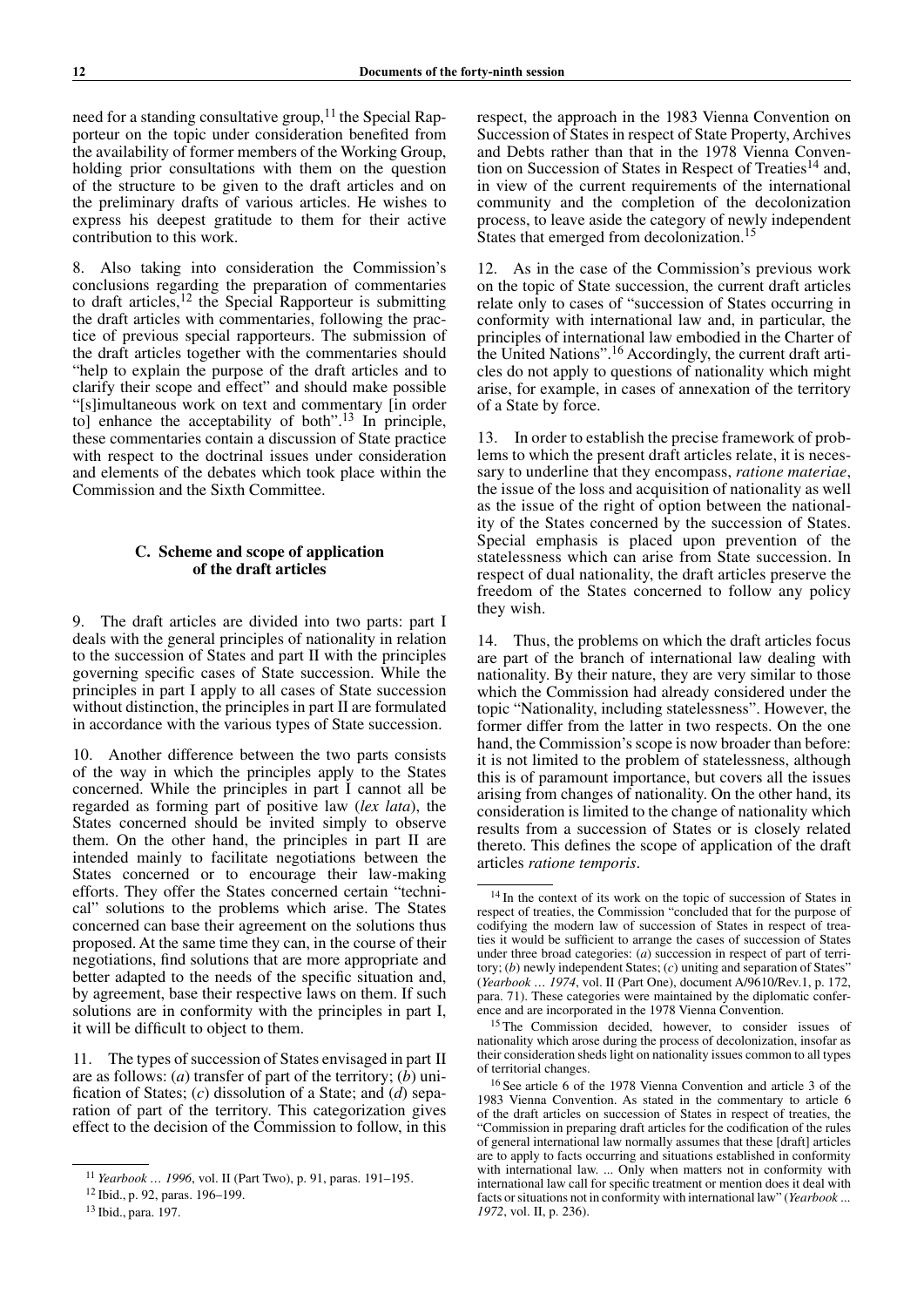15. Finally, the draft articles apply, *ratione personae*, to all individuals who could potentially lose the nationality of the predecessor State or, respectively, those susceptible of being granted the nationality of the successor State as a result of a succession of States.

16. Most of these questions will be clarified in a more detailed manner in the commentaries to the provisions in relation to which they are of particular relevance.

# **Draft articles on nationality in relation to the succession of States**

# **A. Text of the draft articles17**

*Considering* **that, in connection with recent cases of succession of States, problems concerning nationality have again become a matter of concern to the international community,**

*Emphasizing* **that, while nationality is essentially governed by internal law, international law imposes certain restrictions on the freedom of action of States in this field,**

*Convinced* **of the need for the codification and progressive development of the rules of international law concerning nationality in relation to the succession of States as a means for ensuring greater juridical security in international relations and strengthening respect for human rights,**

*Recalling* **that the Universal Declaration of Human Rights proclaimed the right of every person to a nationality,**

#### Part I

...

### GENERAL PRINCIPLES CONCERNING NATIONALITY IN RELATION TO THE SUCCESSION OF STATES

#### *Article 1. Right to a nationality*

**1. Every individual who, on the date of the succession of States, had the nationality of the predecessor State, irrespective of the mode of acquisition of that nationality, or was entitled to acquire such nationality in accordance with the provisions of the internal law of the predecessor State, has the right to the nationality of at least one of the States concerned.**

**2. If a child born after the date of the succession of States whose parent is a person mentioned in paragraph 1 of this article has not acquired the nationality of at least one of the States concerned, or that of a third State, such child has the right to acquire the nationality of the State concerned on whose territory or otherwise under whose jurisdiction (hereafter "on the territory") he or she was born.**

#### *Article 2. Obligation of States concerned to take all reasonable measures to avoid statelessness*

**The States concerned are under the obligation to take all reasonable measures to avoid persons who, on the date of the succession of States, had the nationality of the predecessor State becoming stateless as a result of the said succession of States.** 

#### *Article 3. Legislation concerning nationality and other connected issues*

**1. Each State concerned should enact laws concerning nationality and other connected issues arising in relation to the succession of States without undue delay. It should take all necessary measures to ensure that persons concerned will be apprised, within a reasonable time period, of the impact of its legislation on their nationality, of any choices they may have thereunder, as well as of the consequences that the exercise of such choices will have on their status.**

**2. When providing for the** *ex lege* **acquisition of nationality in relation to the succession of States, the legislation of the States concerned should provide that such acquisition of nationality takes effect on the date of the succession of States. The same would apply for the acquisition of nationality following the exercise of an option, if the persons concerned would otherwise be stateless during the period between the date of the succession of States and the date of the exercise of such option.** 

#### *Article 4. Granting of nationality to persons having their habitual residence in another State*

**1. A successor State does not have the obligation to grant its nationality to persons concerned if they have their habitual residence in another State and also have the nationality of that State.**

**2. A successor State shall not impose its nationality on persons who have their habitual residence in another State against the will of such persons, unless they would otherwise become stateless.**

#### *Article 5. Renunciation of the nationality of another State as a condition for granting nationality*

**When the person concerned entitled to acquire the nationality of a successor State has the nationality of another State concerned, the former State may make the acquisition of its nationality dependent on the renunciation by such person of the nationality of the latter State. However, such requirement shall not be applied in a manner which would result in rendering the person concerned stateless, even if only temporarily.**

<sup>&</sup>lt;sup>17</sup> For the purposes of the present draft articles:

<sup>(</sup>*a*) "Succession of States" means the replacement of one State by another in the responsibility for the international relations of territory;

<sup>(</sup>*b*) "Predecessor State" means the State which has been replaced by another State on the occurrence of a succession of States;

<sup>(</sup>*c*) "Successor State" means the State which has replaced another State on the occurrence of a succession of States;

<sup>(</sup>*d*) "Date of the succession of States" means the date upon which the successor State replaced the predecessor State in the responsibility for the international relations of the territory to which the succession of States relates;

<sup>(</sup>*e*) "Third State" means any State other than the predecessor State or the successor State;

<sup>(</sup>*f*) "Nationality" means nationality of natural persons;

<sup>(</sup>*g*) "State concerned" means the predecessor State(s) or the successor State(s), as the case may be;

<sup>(</sup>*h*) "Person concerned" means every individual who, on the date of the succession of States, had the nationality of the predecessor State, or was entitled to acquire such nationality in accordance with the provisions of the internal law of the predecessor State, and whose nationality or the right thereto may be affected by the succession of States.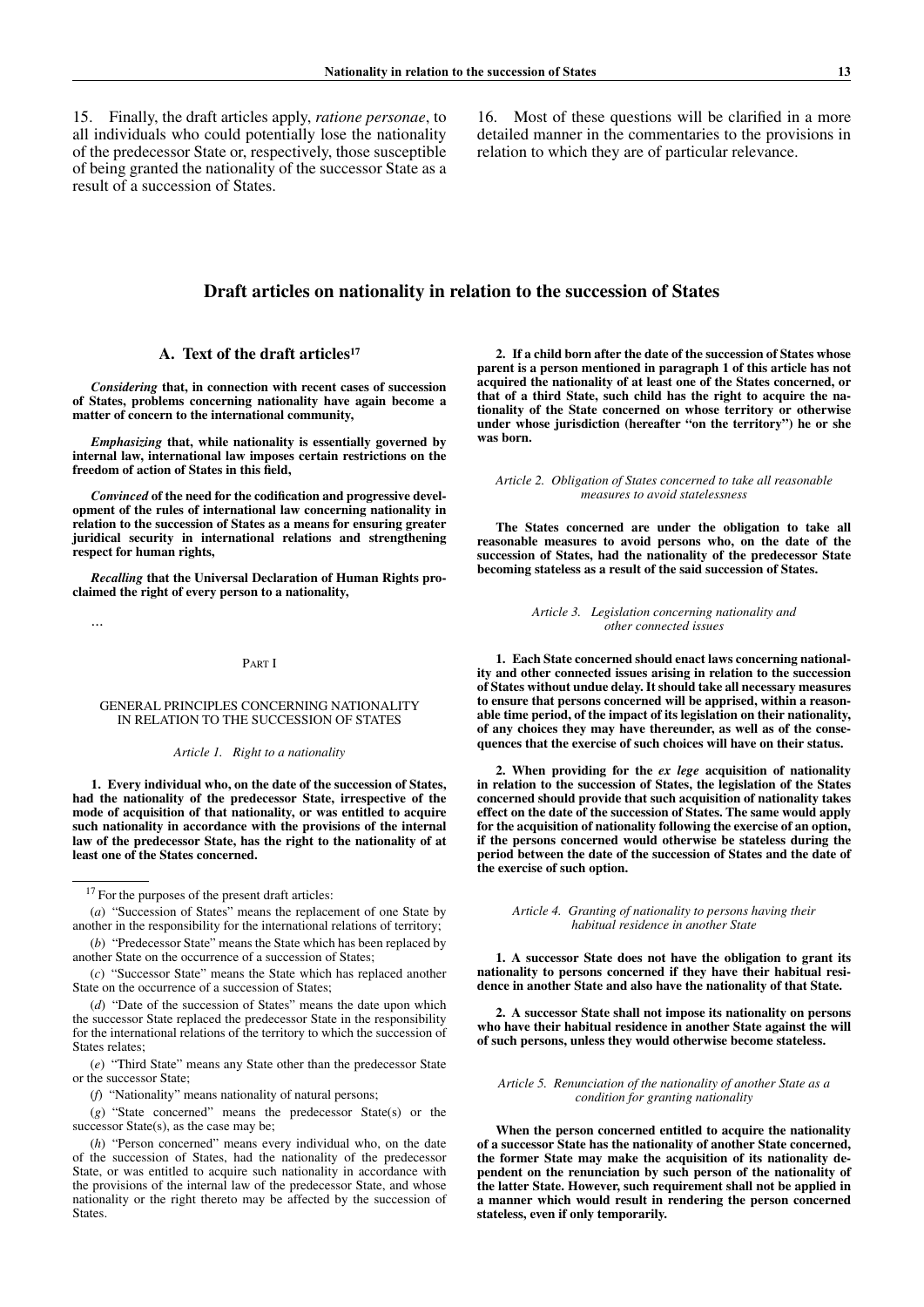*Article 6. Loss of nationality upon the voluntary acquisition of the nationality of another State*

**1. The predecessor State may provide in its legislation that persons who, in relation to the succession of States, voluntarily acquire the nationality of a successor State shall lose its nationality.**

**2. Each successor State may provide in its legislation that persons who, in relation to the succession of States, voluntarily acquire the nationality of another successor State or, as the case may be, retain the nationality of the predecessor State shall lose its nationality acquired in relation to such succession of States or the entitlement thereto.**

# *Article 7. The right of option*

**1. Without prejudice to their policy in the matter of multiple nationality, the States concerned should give consideration to the will of a person concerned whenever that person is equally qualified, either in whole or in part, to acquire the nationality of two or several States concerned.**

**2. Any treaty between States concerned or, as the case may be, the legislation of a State concerned should provide for the right of option for the nationality of that State by any person concerned who has a genuine link with that State if the person would otherwise become stateless as a consequence of the succession of States.**

**3. There should be a reasonable time limit for the exercise of any right of option.** 

#### *Article 8. Granting and withdrawal of nationality upon option*

**1. When persons entitled to the right of option have exercised such right, the State whose nationality such persons have opted for shall grant them its nationality.**

**2. When persons entitled to the right of option in accordance with these draft articles have exercised such right, the State whose nationality such persons have renounced shall withdraw its nationality from them, unless they would thereby become stateless.**

**3. Without prejudice to any obligation deriving from a treaty in force between States concerned, the State concerned other than the State whose nationality the persons concerned have opted for does not have the obligation to withdraw its nationality from them on the basis of the mere fact that they have opted for the nationality of the latter State, unless those persons have clearly expressed their**  will to renounce its nationality. This State may, nevertheless, with**draw its nationality from such persons when their acquiescence to the loss of its nationality may be presumed in the light of legislation in force on the date of the option.**

# *Article 9. Unity of families*

**Where the application of their internal law or of treaty provisions concerning the acquisition or loss of nationality in relation to the succession of States would impair the unity of a family, the States concerned shall adopt all reasonable measures to allow that family to remain together or to be reunited.**

#### *Article 10. Right of residence*

**1. Each State concerned shall take all necessary measures to ensure that the right of residence in its territory of persons concerned who, because of events connected with the succession of States, were forced to leave their habitual residence on the territory of such State, is not affected as a result of such absence. That State shall take all necessary measures to allow such persons to return to their habitual residence.** 

**2. Without prejudice to the provisions of paragraph 3, the successor State shall preserve the right of residence in its territory of all persons concerned who, prior to the date of the succession of States, were habitually resident in the territory which became** 

**the territory of the successor State and who have not acquired its nationality.**

**3. Where the law of a State concerned attaches to the voluntary loss of its nationality or to the renunciation of the entitlement to acquire its nationality by persons acquiring or retaining the nationality of another State concerned the obligation that such persons transfer their residence out of its territory, a reasonable time limit for compliance with that obligation shall be granted.**

#### *Article 11. Guarantees of the human rights of persons concerned*

**Each State concerned shall take all necessary measures to ensure that the human rights and fundamental freedoms of persons concerned who, after the date of the succession of States, have their habitual residence in its territory are not adversely affected as a result of the succession of States irrespective of whether they have the nationality of that State.**

### *Article 12. Non-discrimination*

**When withdrawing or granting their nationality, or when providing for the right of option, the States concerned shall not apply criteria based on ethnic, linguistic, religious or cultural considerations if, by so doing, they would deny the persons concerned the right to retain or acquire a nationality or would deny those persons their right of option, to which such persons would otherwise be entitled.**

#### *Article 13. Prohibition of arbitrary decisions concerning nationality issues*

**1. No persons shall be arbitrarily deprived of the nationality of the predecessor State or denied the right to acquire the nationality of the successor State, which they were entitled to retain or acquire in relation to the succession of States in accordance with the provisions of any law or treaty applicable to them.**

**2. Persons concerned shall not be arbitrarily deprived of their right of option to which they might be entitled in accordance with such provisions.**

### *Article 14. Procedures relating to nationality issues*

**Each State concerned shall ensure that applications relating to the acquisition, retention or renunciation of nationality or to the exercise of the right of option in relation to the succession of States are processed without undue delay and that relevant decisions, including those concerning the refusal to issue a certificate of nationality, shall be issued in writing and shall be open to administrative or judicial review.**

#### *Article 15. Obligation of States concerned to consult and negotiate*

**1. The States concerned are under the obligation to consult in order to identify any detrimental effects that may result from the succession of States with respect to the nationality of individuals and other related issues concerning their status and, as the case may be, to seek a solution of those problems through negotiations.** 

**2. If one of the States concerned refuses to negotiate, or negotiations between the States concerned are abortive, the State concerned the internal law of which is consistent with the present draft articles is deemed to have fully complied with its international obligations relating to nationality in the event of a succession of States, subject to any treaty providing otherwise.**

### *Article 16. Other States*

**1. Without prejudice to any treaty obligation, where persons having no genuine link with a State concerned have been granted**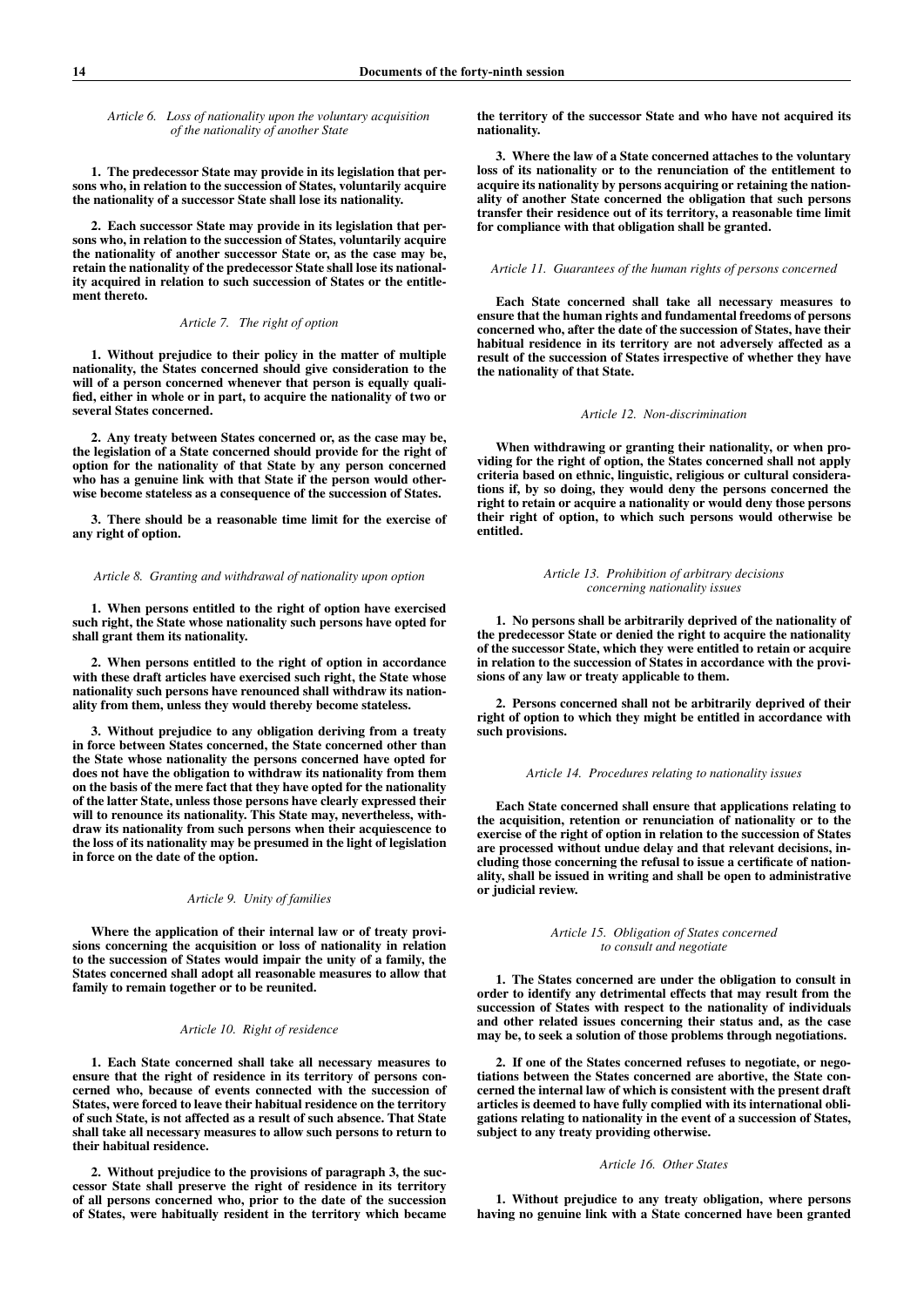**that State's nationality following the succession of States, other States do not have the obligation to treat those persons as if they were nationals of the said State, unless this would result in treating those persons as if they were** *de facto* **stateless.**

**2. Where persons who would otherwise be entitled to acquire or to retain the nationality of a State concerned become stateless as a result of the succession of States owing to the disregard by that State of the present draft articles, other States are not precluded from treating such persons as if they were nationals of the said State if such treatment is in the interest of those persons.**

### Part II

# Principles applicable in specific situations of succession of states

#### SECTION 1 TRANSFER OF PART OF THE TERRITORY

*Article 17. Granting of the nationality of the successor State and withdrawal of the nationality of the predecessor State*

**When part of the territory of a State is transferred by that State to another State, the successor State shall grant its nationality to the persons concerned who have their habitual residence in the transferred territory and the predecessor State shall withdraw its nationality from such persons, unless otherwise indicated by the exercise of the right of option which all such persons shall be granted.**

SECTION 2. UNIFICATION OF STATES

#### *Article 18. Granting of the nationality of the successor State*

**Without prejudice to the provisions of article 4, when two or more States unite and so form one successor State, irrespective of whether the successor State is a new State or whether its personality is identical to that of one of the States which have merged, the successor State shall grant its nationality to all persons who, on the date of the succession of States, had the nationality of at least one of the predecessor States.**

SECTION 3. DISSOLUTION OF A STATE

*Article 19. Scope of application*

**The articles of this section apply when a State dissolves and ceases to exist and the various parts of the territory of the predecessor State form two or more successor States.**

*Article 20. Granting of the nationality of the successor States*

**Subject to the provisions of article 21, each of the successor States shall grant its nationality to the following categories of persons concerned:**

- **(***a***) Persons having their habitual residence in its territory; and**
- **(***b***) Without prejudice to the provisions of article 4:**
	- **i(i) Persons having their habitual residence in a third State, who were born in or, before leaving the predecessor State, had their last permanent residence in what has become the territory of that particular successor State; or**
	- **(ii) Where the predecessor State was a State in which the category of secondary nationality of constituent entities**

**existed, persons not covered by paragraph (***a***) who had the secondary nationality of an entity that has become part of that successor State, irrespective of the place of their habitual residence.**

*Article 21. Granting of the right of option by the successor States*

**1. The successor States shall grant a right of option to all persons concerned covered by the provisions of article 20 who would be entitled to acquire the nationality of two or more successor States.**

**2. Each successor State shall grant a right of option to persons concerned who have their habitual residence in a third State and who are not covered by the provisions of article 20, paragraph (***b***), irrespective of the mode of acquisition of the nationality of the predecessor State.**

SECTION 4. SEPARATION OF PART OF THE TERRITORY

*Article 22. Scope of application*

**The articles of this section apply when part or parts of the territory of a State separate from that State and form one or more successor States while the predecessor State continues to exist.**

*Article 23. Granting of the nationality of the successor State*

**Subject to the provisions of article 25, the successor State shall grant its nationality to the following categories of persons concerned:**

**(***a***) Persons having their habitual residence in its territory; and** 

**(***b***) Without prejudice to the provisions of article 4, where the predecessor State is a State in which the category of secondary nationality of constituent entities existed, persons not covered by paragraph (***a***) who had the secondary nationality of an entity that has become part of that successor State, irrespective of the place of their habitual residence.** 

*Article 24. Withdrawal of the nationality of the predecessor State*

**1. Subject to the provisions of article 25, the predecessor State shall not withdraw its nationality from:**

**(***a***) Persons having their habitual residence either in its territory or in a third State; and** 

**(***b***) Where the predecessor State is a State in which the category of secondary nationality of constituent entities existed, persons not covered by paragraph (***a***) who had the secondary nationality of an entity that remained part of the predecessor State, irrespective of the place of their habitual residence.**

**2. The predecessor State shall withdraw its nationality from the categories of persons entitled to acquire the nationality of the successor State in accordance with article 23. It shall not, however, withdraw its nationality before such persons acquire the nationality of the successor State, unless they have the nationality of a third State.**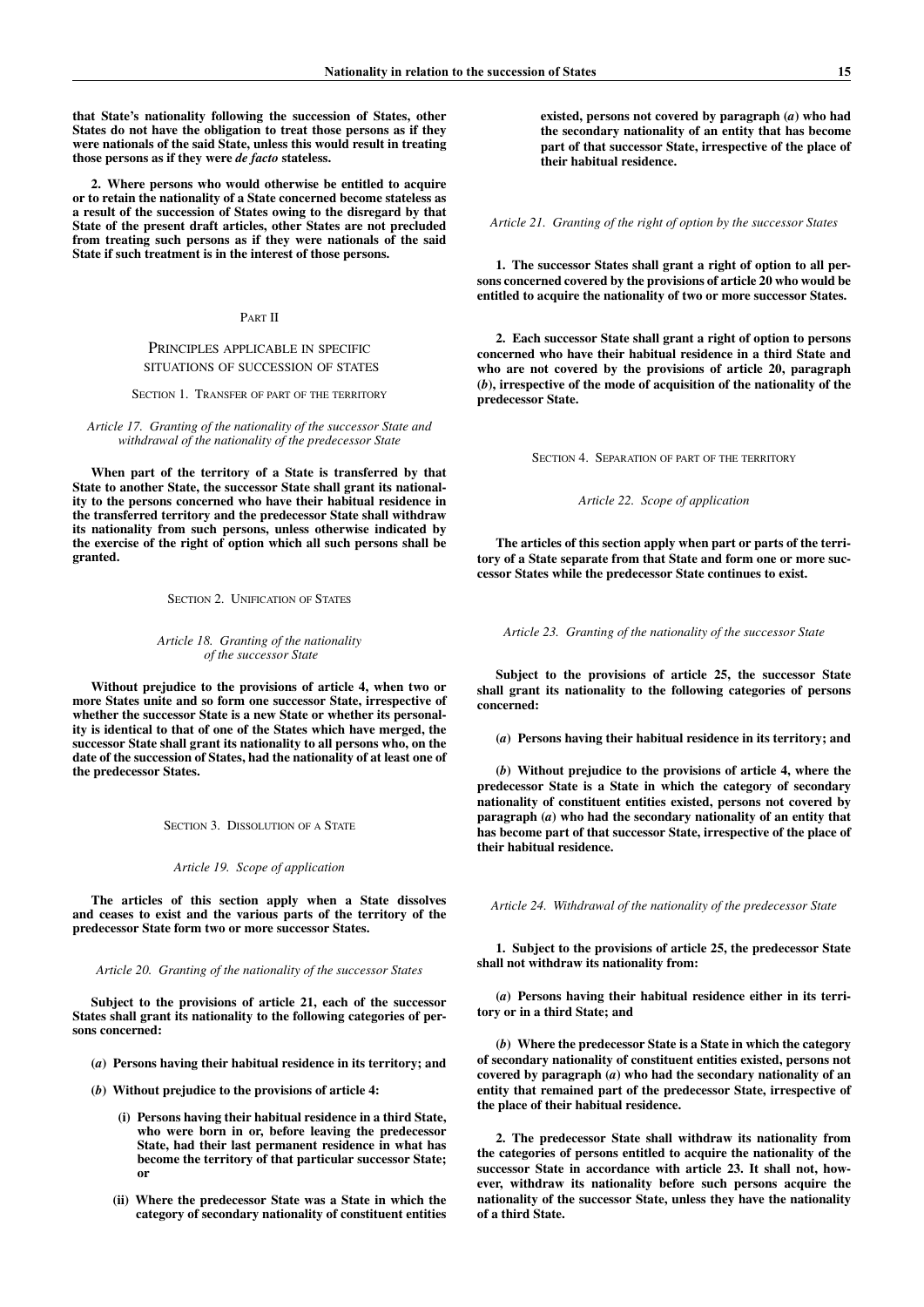*Article 25. Granting of the right of option by the predecessor and the successor States*

**The predecessor and successor States shall grant a right of option to all persons concerned covered by the provisions of articles 23 and 24, paragraph 1, who would be entitled to have the nationality of both the predecessor and successor States or of two or more successor States.**

## **B. Text of the draft articles with commentaries**

TITLE AND TERMINOLOGY

### *Commentary*

(1) The title "Draft articles on nationality in relation to the succession of States" is proposed in conformity with the mandate which the General Assembly entrusted to the Commission under the terms of resolution 51/160, in which the Assembly invited the Commission to undertake a substantive study of the topic entitled "Nationality in relation to the succession of States".

(2) Concerning the terminology, the Special Rapporteur had suggested in his first report that, in order to ensure uniformity of terminology, the Commission should continue to use the definitions formulated previously in the context of the two conventions on succession of States, contained in article 2 of both the 1978 and 1983 Vienna Conventions. In addition, some other terms used in the present draft articles need to be defined.

(3) The Special Rapporteur does not have a definite opinion on the question whether the draft articles should include a separate article containing the definitions of the terms used, in view of the fact that the outcome of the work is to be a document of a declaratory nature.<sup>18</sup> As opposed to conventions which, as a rule, contain a specific article on definitions, declarations rarely do so.<sup>19</sup> Nevertheless, for the Commission's convenience, the Special Rapporteur is submitting draft definitions in the form of a footnote to the title so as to avoid any misunderstanding regarding the meaning of the terms used. It is for the Commission to decide whether and in which way to include these provisions in the draft articles.

Text of the footnote containing definitions

### **For the purposes of the present draft articles:**

**(***a***) "Succession of States" means the replacement of one State by another in the responsibility for the international relations of territory;**

**(***b***) "Predecessor State" means the State which has been replaced by another State on the occurrence of a succession of States;**

**(***c***) "Successor State" means the State which has replaced another State on the occurrence of a succession of States;**

**(***d***) "Date of the succession of States" means the date upon which the successor State replaced the predecessor State in the responsibility for the international relations of the territory to which the succession of States relates;**

**(***e***) "Third State" means any State other than the predecessor State or the successor State;**

**(***f***) "Nationality" means nationality of natural persons;**

**(***g***) "State concerned" means the predecessor State(s) or the successor State(s), as the case may be;**

**(***h***) "Person concerned" means every individual who, on the date of the succession of States, had the nationality of the predecessor State, or was entitled to acquire such nationality in accordance with the provisions of the internal law of the predecessor State, and whose nationality or the right thereto may be affected by the succession of States.**

### *Commentary*

(1) The definitions in subparagraphs (*a*)–(*e*) are identical to those contained in article 2 of the 1978 and 1983 Vienna Conventions. This conforms to the Commission's view that there should be consistency in the use of terminology between its earlier and its present work.20

<sup>18</sup> Without prejudice to the final decision on this issue (see *Yearbook … 1996*, vol. II (Part Two), p. 76, para. 88 (*b*), and General Assembly resolution 51/160, para. 8).

<sup>19</sup> An exception is found in paragraph 2 of the Declaration on Factfinding by the United Nations in the Field of the Maintenance of International Peace and Security, General Assembly resolution 46/59 of 9 December 1991, annex.

<sup>20</sup> As the Commission explained in its commentary to those provisions, the term "succession of States" is used "as referring exclusively to *the fact of the replacement* of one State by another in the responsibility for the international relations of territory, leaving aside any connotation of inheritance of rights or obligations on the occurrence of that event". At that time, the Commission considered that the expression "in the responsibility for the international relations of territory" was "preferable to other expressions such as 'in the sovereignty in respect of territory'", because it was "a formula commonly used in State practice and more appropriate to cover in a neutral manner any specific case independently of the particular status of the territory in question". The Commission stated that the "word 'responsibility' should be read in conjunction with the words 'for the international relations of territory' and was not intended "to convey any notion of 'State responsibility', a topic … under study by the Commission" at that time.

The meanings attributed to the terms "predecessor State", "successor State" and "date of the succession of States" were "merely consequential upon the meaning given to 'succession of States'" and did not appear to the Commission "to require any comment". In view of the Commission's decision to leave aside questions of nationality arising in relation to decolonization (see paragraph 11 above), the definitions above do not include the term "newly independent State". But whenever this term is used in the present report, it has the meaning given to it by the 1978 and 1983 Vienna Conventions. That is, it means "a State which has arisen from a succession of States in a territory which immediately before the date of the succession of States *was a dependent territory for the international relations of which the predecessor State was responsible*"\*, no distinction being drawn among the various cases of emergence to independence. Accordingly, this term excludes cases concerning the birth of a new State as a result of separation of part of an existing State or of unification of two or more existing States (*Yearbook ... 1972*, vol. II, p. 231, paras. (1)–(6).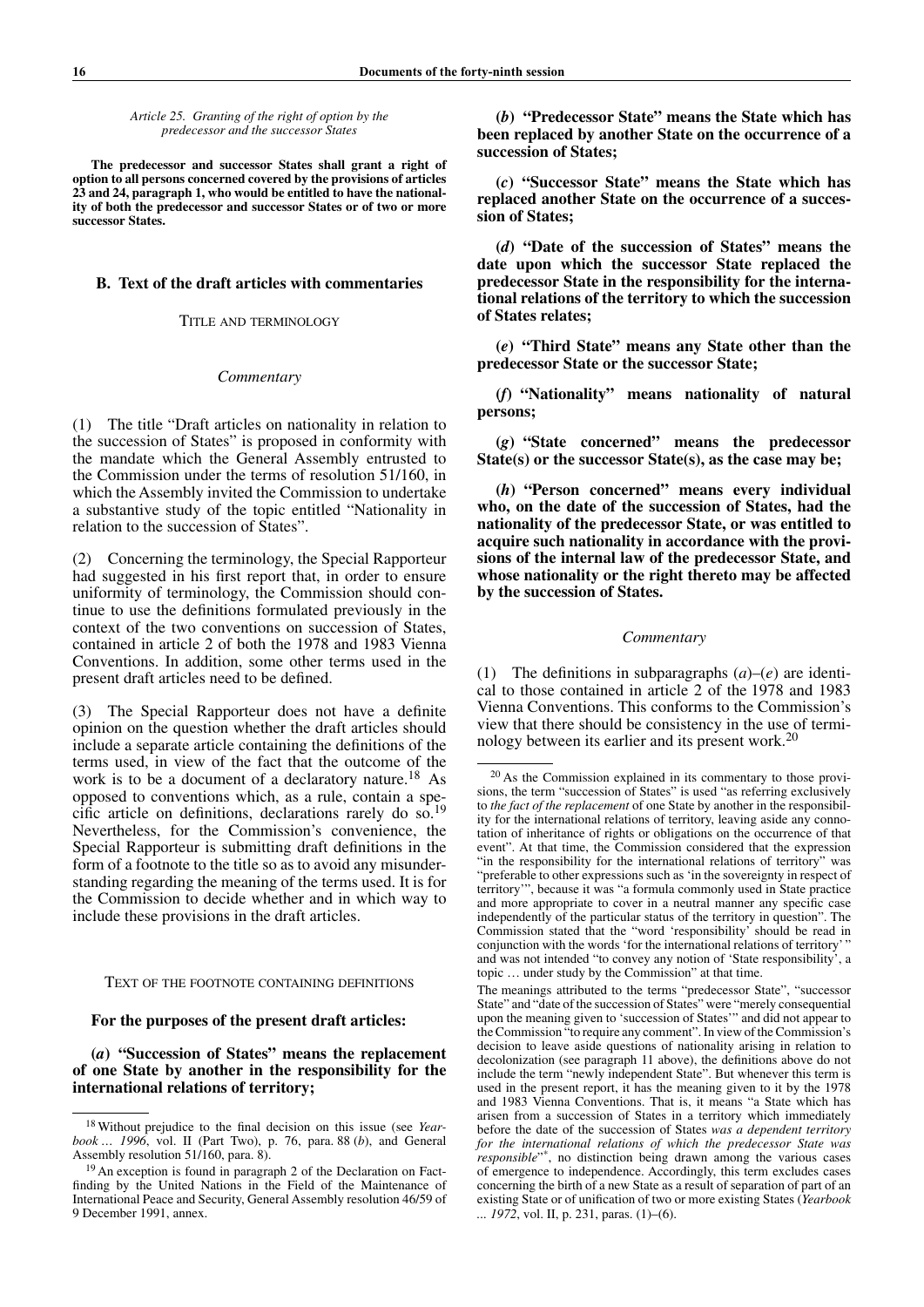(2) The definitions contained in subparagraphs (*f*)–(*h*) have been prepared by the Special Rapporteur.

(3) In his endeavour to define the term "nationality", the Special Rapporteur was confronted with the substantive problem identified by the Commission during its examination of the concept of nationality, which he discussed in his first report, $2<sup>f</sup>$  namely that the term "nationality" may be defined in widely different ways depending on whether the problem is approached from the perspective of internal or international law, because the function of nationality is, in each case, different.<sup>22</sup>

(4) The various components of the concept of nationality have been identified by ICJ, which stated that nationality is:

a legal bond having as its basis a social fact of attachment, a genuine connection of existence, interests and sentiments, together with the existence of reciprocal rights and duties [and constituting] the juridical expression of the fact that the individual upon whom it is conferred, either directly by the law or as the result of an act of the authorities, is in fact more closely connected with the population of the State conferring nationality than with that of any other State.23

(5) The 1929 Draft Convention on Nationality prepared by Harvard Law School (hereinafter the Harvard Draft)<sup>24</sup> defines nationality as "the status of a natural person who is attached to a state by the tie of allegiance". In their introductory comment to the Convention, its drafters admitted that "[n]ationality has no positive, immutable meaning. On the contrary its meaning and import have changed with the changing character of states. ... Nationality always connotes, however, membership of some kind in the society of a state or nation".25 The numerous definitions offered in writings,<sup>26</sup> while intellectually stimulating, may be of limited significance for the purpose of the present draft articles.

(6) Aside from the different meaning given to the concept of nationality at the international and national levels, a State's internal laws may distinguish between various categories of legal status of individuals as evidenced by the difference in terminology between "nationals", "citizens" or "*ressortissants*". In some Latin American countries, for example, the expression "citizenship" has been used to denote the sum total of political rights of which a person may be deprived, by way of punishment or otherwise, and thus lose "citizenship" without being divested of nationality as understood in international law. In this respect the Special Rapporteur cannot but agree with the view that, "[s]ince nationality defines the population constituting the internal order vis-à-vis the external order, the possible modalities concerning the participation of nationals in internal legal affairs, in particular as regards political rights, are of little importance".27

(7) In some legal systems, the distinction between different categories of "nationals" relates to the different degree of integration of individual territories into a composite State. Thus, for example, in the United States of America, the term "citizen" is, as a rule, employed to designate persons endowed with full political and personal rights within the United States, while some persons, such as those belonging to territories and possessions which are not among the States forming the Union, are described as "nationals"<sup>28</sup> In the Commonwealth, the category of citizens of the individual States of the Commonwealth is different from that of "British subjects" or "Commonwealth citizens".29 The use of categories such as "nationals" and "*ressortissants*" and their meaning in different stages of the development of the French constitutional system was outlined in the first report of the Special Rapporteur.<sup>30</sup>

(8) A phenomenon specific to the federal States of Eastern Europe, i.e. Czechoslovakia, the Soviet Union and Yugoslavia, was the existence of parallel categories of nationality within a State. $31$  On the other hand, as Rezek has observed, "in the United States, as well as in Argentina, Brazil, Mexico and Venezuela, nationality has a strictly federal meaning. The Latin American federal States are blind to the very concept of provincial citizen-

<sup>21</sup> *Yearbook … 1995*, vol. II (Part One), document A/CN.4/467, pp. 165–166, paras. 37–45.

<sup>&</sup>lt;sup>22</sup> In any event, "'[n]ationality', in the sense of citizenship of a certain state, must not be confused with 'nationality' as meaning membership of a certain nation in the sense of race", *Oppenheim's International Law*, Jennings and Watts, eds., p. 857.

<sup>23</sup> *Nottebohm, Second Phase, Judgment, I.C.J. Reports 1955*, pp. 4 et seq., at p. 23. As Jennings and Watts point out (op. cit., p. 854, footnote 13), the "last part of this passage does not entirely reflect the situation which exists in cases of dual nationality".

<sup>24</sup> "Part I. Nationality: Draft of Convention on Nationality, Text with comment", *Supplement to* AJIL, vol. 23, special number (April 1929), pp. 13–79.

 $25$  Ibid., p. 21.

<sup>26</sup> Thus, for example, according to Jennings and Watts, the "[n]ationality of an individual is his quality of being a subject of a certain state" (op. cit., p. 851). Batiffol and Lagarde define nationality as a "juridical attachment of a person to the population forming a constitutive element of a State. This attachment subjects the national to the so-called personal competence of that State, which is enforceable against other States" (*Droit international privé*, p. 60). For O'Connell, "[t]he expression 'nationality' in international law is only shorthand for the ascription of individuals to specific States for the purpose either of jurisdiction or of diplomatic protection. In the sense that a person falls within the plenary jurisdiction of a State, and may be represented by it, such a person is said to be a national of that State" (*State Succession in Municipal Law and International Law*, p. 498). According to yet another author, "nationality is to be defined as an *aggregate status*, composed of the respective consequences attached to it by international and domestic law" (Wiessner, "Blessed be the ties that bind: the nexus between nationality and territory", p. 451).

<sup>27</sup> Batiffol and Lagarde, op. cit., p. 65.

<sup>28</sup> See the first report of the Special Rapporteur, *Yearbook … 1995*, vol. II (Part One), document A/CN.4/467, p. 165, para. 39.

<sup>29</sup> While the citizenship of the individual States of the Commonwealth is primarily of importance for international law, the quality of a "British subject" or "Commonwealth citizen" is primarily relevant only as a matter of the internal law of the countries concerned.

<sup>30</sup> *Yearbook … 1995*, vol. II (Part One), document A/CN.4/467, p. 165, para. 40.

<sup>&</sup>lt;sup>31</sup> Thus, for example, at the time of the creation of the Czechoslovak Federation, in 1969, the Czech and Slovak nationalities were introduced in parallel to Czechoslovak (federal) nationality, which originally had been the only nationality. See Law No. 165/1968 establishing a formal distinction between (federal) Czechoslovak nationality and that of each of the two republics forming the Federation, which opened the way for the adoption by the two republics of their own laws on nationality: Law No. 206/68 of the Slovak National Council and Law No. 39/69 of the Czech National Council. (The Czech Law and the Slovak Law on nationality were amended by Laws Nos. 92/1990 and 88/1990 of the Czech National Council and the Slovak National Council respectively.)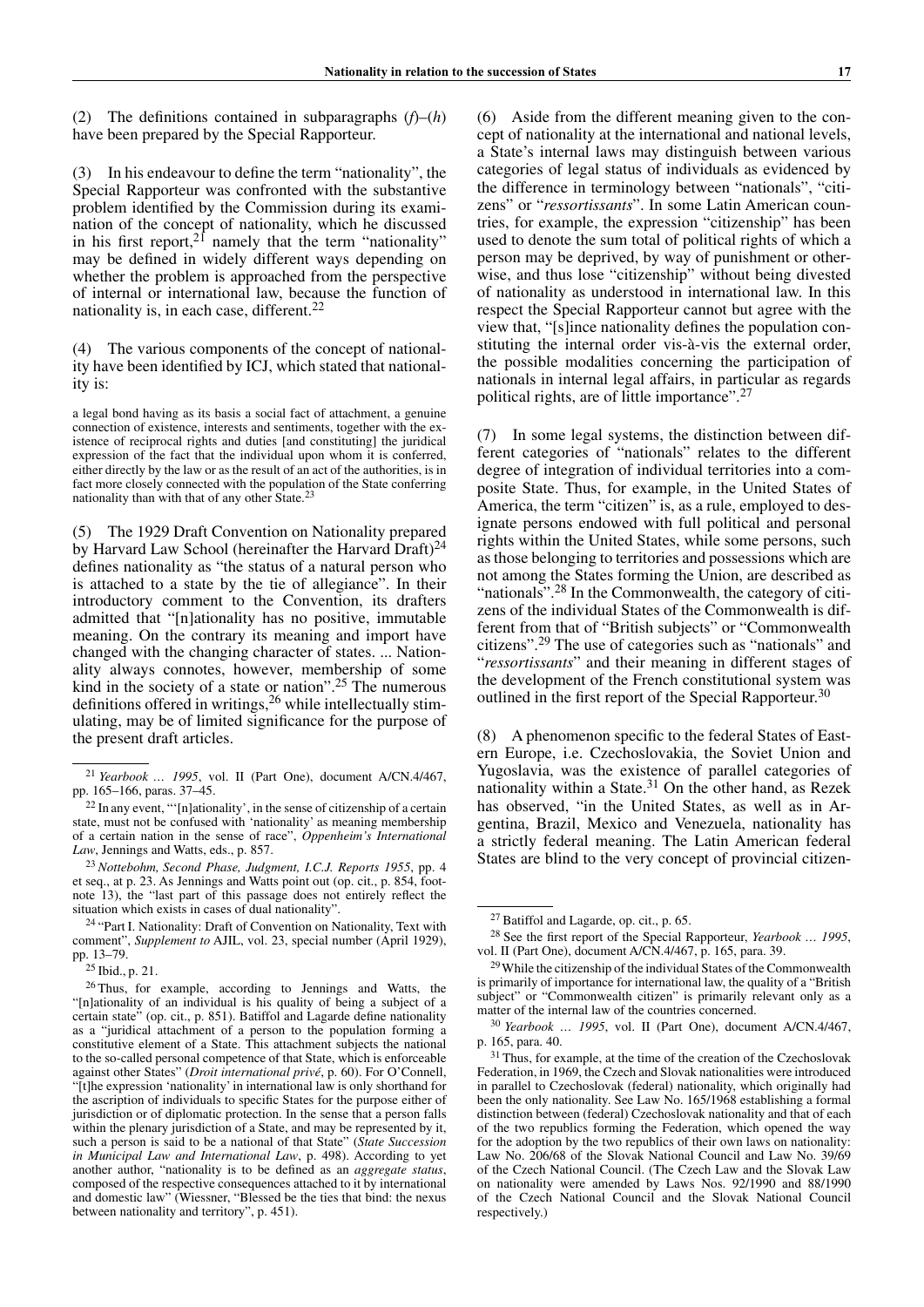ship, and while the latter exists in the United States, it is by no means obligatory".<sup>32</sup>

(9) A recent noteworthy development is the establishment by the Treaty on European Union (Maastricht Treaty) of a "citizenship of the Union". Under the terms of article 8, "[e]very person holding the nationality of a Member State shall be a citizen of the Union". However, the question whether an individual possesses the nationality of a member State is to be settled solely by reference to the national law of that State.33

(10) Finally, the term "national" may still have a special meaning for the purposes of any particular treaty.<sup>34</sup>

(11) In the light of the above, it would not be easy to provide a satisfactory "substantive" definition of "nationality". But in any case it is not evident that such a definition is necessary for the purpose of the present exercise. Even conventions regulating questions of nationality or statelessness do not always define the term "nationality".

(12) On the other hand, it is useful to make it clear, by means of a definition, that the problems concerning nationality addressed in the present draft articles are those relating to natural persons and not to legal (juridical) persons. Such clarification is necessary also owing to the fact that the problem of State succession and its impact on nationality was originally included in the Commission's agenda with the aim of covering both natural and legal persons35 and only recently was the Commission instructed by the General Assembly to focus first on the nationality of natural persons.36 This is achieved by the definition contained in subparagraph (*f*).

(13) Subparagraph (*g*) provides the definition of the term "State concerned", by which, depending on the type of the territorial change, are meant the States involved in a particular case of "succession of States". These are the predecessor State and the successor State in the case of a transfer of part of the territory (draft art. 17), the successor State alone in the case of a unification of States (draft art. 18), two or more successor States in the case of a dissolution of States (draft art. 19) and the predecessor State and one or more successor States in the case of a separation of part of the territory (draft art. 22). The term "State concerned" has nothing to do with the "concern" that any other State might have about the outcome of a succession of States in which its own territory is not involved.

(14) Subparagraph (*h*) provides the definition of the term "person concerned". This term encompasses all individuals who, on the date of the succession of States, had the nationality of the predecessor State and whose nationality may, accordingly, be affected by that particular succession of States. But which are the categories of persons whose nationality is presumed to be affected as a consequence of State succession? According to a widespread opinion, "it is not at all certain which categories of persons are susceptible of having their nationality affected by change of sovereignty".37 In the Special Rapporteur's view, this uncertainty is largely attributable to the fact that many authors try to answer this question *in abstracto*, as if there existed a unique and simple response which would apply to all categories of territorial changes.

(15) By "persons susceptible of having their nationality affected" one must understand all individuals who could potentially lose the nationality of the predecessor State or, respectively, be granted the nationality of the successor State.<sup>38</sup>

(16) Determining the category of individuals affected by the loss of the nationality of the predecessor State is easy in the event of total State succession, when the predecessor State or States disappear as a result of the change of sovereignty: all individuals possessing the nationality of the predecessor State lose this nationality as an automatic consequence of that State's disappearance. But determining the category of individuals susceptible of losing the predecessor State's nationality is quite complex in the case of partial State succession, when the predecessor State survives the change. In the latter case, it is possible to distinguish among at least two main groups of individuals possessing the nationality of the predecessor State: persons residing in the territory affected by the change of sovereignty on the date of State succession (a category which comprises those born therein and those born elsewhere but having acquired the predecessor's nationality at birth or by naturalization) and those born in the territory affected by the change but not residing therein on the date of the change. Within the last category, a distinction must be made between those individuals residing in the territory which remains part of the predecessor State and those individuals residing in a third State.

(17) The delimitation of the categories of persons susceptible of acquiring the nationality of the successor State is not less difficult. In the event of total State succession, such as the absorption of one State by another State or the unification of States, when the predecessor State or States respectively cease to exist, all nationals of the predecessor State or States are candidates for the acquisition of the nationality of the successor State.

(18) In the case of the dissolution of a State, to which the above considerations equally apply, the situation

<sup>32</sup> Rezek, "Le droit international de la nationalité", *Collected Courses ... 1986–III*, p. 343.

<sup>33</sup> Maastricht Treaty, Final Act, Declaration on nationality of a member State.

<sup>34</sup> Thus, for example, the Peace Treaty of Saint-Germain-en-Laye and other peace treaties of 1919 use the term "*ressortissant*" as a notion wider than that of "national". (See *National Bank of Egypt* v. *Austro-Hungarian Bank*, *Annual Digest of Public International Law Cases, 1923–1924* (London), vol. 2, case No. 10, p. 25.) Many agreements for the settlement of claims contain special definitions to identify the nationals whose claims are being settled. (See, for example, article VII of the agreement between the Islamic Republic of Iran and the United States of America concerning the settlement of claims in the *Hostages* case, ILM, vol. 20, No. 1 (January 1981), p. 232.)

<sup>35</sup> See General Assembly resolution 48/31, para. 7.

<sup>36</sup> General Assembly resolution 51/160, para. 8.

<sup>37</sup> O'Connell, *The Law of State Succession*, p. 245.

<sup>38</sup> According to a widely accepted view, the change of sovereignty affects only nationals of the predecessor State, while the nationality of other persons residing in the territory at the time of the transfer is not affected. See, for example, *René Masson* v. *Mexico*, in J. B. Moore, *History and Digest of the International Arbitrations to which the United States has been a Party*, pp. 2542–2543.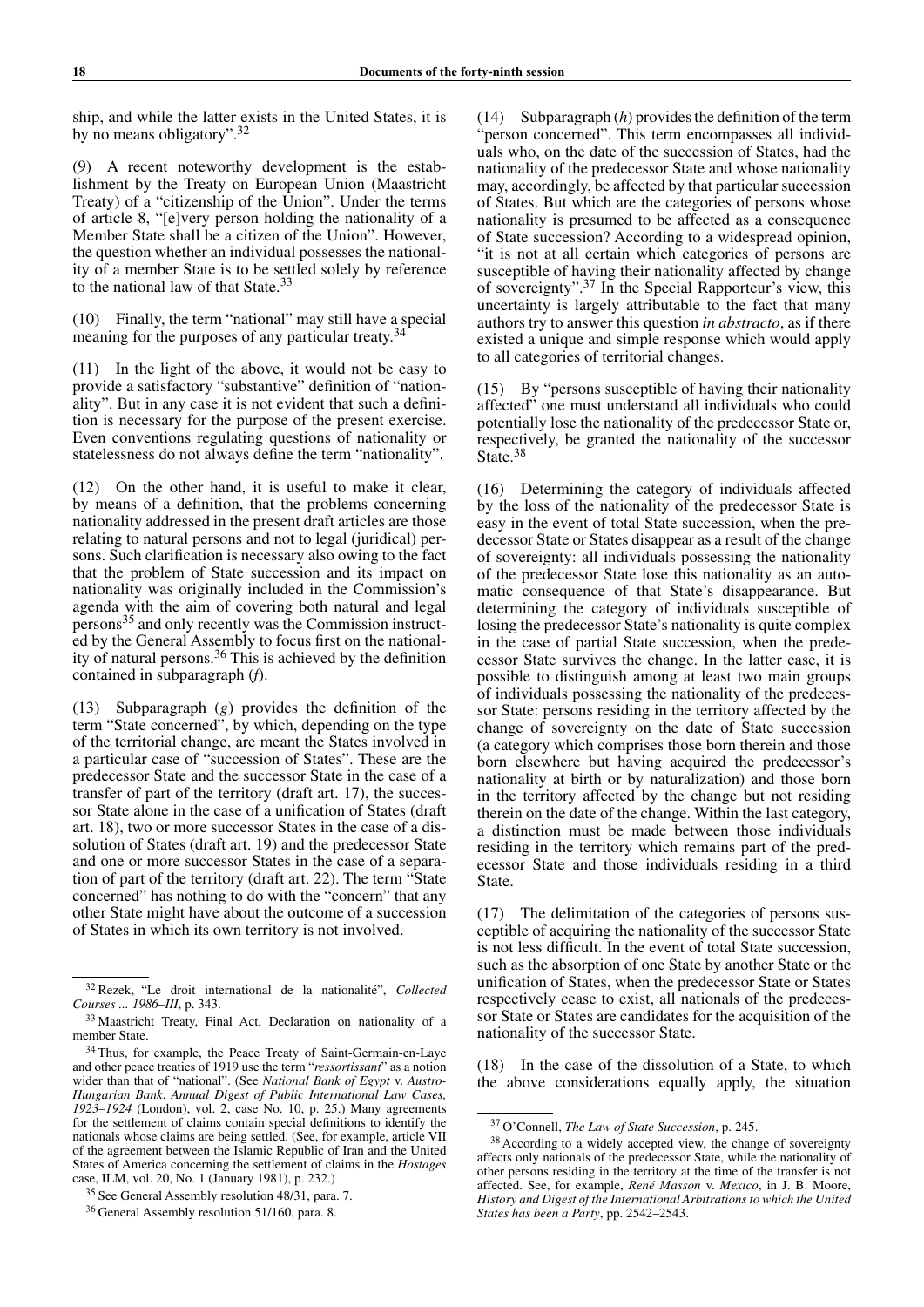becomes more complicated owing to the fact that two or more successor States appear and the range of individuals susceptible of acquiring the nationality of each particular successor State has to be defined separately. It is obvious that there will be overlaps between the categories of individuals susceptible of acquiring the nationality of the different successor States. Similar difficulties will arise with the delimitation of the categories of individuals susceptible of acquiring the nationality of the successor State in the event of secession or transfer of a part or parts of territory.

(19) The inhabitants of the territory affected by the succession of States may include, in addition to the nationals of the predecessor State, nationals of third States and stateless persons residing in that territory at the date of succession. It is generally recognized that:

Persons habitually resident in the absorbed territory who are nationals of foreign [third] States and at the same time not nationals of the predecessor State cannot be invested with the successor's nationality. On the other hand, stateless persons so resident there are in the same position as born nationals of the predecessor State. There is an "inchoate right" on the part of any State to naturalize stateless persons resident upon its territory.39

(20) Nevertheless, the status of these two categories of persons is different from that of the nationals of the predecessor State. Accordingly, the term "person concerned" includes neither nationals of third States nor stateless persons who were present on the territory of any of the "States concerned" unless they fall into the category of persons who, on the date of succession of States, were entitled to acquire the nationality of the predecessor State, in accordance with its legislation.

### **PREAMBLE**

*Considering* **that, in connection with recent cases of succession of States, problems concerning nationality have again become a matter of concern to the international community,**

*Emphasizing* **that, while nationality is essentially governed by internal law, international law imposes certain restrictions on the freedom of action of States in this field,**

*Convinced* **of the need for the codification and progressive development of the rules of international law concerning nationality in relation to the succession of States as a means for ensuring greater juridical security in international relations and strengthening respect for human rights,**

*Recalling* **that the Universal Declaration of Human Rights proclaimed the right of every person to a nationality,**

**...**

# *Commentary*

(1) In the past, the Commission generally presented its draft articles on issues examined by it without a draft preamble, leaving the care of the elaboration of the preamble and usually also of dispute settlement and final clauses of the future instrument to the diplomatic conference.<sup>40</sup> The Special Rapporteur, however, does not see any reason for the Commission to follow this practice rigidly, in particular when the preamble seems to be perfectly suited for inclusion therein of certain elements which are the corollary of the substantive problems dealt with in the draft articles themselves. Accordingly, he proposes four paragraphs for the preamble to the draft articles on nationality in relation to the succession of States, addressing issues which, in his view, should not be omitted. They might not be the only paragraphs to be included in the preamble; the Special Rapporteur leaves it for the Commission to consider whether other provisions should be added thereto.

(2) The first paragraph of the draft preamble indicates the *raison d'être* and constitutes the driving force behind the task undertaken by the Commission: the concern of the international community as to the resolution of nationality problems in the case of a succession of States. As was borne out in the first and second reports, such concerns have re-emerged in connection with recent cases of succession of States. They have manifested themselves in different ways. The first report makes reference to the work of several international bodies currently dealing with issues of nationality in relation to State succession.<sup>41</sup> In the meantime, considerable progress has been made in such forums. Thus, the Committee of Experts on Nationality of the Council of Europe has prepared a draft European Convention on Nationality containing, *inter alia*, provisions regarding the loss and acquisition of nationality in situations of State succession.42 Another organ of the Council of Europe, the European Commission for Democracy through Law (Venice Commission), adopted in September 1996 a Declaration on the consequences of State succession for the nationality of natural persons.<sup>43</sup> As for the problem of statelessness, including statelessness resulting from State succession, it appears to be of growing interest to UNHCR.44

(3) The second draft preambular paragraph expresses the idea that, although nationality is essentially governed

<sup>39</sup> O'Connell, *The Law of State Succession*, pp. 257–258.

<sup>40</sup> The Draft Declaration on Rights and Duties of States and the two draft Conventions on the Elimination of Future Statelessness, and on the Reduction of Future Statelessness, however, did contain a preamble. See, respectively, *Yearbook ... 1949*, p. 287, and *Yearbook ... 1954*, vol. II, p. 143.

<sup>41</sup>*Yearbook … 1995*, vol. II (Part One), document A/CN.4/467, pp. 163–164, para. 31.

<sup>42</sup> Council of Europe, Parliamentary Assembly, working papers (Strasbourg, 1996), vol. 9, document 7665, appendix.

<sup>43</sup> Hereinafter referred to as the "Venice Declaration" (*Consequences of State Succession for Nationality*, Council of Europe, Strasbourg, 10 February 1997, document CDL-INF (97) 1, pp. 3–6).

<sup>44</sup> For a review of the recent activities of UNHCR in this field, see Batchelor, "UNHCR and issues related to nationality", pp. 91–112. See also the Addendum to the Report of the United Nations High Commissioner for Refugees on the work of its forty-sixth session (*Official Records of the General Assembly, Fiftieth Session, Supplement No. 12A* (A/50/12/Add.1), para. 20), the Report of the Subcommittee of the Whole on International Protection (A/AC.96/858, paras. 21– 27), as well as General Assembly resolution 50/152 of 21 December 1995, entitled "Office of the United Nations High Commissioner for Refugees".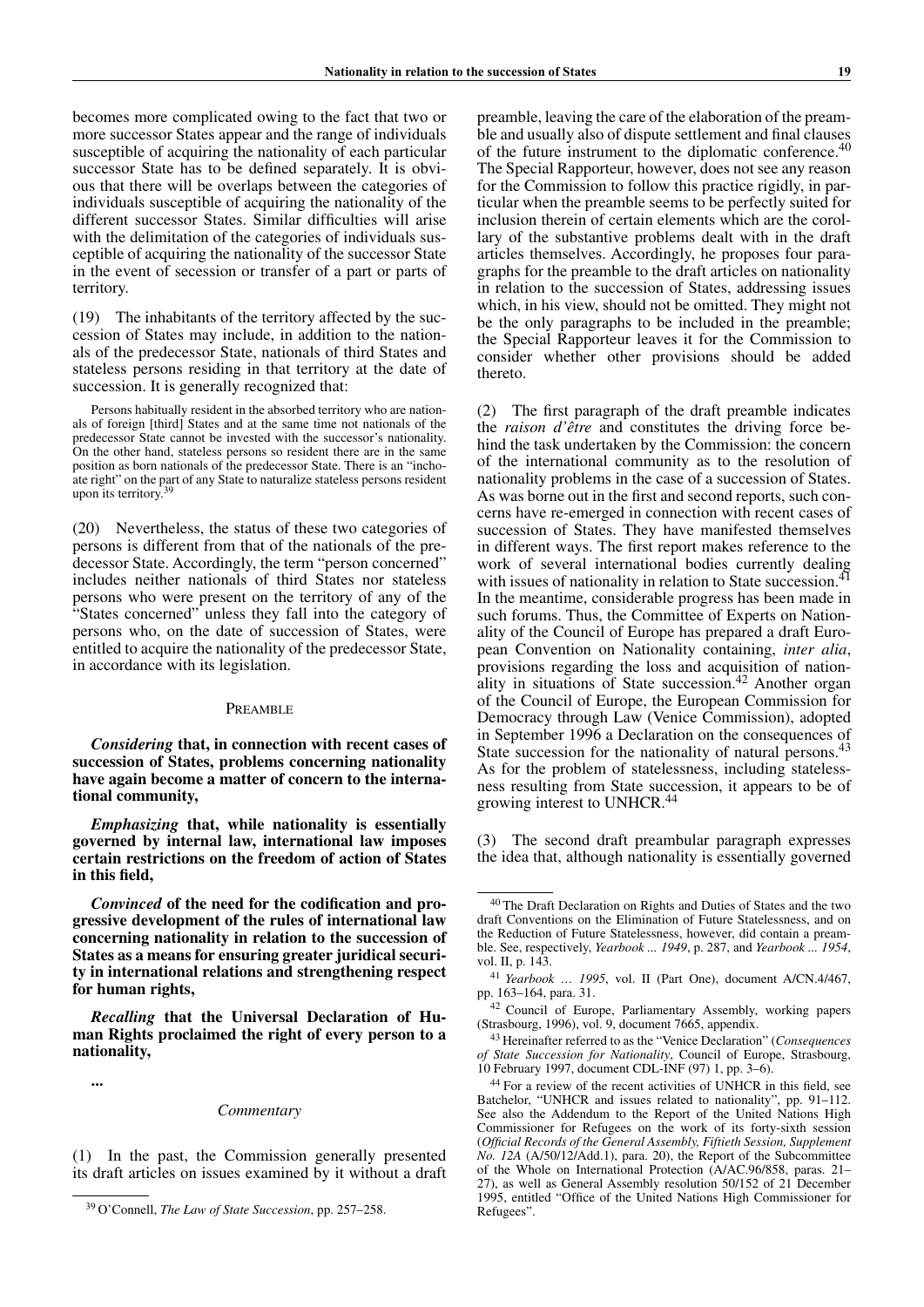by internal legislation, it is of direct concern to the international order. State sovereignty in the determination of its nationals does not mean the absence of all rational constraints. The legislative competence of the State with respect to nationality is not absolute.<sup>45</sup> As Rezek has stated, "the sovereign prerogative of promulgating laws on the subject [of nationality] is not a guarantee that all domestic legislation will be enforceable internationally".<sup>46</sup>

(4) The existence of limits to the competence of States in this field was established by various authorities. In its advisory opinion in the case concerning *Nationality Decrees Issued in Tunis and Morocco*, 47 PCIJ emphasized that the question whether a matter was solely within the jurisdiction of a State was essentially a relative question, depending upon the development of international relations, and it held that even in respect of matters which in principle were not regulated by international law, the right of a State to use its discretion might be restricted by obligations which it might have undertaken towards other States, so that its jurisdiction became limited by rules of international law.<sup>48</sup>

(5) Similarly, article 2 of the Harvard Draft asserts that the power of a State to confer its nationality is not unlimited.49 Article 1 of the 1930 Convention on Certain Questions relating to the Conflict of Nationality Laws provides that, while it is for each State to determine under its own law who are its nationals, such law shall be recognized by other States only "insofar as it is consistent with international conventions, international custom and the principles of law generally recognized with regard to nationality".

(6) The function of international law is mainly to delimit the competence of the predecessor State to retain certain persons as its nationals and of the successor State to claim them as its own. By so doing, international law permits "some control of exorbitant attributions by states of their nationality, by depriving them of much of their international effect", because "the determination by each state of the grant of its own nationality is not necessarily to be accepted internationally without question".50 The role of international law concerning nationality—at least from the standpoint of general principles and custom is, therefore, in a certain sense a negative one.<sup>51</sup>

(7) International law cannot, on its own, invalidate or correct the effects of national legislation on the nationality of individuals. While, on the one hand, it places restrictions upon the categories of persons whose nationality is

claimed by the successor State, on the other hand, because of the restrictive character of its operation, international law cannot dictate to the predecessor State whether or not that State is obliged to retain those persons as its nationals.52 The rules of international law, Rezek has stated, "are a sound basis for the international denial of nationality claimed by a State. They are not yet a sound basis for justifying a claim of nationality which the State concerned refuses to recognize; for this purpose, the legislation of the said State must prevail".<sup>5</sup>

(8) Aside from its traditional role of delimiting the competence of States in the area of nationality, international law imposes yet another, long-recognized, limitation on their freedom, which derives from principles concerning the protection of human rights. This point had already been raised in connection with the preparations for the 1930 League of Nations Conference for the Codification of International Law.54 It was also highlighted by the Inter-American Court of Human Rights, which stated that, while the conferral and regulation of nationality fell within the jurisdiction of the State, that principle was limited by the requirements imposed by international law for the protection of human rights.<sup>55</sup>

(9) The importance of this second type of limitation increased considerably after the Second World War as a result of the impetus given to the protection of human rights. By virtue of these norms and principles, some of the processes of internal law, such as those leading to statelessness or any type of discrimination, have become questionable at the international level. This is true for nationality laws in general, as well as in the particular context of State succession. It is one of the most remarkable attributes of the developing legal framework in which recent cases of succession have taken place.

(10) Unlike the first category of limitations discussed above, the substantive question in this case is not whether the State exercises its discretionary power within the scope of its territorial or personal competence, but whether it does so in a manner consistent with its international obligations in the field of human rights. But as in the case of the first category of limitations (and leaving aside the question of the State's international responsibility for nonfulfilment of its obligations in the area of human rights), this second category of limitations also does not affect the validity of national legislation and its effectiveness within the State concerned.

(11) The idea on which the second draft preambular paragraph is based has received broad support both in the

<sup>45</sup> Batiffol and Lagarde, op. cit., pp. 69–70.

<sup>46</sup> Rezek, loc. cit., p. 371.

<sup>47</sup> *Advisory Opinion, 1923, P.C.I.J., Series B, No. 4*, p. 24.

<sup>48</sup> See also Jennings and Watts, op. cit., p. 852.

<sup>49</sup> Article 2 reads as follows:

<sup>&</sup>quot;Except as otherwise provided in this [draft] convention, each state may determine by its law who are its nationals, subject to the provisions of any special treaty to which the state may be a party; but under international law the power of a state to confer its nationality is not unlimited" (see footnote 24 above).

<sup>50</sup> Jennings and Watts, op. cit., p. 853.

<sup>51</sup> See Rezek, loc. cit., p. 371; Lagarde, *La nationalité française*, p. 11; and de Burlet, "De l'importance d'un 'droit international coutumier de la nationalité'".

<sup>52</sup> O'Connell, *State Succession …*, p. 499.

<sup>53</sup> Rezek, loc. cit., p. 372.

<sup>54</sup> "The scope of municipal laws governing nationality must be regarded as limited by consideration of the rights and obligations of individuals and of other States." (League of Nations, *Conference for the Codification of International Law: Bases of Discussion for the Conference drawn up by the Preparatory Committee*, vol. I (Nationality) (C.73.M.38.1929.V), reply of the United States of America, p. 16.)

<sup>55</sup>*Proposed amendments to the naturalization Provisions of the Constitution of Costa Rica*, Inter-American Court of Human Rights, Advisory Opinion OC–4/84 of 19 January 1984, Series A: Judgements and opinions, No. 4; and ILR (Cambridge), vol. 79, 1989, p. 283.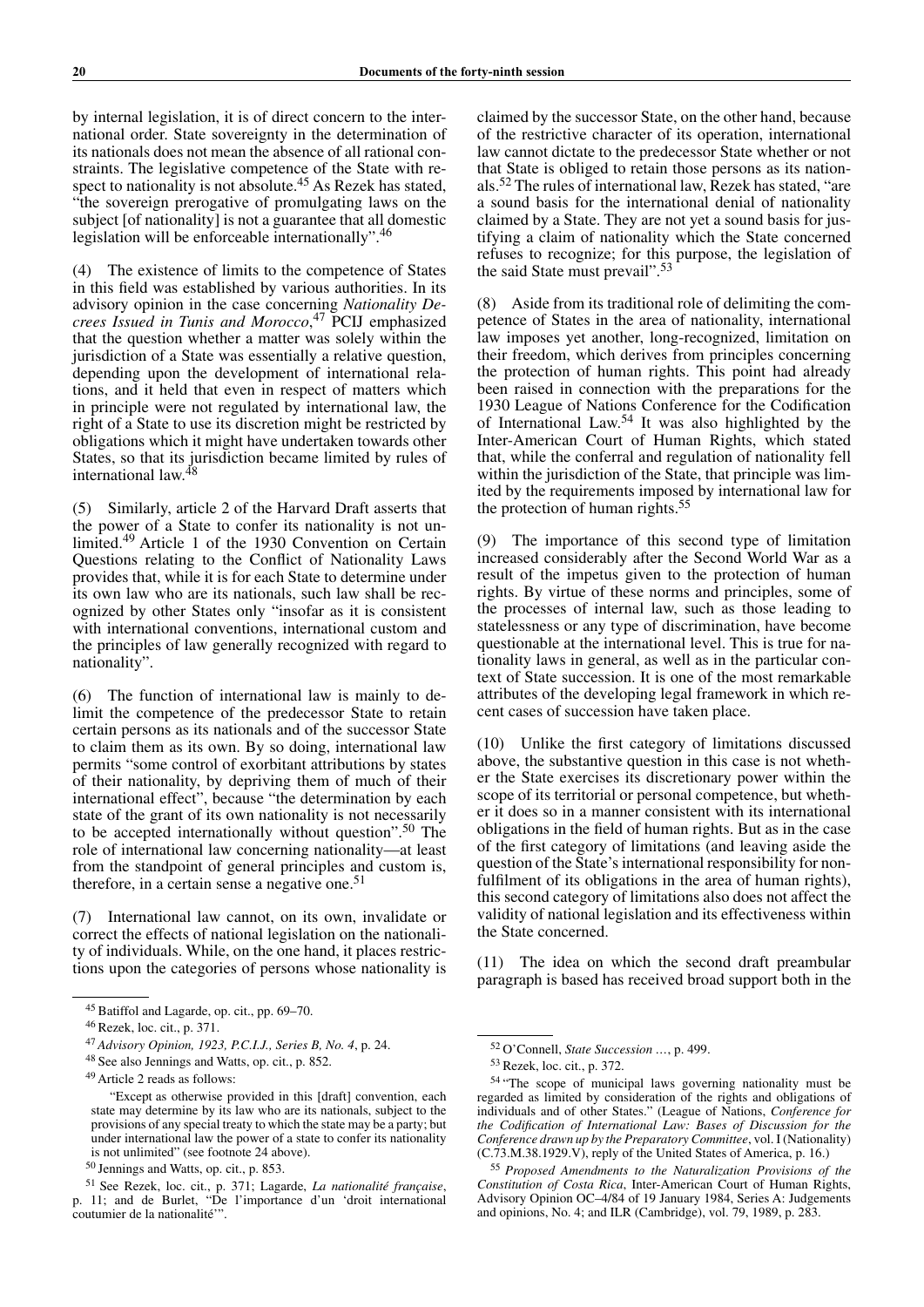Commission and in the Sixth Committee.56 The debate in those forums indicates general acceptance of the fact that nationality is mainly governed by internal law and that international law cannot substitute itself for internal law in this respect, but also that the predecessor or successor State, as the case may be, cannot invoke the argument that nationality is primarily a matter of internal law as a justification for non-compliance with its relevant obligations under international law.

(12) Some members of the Commission pointed out that it was, in particular, the development of human rights law which imposed new restrictions upon the discretionary power of States with respect to nationality.57 However, a view was also expressed that the role played by international law, including human rights law, should not be overemphasized, since both the literature and jurisprudence had recognized the exclusive character of the competence of the State in determining which individuals were its nationals. It was nevertheless accepted that it was precisely this role, no matter how limited, of international law in the specific context of State succession which was to be the focus of the Commission's work.58 Accordingly, the text suggested for the second preambular paragraph tries to reflect the relationship between internal and international law in the field of nationality in such a manner as to reconcile both points of view.

(13) The third draft preambular paragraph underlines the need for the codification and progressive development of international law in the area under consideration, i.e. nationality in relation to the succession of States. As to its substance, such a statement seems to be fully justified. O'Connell, while recognizing that "[t]he effect of change of sovereignty upon the nationality of the inhabitants of [the] territory [concerned] is one of the most difficult problems in the law of State succession", stressed as early as 1956 that "[u]pon this subject, perhaps more than any other in the law of State succession, codification, or international legislation, is urgently demanded".59

(14) The recent growth in the number of new States has further added to the need to shed more light on the rules concerning nationality which might be applicable in the event of State succession.

(15) During the consideration of the report of the Commission by the Sixth Committee at the fiftieth session of the General Assembly, delegations expressing their views on chapter III of the report, which concerned the topic of State succession and its impact on the nationality of natural and legal persons,<sup>60</sup> underlined the need to

59 O'Connell, *The Law of State Succession*, pp. 245 and 258.

address this problem and observed, at the same time, that the Commission's work on the subject pertained both to codification and to the progressive development of international law.61 Similar views were expressed during the debate at the fifty-first session of the General Assembly.<sup>62</sup> In response to such need, the General Assembly requested the Commission to undertake the substantive study of the question of the nationality of natural persons in relation to the succession of States and approved the ambitious calendar for the completion of the first reading of the draft articles on the topic.63

(16) The text of the third draft preambular paragraph follows the language of analogous paragraphs of the preambles to the 1978 and 1983 Vienna Conventions.<sup>64</sup> In addition to the alteration concerning the "rules of international law concerning nationality in relation to the succession of States", which is self-explanatory, the paragraph spells out that the strengthening of respect for human rights is still another purpose of the codification and progressive development of the above-mentioned rules. Such addition to the language of the Vienna Conventions seems to be desirable both because the present draft articles, contrary to the two Vienna Conventions, deal with problems concerning the relationship between States and individuals on matters which have a direct impact on their human rights, and in view of the emphasis placed by many States on the fact that the Commission should always have in mind human rights considerations when dealing with the present topic.<sup>65</sup>

(17) Indeed, States considered it of paramount importance that the Commission's work on the topic should aim at the protection of the individual against any detrimental effects in the area of nationality resulting from State succession, especially statelessness.<sup>66</sup> The human

<sup>62</sup> See, for example, *Official Records of the General Assembly, Fifty-first Session, Sixth Committee*, 37th meeting (A/C.6/51/SR.37), para. 30.

<sup>63</sup>*Yearbook … 1996*, vol. II (Part Two), p. 76, para. 88 (*c*)*.*

<sup>65</sup> See A/CN.4/472/Add.1, para. 6; and *Official Records of the General Assembly, Fifty-first Session, Sixth Committee*, 37th meeting (A/C.6/51/ SR.37), paras. 23 and 30; 38th meeting (A/C.6/51/SR.38), para. 36; and 39th meeting (A/C.6/51/SR.39), para. 43. Similar observations are quite frequent in recent writings. As one author stated:

"[T]he primary purpose of the law of State succession is to ensure social and political stability at a time when the transfer of sovereign power is conducive to instability. Stability in this case may mean the refusal of a right of option of nationality, contrary to humanitarian considerations." (Donner, *The Regulation of Nationality in International Law*, p. 262.) 66 A/CN.4/472/Add.1, paras. 5–6.

<sup>56</sup> See *Yearbook … 1995*, vol. II (Part Two), p. 37, para. 183; see also *Official Records of the General Assembly, Fifty-first Session, Sixth Committee*, 37th meeting (A/C.6/51/SR.37), para. 30, and 39th meeting (A/C.6/51/SR.39), para. 12.

<sup>57</sup>*Yearbook ... 1995*, vol. I, 2388th meeting, statements by Mr. Crawford, p. 60, and Mr. Fomba, p. 62; 2389th meeting, Mr. Al-Baharna; p. 67; and 2390th meeting, Messrs Kabatsi, p. 68, Yamada, p. 72, and Kusuma-Atmadja, p. 73.

<sup>58</sup> Ibid., vol. II (Part Two), p. 37, paras. 183 and 184 respectively.

<sup>60</sup> See *Official Records of the General Assembly, Fiftieth Session, Sixth Committee* (A/C.6/50/SR.13, 15–16, 18 and 20–24), as well as the topical summary of the discussion held in the Sixth Committee of the General Assembly during its fiftieth session (A/CN.4/472/Add.1, paras. 1–29).

<sup>61</sup> A/CN.4/472/Add.1, paras. 1 and 3. Similarly, the authors of the Harvard Draft did not believe that it was sufficient to base their work on a mere codification of existing customary law. They recognized that,

<sup>&</sup>quot;while in some of its provisions [the draft convention] declares what is believed to be existing international law, [it] is not limited to a statement of existing law, and attempts to formulate certain provisions which, if adopted, would make new law" (Introductory comment (footnote 24 above), p. 21).

<sup>64</sup> The third preambular paragraph of the 1978 Vienna Convention states: "*Convinced* ... of the need for the codification and progressive development of the rules relating to succession of States in respect of treaties as a means for ensuring greater juridical security in international relations." The third preambular paragraph of the 1983 Vienna Convention contains the same language, the only difference being the reference to "the rules relating to succession of States in respect of State property, archives and debts".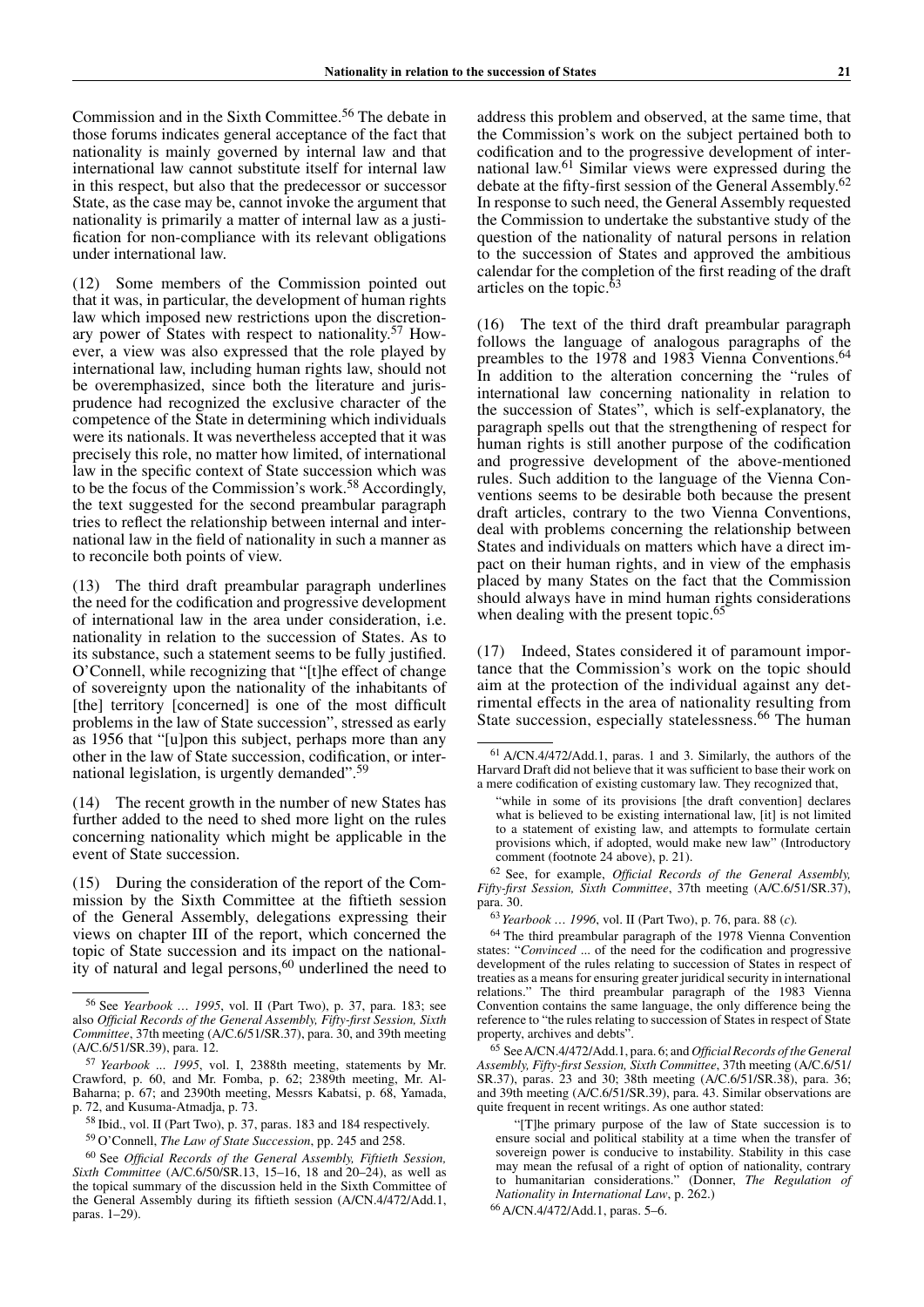rights aspect of the topic has also been particularly highlighted by the Commission, which further stressed the need to avoid the impression that the articles are of a purely "technical" character, i.e. intended simply to harmonize national legislations, as is the case of a number of instruments concerning nationality issues adopted in the past.

(18) The fourth draft preambular paragraph refers to the provisions of the Universal Declaration of Human Rights concerning the right to a nationality. While the concept of the right to a nationality and its usefulness in situations of State succession was generally accepted by the members of the Commission,  $67$  it would nevertheless be unwise to draw any substantive conclusions from the debate in order to answer the question as to whether this concept or some of its elements belongs to the realm of *lex lata*. It would nonetheless be difficult to object to the view that the right to a nationality embodied in article 15 of the Universal Declaration of Human Rights "must be understood to provide at least a moral guidance" for the legislation on citizenship when new States are created or old ones resume their sovereignty.68

(19) The reference to the right to a nationality in the preambular part of the draft articles, in the proposed form, renders the discussion of the above questions irrelevant. Simply stated, whatever the answer to the question of the actual character of the right to a nationality, the accepted premise is that State succession does not affect this right (whether it has the character of *lex lata* or *lex ferenda*).

### PART I

# General principles concerning nationality in relation to THE SUCCESSION OF STATES

#### *Commentary*

The function of the title of part I is to indicate that certain principles concerning nationality are common to all types of succession of States, contrary to other principles or rules, which apply only in relation to specific categories of State succession. It is in this sense that the principles formulated in part I are "general". The adjective "general" is without prejudice to the question as to which of these principles may be considered as forming part of general international law.

### *Article 1. Right to a nationality*

**1. Every individual who, on the date of the succession of States, had the nationality of the predecessor State, irrespective of the mode of acquisition of that**  **nationality, or was entitled to acquire such nationality in accordance with the provisions of the internal law of the predecessor State, has the right to the nationality of at least one of the States concerned.**

**2. If a child born after the date of the succession of States whose parent is a person mentioned in paragraph 1 of this article has not acquired the nationality of at least one of the States concerned, or that of a third State, such child has the right to acquire the nationality of the State concerned on whose territory or otherwise under whose jurisdiction (hereafter "on the territory") he or she was born.**

## *Commentary*

(1) Paragraph 1 can be viewed as an application of the general concept of the right to a nationality (art. 15 of the Universal Declaration of Human Rights) to the case of State succession. Despite the fact that the provisions of the Universal Declaration of Human Rights have given rise to different interpretations in the Commission,<sup>69</sup> it seems that the existence of the right to a nationality is accepted in situations where it is possible to determine the State *vis-à-vis* which the person concerned would be entitled to present a claim for nationality.<sup>70</sup>

(2) In the context of State succession, such determination is feasible. The circle of individuals having the right to a nationality is circumscribed in paragraph 1. It encompasses all individuals who, on the date of the succession of States, had the nationality of the predecessor State or were entitled to acquire such nationality in accordance with the provisions of the internal law of the predecessor State. In the following articles, these persons are referred to as "persons concerned" (see also the footnote to the title of the draft articles). The right to a nationality is vested in every person who qualifies under paragraph 1, without distinction as to the mode of acquisition of the predecessor State's nationality, i.e. whether the nationality was acquired by birth (by the application of the principles of *jus soli* or of *jus sanguinis*) or by naturalization. It is important to spell out this element in order to avoid any discrimination among persons concerned on the basis of the mere fact that they acquired the nationality of the predecessor State by different modalities.

(3) Paragraph 1 stipulates the right of a person concerned to the nationality of at least one of the States concerned. Indeed, in order to give effect to the right to a nationality, it is necessary, as a second step, to identify the State which can be requested to grant its nationality to the person concerned. Such person may either have the right to acquire the nationality of the successor State or one of the successor States when there are several successor States, or to maintain the nationality of the predecessor State if that State continues to exist after the territorial change.

<sup>67</sup> During the Commission's debate concerning the Special Rapporteur's comments, in his first report, on the individual's right to a nationality, several members stated that they regarded the right to a nationality as central to the work, placing special emphasis on article 15 of the Universal Declaration of Human Rights. At the same time, other members noted that the International Covenant on Civil and Political Rights reflected a reluctance to recognize that right as a general rule (*Yearbook … 1995*, vol. II (Part Two), p. 38, para. 189).

<sup>68</sup> Eide, "Citizenship and international law: the challenge of ethnonationalism", p. 9.

<sup>&</sup>lt;sup>69</sup> See the commentary to the fourth draft preambular paragraph. For a broader spectrum of views, see also Chan, "The right to a nationality as a human right: the current trend towards recognition", pp. 1–14.

<sup>70</sup> See the commentary by Rezek (loc. cit., p. 354), according to which article 15 of the Universal Declaration sets out a rule which evokes unanimous sympathy, but which is ineffective, as it fails to "specify for whom it is intended".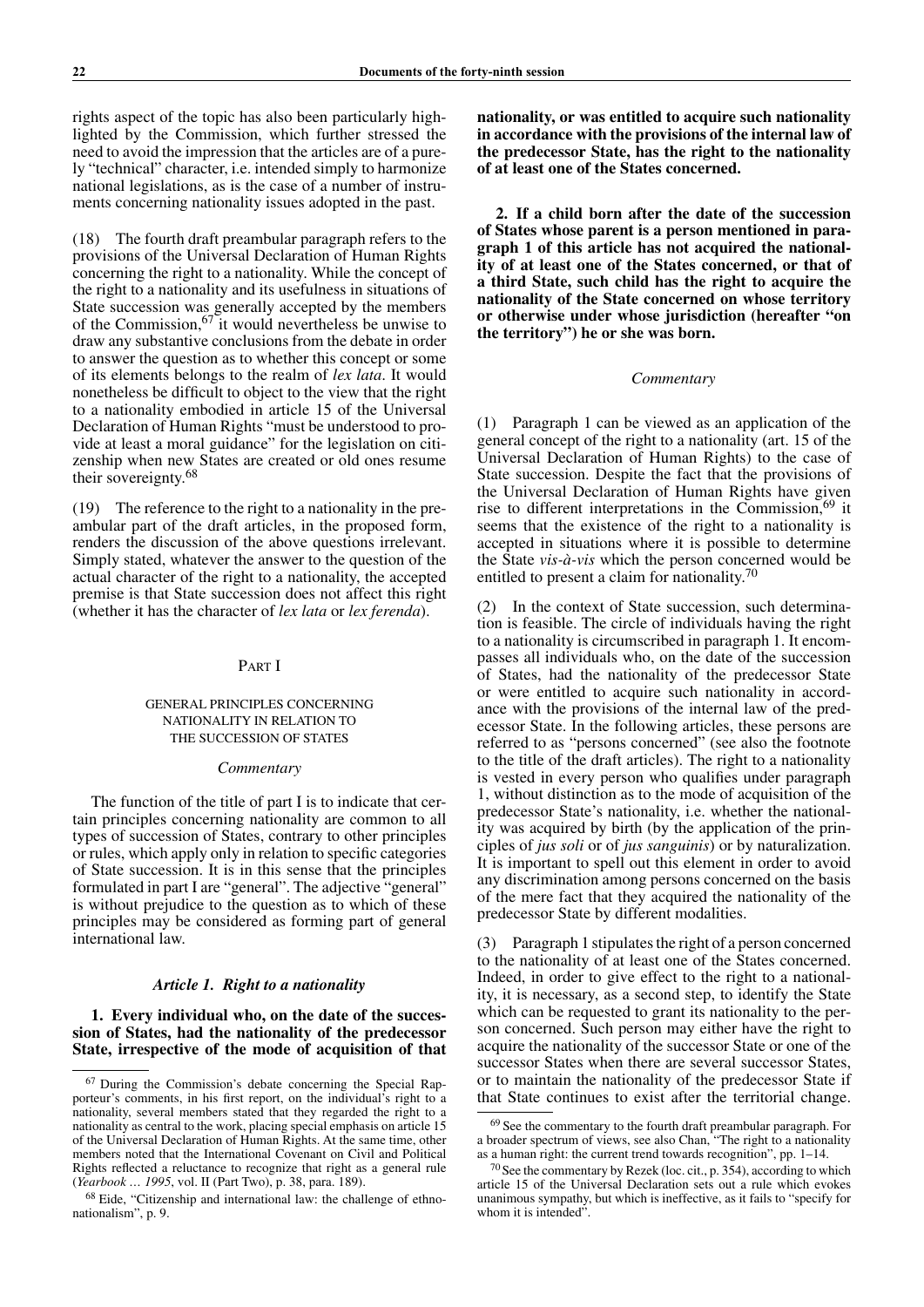Accordingly, the right embodied in paragraph 1 in the most general terms has to be given more concrete form in the light of other provisions of the present draft articles. The identification of the State which is under the obligation to grant such right depends upon the type of succession of States and the nature of the links that persons concerned may have with one or more States concerned.

(4) This approach is in harmony with the opinion voiced by some members of the Commission that, if a right to nationality were recognized, there was first a need to identify a genuine link between the person and the State obligated to grant its nationality. In other words, the concept of an individual's right to a nationality within the context of State succession could be better pinpointed through the application of the criterion of genuine link.<sup>71</sup>

(5) In most cases, all the links of an individual are to a single State. This supports the general assumption that the successor State is under an obligation to grant its nationality to a core body of its population.72

(6) Certain categories of persons concerned, however, may have competing links to two or even more States concerned. In this event, the person might either end up with multiple nationalities or, having been given the right of choice, end up with only one nationality.

(7) Unification of States is a situation where a single State—the successor State—is the addressee of the obligation to grant nationality to persons concerned, irrespective of the effectiveness of the link between that State and such persons when there is no link to any other State. In other types of succession of States, such as dissolution and separation or transfer of territory, the major part of the population has most, if not all, of its links to one of the States concerned by the territorial change. Thus, for example, in the case of dissolution, the majority of the population falls within the category of persons resident in the territory where they were born and with which they are bound by many other links, including family ties, profession, etc.

(8) The discussion above demonstrates that the major objection against the recognition of the "right to a nationality" in the narrow sense, i.e. the argument that it is not possible to identify the State which is the addressee of the corollary "obligation to grant the nationality", may be countered. Accordingly, there is no reason to deny the "right to a nationality" to most individuals just because for some others the identification of the State upon which such obligation falls is more difficult.

(9) But even for those individuals who may have links to two or more States concerned, the identification of the above State need not be a real problem, provided that a right of choice (option) is recognized for such persons as part of their right to a nationality.

(10) With all this in mind, the Working Group concluded that, in situations resulting from State succession, every person whose nationality might be affected by the change in the international status of the territory had the right to the nationality of at least one of the States concerned.<sup>73</sup>

(11) Paragraph 2 deals with the problem of children born to persons referred to in paragraph 1 after the date of State succession, but before the nationality of those persons has been established. The first question to be answered is why this problem should be addressed in the present draft articles.

(12) It follows from the title of the topic under consideration that the Commission is required to study the question of nationality solely in relation to the phenomenon of State succession. Questions relating to changes of nationality which occur prior to or as a result of events or acts prior to the date of the succession of States are therefore excluded from the scope of the present exercise. Similarly, all questions relating to the acquisition or loss of nationality after the date of the succession of States other than the acquisition or loss generated by the State succession should also be excluded. It should not be forgotten, however, that in the majority of cases successor States take time to adopt their laws on nationality and that, in the interim period between the date of the succession of States and the date of the adoption of the law on nationality, human life continues, children are born, individuals marry and so forth. There may therefore be problems concerning nationality which, although they do not directly result from the change of sovereignty as such, nevertheless deserve the Commission's attention. One of these problems is the object of paragraph 2 of the present article.

(13) The Working Group recognized the need for an exception from the rigid definition *ratione temporis* of the current topic in order to cover those children born shortly after the State succession, during the interim period when the personal status of their parents might be unclear. Given the fact that, in a considerable number of legal orders, the nationality of children depends to a large extent on that of their parents, the uncertainty about the parents' nationality can have a direct impact on the nationality of a child born during this interim period. This uncertainty can be lifted with the final settlement of the problem of the parents' nationality, but can also remain if, for example, a parent dies in the meantime. That is why a specific provision concerning the nationality of newborn children can be useful.

(14) The inclusion of paragraph 2 is justified in the light of the importance that several instruments attach to the rights of children, including their right to acquire a nationality. Thus, principle 3 of the Declaration of the Rights of the Child provides that: "The child shall be entitled from his birth to a name and a nationality."<sup>74</sup> Article 24, paragraph 3, of the International Covenant on Civil and Political Rights guarantees every child the right to acquire a nationality. Article 7, paragraph 1, of the Convention on the Rights of the Child provides that: "The child ... shall

<sup>71</sup>*Yearbook … 1995*, vol. II (Part Two), pp. 37–38, para. 186.

<sup>72</sup> See the view expressed by some representatives in the Sixth Committee (A/CN.4/472/Add.1, para. 17). This obligation was also considered to be a logical consequence of the fact that every entity claiming statehood must have a population. See the statement by Austria (*Official Records of the General Assembly, Fiftieth Session, Sixth Committee*, 23rd meeting (A/C.6/50/SR.23), para. 31).

<sup>73</sup>*Yearbook … 1996*, vol. II (Part Two), pp. 75–76, para. 86 (*a*).

<sup>74</sup> General Assembly resolution 1386 (XIV) of 20 November 1959.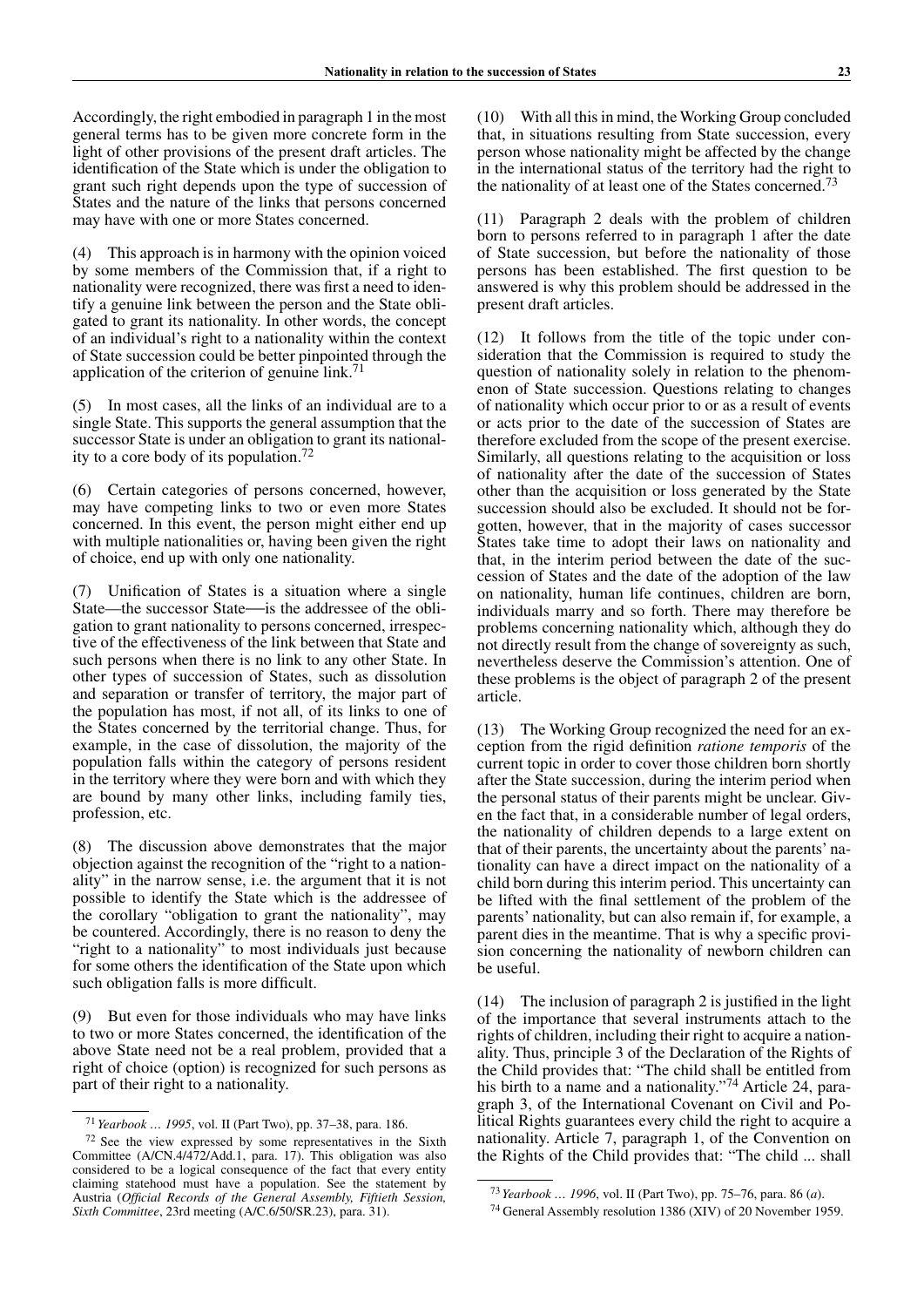have the right from birth to a name, the right to acquire a nationality  $\cdots$ <sup>75</sup> From the joint reading of this provision and that of article 2, paragraph 1, of the Convention, according to which "States Parties shall respect and ensure the rights set forth in the present Convention to each child *within their jurisdiction* without discrimination of any kind",\* it follows that, unless the child acquires the nationality of another State, he or she has, in the last instance, the right to the nationality of the State on the territory of which he or she was born.

(15) It is also useful to recall that article 9 of the Harvard Draft read: "A state shall confer its nationality at birth upon a person born within its territory if such person does not acquire another nationality at birth."76

(16) Likewise, article 20 of the American Convention on Human Rights stipulates that: "Every person has the right to the nationality of the state in whose territory he was born if he does not have the right to any other nationality."

(17) During the debate in the Commission at its fortyseventh session it was noted that the provisions of international instruments concerning the right of a child to a nationality suggested that there is a higher degree of recognition of such right than is the case with the right of an adult to a nationality and that the Commission should be aware of this element in its work on the present topic.<sup>77</sup>

(18) The text of article 1, paragraph 2, draws its inspiration from the above-mentioned instruments. The argument in favour of uniformity in approach is further supported by the fact that, where the predecessor State is a party to any of the above-mentioned two Conventions, their provisions could be applicable, by virtue of the rules of succession in respect of treaties, to the successor State, including as regards the situation envisaged in article 1, paragraph 2, of the present draft articles.

(19) Paragraph 2 is limited to the solution of the problem concerning the nationality of children born within the territory of the States concerned. It does not envisage the situation where a child whose parent is a person referred to in paragraph 1 was born in a third State. Extending the scope of application of the rule set out in paragraph 2 to situations where the child was born in a third State would mean to impose a duty on States other than those involved in the succession of States. While it is true that those third States that are parties to the Convention on the Rights of the Child may already have such obligation in any event, it is also true that this problem exceeds the scope of the present exercise, which should remain limited to problems where a "person concerned" is on one side of the legal bond and a "State concerned" on the other.

(20) The major consequence that the Commission had drawn from the existence of the right to a nationality within the context of State succession was the existence of a concomitant obligation of States concerned to negotiate so that the persons concerned could actually acquire a nationality.78 Such an obligation is envisaged in draft article 15.

# *Article 2. Obligation of States concerned to take all reasonable measures to avoid statelessness*

**The States concerned are under the obligation to take all reasonable measures to avoid persons who, on the date of the succession of States, had the nationality of the predecessor State becoming stateless as a result of the said succession of States.**

#### *Commentary*

(1) The obligation of the States involved in the succession to take all necessary measures in order to avoid the occurrence of statelessness is a corollary of the right of the persons concerned to a nationality. In the case of a positive conflict of nationality laws between the States concerned, the problem of statelessness does not arise. A negative conflict of nationality laws, however, may lead to statelessness.

(2) In his first report, the Special Rapporteur stated that, in view of the recent development of human rights standards, including a number of obligations regarding nationality, it is no longer possible to maintain without any reservation the traditional opinion expressed by O'Connell in 1967, according to which:

Undesirable as it may be that any persons become stateless as a result of a change of sovereignty, it cannot be asserted with any measure of confidence that international law, at least in its present stage of development, imposes any duty on the successor State to grant nationality.79

Whatever the merit of O'Connell's evaluation of *lex lata* at the time, he was already stressing then the urgent need for codification in this field, in particular, because "[i]t is undesirable that as a result of change of sovereignty persons should be rendered stateless against their wills".<sup>80</sup>

(3) The first efforts to reduce, through the adoption of international conventions, instances of statelessness or, where that is not possible, to render the position of stateless persons less difficult date back to 1930. The 1930 League of Nations Conference for the Codification of International Law adopted a number of provisions aimed at reducing the possibility of statelessness, as well as a unanimous recommendation to the effect that it was desirable that, in regulating questions of nationality, States

<sup>75</sup> Paragraph 2 of the same article provides, moreover, that "States Parties shall ensure the implementation of these rights ... in particular where the child would otherwise be stateless".<br><sup>76</sup> Harvard Draft (see footnote 24 above), p. 14.

<sup>77</sup> See *Yearbook … 1995*, vol. I, 2387th meeting, p. 54, para. 14, statement by Mr. Tomuschat.

<sup>78</sup> Ibid., pp. 53–54, discussion following the statement by Mr. Bowett.

<sup>79</sup> O'Connell, *State Succession …*, p. 503. The Special Rapporteur also noted another author's view that "apart from treaty a new State is not obliged to extend its nationality to *all* persons resident on its territory"\* (Crawford, *The Creation of States in International Law*, p. 41), reflecting a more cautious approach in this respect. The view of the Special Rapporteur was shared by UNHCR experts (see UNHCR, Regional Bureau for Europe, "The Czech and Slovak citizenship laws and the problem of statelessness", *Citizenship in the Context of the Dissolution of Czechoslovakia*, vol. 2, No. 4 (September 1996), part I, p. 9). 80 O'Connell, *The Law of State Succession*, p. 258.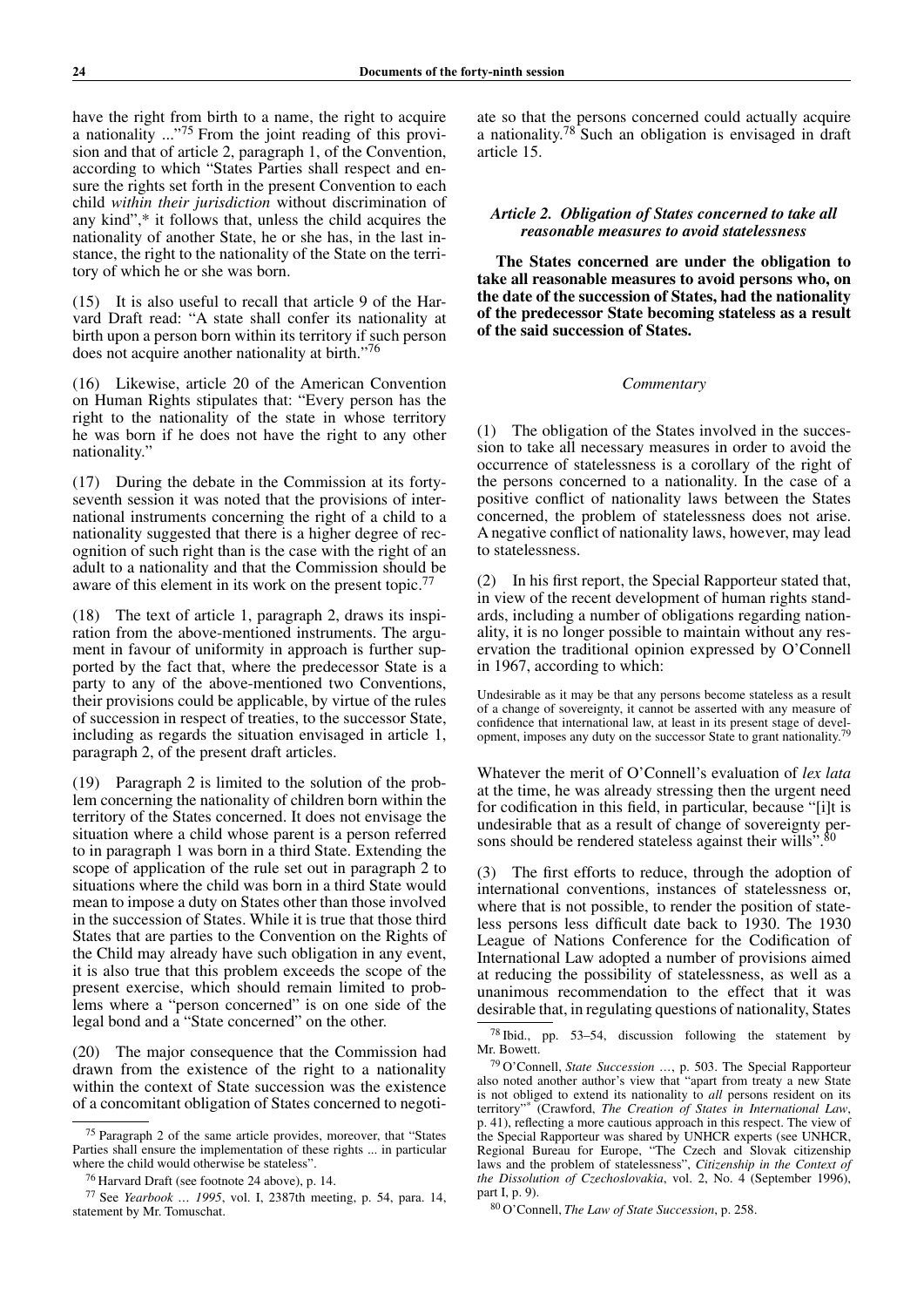should make every effort to reduce cases of statelessness as far as possible. Among the multilateral treaties relating to this problem are the 1930 Convention on Certain Questions relating to the Conflict of Nationality Laws, its Protocol relating to a Certain Case of Statelessness and its Special Protocol concerning Statelessness, as well as the 1954 Convention relating to the Status of Stateless Persons and the 1961 Convention on the Reduction of Statelessness.

(4) It is true that only very few provisions of the above Conventions directly address the issue of nationality in the context of State succession (such as, for example, article 10 of the Convention on the Reduction of Statelessness, quoted in paragraph (9) below). Nevertheless, they provide useful guidance to the States concerned by offering solutions which can *mutatis mutandis* be used by national legislators in search of solutions to problems arising from territorial change.

(5) The observation has been made that:

The general remedies for statelessness of which the legislator can make use consist first of all of organizing the granting and acquisition of nationality in such a way that no person having an appropriate connection to a State will be excluded from the circle of persons to whom that State grants its nationality. …

However, the concern of avoiding statelessness is most apparent in the regulation of conditions regarding the loss of nationality. In comparative law, for example, it has been observed that the renunciation of nationality not conditioned by the acquisition of another nationality has become obsolete.<sup>81</sup>

(6) There is a growing awareness among States of the compelling need to fight the plight of statelessness in general as well as in relation to the succession of States. One of the techniques used by the legislators of successor States has been to enlarge the circle of persons entitled to acquire their nationality by granting a right of option to that effect to those who would otherwise become stateless. Thus, for example, the Burma Independence Act, 1947 provided, *inter alia*, that a person who ceased to be a British subject under the Act and who upon independence neither became, nor became qualified to become, a citizen of the independent country of Burma had the right of election of its citizenship.<sup>82</sup>

(7) Similarly, with the clear intention to prevent a situation where a former national of Czechoslovakia would not acquire the nationality of either of the two successor States (and eventually become stateless), the Law on the acquisition and loss of citizenship of the Czech Republic provided in its article 6 that:

(8) Another example is that of article 47 of the Yugoslav Citizenship Law (No. 33/96) providing that Yugoslav citizenship could be acquired by any citizen of the Socialist Federal Republic of Yugoslavia who was a citizen of another republic of that federation and who resided in the territory of Yugoslavia on the date of the proclamation of the Constitution of the Federal Republic of Yugoslavia, and his or her children born after that date, as well as any citizen of another republic of the Socialist Federal Republics of Yugoslavia who had accepted to serve in the Yugoslav army, and members of his immediate family, if they had no other citizenship.<sup>85</sup>

(9) The most effective measure that the States concerned may take is to conclude an agreement by virtue of which the occurrence of statelessness would be precluded. This is also the philosophy underlying article 10 of the 1961 Convention on the Reduction of Statelessness, which stipulates that:

1. Every treaty between Contracting States providing for the transfer of territory shall include provisions designed to secure that no person shall become stateless as a result of the transfer. A Contracting State shall use its best endeavours to secure that any such treaty made by it with a State which is not a party to this Convention includes such provisions.

2. In the absence of such provisions a Contracting State to which territory is transferred or which otherwise acquires territory shall confer its nationality on such persons as would otherwise become stateless as a result of the transfer or acquisition.

(10) The view that "[i]t is the responsibility of States to avoid statelessness" was one of the main premises on which experts of the Council of Europe based their examination of nationality laws in recent cases of State succession in Europe. $86$  This seems to apply, in their opinion, both to the content of the legislation and to its application. Thus, "it cannot be accepted that persons become stateless because of lack of proper application of administrative procedures".87

(11) The seriousness of the problem of statelessness in situations of State succession has generally been recognized by the Commission,<sup>88</sup> which considered that the solution of this problem should take priority over the consideration of other problems of conflicts of nationality.<sup>89</sup>

(12) The assumption that States concerned should be under the obligation to prevent statelessness was one of the basic premises on which the Working Group based its

86 See, for example, *Report of the experts of the Council of Europe* … (footnote 84 above), para. 60.

87 Ibid., para. 54.

<sup>88</sup>*Yearbook … 1995*, vol. II (Part Two), p. 38, para. 189.

Natural persons who were citizens of the Czech and Slovak Federal Republic as of December 31, 1992, but had neither citizenship of the Czech Republic nor citizenship of the Slovak Republic, 83 can choose citizenship of the Czech Republic by declaration. …84

<sup>81</sup> Batiffol and Lagarde, op. cit., pp. 82–83.

<sup>82</sup> United Nations, Legislative Series, *Materials on Succession of States in Respect of Matters Other than Treaties* (ST/LEG/SER.B/17) (Sales No. E/F.77.V.9), sect. 2, subsect. (2), p. 145.

<sup>83</sup> Reference to citizenship in this instance means the "secondary" citizenship of the component unit of the Czechoslovak Federation, which later became the main criterion for the *ipso facto* acquisition of the nationality of the Czech or Slovak Republics as independent States.

<sup>84</sup> Law No. 40/1993 of 29 December 1992 on the acquisition and loss of citizenship of the Czech Republic, *Report of the experts of the* 

*Council of Europe on the citizenship laws of the Czech Republic and Slovakia and their implementation* (Council of Europe (Strasbourg, 2 April 1996), document DIR/JUR (96) 4), appendix IV.

<sup>85</sup> *Sluzbeni list Savezne Republike Jugoslavije* (Official Gazette of the Federal Republic of Yugoslavia). See also *Central and Eastern European Legal Materials*, V. Pechota, ed. (Ardsley-on-Hudson, N.Y., Transnational Juris, 1997), binder 5.

<sup>89</sup> Ibid., p. 40, para. 206. The Special Rapporteur highlighted in his first report the problems of positive conflicts of nationality (dual nationality, multiple nationality) and negative conflicts of nationality (statelessness) arising from State succession (ibid., vol. II (Part One), document A/CN.4/467, p. 175, para. 106).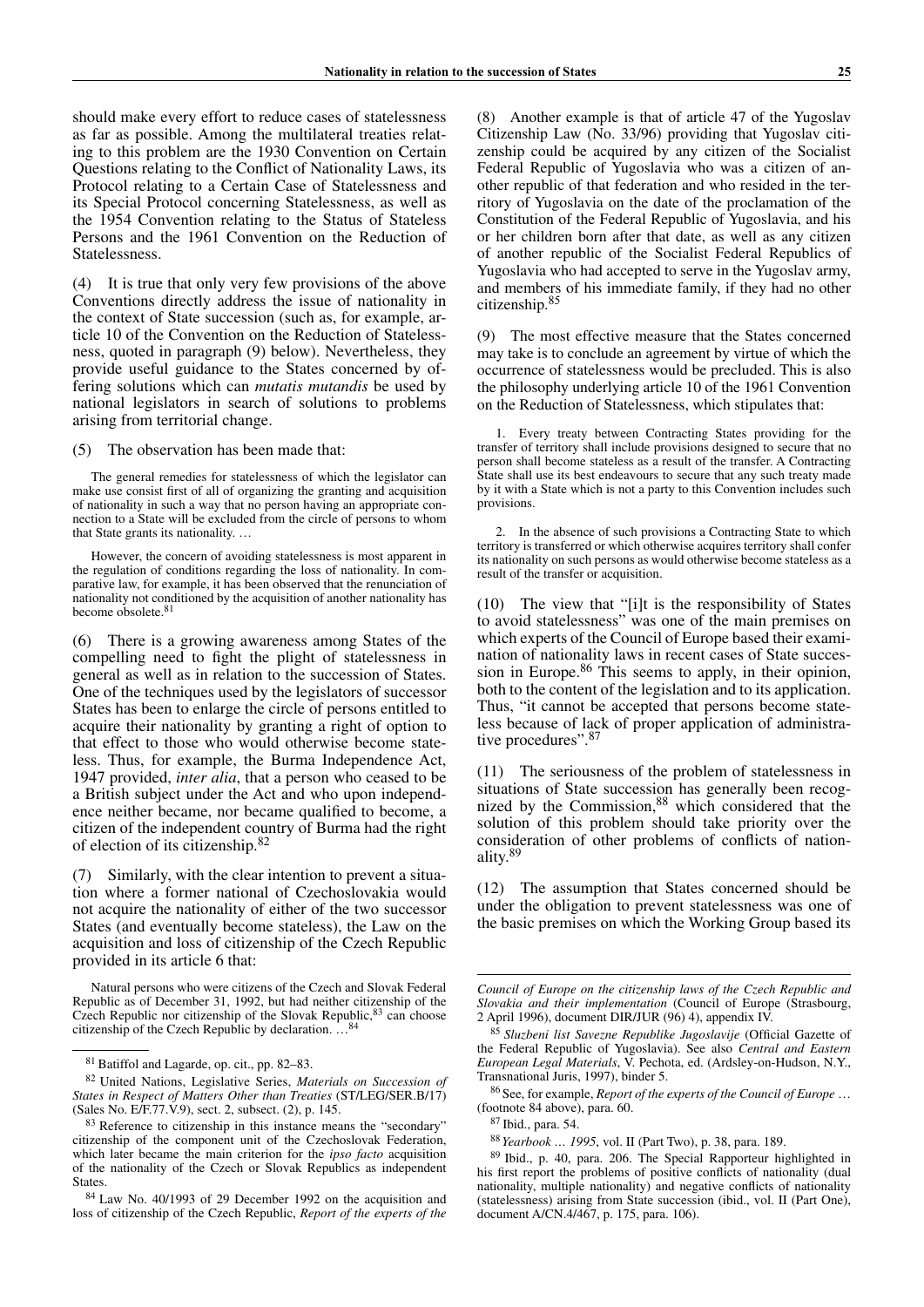deliberations<sup>90</sup> and received clear support in the Commission. If the Special Rapporteur were to make a parallelism between a territory and its population—both constitutive elements of statehood—as there is no precedent of a succession of States in which even a small part of the State territory was left by States concerned as *terra nullius*, why should such States be allowed to leave some persons concerned stateless as a result of the succession?

(13) During the Commission's consideration of the report of the Working Group, it was said that, although the basic principle that States, including new States, were under an obligation to avoid statelessness in situations of State succession was not at present a rule of international law, it should be the aim of the Commission to make it one.91

(14) In the Sixth Committee, statelessness has also been generally recognized as a serious problem deserving the primary attention of the Commission. $92$  No delegation challenged the Working Group's premise regarding the obligation not to create statelessness as a result of State succession.

(15) The text of article 2 does not set out an obligation of result. It is an obligation of conduct. In the case of unification of States, this distinction has no practical significance, for the obligation "to take all reasonable measures to avoid" persons concerned becoming stateless means, in fact, the obligation of the successor State to grant its nationality in principle to all such persons.<sup>93</sup>

(16) However, the distinction between obligation of result and obligation of conduct is relevant in other cases of succession of States where at least two States concerned are involved. Obviously, nobody can consider each particular State concerned to be responsible for all cases of statelessness resulting from the succession. A State can reasonably be asked only to take measures within the scope of its competence as delimited by international law. Accordingly, not every State concerned has the obligation to grant its nationality to (or, where the predecessor State is also a State concerned, the obligation not to withdraw its nationality from) every single person concerned. Otherwise, the result would be, first, dual or multiple nationality on a large scale (prejudicing at the same time the freedom of every State concerning its policy in matters of dual/multiple nationality) and, secondly, the creation, also on a large scale, of legal bonds of nationality without genuine link.

(17) Thus, the principle stated in article 2 cannot be more than a general framework upon which other, more specific, obligations are based. The elimination of statelessness is a final result to be achieved by means of the application of the whole complex set of draft articles, in

particular through agreement with other States concerned. This demonstrates once again the importance of the obligation set out in article 15.

(18) As is the case with the right to a nationality set out in article 1, statelessness is to be avoided under article 2 in relation to "persons concerned", i.e. persons who, on the date of the succession of States, were nationals of the predecessor State. This does not therefore encompass persons resident in the territory of the successor State who had been stateless under the regime of the predecessor State. The successor State has certainly a discretionary power to grant its nationality to such stateless persons. But the problem would be qualitatively different if it were envisaged that that State had an obligation to do so.<sup>94</sup>

# *Article 3. Legislation concerning nationality and other connected issues*

**1. Each State concerned should enact laws concerning nationality and other connected issues arising in relation to the succession of States without undue delay. It should take all necessary measures to ensure that persons concerned will be apprised, within a reasonable time period, of the impact of its legislation on their nationality, of any choices they may have thereunder, as well as of the consequences that the exercise of such choices will have on their status.**

**2. When providing for the** *ex lege* **acquisition of nationality in relation to the succession of States, the legislation of the States concerned should provide that such acquisition of nationality takes effect on the date of the succession of States. The same would apply for the acquisition of nationality following the exercise of an option, if the persons concerned would otherwise be stateless during the period between the date of the succession of States and the date of the exercise of such option.**

#### *Commentary*

(1) In the literature, it is generally accepted that "it is not for international law but for the internal law of each state to determine who is, and who is not, to be considered its national".95 The State, and the State alone, is entitled to decide on this important matter. Nationality is thus essentially an institution of the internal laws of States and,

<sup>90</sup> Ibid., vol. II (Part Two), annex, para. 7; and *Yearbook … 1996*, vol. II (Part Two), p. 76, para. 86 (*b*).

<sup>&</sup>lt;sup>91</sup>*Yearbook …* 1995, vol. I, 2413th meeting, statement by Mr. Crawford, p. 230, para. 23.

<sup>&</sup>lt;sup>92</sup> See A/CN.4/472/Add.1, para. 6; *Official Records of the General Assembly, Fifty-first Session, Sixth Committee*, 37th meeting (A/C.6/51/ SR.37), para. 32; 39th meeting (A/C.6/51/SR.39), para. 44; and 41st meeting (A/C.6/51/SR.41), para. 65.

<sup>&</sup>lt;sup>93</sup> For the exceptions, see draft article 4.

<sup>&</sup>lt;sup>94</sup> See also the following debate between two delegations in the Sixth Committee: in the view of one representative, it was desirable, for the purpose of preventing statelessness, for the successor State to grant its nationality to permanent residents of what became the territory of the successor State who on the date of succession were or became stateless, and even to persons born in such territory who resided outside that territory and, on the date of succession, were or became stateless (A/CN.4/472/Add.1, para. 18). Another representative, nevertheless, wondered why a person who had been stateless under the regime of the predecessor State and who resided in the territory of the successor State should acquire the nationality of the latter merely as a consequence of State succession (ibid.).

<sup>95</sup> Jennings and Watts, op. cit., p. 852. As Rezek has also stated, "each State should enact laws concerning its own nationality, provided that the general rules of international law, and any specific rules which might be binding on it, have been observed" (loc. cit., p. 341).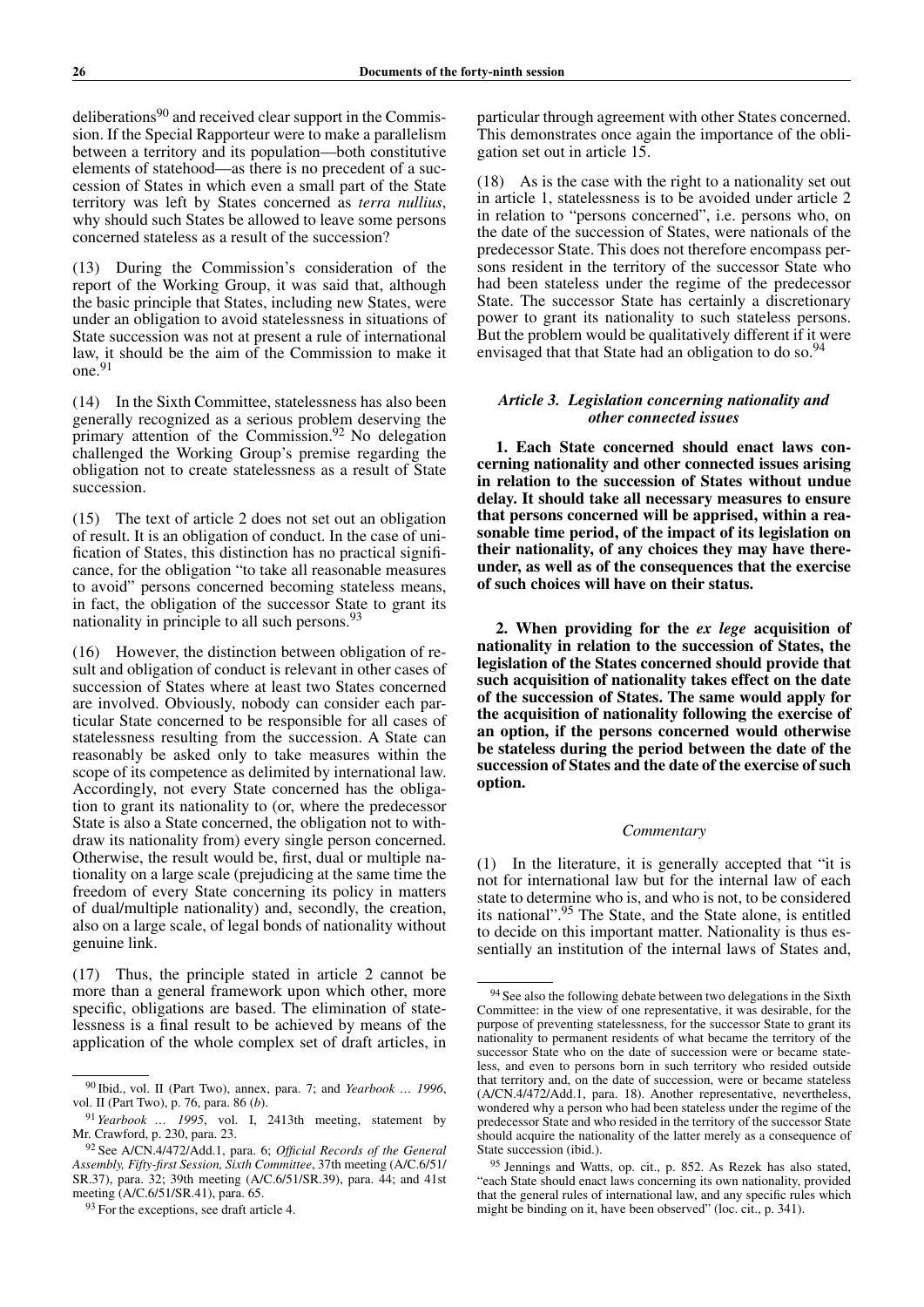accordingly, the international application of the notion of nationality in any particular case must be based on the nationality law of the State in question.<sup>96</sup> The law of "each State determines who are its nationals, both on the basis of origin and as regards the conditions governing the acquisition or subsequent loss of its nationality". $\frac{97}{100}$ 

(2) The principle that it is for each State to determine under its own law who are its nationals was confirmed in article 1 of the 1930 Convention on Certain Questions relating to the Conflict of Nationality Laws. This principle was also asserted by PCIJ in its opinion with regard to the *Nationality Decrees Issued in Tunis and Morocco*, 98 and in its opinion on the question concerning the *Acquisition of Polish Nationality*, 99 and it was reiterated by ICJ in the *Nottebohm* case.<sup>100</sup>

(3) The role of internal law as the principal source of nationality is also recognized in cases of changes of nationality resulting from a succession of States, often termed "collective naturalizations". Article 13 of the Bustamante Code (Convention on Private International Law), for example, stipulates that:

In collective naturalizations, in case of the independence of a State, the law of the acquiring or new State shall apply, if it has established in the territory an effective sovereignty which has been recognized by the State trying the issue, and in the absence thereof that of the old State, all without prejudice to the contractual stipulations between the two interested States, which shall always have preference.

(4) In the same vein, O'Connell refers to the practice of English courts, concluding that:

[T]he question to what State a person belongs must ultimately be settled by the municipal law of the State to which he claims or is alleged to belong. It is the municipal law of the predecessor State which is to determine which persons have lost their nationality as a result of the change; it is that of the successor State which is to determine which persons have acquired its nationality.<sup>101</sup>

(5) During the last few years, a number of States confronted with State succession or resumption of independence have adopted new nationality laws or have re-enacted nationality laws dating from the period prior to the Second World War.102

(*a*) Belarus: Law on Citizenship of the Republic of Belarus, No. 1181–XII of 18 October 1991, as amended by Law No. 2410–XII of 15 June 1993; Proclamation of the Supreme Soviet of the Republic of Belarus on the entry into force of the Law on 15 June 1993;

(*b*) Croatia: Law on Croatian Citizenship of 26 June 1991 and Law on Amendments to the Law on Croatian Citizenship of 8 May 1992 (see *Narodne Novine: Sluzbeni list Republike Hrvatske* (People's News: Official Gazette of the Republic of Croatia)), No. 53/1991 (8 October 1991), p. 1466; see also *Central and Eastern European …* (footnote 85 above), binder 5A;

(*c*) Czech Republic: Law No. 40/1993 on the acquisition and loss of citizenship of 29 December 1992 (see footnote 84 above);

(6) Draft article 3 is based on the postulate of the primary function of internal law with regard to nationality. Its main focus, however, is the problem of the timeliness of internal legislation.<sup>103</sup> In this respect, the practice of States varies. While in some cases the legislation concerning nationality is enacted at the time of the succession of States or even before it, in other cases the nationality laws were enacted after the date of the succession, sometimes even much later.<sup>104</sup> To request from States concerned that relevant legislation be enacted at the time of succession would not be realistic. In some situations, for instance, where new States are born as a result of a turbulent process where the territorial limits are unclear, this would even be impossible. Accordingly, paragraph 1 sets out the requirement that States concerned enact laws concerning nationality and other connected issues arising in relation with the succession of States "without undue delay". Depending upon the circumstances, the period which can be considered as not amounting to "undue delay" may be different for each State concerned, even in relation to the same succession. Indeed, the predecessor State and the

(*d*) Eritrea: Eritrean Nationality Proclamation No. 21/1992 of 6 April 1992 (see *The United Nations and the Independence of Eritrea* (United Nations publication, Sales No. E.96.I.10), pp. 156–158;

(*f*) Latvia: Law on Citizenship (1919), re-enacted by the Resolution on the Renewal of Republic of Latvia Citizens' Rights and Fundamental Principles of Naturalization of 15 October 1991 (see (*e*) above), binder 6A;

(*g*) Lithuania: Law on Citizenship of 5 December 1991; Resolution of the Supreme Council of the Republic of Lithuania on the Procedure for Implementing the Republic of Lithuania Law on Citizenship of 11 December 1991 (see (*e*) above), binder 6A;

(*h*) Slovenia: Law on Citizenship of 5 June 1991 (see (*e*) above), binder 5B;

(*i*) Slovakia: Law on State Citizenship in the Slovak Republic of 19 January 1993 (*Report of the experts of the Council of Europe …* (footnote 84 above), appendix V);

(*j*) Ukraine: Law on Legal Succession of Ukraine of 12 September 1991; Law on Ukrainian Citizenship of 8 October 1991 (published in *Pravda Ukrainy*, 14 November 1991); see also *Russia and the Republics: Legal Materials*, V. Pechota, ed. (Ardsley-on-Hudson, N.Y., Transnational Juris), binder 4; and

(*k*) Yugoslavia: Yugoslav Citizenship Law (see footnote 85 above). For legislation on the issue of nationality, including the effects of State succession on nationality, previously compiled by the Codification Division, Office of Legal Affairs, see United Nations, Legislative Series, *Laws concerning Nationality* (ST/LEG/SER.B/4) (Sales No. 1954.V.1) and Supplement thereto (ST/LEG/SER.B/9) (Sales No. 1959.V.3) and *Materials on Succession of States ...* (footnote 82 above). <sup>103</sup> The term "legislation of States" should be interpreted broadly. As

Rezek has stated, it "includes more than the texts drafted by parliament" (loc. cit., p. 372).

104 Brownlie cites in this connection a decision by an Israeli court concerning the 1952 law on Israeli nationality which demonstrates the difficulties that arise in such cases. According to the judge: "So long as no law has been enacted providing otherwise, my view is that every individual who, on the date of the establishment of the State of Israel was resident in the territory which to-day constitutes the State of Israel, is also a national of Israel. Any other view must lead to the absurd result of a State without nationals—a phenomenon the existence of which has not yet been observed." (Brownlie, "The relations of nationality in public international law", p. 318.) In another case, however, the judge considered that Israeli nationality had not existed prior to the adoption of the law in question (ibid.).

<sup>96</sup> Jennings and Watts, op. cit., p. 853.

<sup>&</sup>lt;sup>97</sup> Batiffol and Lagarde, op. cit., p. 58. According to Crawford, "[i]t appears that the grant of nationality is a matter which only States by their municipal law (or by way of treaty) can perform. Nationality is thus dependent upon statehood, not the reverse" (op. cit., p. 40).

<sup>98</sup> *Advisory Opinion, 1923, P.C.I.J., Series B, No. 4*, p. 24.

<sup>99</sup> Ibid., *No. 7*, p. 16.

<sup>100</sup> *Nottebohm, Second Phase, Judgment, I.C.J. Reports 1955*, p. 4.

<sup>101</sup> O'Connell, *State Succession …*, p. 501.

<sup>102</sup> See, for example:

<sup>(</sup>*e*) Estonia: Law on Citizenship (1938), re-enacted by the Resolution of the Supreme Council on the Application of the Law on Citizenship of 26 February 1992; Law on Estonian Language Requirements for Applicants for Citizenship of 10 February 1993 (*Central and Eastern European …* (footnote 85 above), binder 6);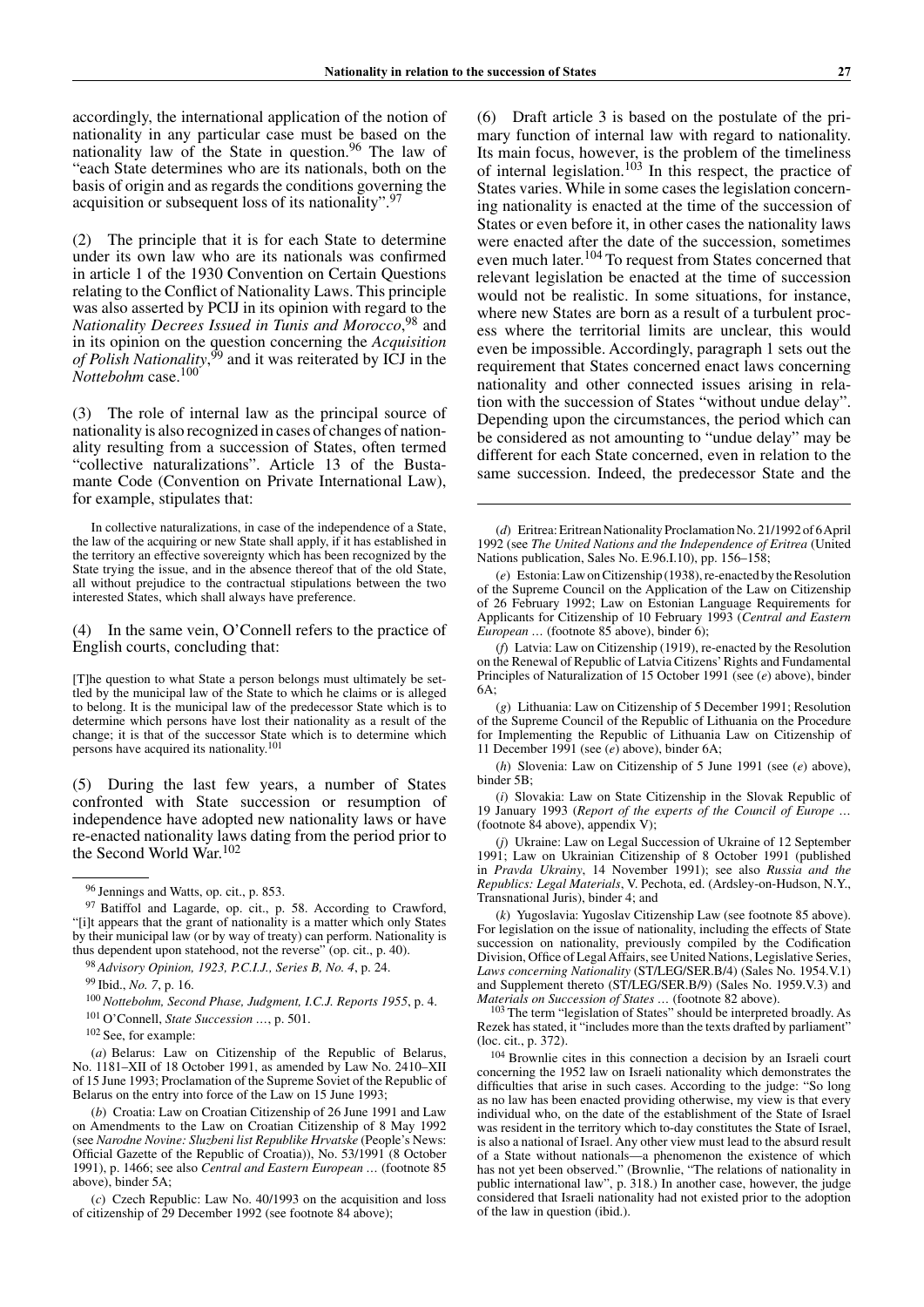successor State born as a result of separation will find themselves in very different positions.

(7) The main concern that the Working Group had in mind when discussing this particular problem was that persons concerned should be apprised, within a reasonable time period, of the impact of a State's legislation on their nationality, of any choices they may have thereunder, as well as of the consequences that the exercise of such choices would have on their status.<sup>105</sup> This idea is reflected in the last sentence of paragraph 1.

(8) Paragraph 2 addresses another problem, which is nevertheless closely connected to the issue dealt with in paragraph 1. If the legislation enacted after the date of the succession of States did not have a retroactive effect, statelessness, even if only temporary, could ensue. During the discussion of the first report, some members of the Commission suggested that the possibility of creating a set of presumptions should be studied, one of them being the presumption that the acquisition of nationality upon succession takes effect from the date of such succession.<sup>106</sup>

(9) The Working Group opted for a different approach, more consistent with the basic premise concerning the primary role of internal law in the field of nationality. It formulated the recommendation that the legislation concerning the *ex lege* acquisition of nationality in relation to the succession of States should provide that such acquisition of nationality take effect on the date of the succession of States. This idea is set out in paragraph 2, which moreover extends its application to the acquisition of nationality following the exercise of an option, provided that the persons concerned would otherwise be stateless during the period between the date of the succession of States and the date of the exercise of such option.

# *Article 4. Granting of nationality to persons having their habitual residence in another State*

**1. A successor State does not have the obligation to grant its nationality to persons concerned if they have their habitual residence in another State and also have the nationality of that State.**

**2. A successor State shall not impose its nationality on persons who have their habitual residence in another State against the will of such persons, unless they would otherwise become stateless.**

### *Commentary*

(1) Provisions concerning the granting and withdrawal of nationality in relation to specific types of succession of States can be found in part II of the present draft articles. Nevertheless, there are some rules which constitute exceptions to the provisions of part II and which are common to several or even all categories of succession of States. Accordingly, they seem better placed in part I of the draft articles, which sets out general principles. These rules are contained in draft articles 4–6.

(2) Doubts may exist as to the competence of the successor State to grant its nationality to persons not residing on its territory. However, commentators very often concentrate only on a particular aspect of the problem. Thus, for example, it has been stated that, "in cases of universal succession, non-resident citizens of the state extinguished may, by the better view, escape acquisition of the nationality of the successor state by remaining abroad".107 It appears that at least two conclusions may be drawn in this respect: first, a successor State does not have the obligation to grant its nationality to the persons concerned who would otherwise satisfy all criteria required for acquiring its nationality, but who have their habitual residence in a third State and also have the nationality of a third State; secondly, a successor State cannot grant its nationality to persons who would otherwise be entitled to acquire its nationality, but who have their habitual residence in a third State and also have the nationality of that State against their will.<sup>108</sup>

(3) In its 1995 preliminary report,  $109$  the Working Group concluded that a successor State does not have the obligation to grant its nationality to the persons concerned who have their habitual residence in a third State and also have the nationality of a third State, but that it may do so *with their consent* (or, rather, it cannot do so *against their will*).110 The Working Group stated this rule in relation to unification and dissolution respectively. It was seen as an exception to the basic premise concerning the granting of nationality in these specific cases of succession of States. The Working Group also considered this problem in relation to other types of succession of States, i.e. transfer of territory and separation, and concluded that this category of persons should retain the nationality of the predecessor State. Nevertheless, should the predecessor State withdraw its nationality from such persons for any reason (such as a treaty with the successor State), then the granting thereto of the nationality of the successor State would also be subject to these persons' will.

(4) In view of the above, the Special Rapporteur, when preparing the draft articles, arrived at the conclusion that, because of the general character of this rule—or rather exception—it would be best placed in part I.

(5) The first difference between the present draft article 4 and the language used by the Working Group consists in the replacement of the term "third State" by the term "another State". It is true that publicists, when referring to a "third" State, might have had in mind States other than the predecessor or another successor State (in the case of several successor States), but in the Special Rapporteur's view, there is no reason for not extending the application of the above rule even to the situation where the habitual residence of the person concerned is not in a "third State", but in another "State concerned".

<sup>105</sup> See *Yearbook … 1995*, vol. II (Part Two), annex, p.115, para. 24. <sup>106</sup> Ibid., vol. I, 2388th meeting, statement by Mr. Crawford, pp. 60–61, paras. 42–47.

<sup>107</sup> Brownlie, *Principles of Public International Law*, p. 558.

<sup>&</sup>lt;sup>108</sup> For cases involving the granting of nationality to persons residing outside the territory affected by the succession of States, see O'Connell, The Law of State Succession, pp. 251–258.

<sup>&</sup>lt;sup>109</sup> *Yearbook … 1995*, vol. II (Part Two), annex, pp. 113 et seq. 110 Ibid., paras. 17 (*b*) and 20.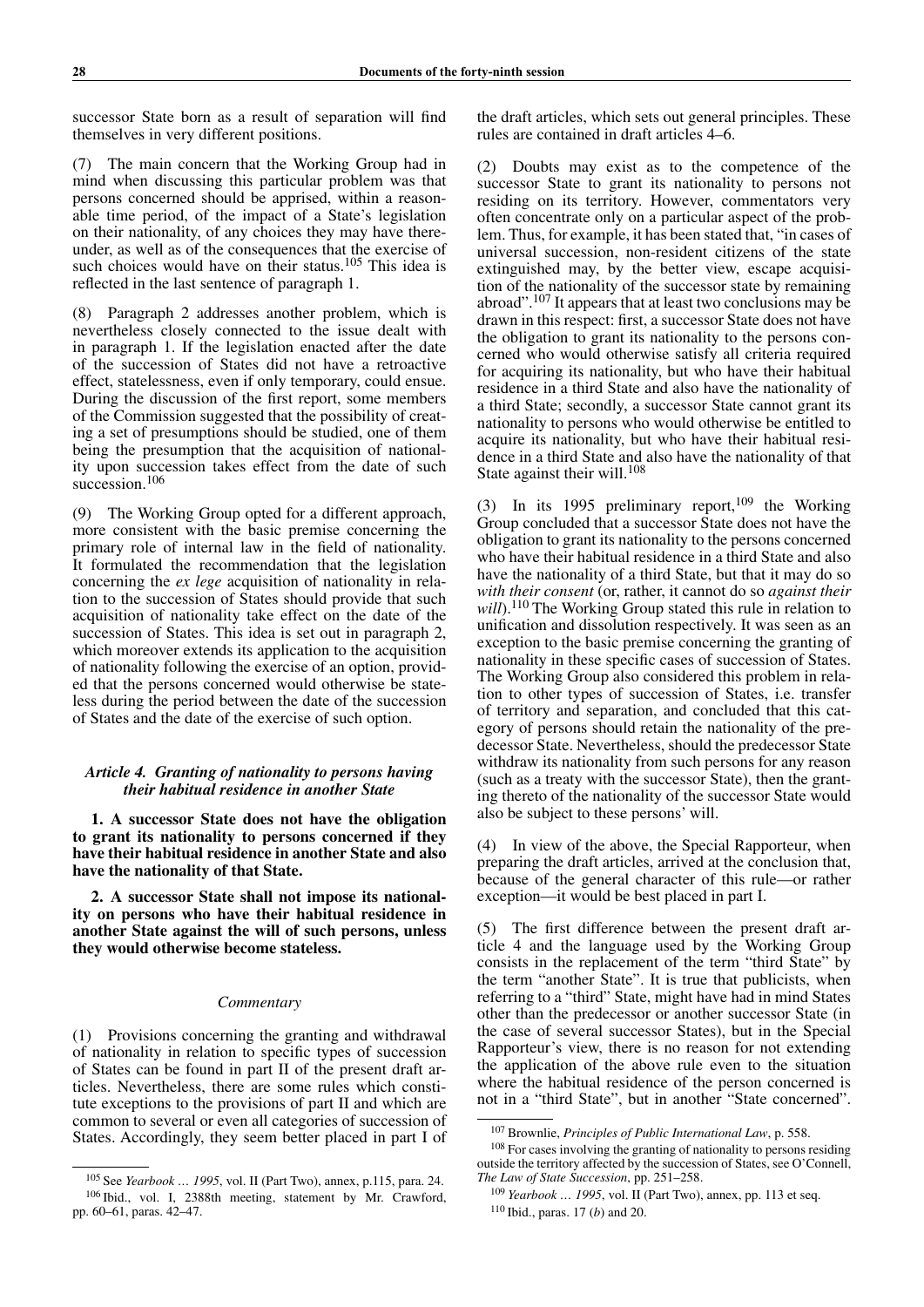(The operation of this rule could, however, be suspended by a treaty between States concerned in relation to persons concerned who have their habitual residence in their respective territories, but not in relation to persons concerned residing in "third States".)

(6) Concerning the Working Group's conclusion that a successor State may, however, grant its nationality to the persons concerned referred to in paragraph 1 (i.e. those who have their residence in another State and have the nationality of that State) with their consent, the Special Rapporteur felt that this aspect should be treated in a separate provision whose scope of application could be broader than the premise of paragraph 1. Accordingly, paragraph 2 sets out a rule providing that the successor State, when granting its nationality to persons habitually resident in another State, shall respect the will of such individuals. The limit for the application of this rule is the risk of statelessness; in such event, respect for an individual's will should not be a mandatory requirement.

(7) The circle of persons covered by paragraphs 1 and 2 differs: paragraph 2 includes, in addition to those persons covered by paragraph 1, persons who may be residents of one State (other than the successor State) and have the nationality of yet another State.

(8) Finally, confronted with the choice between two different phrases used by the Working Group to describe the expression of the person's will, i.e. "with their consent" or "against their will", the Special Rapporteur selected the latter. The former, which puts an accent on the individual's consent, could, in his view, create problems as to how such consent should be established, or, in other words, would put the burden of proof on the successor State. It would require the introduction of a presumption of consent in all cases where persons concerned would adopt a passive, indifferent attitude. The expression used in paragraph 2 does not create such a problem. It presupposes, nevertheless, that the person concerned must have, as a minimum, the possibility to refuse the nationality of the successor State (for example, by means of a declaration of the "opting-out" kind).

# *Article 5. Renunciation of the nationality of another State as a condition for granting nationality*

**When the person concerned entitled to acquire the nationality of a successor State has the nationality of another State concerned, the former State may make the acquisition of its nationality dependent on the renunciation by such person of the nationality of the latter State. However, such requirement shall not be applied in a manner which would result in rendering the person concerned stateless, even if only temporarily.**

# *Commentary*

(1) As in the case of draft article 4, the scope of the problem addressed in draft article 5 goes beyond State succession. Indeed, the renunciation of an applicant's present nationality is a rather common condition for naturalization set out in the legislation of many States. It is typical of legislations whose underlying philosophy is inimical

to dual and multiple nationality. Such renunciation may result in temporary or, in the worst case, in lasting statelessness for the person concerned.

(2) The right of a successor State to require the renunciation of the nationality of another State as a condition for granting its nationality is generally accepted. The main concern voiced in different forums in this respect relates to the risk of statelessness which could result from such requirement. In the opinion of experts of the Council of Europe, "a State which gives an unconditional promise to grant its nationality is responsible at an international level for the *de jure* statelessness which arises from the release of a person from his or her previous nationality, on the basis of this promise".111

(3) The attempt to address, through the rule set out in article 5, the drawbacks of the above requirement is, however, limited to situations of State succession, as they alone are the object of the present exercise. The requirement of prior renunciation by a person of his or her current nationality, as a precondition for granting that person the nationality of the successor State, can be found in the legislation of some successor States, usually in relation to the optional acquisition of nationality. It may happen that such renunciation is required only with respect to the nationality of another State concerned (or rather another successor State), but not the nationality of a "third State".<sup>112</sup>

(4) It is not for the Commission to suggest which policy States should pursue on the matter of dual/multiple nationality. Accordingly, the draft articles must be neutral in this respect. The main concern of the Commission should be the risk of statelessness related to the requirement of prior renunciation by the person concerned of his or her current nationality, as a condition for the granting of the nationality of the successor State. Some national legislations containing this requirement have elaborated techniques which eliminate the risk of statelessness, including temporary statelessness. This demonstrates that the freedom of States in choosing their policy in matters of dual/multiple nationality and the general interest of avoiding statelessness can be reconciled.

(5) Article 5 is drafted with this goal in mind, while adapting the language to the needs of the present exercise, which is limited to situations of State succession. Accordingly, the article deals exclusively with the legislation of a successor State. Similarly, it deals only with the renunciation of the nationality of another State concerned.

(6) The first sentence of article 5 points to the freedom that each successor State has in deciding whether to make the acquisition of its nationality dependent upon the renunciation by a person concerned of the nationality of another State concerned. Such is the function of the word "may". The second sentence addresses the problem of statelessness. It does not prescribe a particular technique to be used. It just sets out a general requirement that the

<sup>111</sup> *Report of the experts of the Council of Europe* … (footnote 84 above), p. 21, para. 56.

<sup>112</sup> Ibid., appendix IV. See articles 6 and 18 of the Law on the acquisition and loss of citizenship of the Czech Republic. See also paragraph (31) of the commentary to draft articles 7 and 8, below.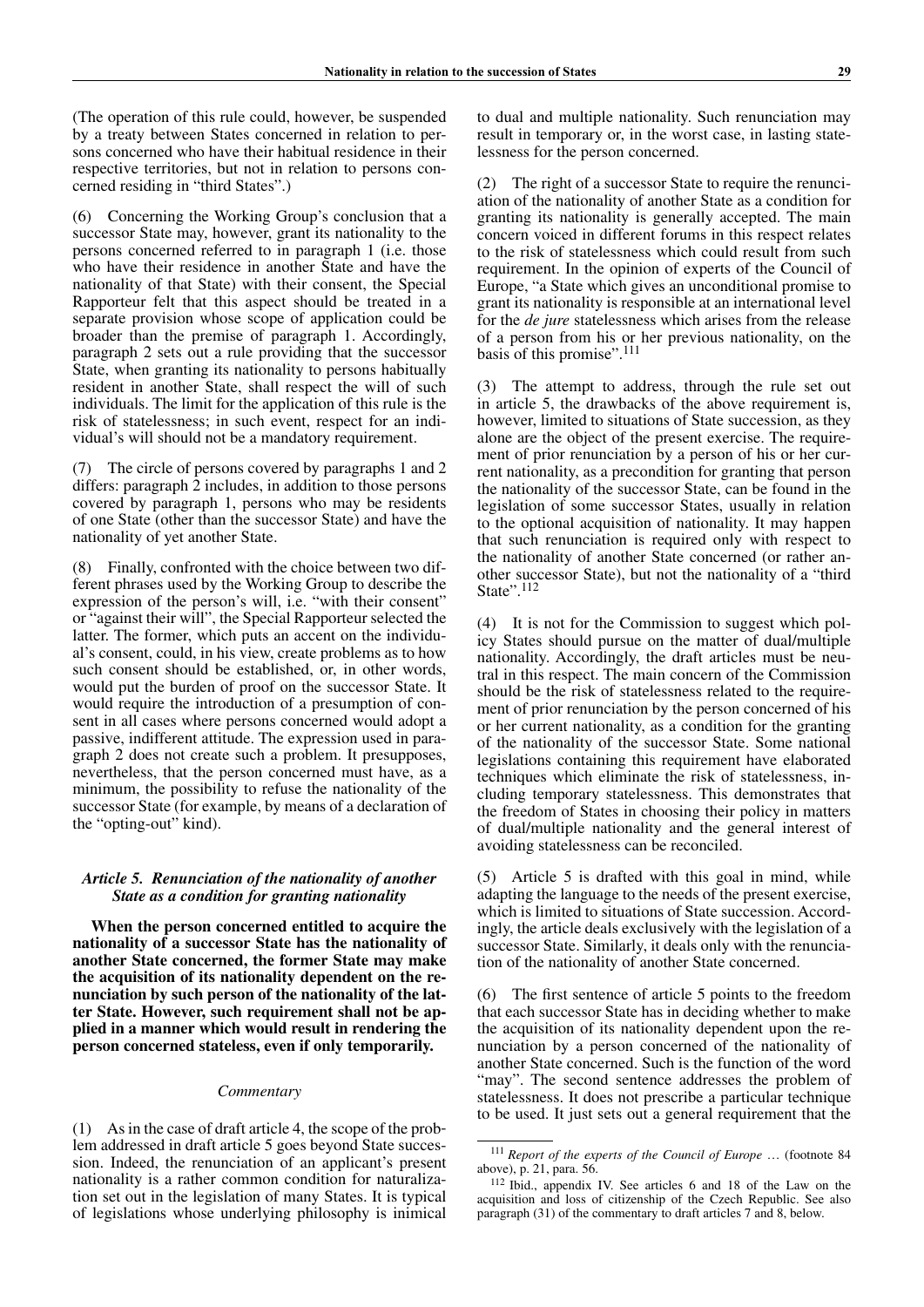condition in question should not be applied in such a way as to render the person concerned stateless, even if only temporarily.

(7) It follows from the words "another State concerned" that the rule in article 5 applies in all situations of succession of States, except unification, where the successor State remains as the only "State concerned". Nevertheless, this is sufficient justification for the inclusion of this article in part I.

# *Article 6. Loss of nationality upon the voluntary acquisition of the nationality of another State*

**1. The predecessor State may provide in its legislation that persons who, in relation to the succession of States, voluntarily acquire the nationality of a successor State shall lose its nationality.**

**2. Each successor State may provide in its legislation that persons who, in relation to the succession of States, voluntarily acquire the nationality of another successor State or, as the case may be, retain the nationality of the predecessor State shall lose its nationality acquired in relation to such succession of States or the entitlement thereto.**

### *Commentary*

(1) The loss of a State's nationality upon the voluntary acquisition of the nationality of another State is a routine provision in the legislation of States pursuing a policy inimical to dual/multiple nationality.

(2) Article 1 of the 1933 Convention on nationality stipulates that any naturalization (probably voluntary) of an individual in a signatory State carries with it the loss of the nationality of origin.

(3) Article 20 of the Law on Citizenship of the Republic of Belarus provided that

[t]he citizenship of the Republic of Belarus will be lost ... upon acquisition, by the person concerned, of the citizenship of another State, unless otherwise provided by a treaty binding upon the Republic of Belarus ... The loss of citizenship becomes effective at the moment of the registration of the relevant fact by the competent authorities ...<sup>113</sup>

(4) Likewise, in accordance with article 1 of the 1963 Convention on reduction of cases of multiple nationality and military obligations in cases of multiple nationality, concluded within the framework of the Council of Europe, persons who of their own free will acquire another nationality, by means of naturalization, option or recovery, lose their former nationality. It is also to be found in legislations adopted in relation to a succession of States.

(5) As in the case of the preceding article, article 6 contains a provision which derives from a rule of a more general application which has been adapted to situations of State succession. Article 6 also applies in all types of succession of States, except unification, where the successor State remains as the only "State concerned".

(6) While draft articles 4 and 5 set out limitations to any freedom that the successor State might have in granting its nationality, a freedom which may substantially vary depending on the type of State succession, draft article 6 provides for a general entitlement of any successor or predecessor State, as the case may be, to withdraw its nationality from (or to refuse to grant its nationality to) persons concerned who, in relation to the succession of States, voluntarily acquired the nationality of another State concerned.

(7) The rights of the predecessor State (para. 1) and that of the successor State (para. 2) are spelled out separately just because of the difficulties involved in drafting a single paragraph on the matter. Paragraph 1 applies in all situations of succession of States, except unification and dissolution, where the predecessor State disappears. While it is true that the acquisition of the nationality of any other State may be the reason for the loss of the predecessor's nationality, paragraph 1 only refers to the case of the acquisition of the nationality of a successor State, because all other cases are beyond the scope of the present topic.

(8) Paragraph 2 focuses on the legislation of the successor State. Here, depending on the type of State succession, the assumption is the voluntary acquisition of the nationality of another successor State (in the case of dissolution) or the voluntary retention of the nationality of the predecessor State (in the case of separation or transfer of part of the territory) or even both (in the event of the creation of several successor States by separation of parts of territory from a predecessor State which continues to exist).

(9) The draft article does not address the question as to when the loss of nationality or of the entitlement thereto should become effective. As it is for the State concerned itself to decide on the main question, i.e. whether at all to withdraw its nationality from a person upon the voluntary acquisition of the nationality of another State, it is also for that State to determine when such withdrawal becomes effective. This may occur upon the acquisition of the nationality of another State or later, for example, after a person concerned has effectively transferred his or her habitual residence outside the territory of the State whose nationality he or she has lost. In any event, such loss of nationality shall not precede the acquisition of the other State's nationality.

### *Article 7. The right of option*

**1. Without prejudice to their policy in the matter of multiple nationality, the States concerned should give consideration to the will of a person concerned whenever that person is equally qualified, either in whole or in part, to acquire the nationality of two or several States concerned.**

**2. Any treaty between States concerned or, as the case may be, the legislation of a State concerned should provide for the right of option for the nationality of that State by any person concerned who has a genuine link with that State if the person would otherwise** 

<sup>113</sup> Law No. 1181–XII of 18 October 1991 as amended by Law No. 2410–XII of 15 June 1993 (*Russia and the Republics: Legal Materials* ... (footnote 102 (*j*) above) binder 1B).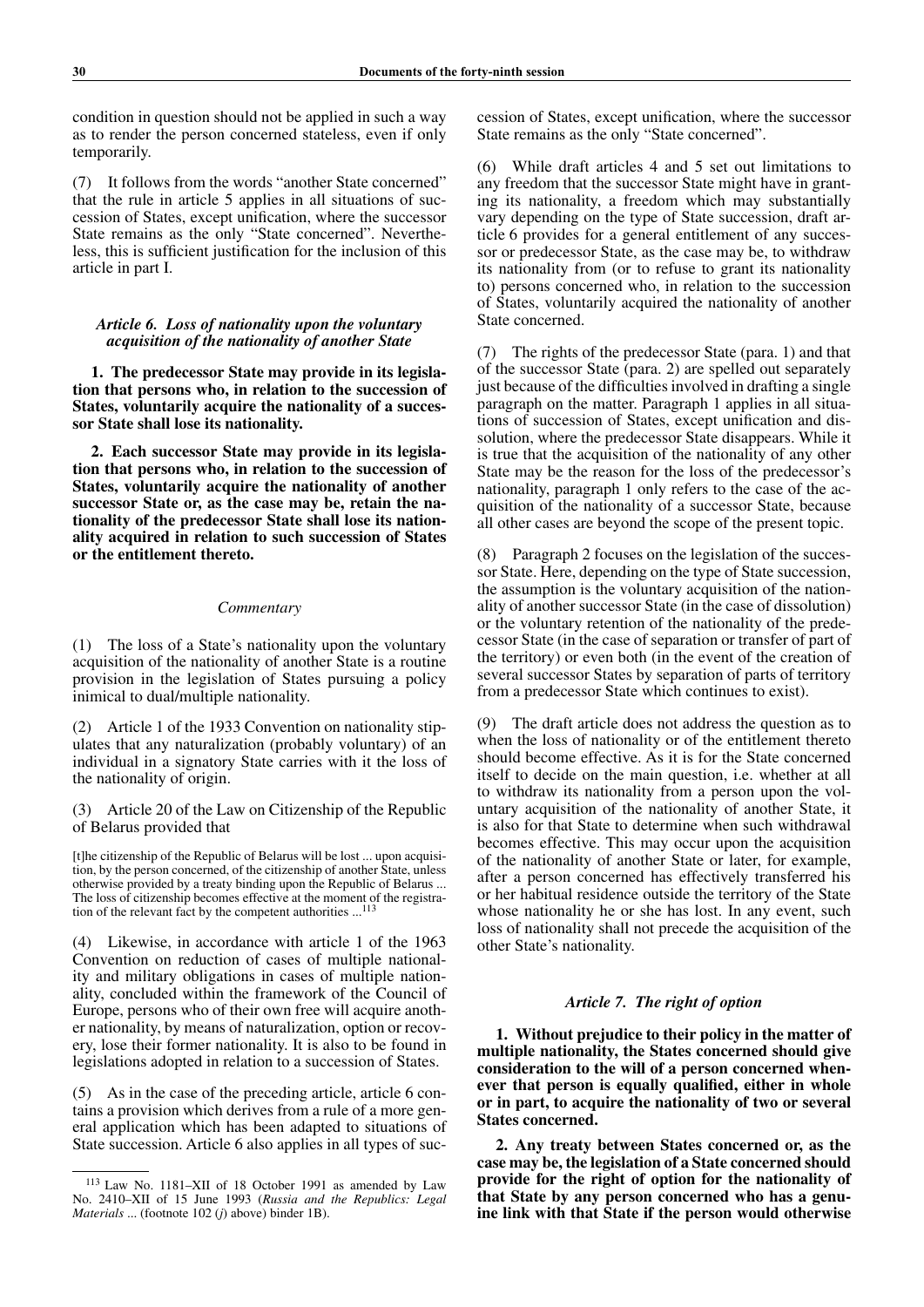**become stateless as a consequence of the succession of States.**

**3. There should be a reasonable time limit for the exercise of any right of option.** 

# *Article 8. Granting and withdrawal of nationality upon option*

**1. When persons entitled to the right of option have exercised such right, the State whose nationality such persons have opted for shall grant them its nationality.**

**2. When persons entitled to the right of option in accordance with these draft articles have exercised such right, the State whose nationality such persons have renounced shall withdraw its nationality from them, unless they would thereby become stateless.**

**3. Without prejudice to any obligation deriving from a treaty in force between States concerned, the State concerned other than the State whose nationality the persons concerned have opted for does not have the obligation to withdraw its nationality from them on the basis of the mere fact that they have opted for the nationality of the latter State, unless those persons have clearly expressed their will to renounce its nationality. This State may, nevertheless, withdraw its nationality from such persons when their acquiescence to the loss of its nationality may be presumed in the light of legislation in force on the date of the option.**

#### *Commentary*

(1) The function which contemporary international law attributes to the will of individuals in the resolution of problems concerning nationality in cases of State succession is among the issues on which views considerably diverge. There is a substantial body of doctrinal opinion according to which the successor State is entitled to extend its nationality to those individuals susceptible of acquiring such nationality by virtue of the change of sovereignty, irrespective of the wishes of those individuals.<sup>114</sup>

(2) On the other hand, several commentators stress the role which contemporary international law attributes to the will of the individual in matters of acquisition and loss of nationality, which is best manifested through the recognition of the right of option. According to Rousseau, in order to mitigate the problems arising in the sphere of nationality as a result of territorial changes, international law provides for both a collective institution (the plebiscite) and an individual institution (the right of option).<sup>115</sup> Nevertheless, it has also been stated that the exercise of an option

change of sovereignty—was to be considered as proof of the renunciation of primitive allegiance and of an option for the nationality of the successor State.<sup>116</sup>

(3) According to a statement attributed to Talleyrand at the Congress of Vienna in 1815, "people should not be treated like 'estate owned cattle', and shifted with the land where they themselves and their ancestors had lived for centuries, from one State to another without being asked for their consent or opinion".<sup>117</sup>

(4) The Commission therefore considered that the role of an individual's will in matters of nationality and, in particular, the concept of the right of option under contemporary international law in the case of a succession of States should be further clarified on the basis of State practice.118

(5) Numerous treaties regulating questions of nationality in connection with the succession of States as well as relevant national laws have provided for the right of option or for a similar procedure enabling individuals concerned to establish their nationality by choosing either between the nationality of the predecessor and that of the successor States or between the nationalities of two or more successor States.

(6) This was, for example, the case with the 1848 Treaty of Peace, Friendship, Limits and Settlement between Mexico and the United States of America,<sup>119</sup> or the 1882 Treaty between Mexico and Guatemala, for fixing the Boundaries between the respective States.120

(7) The 1919 Treaty of Peace between the Allied and Associated Powers and Germany (Treaty of Versailles) provided in numerous articles for a right of option, mainly as a means to correct the effects of its other provisions on the automatic acquisition of the nationality of the successor State and loss of the nationality of the predecessor State by persons habitually resident in the territories involved in the succession of States.

(8) Thus, in relation to the cession of certain territories by Germany to Belgium, article 37 of the Treaty of Versailles provided that "[w]ithin the two years following the definitive transfer of the sovereignty over the territories assigned to Belgium ... German nationals over 18 years of age habitually resident in those territories will be entitled to opt for German nationality".

does not necessarily consist of an express declaration by a person in favour of one of the nationalities which he can elect ... A number of bilateral treaties, even in the distant past, provided that silence—sometimes associated with a person's residence in a territory that has undergone a

<sup>114</sup> O'Connell, *The Law of State Succession*, p. 250.

<sup>115</sup> Rousseau, *Droit international public*, pp. 169–170.

<sup>116</sup> Rezek, loc. cit., p. 378. The author refers to article 8 of the 1848 Treaty of Peace, Friendship, Limits and Settlement between Mexico and the United States of America (*Treaties and Conventions concluded between the United States of America and Other Powers*, rev. ed. (Washington, D.C., United States Government Printing Office, 1873), p. 562) and article 8 of the Preliminary Convention of Peace between Brazil and Buenos Ayres (Rio de Janeiro, 27 August 1828), *British and Foreign State Papers, 1827–1828* (London, James Ridgway and Sons), vol. XV, p. 935.

<sup>117</sup> Cited in Korowicz, *Introduction to International Law: Present Conceptions of International Law in Theory and Practice*, p. 283.

<sup>118</sup>*Yearbook … 1995*, vol. II (Part Two), p. 38, para. 192.

<sup>119</sup> See *Treaties and Conventions …* (footnote 116 above). See also *Consolidated Treaty Series* (Dobbs Ferry, N.Y., Oceana Publications, 1969), vol. 102, p. 29.

<sup>120</sup>*British and Foreign State Papers, 1881–1882*, vol. LXXIII, p. 273. See also paragraph (8) of the commentary to draft article 17 below.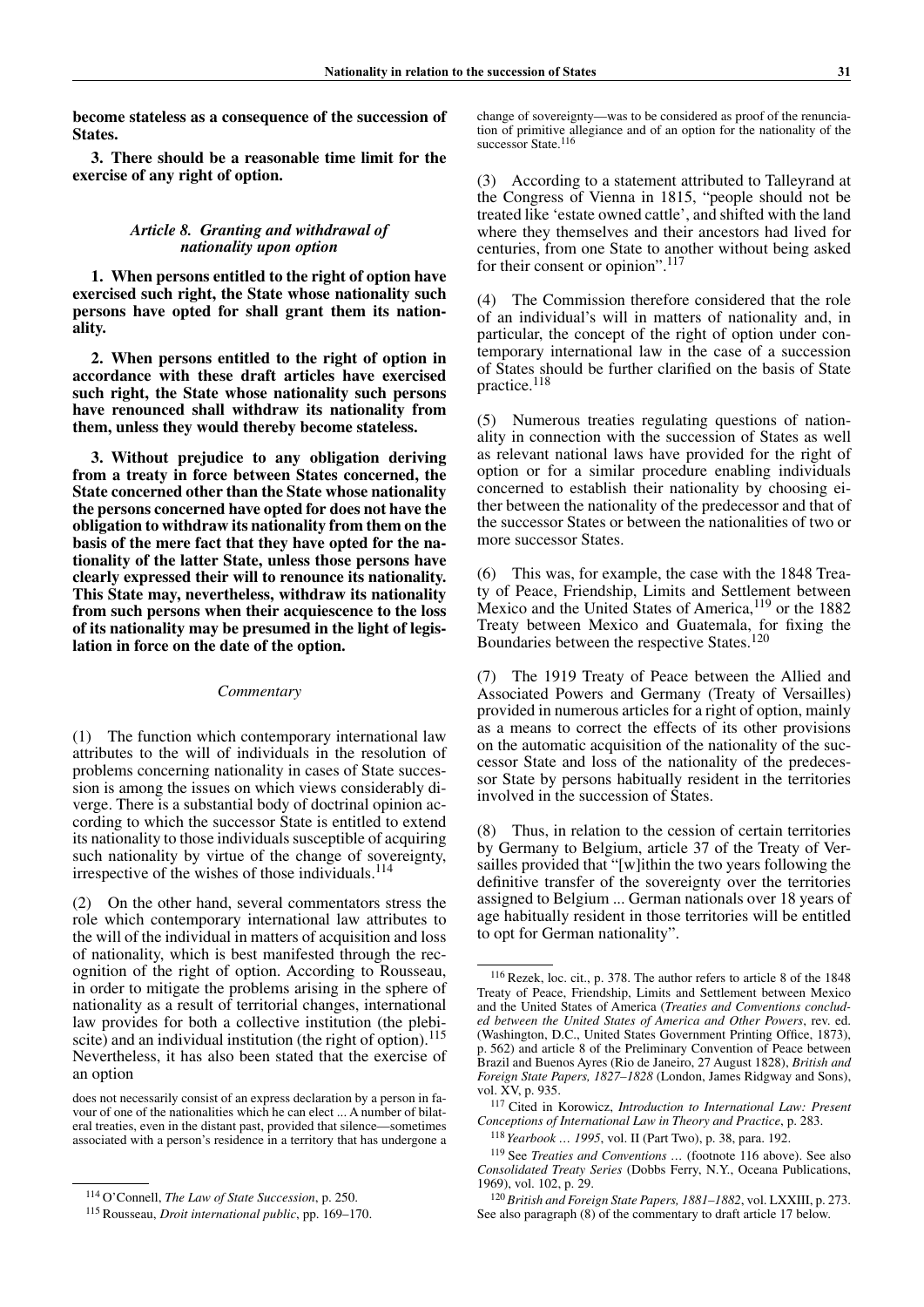(9) With regard to Alsace-Lorraine, paragraph 2 of the annex relating to article 79 of the Treaty of Versailles enumerated several categories of persons entitled to claim French nationality, in particular, persons not restored to French nationality under other provisions of the annex whose ascendants included a Frenchman or Frenchwoman, persons born or domiciled in Alsace-Lorraine, including Germans, or foreigners who acquired the status of citizens of Alsace-Lorraine.121

(10) Article 91 of the Treaty of Versailles established a right of option for German nationals habitually resident in territories recognized as forming part of Poland who acquired Polish nationality *ipso facto* and for Poles who were German nationals habitually resident in Germany or in a third country.122

(11) Concerning the new Czecho-Slovak State, article 85 of the Treaty of Versailles provided for the right of option for German nationals habitually resident both in the ceded territories or in any other territories forming part of the Czecho-Slovak State which seceded from the Austro-Hungarian Monarchy. Moreover, Czecho-Slovaks who were nationals of Germany had a similar right to opt for Czecho-Slovak nationality.

(12) In relation to the restoration to Denmark of the sovereignty over the territory of Schleswig subjected to the plebiscite, article 113 of the Treaty of Versailles provided for the right of option for any person over 18 years of age, whether habitually resident in the territory restored to Denmark or not habitually resident in such territory but born therein and of German nationality. The right of option was provided for two years from the date on which the sovereignty over the territory concerned was restored to Denmark.

(13) According to article 106 of the Treaty of Versailles, relating to the Free City of Danzig, German nationals over 18 years of age ordinarily resident in the territory concerned, to whom the provisions of article 105 on automatic loss of German nationality and acquisition of the nationality of the Free City of Danzig applied, had the right to opt, within a period of two years, for German nationality.

"Within a period of two years after the coming into force of the present Treaty, German nationals over 18 years of age habitually resident in any of the territories recognised as forming part of Poland will be entitled to opt for German nationality.

"Poles who are German nationals over 18 years of age and habitually resident in Germany will have a similar right to opt for Polish nationality. "...

(14) The 1919 Treaty of Peace between the Allied and Associated Powers and Austria (Peace Treaty of Saint-Germain-en-Laye) also contained several provisions on the right of option. Article 78 provided that persons over 18 years of age losing their Austrian nationality and obtaining *ipso facto* a new nationality under article 70 were entitled within a period of one year from the entry into force of the Treaty to opt for the nationality of the State in which they possessed rights of citizenship before acquiring such rights in the territory transferred.

(15) According to article 79 of the Peace Treaty of Saint-Germain-en-Laye, persons entitled to vote in plebiscites provided for in the Treaty had the right, within a period of six months after the definitive attribution of the area in which the plebiscite had taken place, to opt for the nationality of the State to which the area was not assigned.

(16) Finally, article 80 of the same Treaty provided for the right of option for persons possessing rights of citizenship in territory forming part of the former Austro-Hungarian Monarchy, and differing in race and language from the majority of the population of such territory. They had the right to opt, within six months from the entry into force of the Treaty, for Austria, Italy, Poland, Romania, the Serb-Croat-Slovene State or the Czecho-Slovak State, if they were of the same race and language as the majority of the population of the State selected.

(17) Article 64 of the 1920 Treaty of Peace between the Allied and Associated Powers and Hungary (Peace Treaty of Trianon) established a right of option in the context of the dissolution of a State and in situations which could be described as separation of part of a territory (secession). The article reads as follows:

Persons possessing rights of citizenship in territory forming part of the former Austro-Hungarian Monarchy, and differing in race and language from the majority of the population of such territory, shall within six months from the coming into force of the present Treaty severally be entitled to opt for Austria, Hungary, Italy, Poland, Roumania, the Serb-Croat-Slovene State, or the Czecho-Slovak State, if the majority of the population of the State selected is of the same race and language as the person exercising the right to opt. The provisions of Article 63<sup>123</sup> as to the exercise of the right of option shall apply to the right of option given by this article.

(18) In consonance with the provisions of the above peace treaties, clauses on the right of option were also included in treaties concerning the recognition of successor States. Thus, the 1919 Treaty between the Principal Allied and Associated Powers and Poland established the right of option in its articles 3 and 4. Analogous provisions were also contained in articles 3 and 4 of the 1919 Treaty between the Principal Allied and Associated Powers and Czechoslovakia, articles 3 and 4 of the 1919 Treaty between the Principal Allied and Associated Powers and the Serb-Croat-Slovene State, as well as articles 3 and 4 of the 1919 Treaty between the Principal Allied and Associated Powers and Roumania.

(19) The 1919 Treaty of Peace between the Allied and Associated Powers and Bulgaria provided for the right of

<sup>&</sup>lt;sup>121</sup> It reserved, at the same time, the right for French authorities, in individual cases, to reject the claim to French nationality. Accordingly, the procedure did not exactly correspond to the traditional notion of the right of option.

<sup>122</sup> Article 91 read as follows:

 $\alpha$ 

<sup>&</sup>quot;Within the same period Poles who are German nationals and are in a foreign country will be entitled, in the absence of any provisions to the contrary in the foreign law, and if they have not acquired the foreign nationality, to obtain Polish nationality and to lose their German nationality by complying with the requirements laid down

 $123$  Article 63 is analogous to article 78 of the Peace Treaty of Saint-Germain-en-Laye (see paragraph (14) of this commentary).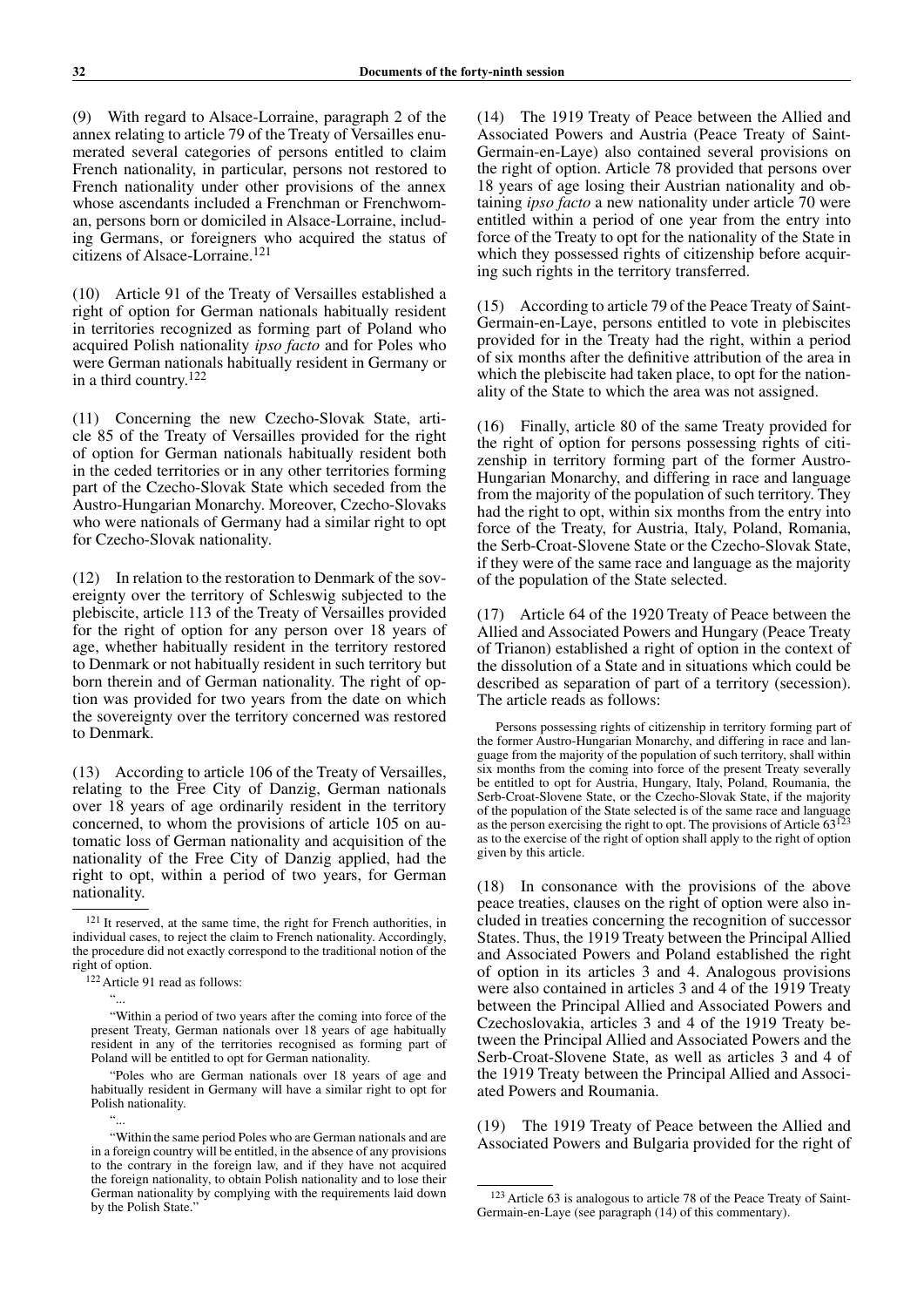option in articles 40 and  $45$ ,  $124$  drafted along the same lines as articles 37 and 85 of the Treaty of Versailles.

(20) When the Soviet Government of Russia ceded to Finland the area of Petschenga (Petsamo), by the 1920 Treaty of Tartu, the inhabitants of that territory were granted the right of option. Article 9 of the Treaty, which stipulated that Russian citizens domiciled in the ceded territory would automatically become Finnish citizens, also provided that those who had attained the age of 18 years could, during the year following the entry into force of the Treaty, opt for Russian nationality.

(21) The 1923 Treaty of Lausanne guaranteed the right of option for a period of two years from its entry into force to Turkish nationals habitually resident in the island of Cyprus;125 Turkey had declared that it recognized the annexation of Cyprus by the British Government. The Treaty also included provisions on the right of option of Turkish subjects habitually resident in the territories detached from Turkey under that Treaty or natives of those territories who were habitually resident abroad.<sup>126</sup>

...

...

...

"Persons who have exercised the above right to opt must within the succeeding twelve months transfer their place of residence to the State for which they have opted.

"Within the same period Serb-Croat-Slovenes who are Bulgarian nationals and are in a foreign country will be entitled, in the absence of any provisions to the contrary in the foreign law, and if they have not acquired the foreign nationality, to obtain Serb-Croat-Slovene nationality and lose their Bulgarian nationality by complying with the requirements laid down by the Serb-Croat-Slovene State.

#### Article 45 stipulated that:

"Within a period of two years from the coming into force of the present Treaty, Bulgarian nationals over 18 years of age and habitually resident in the territories assigned to Greece in accordance with the present Treaty will be entitled to opt for Bulgarian nationality.

"Persons who have exercised the above right to opt must within the succeeding twelve months transfer their place of residence to the State for which they have opted. ..."

125 Article 21 read as follows:

"Turkish nationals ordinarily resident in Cyprus on the 5th November, 1914, will acquire British nationality subject to the conditions laid down in the local law, and will thereupon lose their Turkish nationality. They will, however, have the right to opt for Turkish nationality within two years from the coming into force of the present Treaty, provided that they leave Cyprus within twelve months after having so opted ...

126 Articles 31 to 34 read as follows:

"*Article 31*.

"Persons over eighteen years of age, losing their Turkish nationality and obtaining *ipso facto* a new nationality under Article 30, shall be entitled within a period of two years from the coming into force of the present Treaty to opt for Turkish nationality.

(22) The 1947 Treaty of Peace with Italy envisaged that persons domiciled in territory transferred by Italy to other States and whose customary language was Italian would have a right of option.<sup>127</sup>

(23) Among the documents concerning nationality issues in relation to decolonization, while some contained provisions on the right of option, several did not. Thus, the Burma Independence Act, 1947 after having envisaged that the categories of persons specified in the First

### "*Article 32*.

"Persons over eighteen years of age, habitually resident in territory detached from Turkey in accordance with the present Treaty, and differing in race from the majority of the population of such territory, shall, within two years from the coming into force of the present Treaty, be entitled to opt for the nationality of one of the States in which the majority of the population is of the same race as the person exercising the right to opt, subject to the consent of that State.

### "*Article 33*.

"Persons who have exercised the right to opt in accordance with the provisions of Articles 31 and 32 must, within the succeeding twelve months, transfer their place of residence to the State for which they have opted.

"They will be entitled to retain their immovable property in the territory of the other State where they had their place of residence before exercising their right to opt.

"They may carry with them their movable property of every description. No export or import duties may be imposed upon them in connection with the removal of such property.

"*Article 34*.

"Subject to any agreements which it may be necessary to conclude between the Governments exercising authority in the countries detached from Turkey and the Governments of the countries where the persons concerned are resident, Turkish nationals over eighteen years of age who are natives of a territory detached from Turkey under the present Treaty, and who on its coming into force are habitually resident abroad, may opt for the nationality of the territory of which they are natives, if they belong by race to the majority of the population of that territory, and subject to the consent of the Government exercising authority therein. This right of option must be exercised within two years from the coming into force of the present Treaty."

127 Article 19 read as follows: "...

 $\ldots$ "

"2. The Government of the State to which the territory is transferred shall, by appropriate legislation within three months from the coming into force of the present Treaty, provide that all [Italian citizens domiciled on 10 June 1949 in territory transferred by Italy to another State, and their children born after that date,] over the age of eighteen years (or married persons whether under or over that age) whose customary language is Italian, shall be entitled to opt for Italian citizenship within a period of one year from the coming into force of the present Treaty. Any person so opting shall retain Italian citizenship and shall not be considered to have acquired the citizenship of the State to which the territory is transferred. The option of the husband shall not constitute an option on the part of the wife. Option on the part of the father, or, if the father is not alive, on the part of the mother, shall, however, automatically include all unmarried children under the age of eighteen years.

"3. The State to which the territory is transferred may require those who take advantage of the option to move to Italy within a year from the date when the option was exercised.

At the same time, article 20 provided that Italian citizens whose customary language was one of the Yugoslav languages and who were domiciled in Italy could acquire Yugoslav nationality upon request. This provision covered a category of persons whose nationality was not affected by State succession and is therefore outside the scope of the Commission's study.

<sup>124</sup> Article 40 read:

<sup>&</sup>quot;Within a period of two years from the coming into force of the present Treaty, Bulgarian nationals over 18 years of age and habitually resident in the territories which are assigned to the Serb-Croat-Slovene State in accordance with the present Treaty will be entitled to opt for their former nationality. Serb-Croat-Slovenes over 18 years of age who are Bulgarian nationals and habitually resident in Bulgaria will have a similar right to opt for Serb-Croat-Slovene nationality.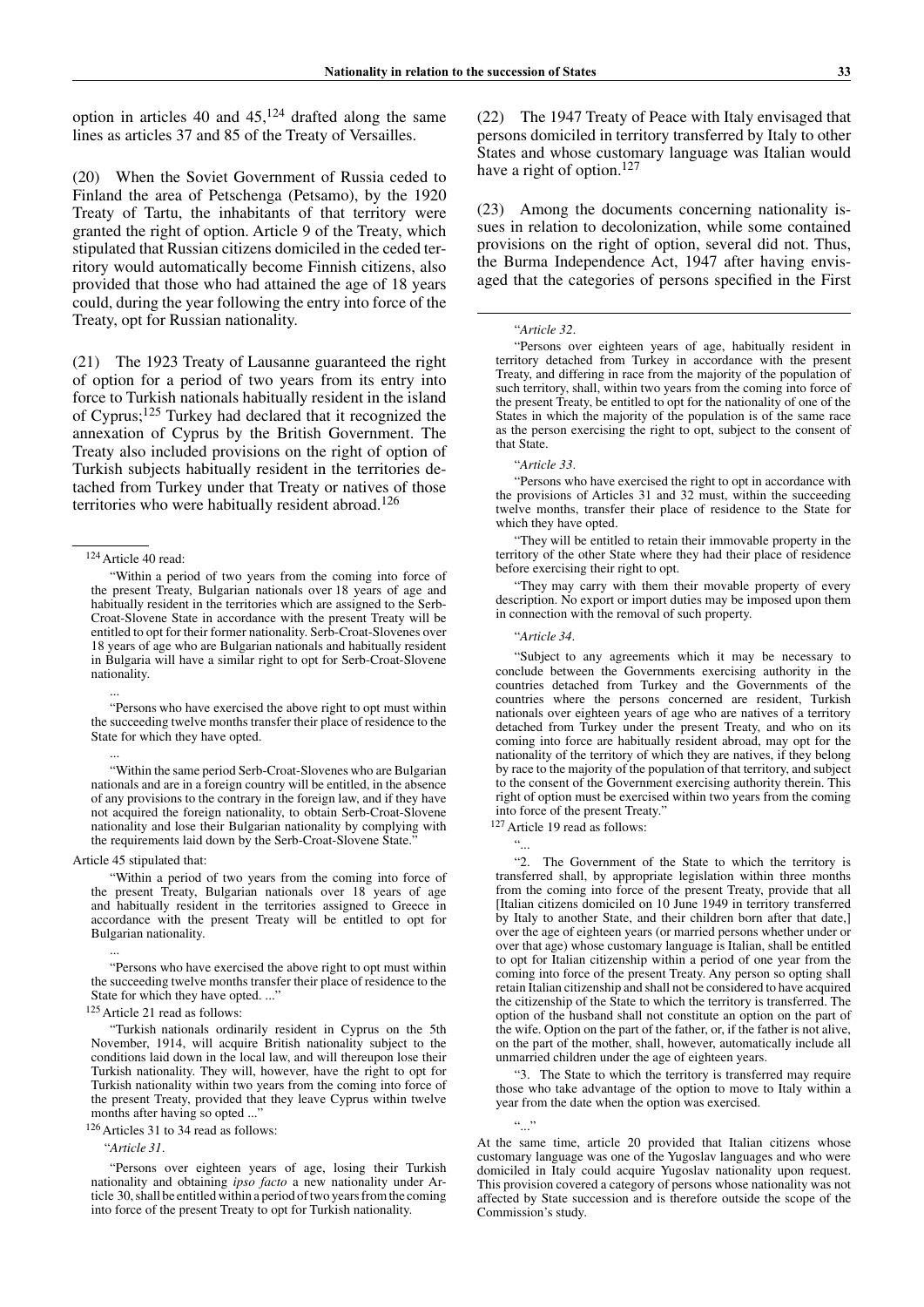Schedule to that Act automatically lost British nationality,<sup>128</sup> also provided, in section 2, subsection  $(2)$ , that any such person who was immediately before independence domiciled or ordinarily resident in any place outside Burma in which the British Monarch had jurisdiction over British subjects could, by a declaration made before the expiration of two years after independence, elect to remain a British subject. In that case, the provisions regarding loss of British nationality would be deemed never to have applied to or in relation to such person or, except so far as the declaration otherwise provided, any child of his who was under the age of 18 years at the date of the declaration.129 The Act also provided for a right of option for the purpose of avoiding statelessness. Indeed, any person, other than a person mentioned in section 2, subsection (2), who ceased to be a British subject under the Act and upon independence neither became, nor became qualified to become, a citizen of the independent country of Burma had the like right of election as provided for by subsection (2) of section 2.130

(24) Articles III and IV of the 1951 Treaty of Cession of the Territory of the Free Town of Chandernagore between India and France, also provide an example of the "opting out" concept. Thus, French subjects and citizens of the French Union who were domiciled in the transferred territory and acquired *ipso facto* Indian nationality under the Treaty<sup>131</sup> could, according to article III, by a written declaration made within six months following the entry into force of the Treaty, opt for the retention of their nationality.132

(25) In article 4 of the Agreement between India and France for the settlement of the question of the future of the French Establishments in India, signed at New Delhi on 21 October 1954, both Governments agreed that questions pertaining to citizenship were to be determined before *de jure* transfer took place and that free choice of nationality would be allowed.133

(26) The Treaty of Cession of the French Establishments of Pondicherry, Karikal, Mahe and Yanam, between India and France, signed at New Delhi on 28 May 1956, also contained provisions on the right of option for French nationals who were otherwise to acquire automatically Indian nationality by virtue of articles 4 and 6 of the

Treaty as well as for French nationals who were otherwise, under article 7, to retain their French nationality.<sup>134</sup>

(27) Several articles of the Convention on Nationality between France and Viet Nam, signed in Saigon on 16 August 1955, established a right of option.<sup>135</sup> Only some were of relevance to the situation of State succession. Thus, in accordance with article 4, persons of Vietnamese origin more than 18 years of age at the date of coming into operation of the Convention and who had acquired French nationality prior to 8 March 1949 either by individual or collective administrative measure or by judicial decision were to retain French nationality with the right to opt for Vietnamese nationality. The same provisions were applicable to persons of Vietnamese origin who, prior to the coming into operation of the Convention, acquired French nationality in France under the rules of common law applicable to aliens. Finally, persons of Vietnamese origin above the age of 18 at the date of coming into operation of the Convention who had acquired French citizenship after 8 March 1949 were to acquire Vietnamese nationality with the right to opt for French nationality.136

(28) Article 3 of the Treaty between Spain and Morocco regarding Spain's retrocession to Morocco of the Territory of Sidi Ifni provided that, with the exception of those persons who had acquired Spanish nationality by one of the means of acquisition laid down in the Spanish Civil Code and, accordingly, were to retain it in any case, all persons born in the Territory who had Spanish nationality up to the date of the cession could opt for that nationality by making a declaration of option to the competent Spanish authorities within three months from that date. $137$ 

(29) In recent cases of State succession in Eastern and Central Europe, where questions of nationality were not resolved by treaty but solely through the national legis-

135 Ibid., pp. 446–450.

<sup>128</sup> See paragraph (5) of the commentary to draft article 24 below.

<sup>129</sup> United Nations, *Materials on Succession of States …* (footnote 82 above).

<sup>130</sup> Sect. 2, subsect. (3). For the remaining provisions of section 2 on the right of option and its consequences, see also subsections (4) and (6) (ibid., p. 146).

<sup>131</sup> See article II of the Treaty (ibid., p. 77).

<sup>132</sup> Ibid., pp. 77–78. Article IV of the Treaty read:

<sup>&</sup>quot;Personswho will have opted for the retention of their nationality in accordance with the provisions of article III of this Treaty and who desire to permanently reside or establish themselves in any French territory outside the Free Town of Chandernagore shall, on application to the Government of the Republic of India, be permitted to transfer or remove such or all of their assets and property as they may desire and as may be standing in their names on the date of the coming into force of this Treaty."

<sup>133</sup> Ibid., p. 80.

<sup>134</sup> Article 5 of the Treaty provided that French nationals born in the territory of the Establishments and domiciled therein could, "by means of a written declaration drawn up within six months of the entry into force of the Treaty of Cession, choose to retain their nationality. Persons availing themselves of this right shall be deemed never to have acquired Indian nationality".

Article 6 provided, *inter alia*, that French nationals born in the territory of the Establishments and domiciled in the territory of the Indian Union "and their children shall be entitled to choose as indicated in article 5 above ...

Finally, article 8 provided that French nationals born in the territory of the Establishments and domiciled in a country other than the territory of the Indian Union that were otherwise to retain French nationality could, "by means of a written declaration signed in the presence of the competent Indian authorities within six months of the entry into force of the Treaty of Cession, choose to acquire Indian nationality. Persons availing themselves of this right shall be deemed to have lost French nationality as from the date of the entry into force of the Treaty of Cession" (ibid., p. 87).

<sup>136</sup> Other articles established a right of option for other categories of persons. This right had to be exercised, in general, within six months after the date of the coming into operation of the Convention, except in the case of minor children, where the time limit began to run from the date on which the infant child attained the age of 18 (see article 15, ibid., p. 449).

<sup>137</sup> Tratado por el que el Estado Español retrocede al Reino de Marruecos el territorio de Ifni (Fez, 4 January 1969), *Repertorio Cronológico de Legislación* (Pamplona, Aranzadi, 1969), pp. 1008– 1011 and 1041.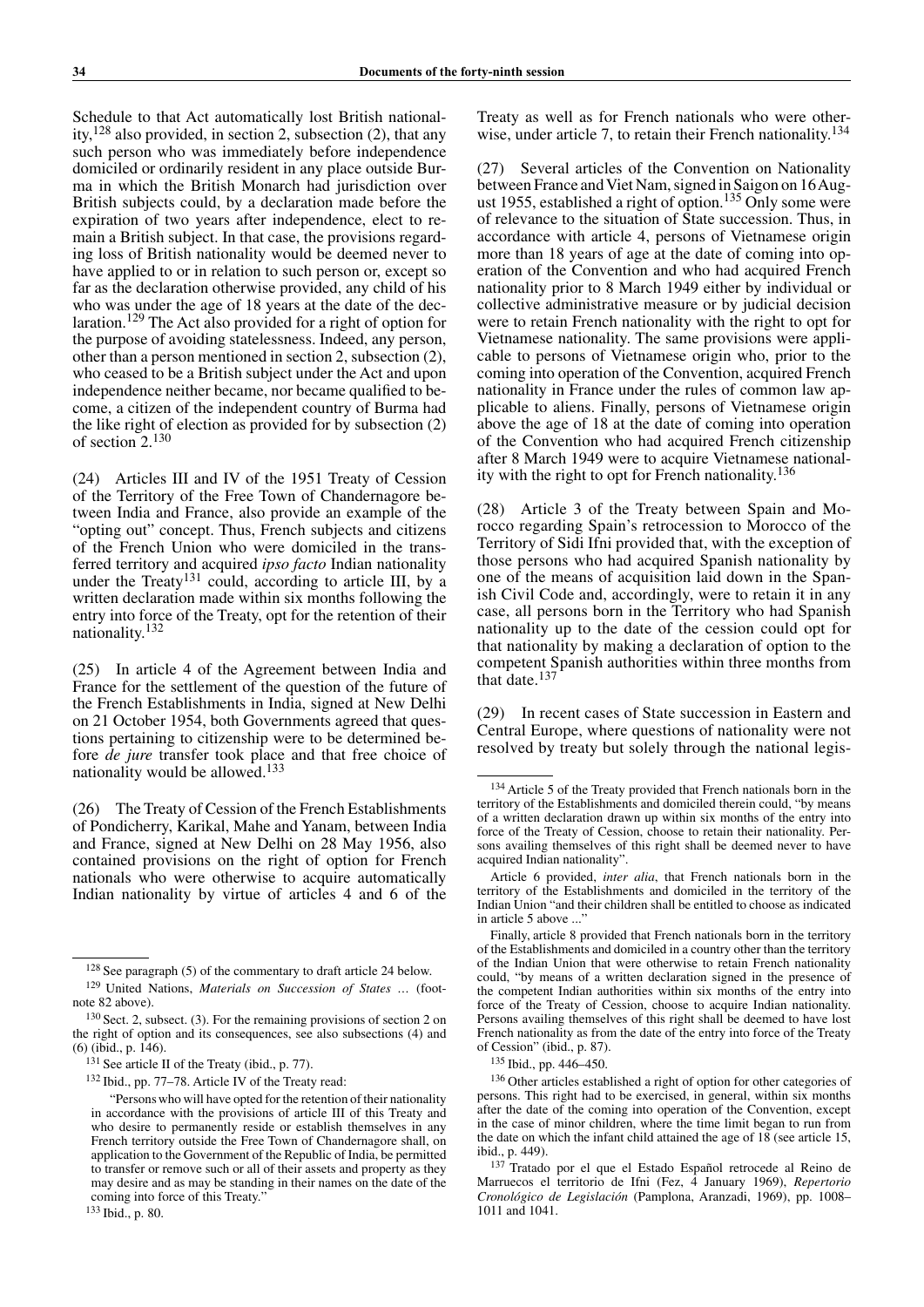lation of the States concerned, the possibility of choice, to the extent permitted by internal law, was in fact established simultaneously in the legal orders of at least two States. The prospect of acquiring nationality by optional declaration on the basis of the legislation of one of the States concerned can be realistically evaluated only in conjunction with the laws of the other State relating to renunciation of nationality, release from the nationality bond or loss of nationality. The real impact of the legislation of a successor State regarding optional acquisition of its nationality may also depend largely upon the legislation of the States concerned on dual nationality.

(30) The Law on State Citizenship in the Slovak Republic contained liberal provisions on the optional acquisition of nationality. According to section 3, paragraph 1, every individual who was on 31 December 1992 a citizen of the Czech and Slovak Federal Republic, and did not acquire the citizenship of Slovakia *ipso facto*, had the right to opt for the citizenship of Slovakia.<sup>138</sup> No other requirement, such as permanent residence in the territory of Slovakia, was imposed for the optional acquisition of the citizenship of Slovakia by former Czechoslovak citizens.<sup>139</sup>

(31) The Law on acquisition and loss of citizenship of the Czech Republic envisaged, in addition to provisions on *ex lege* acquisition of Czech nationality, that such nationality could be acquired on the basis of a declaration. According to article 6, a natural person who was on 31 December 1992 a citizen of the Czech and Slovak Federal Republic but not a citizen of the Czech Republic or the Slovak Republic could opt for citizenship of the Czech Republic by making a declaration to that end.140 While article 6 was addressed to a relatively small number of individuals—there were very few Czechoslovak nationals who did not have at the same time either Czech or Slovak "secondary" nationality—article 18, which also provided for a right of option, was addressed to a much larger group, but subjected such right to a number of requirements.141

(32) The right of option was quite recently also envisaged by the Arbitration Commission of the International Conference on the Former Yugoslavia.142 Although the Arbitration Commission might not necessarily have had in mind exactly the same issue as that of the "right of option" discussed in the first report of the Special Rapporteur and in the report of the Working Group, its opinion undoubtedly has some relevance for the question of nationality discussed by the International Law Commission.<sup>143</sup>

(33) As to its legal basis, for the majority of publicists, the right of option can be deduced only from a treaty. Certain authors, however, tend to assert the existence of an independent right of option as an attribute of the principle of self-determination.144 Some members of the Commission felt that, while the granting of such a right was desirable, the notion did not necessarily reflect *lex lata* and pertained to the progressive development of international law.145 Similarly, the debate in the Sixth Committee revealed a considerable uncertainty about the existence, under general international law, of a right of option in the context of State succession. While in the view of some representatives, contemporary international law

"a) have been residing continuously on the territory of the Czech Republic for at least two years;

"c) have not been sentenced in the past five years for a wilful punishable offence." (Ibid.)

The possibility of option was also open to the citizens of Slovakia permanently residing in a third country, provided that their last permanent residence before leaving for abroad was on the territory of the Czech Republic or that at least one of their parents was a citizen of the Czech Republic. In such case, the condition under b) above also

applied, but not the condition under c). 142 The Commission recalled that, by virtue of the right to selfdetermination, "every individual may choose to belong to whatever ethnic, religious or language community he or she wishes. In the Commission's view, one possible consequence of this principle might be for the members of the Serbian population in Bosnia-Herzegovina and Croatia to be recognized under agreements between the Republics as having the nationality of their choice, with all the rights and obligations which that entails with respect to the States concerned" (opinion No. 2) of 11 January 1992, ILM, vol. 31, No. 6 (1992), p. 1498). For comments on this aspect of opinion No. 2, see Pellet, "Note sur la Commission d'arbitrage de la Conférence européenne pour la paix en Yougoslavie",

<sup>138</sup>*Report of the experts of the Council of Europe …* (footnote 84 above), appendix V. Section 3, paragraphs 2 and 3, further stipulated that:

<sup>&</sup>quot;(2) An application for citizenship under section (1) can be lodged until 31st December 1993 by way of written statement to the district office on the territory of the Slovak Republic, abroad to the Diplomatic Mission or to the Consulate of the Slovak Republic, according to the place of residence. Husband and wife can lodge a common statement.

<sup>&</sup>quot;(3) In the statement referred to in paragraph (2) the following must be clearly stated:

<sup>&</sup>quot;a) identity of the person lodging the statement;

<sup>&</sup>quot;b) the fact that the person lodging the statement was up to 31st December 1992 a citizen of the Czech and Slovak Republic;

<sup>&</sup>quot;c) place of birth and the residence as at 31st December 1992."

<sup>&</sup>lt;sup>139</sup> Although the Slovak Law did not subject the optional acquisition of the Slovak nationality to the requirement of the loss of the other nationality of the individual concerned, according to article 17 of the Law on acquisition and loss of citizenship of the Czech Republic (No. 40/1993), Czech nationals who made an optional declaration pursuant to article 3 of the Slovak Law were deemed to have automatically lost their Czech nationality when they acquired Slovak nationality. This may not be obvious from the wording of article 17 alone, which attaches the loss of Czech nationality to the acquisition of the nationality of another State "upon the individual's own request".

<sup>140</sup> See *Report of the experts of the Council of Europe …* (footnote 84 above), appendix IV.

<sup>141</sup> The article read as follows:

<sup>&</sup>quot;(1) Citizens of the Slovak Republic may choose citizenship of the Czech Republic by declaration made by December 31, 1993, at the latest provided that they:

<sup>&</sup>quot;b) present document of release from state citizenship of the Slovak Republic, with the exception of cases when they prove that they have applied for release from citizenship of the Slovak Republic and that their application has not been granted within three months, and simultaneously declare at the district office that they relinquish citizenship of the Slovak Republic: this document is not required in the case that by choosing citizenship of the Czech Republic, citizenship of the Slovak Republic is lost;

<sup>&</sup>lt;sup>143</sup> For different interpretations of opinion No. 2, see Mikulka, "Legal problems arising from the dissolution of States in relation to the refugee phenomenon", pp. 47–48, and Pellet, "Commentaires sur les problèmes découlant de la création et de la dissolution des États et les flux de réfugiés", pp. 56–57.

<sup>144</sup> See Kunz, "L'option de nationalité" and "Nationality and option clauses in the Italian Peace Treaty of 1947".

<sup>145</sup> *Yearbook … 1995*, vol. II (Part Two), pp. 40–41, para. 213.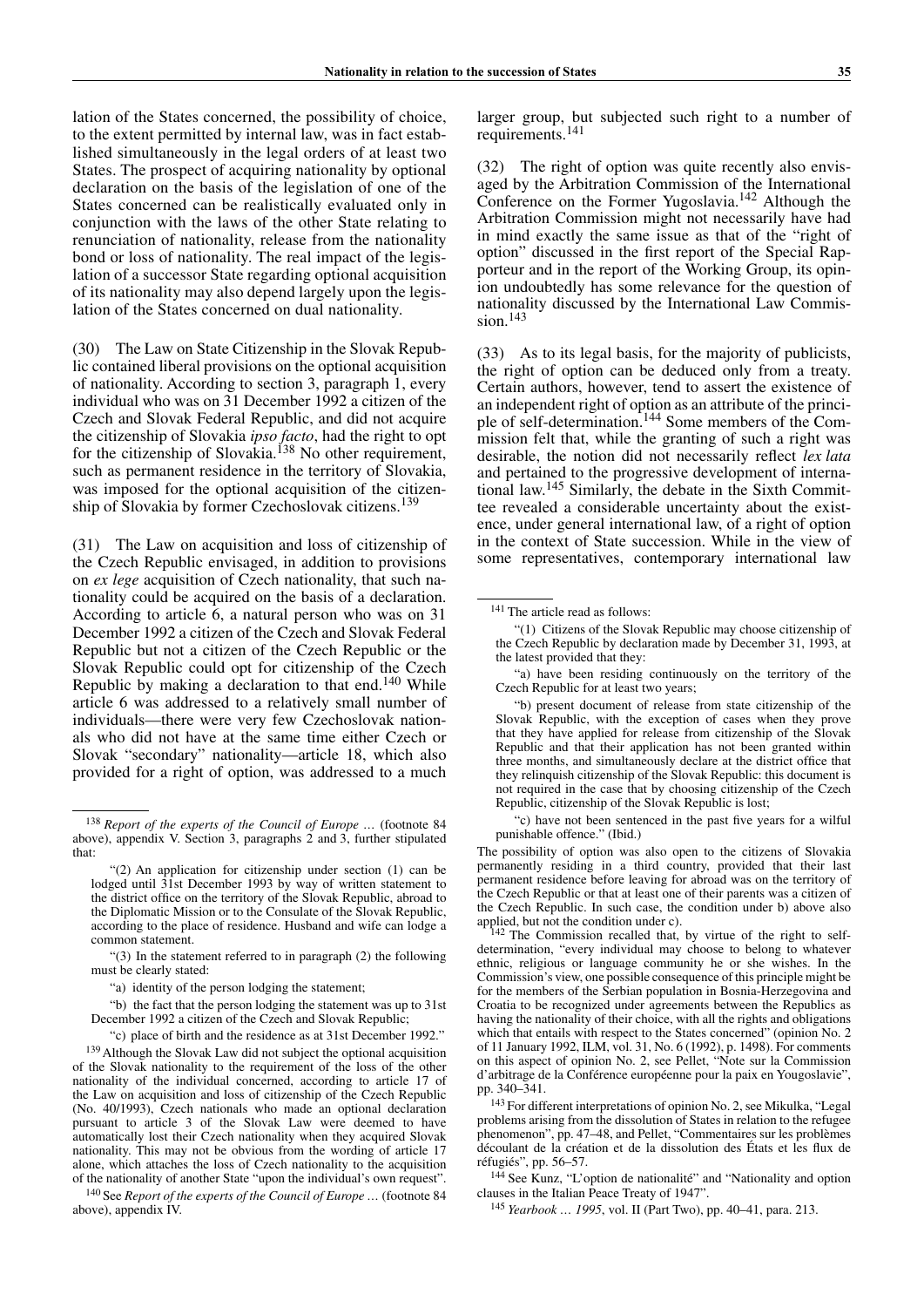recognized such a right,<sup>146</sup> according to others, the concept belonged to the realm of progressive development of international law.147

(34) Views also differed as to the policy that the Commission should follow in this field. Some members observed that there could be no unrestricted free choice of nationality.148 Emphasis was also placed on the need not to reverse the roles: for, it was said, State succession was a matter for States and, notwithstanding legitimate human rights concerns, it was questionable whether the will of individuals could or should prevail in all cases over agreements between States as long as such agreements fulfilled a number of requirements.<sup>149</sup>

(35) Other members, however, took the view that the right of option was anchored in the structure of international law and should, in the context of State succession, be considered as a fundamental human right. It was also believed that the State should exercise its right to determine nationality in the interest of nation-building judiciously, bearing in mind, for instance, the principle of the unity of the family.<sup>150</sup> The view was also expressed that the factors which would indicate that a choice was bona fide should be identified and that the State should respect and give effect to them by granting its nationality.151

(36) In the view of the Working Group, since the expression of the will of the individual was a consideration which, with the development of human rights law, had become paramount, States should not be able, as in the past, to grant their nationality, even by agreement *inter se*, against an individual's will.<sup>152</sup> Of course, these conclusions of the Working Group apply only to certain categories of persons whose nationality is affected by a succession of States, as defined in its report.<sup>153</sup> In theory, individuals for whom a right of option has been envisaged are the following: on the one hand, in the case of secession and transfer of part of a territory, persons falling within a "grey area" of overlap between the categories of individuals from whom the predecessor State has an obligation not to withdraw its nationality and the categories to whom the successor State has an obligation to grant its nationality; on the other hand, in the case of dissolution, persons to whom no successor State in particular is required to grant its nationality.154

(37) The Working Group also stressed that the right of option should be an effective right and that the States concerned should therefore have the obligation to provide individuals concerned with all relevant information on the consequences of the exercise of a particular option, including in areas relating to the right of residence and social security benefits, so that those persons would be able to make an informed choice.155

(38) Within the Commission, the view was expressed that a reasonable time limit should be envisaged for the exercise of the right of option.<sup>156</sup> The study of State practice indicates that only in exceptional cases was the right of option granted for a considerable period of time during which affected individuals enjoyed a kind of dual nationality.157

(39) Article 7, paragraph 1, sets out the requirement for respect of the will of the person concerned where the person is equally qualified, either in whole or in part, to acquire the nationality of two or several States concerned. This language conforms to the recommendation of the Working Group.<sup>158</sup> The introductory phrase indicates that this requirement applies irrespective of the policy that States concerned may pursue in the matter of dual/multiple nationality.

(40) Paragraph 2 highlights the function of the right of option as one of the techniques aimed at eliminating the risk of statelessness in situations of State succession. It draws its inspiration from such instruments as the Burma Independence Act, 1947.159

(41) Paragraph 3 stipulates the general requirement of a reasonable time limit for the exercise of the right of option, irrespective of whether it is provided in a treaty between States concerned or in the legislation of a State concerned. It follows from the above examples that the length of the period during which persons concerned were granted the right of option varied considerably. It would therefore not be wise to attempt to indicate a more precise time limit, other than to require that it be "reasonable". What constitutes a "reasonable" time limit may depend upon the circumstances of the succession of States, but also on the categories to which persons concerned belong. As stressed by the Working Group, what is most important is that the State allow for an "effective" right of option.

(42) Finally, the Special Rapporteur did not believe that it was necessary to include in article 7 an explicit provision requiring States concerned to provide persons concerned with all relevant information on the consequences of the exercise of a particular option, because this problem is already addressed in draft article 3, paragraph 1.

(43) Concerning the use of the term "option" in draft articles 7 and 8, and elsewhere in part II, it is worth recall-

<sup>146</sup> See statements by the Republic of Korea, *Official Records of the General Assembly, Fiftieth Session, Sixth Committee*, 24th meeting (A/C.6/50/SR.24), para. 90 and ibid., *Fifty-first Session*, 41st meeting (A/C.6/51/SR.41), para. 52.

<sup>147</sup> Statement by the Islamic Republic of Iran, *Official Records of the General Assembly, Fiftieth Session, Sixth Committee*, 23rd meeting, (A/C.6/50/SR.23), para. 51, and statement by Slovenia, ibid., *Fifty-first Session*, 38th meeting (A/C.6/51/SR.38), para. 13.

<sup>148</sup>*Yearbook … 1995*, vol. II (Part Two), p. 38, para. 192.

<sup>149</sup> Ibid., p. 41, para. 214.

<sup>150</sup> Ibid., para. 215.

<sup>151</sup> Ibid., p. 38, para. 192.

<sup>152</sup> Ibid., p. 115, annex, para. 23.

<sup>153</sup> Ibid., p. 42, para. 224.

<sup>&</sup>lt;sup>154</sup> For the definitions of the categories of individuals to whom the States concerned have an obligation to grant a right of option, see paragraphs 14 and 21 of the report of the Working Group (ibid., annex).

<sup>155</sup> Ibid., p. 115, annex, para. 24.

<sup>156</sup> Ibid., p. 40, para. 212.

<sup>157</sup> See the Exchange of letters and declarations adopted on 19 March 1962 at the close of the Evian talks, constituting an agreement between France and Algeria (Paris and Rocher Noir, 3 July 1962), United Nations, *Treaty Series*, vol. 507, pp. 25 et seq., at pp. 35 and 37.

<sup>158</sup>*Yearbook … 1996*, vol. II (Part Two), p. 76, para. 86 (*d*).

<sup>159</sup> See paragraph (23) of the present commentary.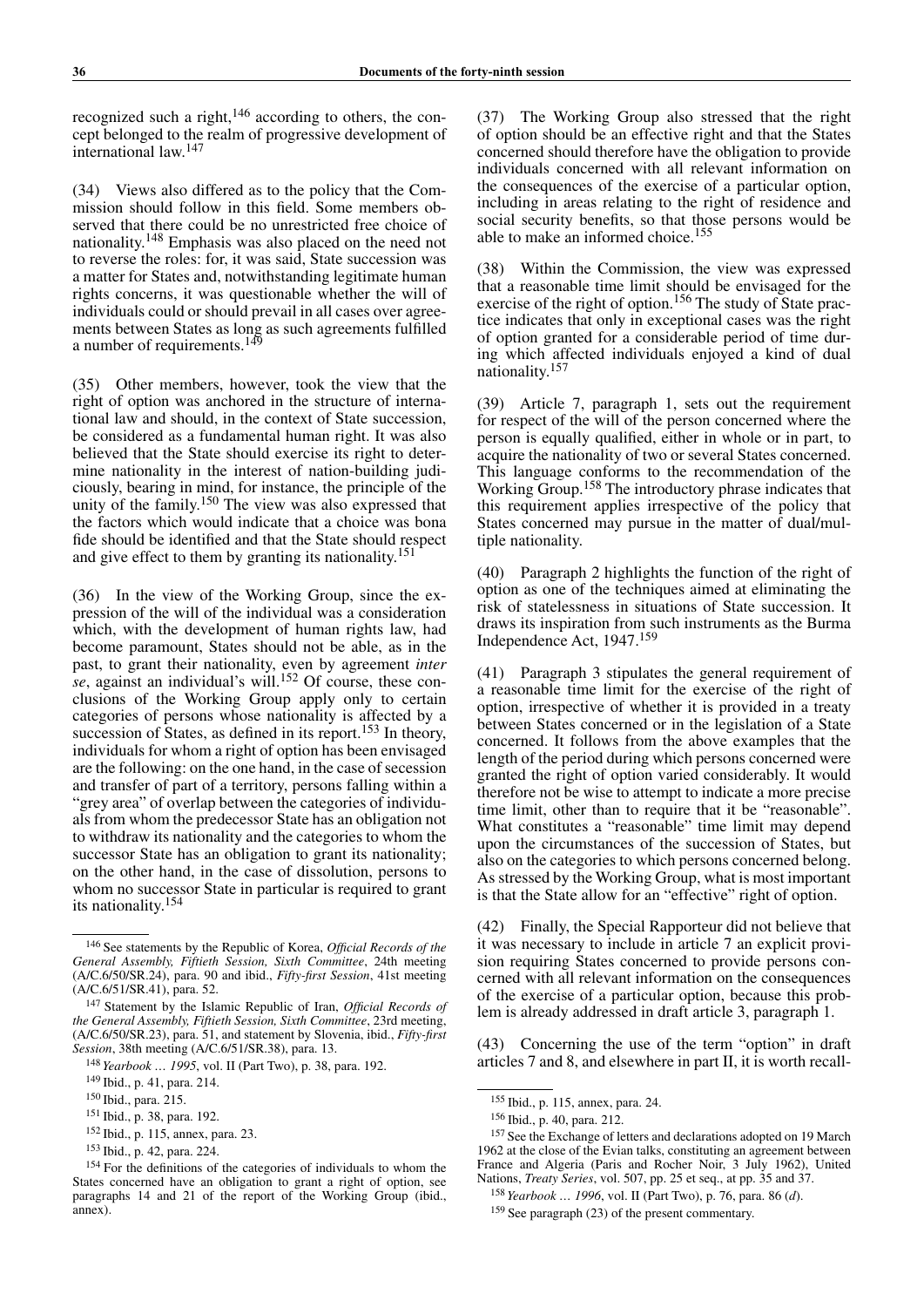ing that the Working Group indicated in its report that it was using the term "option" in a broad sense, covering both the possibility of "opting in", i.e. making a positive choice, and the possibility of "opting out", i.e. renouncing a nationality acquired automatically.<sup>160</sup>

(44) Draft article 8 spells out the consequences of the exercise of the right of option by a person concerned. Most of its provisions are self-explanatory. Paragraph 1 highlights the logical consequence of the exercise of the right of option by persons so entitled under a treaty or under the legislation of the State concerned: the obligation of the State for whose nationality such persons have opted to grant them its nationality.

(45) Paragraph 2 sets out the obligation of the State concerned, whose nationality persons entitled to exercise a right of option have renounced, to withdraw its nationality from them. The limits of this obligation are established by the requirement not to create statelessness.

(46) The obligations of the States concerned referred to in paragraphs 1 and 2 may operate jointly, when the right of option is based on a treaty between those States, but also separately, when the right of option (in the form of both opting-in or opting-out) is granted solely by the legislation of the State concerned. The second situation is envisaged in paragraph 3. The first sentence emphasizes the autonomy of the legislations of the two States concerned, as it provides that the optional acquisition of the nationality of one State by a person concerned does not inevitably imply the obligation of the other to withdraw its nationality therefrom. Such obligation exists only if it is based on a treaty between the States concerned or if the person opting for the nationality of one State concerned also renounces the nationality of the other in accordance with the provisions of the latter's legislation.

(47) The last sentence of paragraph 3 may be considered as superfluous, in the light of the more general provisions of paragraphs 1 and 2 of article 6 concerning the loss of nationality upon the voluntary acquisition of the nationality of another State. The Special Rapporteur, nevertheless, preferred to include this provision in the draft article concerning the right of option in order to provide in one place a comprehensive picture of the situation which can result from the exercise of such right.

## *Article 9. Unity of families*

**Where the application of their internal law or of treaty provisions concerning the acquisition or loss of nationality in relation to the succession of States would impair the unity of a family, the States concerned shall adopt all reasonable measures to allow that family to remain together or to be reunited.**

### *Commentary*

(1) There are a number of examples from State practice, particularly in connection with the granting of a right of option, of provisions addressing the problem of the common destiny of families.

(2) Thus, article 37 of the Treaty of Versailles providing for the right of Germans habitually resident in the territories ceded to Belgium to opt for German nationality,<sup>161</sup> stipulated, *inter alia*:

Option by a husband will cover his wife, and option by parents will cover their children under 18 years of age.

(3) The same provision was contained in article 85 of the Treaty of Versailles concerning the right of option for Germans habitually resident in the territories ceded to the Czecho-Slovak State or in any other territories forming part of that State as well as for Czecho-Slovaks who were German nationals and were habitually resident in Germany; in article 91 providing for the right of option for German nationals habitually resident in territories recognized as forming part of Poland and for Poles who were German nationals habitually resident in Germany or in a third country;<sup>162</sup> in article 106 relating to the Free City of Danzig concerning the right of German nationals ordinarily resident in the territory concerned to opt for German nationality; and in article 113 concerning the right of persons to opt for German or Danish nationality, in relation to the restoration of Denmark's sovereignty over the territory of Schleswig subjected to the plebiscite.

(4) Concerning Alsace-Lorraine, paragraph 2 of the annex relating to article 79 of the Treaty of Versailles provided that certain categories of persons were entitled to claim French nationality,<sup>163</sup> including:

(6) The husband or wife of any person whose French nationality may have been restored under [preceding provisions], or who may have claimed and obtained French nationality in accordance with the preceding provisions.

It was further stipulated that:

...

The legal representative of a minor may exercise, on behalf of that minor, the right to claim French nationality; and if that right has not been exercised, the minor may claim French nationality within the year following his majority.

The true character of this "claim" can be determined in the light of the last sentence of paragraph 2, according to which French authorities reserved to themselves the right, in individual cases, to reject the claim to French nationality under the said paragraph except in the cases provided for in subparagraph 6.

<sup>160</sup>*Yearbook … 1995*, vol. II (Part Two), annex, p. 115, para. 23.

<sup>161</sup> See paragraph (8) of the commentary to draft articles 7 and 8 above.

<sup>162</sup> See paragraph (10) of the commentary to draft articles 7 and 8 above.

<sup>163</sup> See paragraph (9) of the commentary to draft articles 7 and 8 above.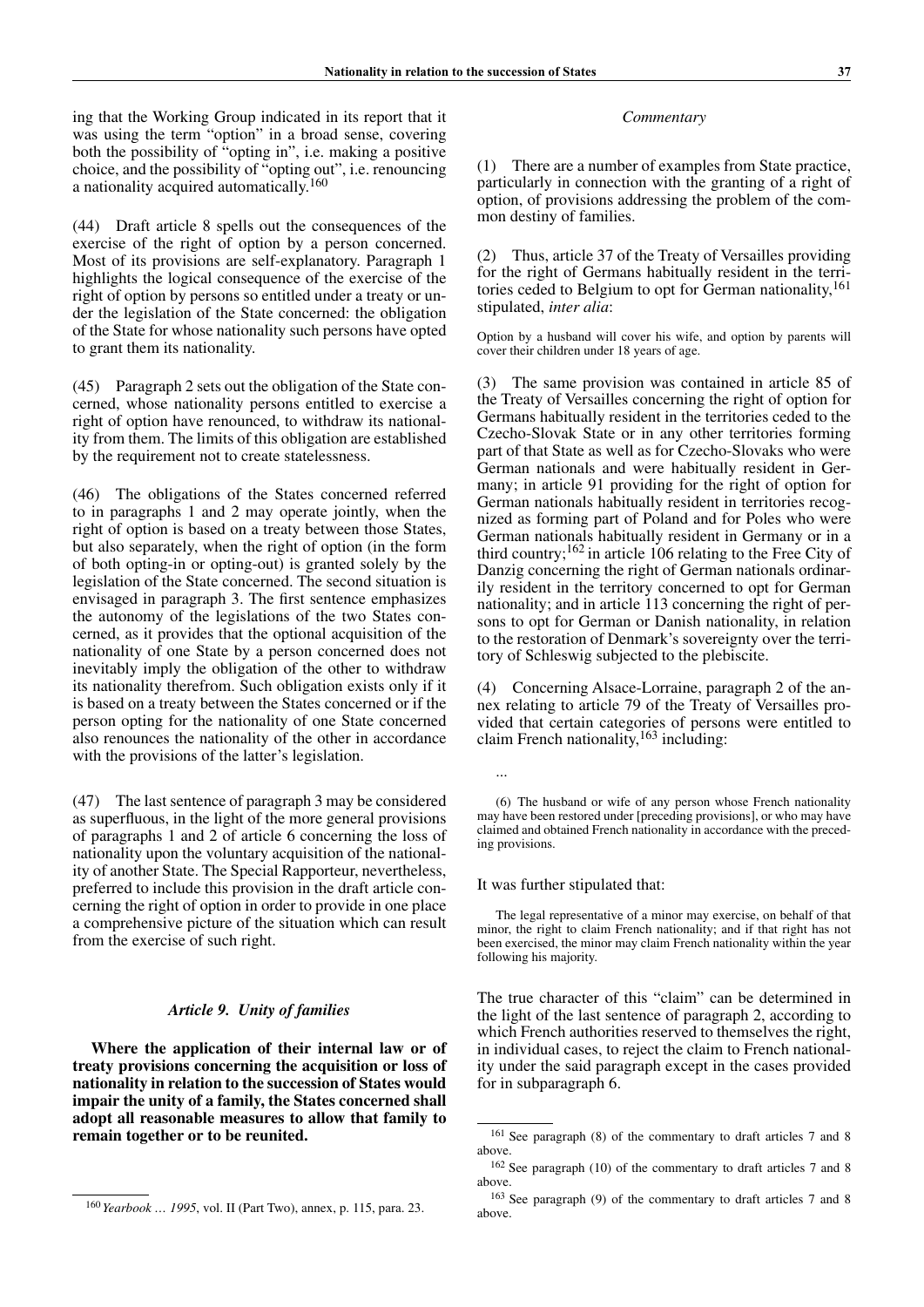...

(5) The Peace Treaty of Saint-Germain-en-Laye, which also envisaged a right of option (the main provision, article 78, being similar to article 37 of the Treaty of Versailles), provided, in its article 82, that the status of a married woman would be governed by that of her husband, and the status of children under 18 years of age by that of their parents.

(6) Provisions to the effect that the option by the husband covered his wife and the option by parents covered their children under 18 years of age were also included in treaties concerning the recognition of successor States, namely respective articles 3 and 4 of the Treaty between the Principal Allied and Associated Powers and Poland, the Treaty between the Principal Allied and Associated Powers and Czechoslovakia, the Treaty between the Principal Allied and Associated Powers and the Serb-Croat-Slovene State and the Treaty between the Principal Allied and Associated Powers and Roumania.

(7) The Treaty of Neuilly-sur-Seine provided for the right of option in articles 40 and 45, which both contained similar language to the effect that the option by the husband covered his wife and option by parents covered their children under 18 years of age.

(8) Article 9 of the Treaty of Tartu concerning the cession by Russia to Finland of the area of Petschenga (Petsamo), which granted the inhabitants of that territory the right of option, provided, *inter alia*, that: "A husband shall opt on behalf of his wife unless otherwise decided by agreement between them, and parents shall opt on behalf of those of their children who have not attained 18 years of age."

(9) The Treaty of Lausanne provided in article 36 of its section II entitled "Nationality" that: "For the purposes of the provisions of this Section, the status of a married woman will be governed by that of her husband, and the status of children under eighteen years of age by that of their parents." In practical terms, wives and minors followed the nationality of the husband and father respectively when he had acquired "*ipso facto*, in the conditions laid down by the local law" the nationality of the State to which the territory detached from Turkey had been transferred (art. 30), when he had opted for Turkish nationality (art. 31), or (in the case of a person habitually resident in territory detached from Turkey but differing in race from the majority of the population of such territory) when he had opted for the nationality of one of the States in which the majority of the population was of the same race as himself (art. 32).

(10) The 1947 Treaty of Peace with Italy which granted a right of option to persons domiciled in territory transferred by Italy to other States and whose customary language was Italian, stipulated:

The option of the husband shall not constitute an option on the part of the wife. Option on the part of the father, or, if the father is not alive, on the part of the mother, shall, however, automatically include all unmarried children under the age of eighteen years.

(11) The Burma Independence Act, 1947 in its section 2, subsection (2), granted certain categories of persons the right to elect, by declaration, to remain British subjects.<sup>164</sup> In that case, the provisions regarding loss of British nationality were deemed never to have applied to or in relation to such person or, except so far as the declaration otherwise provided, any child of his who was under the age of 18 years at the date of the declaration.<sup>165</sup>

(12) The practice of several other States that emerged from the process of decolonization provides other examples of the concern for the preservation of a family's unity. Thus, under the Constitution of Barbados,  $166$  two types of acquisition of citizenship were envisaged in relation to accession to independence. Section 2 enumerated the categories of persons who automatically became citizens of Barbados on the day of its independence, 30 November 1966. Section 3 enumerated the categories of persons entitled to be registered as citizens upon making application, and provided, *inter alia*, that:

(1) Any woman who on 29th November 1966 is or has been married to a person (a) who becomes a citizen of Barbados by virtue of section 2; ...

shall be entitled, upon making application, and, if she is a British protected person or an alien, upon taking the oath of allegiance, to be registered as a citizen of Barbados.

(3) Any woman who on 29th November 1966 is or has been married to a person who subsequently becomes a citizen of Barbados by registration under subsection (2) shall be entitled, upon making application, and, if she is a British protected person or an alien, upon taking the oath of allegiance, to be registered as a citizen of Barbados ...167

(13) Similar provisions can be found in the constitutions of a number of other States which acceded to independence after the Second World War, such as Botswana,<sup>168</sup> Guyana,<sup>169</sup> Jamaica,<sup>170</sup> Mauritius,<sup>171</sup> Sierra Leone<sup>172</sup> and Trinidad and Tobago.173

(14) The Constitution of Malawi contained, *inter alia*, detailed provisions on the acquisition of the citizenship of Malawi, upon application, by any woman married to a person who became a citizen of Malawi (sects. 2, subsect. (4), and 3). The list in section 2, subsection (2), of those persons considered as having a substantial Malawi connection included, *inter alia*, individuals who, as minor children, were registered as citizens of the former Federation of Rhodesia and Nyasaland by the responsible parent or were adopted by a citizen of the former Federation who was resident in the former Nyasaland Protectorate.<sup>174</sup>

<sup>170</sup> Ibid., pp. 246–248.

172 Ibid., pp. 389–390.

174 Ibid., pp. 307–308.

<sup>164</sup> See paragraph (23) of the commentary to draft articles 7 and 8 above.

<sup>165</sup> United Nations, *Materials on Succession of States …* (footnote 82 above), p. 146.

<sup>166</sup> Ibid., p. 124.

<sup>167</sup> Ibid., pp. 124–125. The right to be registered as a citizen according to the provisions of subsections  $(2)$  and  $(3)$  was, nevertheless, subject to such exceptions or qualifications as might be prescribed in the interests of national security or public policy.

<sup>168</sup> Ibid., pp. 137–139.

<sup>169</sup> Ibid., pp. 203–204.

<sup>171</sup> Ibid., p. 353.

<sup>173</sup> Ibid., p. 429.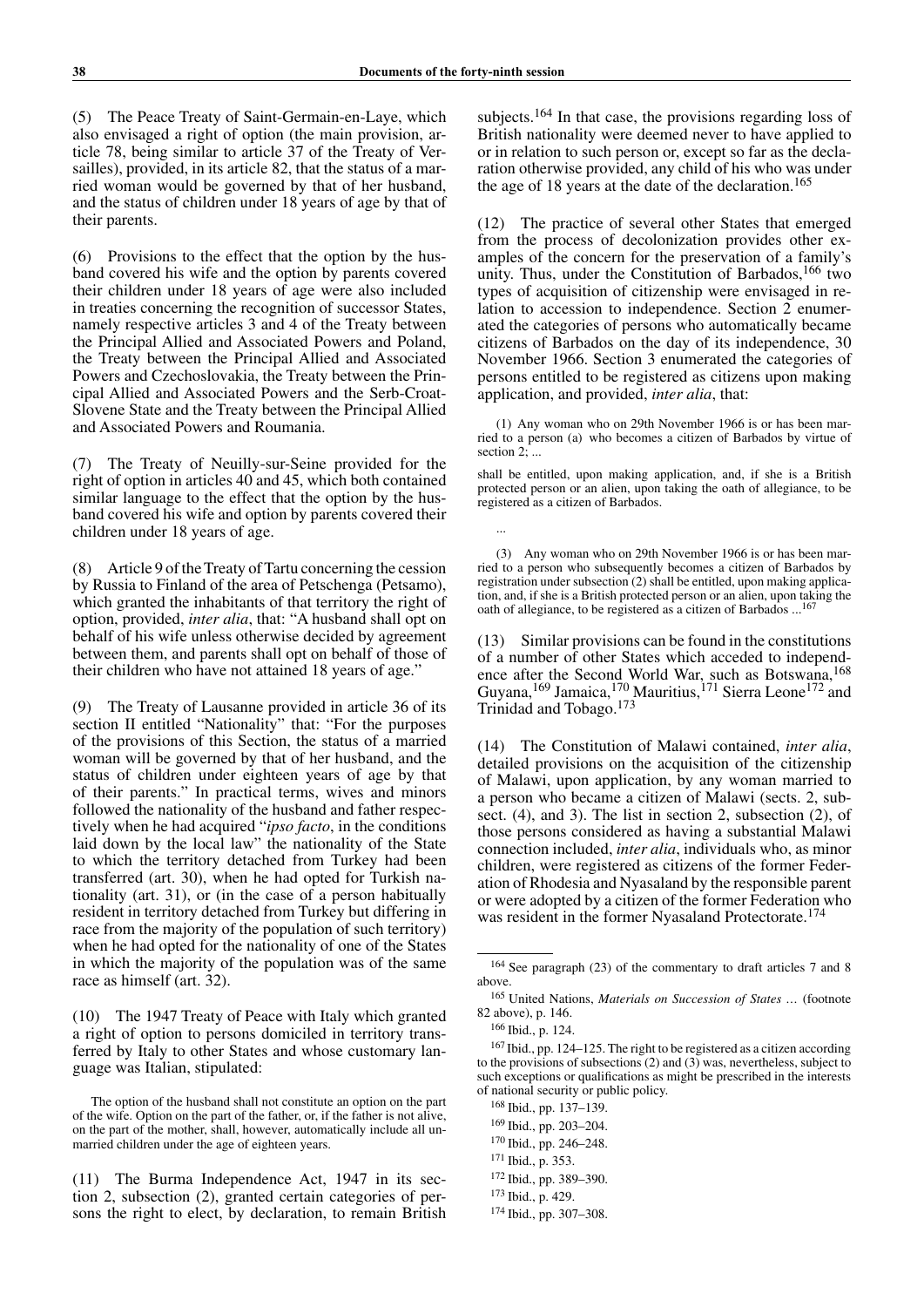(15) In addition to envisaging automatic acquisition of Cypriot citizenship, annex D to the 1960 Treaty concerning the Establishment of the Republic of Cyprus provided for the acquisition of citizenship upon application, *inter alia*, by women who were married to persons who became or would have become citizens of the Republic of Cyprus or were entitled under different provisions to make an application for the citizenship of the Republic of Cyprus (sect.  $6$ ).<sup>175</sup>

(16) Such provisions, however, cannot be found in the Agreement between India and France for the Settlement of the Question of the Future of the French Establishments in India, signed in New Delhi on 21 October 1954, which otherwise provided in its article 4 that "free choice of nationality shall be allowed".176

(17) The Treaty of Cession of the French Establishments of Pondicherry, Karikal, Mahe and Yanam, between India and France, signed in New Delhi on 28 May 1956, which also contained provisions on the right of option for French nationals who were otherwise to acquire automatically Indian nationality, stipulated:

French nationals born in the territory of the Establishments and domiciled in the territory of the Indian Union ... and their children shall be entitled to choose as indicated in Article 5 above. They shall make this choice under the conditions and in the manner prescribed in the aforesaid Article.177

(18) The Convention on Nationality between France and Viet Nam, signed in Saigon on 16 August 1955, established a right of option. Not all of its provisions, however, were related to State succession. According to article 7 of the Convention:

In the case of an optional declaration of Vietnamese nationality as provided for [in certain articles], the status of children under 18 years of age on the date of entry into force of this Convention shall be governed by that of their father, where filiation has been established in respect of the father, and by that of their mother, where filiation has been estab-<br>lished only in respect of the mother.<sup>178</sup>

(19) The concern for the preservation of a family's unity is also apparent in some provisions of the national legisla-

"...

tion of the successor States that emerged from the recent dissolutions in Eastern and Central Europe, where questions of nationality were not resolved by treaty but solely through national legislation.

(20) Thus, the Law on acquisition and loss of citizenship of the Czech Republic envisaged that the nationality of the Czech Republic could also be acquired, under certain conditions, on the basis of an optional declaration made by former Czechoslovak nationals who, following the dissolution, became Slovak nationals (art.18). In this connection, the Law provided that:

(3) In the case that both parents become citizens of the Czech Republic according to the paragraphs above, their children under 15 years of age follow their citizenship of the Czech Republic; in the case that only one parent is alive, children follow his/her citizenship. Parents shall include such children in their declaration ...

(4) Parents may choose citizenship of the Czech Republic also separately for children under 15 years of age. They do so by consonant declaration ...<sup>17</sup>

In order to be entitled to the above right, however, each parent should have been a permanent resident of the territory of the Czech Republic for at least two years. On the other hand, permanent residents who did not acquire Czech citizenship had the right to maintain their residence.

(21) The Law on the State Citizenship in the Slovak Republic also contained provisions on option for the nationality of the Slovak Republic (sect. 3), which was open, without any further requirement, to all individuals who were on 31 December 1992 citizens of the former Czechoslovakia and did not acquire the citizenship of Slovakia *ipso facto*. According to section 4, paragraph 1, if parents became citizens of the Slovak Republic *ipso facto* or by optional declaration on the basis of section 3, "their minor children will automatically acquire the citizenship of their parents; if only one of the parents is alive, the child will acquire the citizenship of that parent".<sup>180</sup> According to paragraph 2 of the same section, if only one of the parents had the citizenship of the Slovak Republic, they could, however, elect that nationality for their minor children, but the joint declaration of both parents was required.

(22) The principle of family unity was also highlighted, albeit in a rather different context, in the comment to article 19 of the Harvard Draft, where it was stated that "[i]t is desirable in some measure that members of a family should have the same nationality, and the principle of family unity is regarded in many countries as a sufficient basis for the application of this simple solution".<sup>181</sup>

(23) The main deficiency of numerous provisions in treaties or national legislation envisaging the simultaneous change of nationality of all the members of a family following the change of the nationality of the head of the family was the fact that they were placing the woman in a position of subordination. In an attempt to overcome this problem, article 4 of the resolution adopted by the

<sup>175</sup> United Nations, *Treaty Series*, vol. 382, pp. 126–128.

<sup>176</sup> United Nations, *Materials on Succession of States …* (footnote 82 above), p. 80. The practical need for a provision ensuring the possibility of option for the same nationality by all members of a family, however, was not obvious in this case owing to the fact, that, in contrast to almost all of the above cases, the option for the retention of French nationality did not involve the obligation of the person concerned to move outside of the transferred territory. On the contrary, several provisions were aimed at facilitating their continued presence in this territory. Thus, according to article 5:

<sup>&</sup>quot;French civil servants, magistrates and military personnel born in the Establishments or keeping there family links shall be permitted to return freely to the Establishments on leave or on retirement."

Article 7 further provided that:

<sup>&</sup>quot;Nationals of France and the French Union born in or domiciled in the Establishments on the date of the *de facto* transfer and at present practising their professions therein shall be permitted to carry on their professions in these Establishments without being required to secure additional qualifications, diplomas or permits, or to comply with any new formalities." (Ibid., pp. 80–81.)

<sup>177</sup> Ibid., p. 87, art. 6. For the text of article 5, see footnote 134 above.

<sup>178</sup> Ibid., pp. 447–448.

<sup>179</sup>*Report of the experts of the Council of Europe …* (footnote 84 above), appendix IV.

<sup>180</sup> Ibid., appendix V.

<sup>181</sup> See the Harvard Draft (footnote 24 above), p. 69.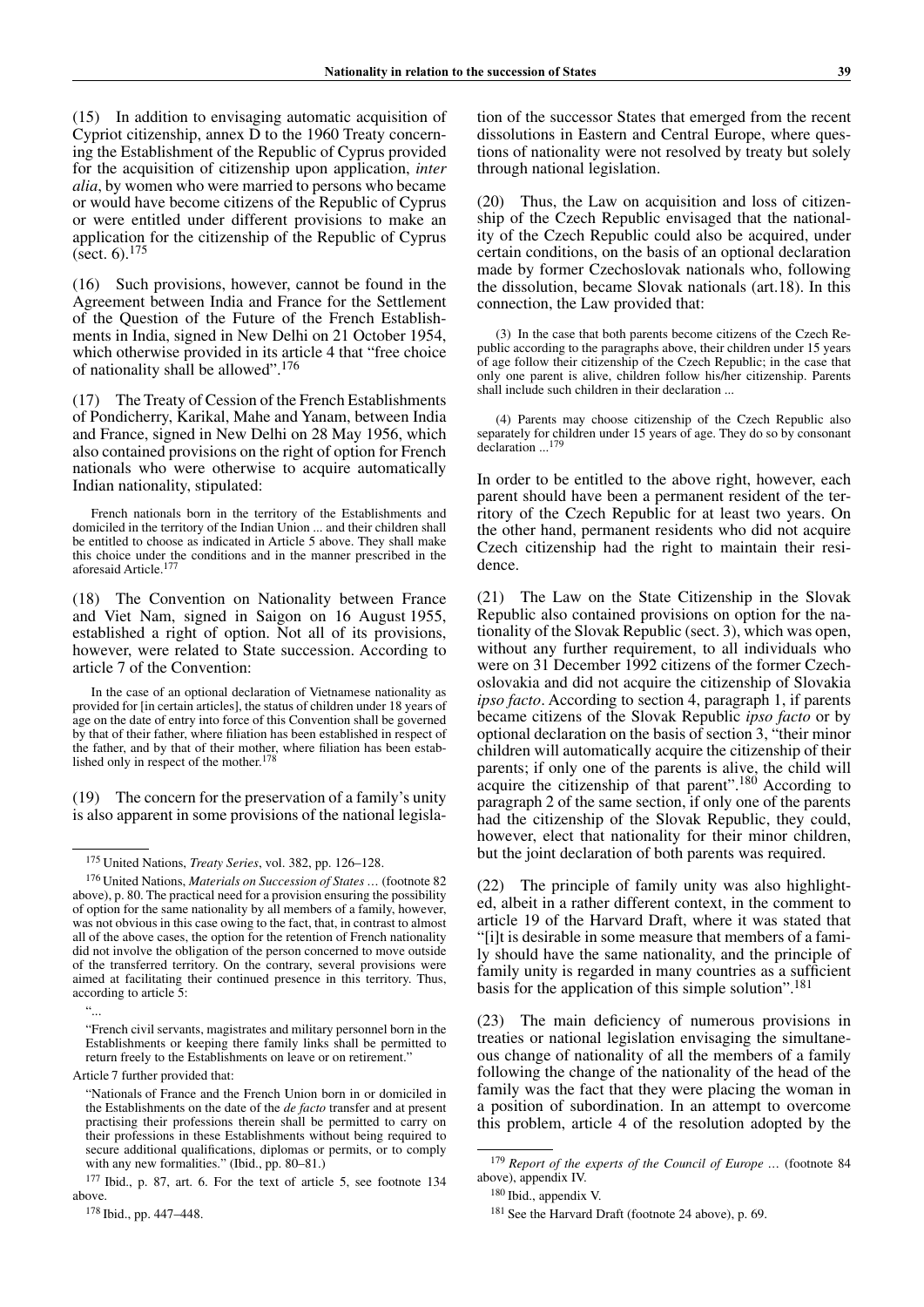Institute of International Law on 29 September 1896 stipulated that:

Unless the contrary has been expressly reserved at the time of naturalization, the change of nationality of the father of a family carries with it that of his wife, if not separated from her, and of his minor children, saving the right of the wife to recover her former nationality by a simple declaration, and saving also the right of option of the children for their former nationality, either in the year following their majority, or beginning with their emancipation, with the consent of their legal assistant.<sup>18</sup>

(24) While article 6, paragraph 4, of the draft European Convention on Nationality embodies the general requirement for each State party to facilitate in its internal law the acquisition of its nationality for, among others, spouses of its nationals and children of at least one of its nationals, chapter VI devoted to cases of succession of States does not contain any specific provision dealing with the fate of the family in such situations. Article 19 of that chapter, when referring to the general principles applicable also in the case of a succession of States, mentions those principles enumerated in articles 4 and  $5^{183}$  but does not refer to article 6. This may simply be an omission. Once the Convention becomes applicable to the "State concerned", article 6 will be binding on it anyhow.

(25) The Venice Declaration does not contain any provision concerning the preservation of a family's unity in the event of a succession of States.

(26) As indicated in its 1996 report, the Commission's Working Group felt that one of the basic principles to be observed by "States concerned" was the "obligation to adopt all reasonable measures to enable a family to remain together or to be reunited, whenever the application of their internal law or of treaty provisions would infringe on the unity of such family".<sup>184</sup>

(27) In the Sixth Committee, the view was expressed that measures should be taken to ensure that members of a family would have the same nationality.185

(28) The obligation set out in article 9 is of a very general nature. It does not necessarily imply the obligation of States concerned to enable all members of a family to

- "b statelessness shall be avoided;
- "c no one shall be arbitrarily deprived of his or her nationality;
- "d neither marriage nor the dissolution of a marriage between a national of a State Party and an alien, nor the change of nationality by one of the spouses during marriage, shall automatically affect the nationality of the other spouse."
- Article 5 reads:

"1. The rules of a State Party on nationality shall not contain distinctions which amount to discrimination on the grounds of sex, religion, race, colour or national or ethnic origin.

"2. Each State Party shall be guided by the principle of nondiscrimination between its nationals, whether they are nationals by birth or have acquired its nationality subsequently." (See footnote 42 above.)

<sup>184</sup>*Yearbook … 1996*, vol. II (Part Two), p. 76, para. 86 (*j*).

<sup>185</sup>*Official Records of the General Assembly, Fifty-first Session, Sixth Committee*, 39th meeting (A/C.6/51/SR.39), para. 17.

acquire the same nationality. Not to impair the unity of a family means to make it possible for the families of persons concerned to live together. Whenever a family faces difficulties in living together as a unit as a result of provisions of nationality laws relating to the succession of States, States concerned are deemed to be under an obligation to eliminate such legislative obstacles. The words "reasonable measures" are intended to exclude unjustified demands.

# *Article 10. Right of residence*

**1. Each State concerned shall take all necessary measures to ensure that the right of residence in its territory of persons concerned who, because of events connected with the succession of States, were forced to leave their habitual residence on the territory of such State, is not affected as a result of such absence. That State shall take all necessary measures to allow such persons to return to their habitual residence.**

**2. Without prejudice to the provisions of paragraph 3, the successor State shall preserve the right of residence in its territory of all persons concerned who, prior to the date of the succession of States, were habitually resident in the territory which became the territory of the successor State and who have not acquired its nationality.**

**3. Where the law of a State concerned attaches to the voluntary loss of its nationality or to the renunciation of the entitlement to acquire its nationality by persons acquiring or retaining the nationality of another State concerned the obligation that such persons transfer their residence out of its territory, a reasonable time limit for compliance with that obligation shall be granted.**

#### *Commentary*

(1) The right of residence is one of the central issues that arise in relation to State succession. It deserves special attention in several respects. First, the place of habitual residence has often been a determining factor in the resolution of problems of nationality. Secondly, voluntary changes in nationality have often had direct consequences on the right of residence of persons concerned. Numerous examples of provisions determining the nationality of persons concerned according to the place of their habitual residence are quoted in the commentaries to the draft articles in part II below.

(2) Concerning the second aspect, treaties between States concerned or national legislation have quite often provided that persons concerned were under the obligation to transfer their residence out of the territory of the State concerned whose nationality they had voluntarily renounced.

(3) Thus, article 37 of the Treaty of Versailles, providing for the right of Germans habitually resident in the territories ceded to Belgium to opt for German nationality, stipulated that:

Persons who have exercised the above right to opt must, within the ensuing twelve months, transfer their place of residence to Germany.

<sup>182</sup> Ibid., p. 75.

<sup>183</sup> Article 4 reads:

<sup>&</sup>quot;The rules on nationality of each State Party shall be based on the following principles:

<sup>&</sup>quot;a everyone has the right to a nationality;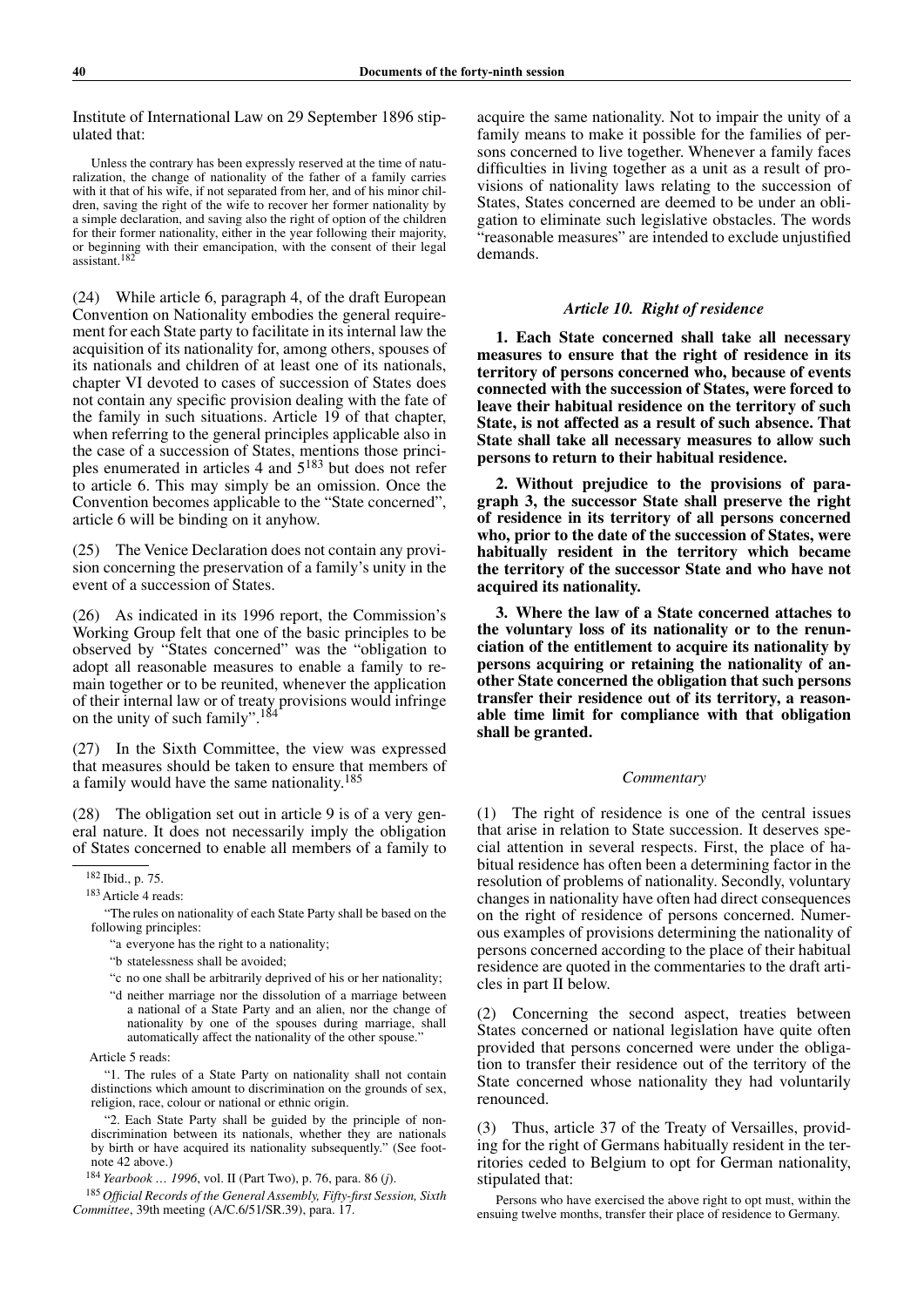They will be entitled to retain their immovable property in the territories acquired by Belgium. They may carry with them their movable property of every description. No export or import duties may be imposed upon them in connection with the removal of such property.

(4) Similar provisions were contained in article 85 of the Treaty of Versailles, concerning the right of option for Germans habitually resident in the territories ceded to the Czecho-Slovak State or in any other territories forming part of that State as well as for Czecho-Slovaks who were German nationals and were habitually resident in Germany; in article 91, providing for the right of option for German nationals habitually resident in territories recognized as forming part of Poland and for Poles who were German nationals habitually resident in Germany or in a third country; in article 106, relating to the Free City of Danzig concerning the right of German nationals ordinarily resident in the territory concerned to opt for German nationality; and in article 113, concerning the right of persons to opt for German or Danish nationality, in relation to the restoration of Denmark's sovereignty over the territory of Schleswig subjected to the plebiscite.

(5) With respect to Alsace-Lorraine, as already mentioned, paragraph 2 of the annex relating to article 79 of the Treaty of Versailles provided that certain categories of persons were entitled to claim French nationality.<sup>186</sup> However, that provision did not envisage a transfer of residence for persons who retained German nationality (they did not retain it voluntarily; only restoration to French nationality under that provision was voluntary). The issue was addressed in article 53 of the Treaty, which required Germany, *inter alia*, to recognize and accept the regulations laid down in the annex regarding the nationality of the inhabitants or natives of the said territories, not to claim at any time or in any place whatsoever as German nationals those who had been declared on any ground to be French and to receive all others in its territory.

(6) The Peace Treaty of Saint-Germain-en-Laye contained provisions on the transfer of the place of residence by persons who had exercised the right of option under the Treaty similar to the above-mentioned provisions of the Treaty of Versailles (arts. 78–80).

(7) Under the treaties concluded with a number of successor States after the First World War, an option for the nationality of a State other than the State of habitual residence carried the obligation to transfer one's residence accordingly. Such provisions were contained in respective article 3 of the Treaty between the Principal Allied and Associated Powers and Poland, the Treaty between the Principal Allied and Associated Powers and Czechoslovakia, the Treaty between the Principal Allied and Associated Powers and the Serb-Croat-Slovene State and the Treaty between the Principal Allied and Associated Powers and Roumania.

(8) This type of provision on the consequence of the exercise of the right of option is also found in articles 40 and 45 of the Treaty of Neuilly-sur-Seine.

(9) A different policy, however, was adopted in the case of the cession by Russia to Finland of the area of Petschenga (Petsamo). The Treaty of Tartu, which granted the inhabitants of that territory the right of option, provided in its article 9 that:

All persons who opt in favour of Russia shall be free, within a time limit of one year reckoned from the date of option, to leave the territory, taking with them their movable property, free of customs and export duties. Such persons shall retain full rights over immovable property left by them in the territory of Petschenga.

(10) However, the Treaty of Lausanne also provided that individuals who opted for Turkish nationality were to leave Cyprus within 12 months of exercising the right of option.<sup>18</sup>

(11) Article 19 of the Treaty of Peace with Italy, which envisaged that persons domiciled in territory transferred by Italy to other States and whose customary language was Italian would have a right of option, provided that: "... The State to which the territory is transferred may require those who take advantage of the option to move to Italy within a year from the date when the option was exercised."

(12) Other treaties, such as the 1951 Treaty of Cession of the Territory of the Free Town of Chandernagore between India and France, the 1954 Agreement between India and France for the settlement of the question of the future of the French Establishments in India and the 1956 Treaty of Cession of the French Establishments of Pondicherry, Karikal, Mahe and Yanam, between India and France, which guaranteed the right of option,<sup>188</sup> did not contain any provisions on the transfer of residence.

(13) In recent cases of State succession in Eastern and Central Europe, national legislations did not require persons concerned who voluntarily acquired the nationality of another successor State to transfer their residence, although the legislation of some States provided that those persons would automatically lose the nationality of the State of their former residence.

(14) Arbitrator Kaeckenbeeck held in the case of the *Acquisition of Polish Nationality*, that the successor State normally had the right "established in international practice, and expressly recognized by the best authors" to require the emigration of such persons as had opted against the nationality of the successor State; accordingly Poland was entitled to order those inhabitants of Upper Silesia who had opted for German nationality to leave at the end of a specific period.189 Similarly, it has been stated more recently that, "failing a stipulation expressly forbidding it, the acquiring state may expel those inhabitants who have made use of the option and retained their old citizenship, since otherwise the whole population of the ceded territory might actually consist of aliens".<sup>190</sup> The same logic imposes itself even more in cases of State succession other

<sup>186</sup> See paragraph (9) of the commentary to draft articles 7 and 8 above.

<sup>187</sup> See footnote 125 above. A similar requirement applied with respect to the right of option under articles 31 and 32 of the Treaty (see article 33 in footnote 126 above).

<sup>188</sup> See paragraphs (24) to (26) of the commentary to draft articles 7 and 8 above.

<sup>189</sup> UNRIAA, vol. I (Sales No. 1948.V.2), p. 427.

<sup>190</sup> Jennings and Watts, op. cit., p. 685.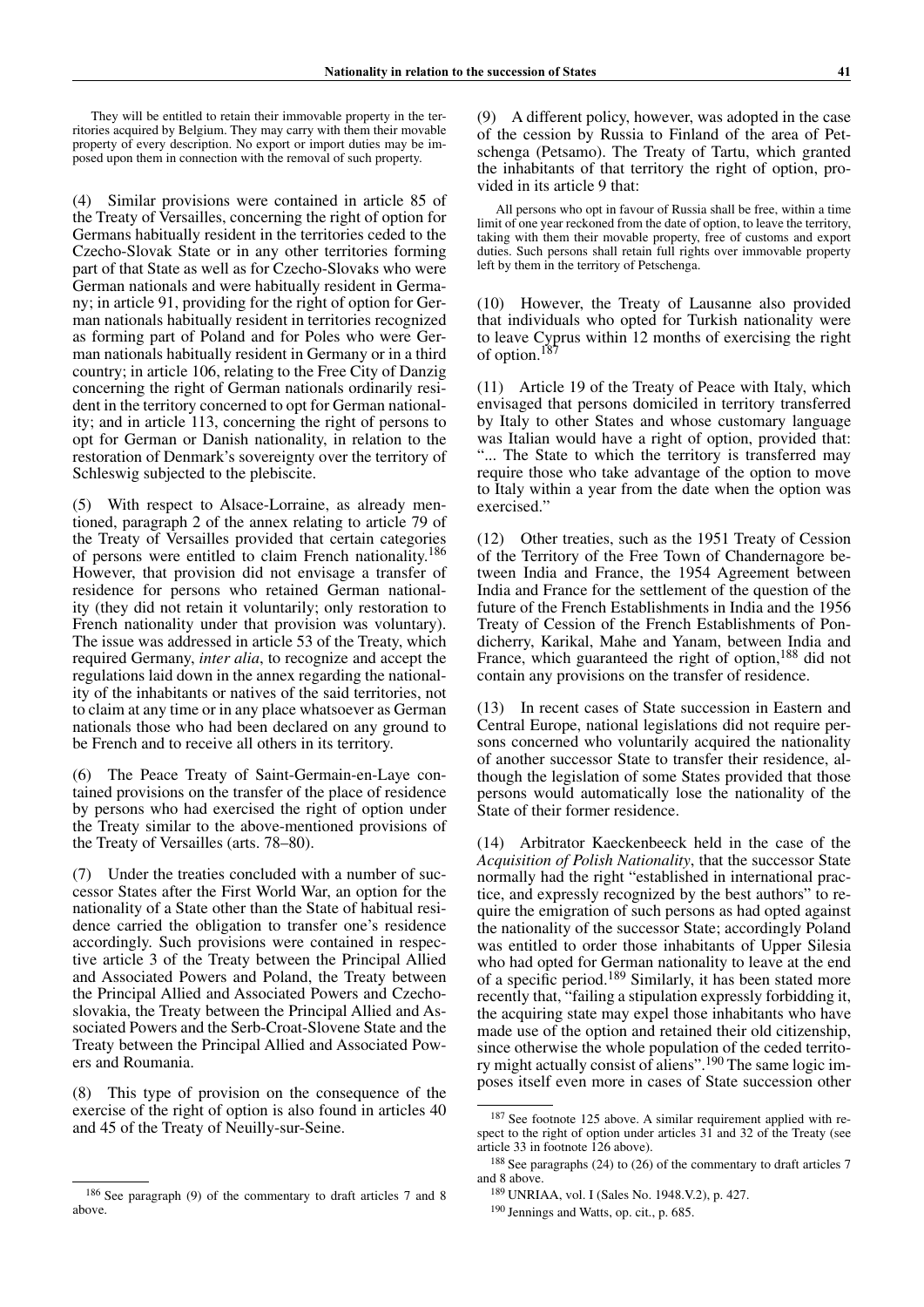than those of transfer of part of the territory, where a right of option was granted by the successor State.

(15) The draft European Convention on Nationality stipulates in this respect that:

nationals of a predecessor State habitually resident in the territory over which sovereignty is transferred to a successor State and who have not acquired its nationality shall have the right to remain in that State.<sup>191</sup>

(16) Similarly, article 16 of the Venice Declaration reads:

The exercise of the right to choose the nationality of the predecessor State, or of one of the successor States, shall have no prejudicial consequences for those making that choice, in particular with regard to their right to residence in the successor State and their moveable or immoveable property located therein.192

(17) The experts of the Council of Europe, when considering to which extent a successor State has the obligation to grant its citizenship to persons concerned who have their habitual residence in its territory at the moment of the succession, expressed the view that

[the] State has at least the international obligation to grant permanent residence to [such] persons … [and] that in such cases making the residence permit dependent on other criteria, such as for instance a clean criminal record is, except for cases where *important* interests of the State are concerned, contrary to international standards with regard to State succession.193

(18) Paragraph 1 of draft article 10 addresses the problem which arises when the succession of States occurs in a violent way and a large part of the population is on the move. The purpose of this provision is to preserve the right of residence of such persons. Since habitual residence often serves as a basic criterion for the determination of the nationality of the persons concerned, this provision has a direct impact on the topic currently under consideration.

(19) Paragraphs 2 and 3 address the problem of the possible consequences of the change of nationality of persons concerned on their right of residence in the territory of a State concerned other than the State of their nationality. Paragraph 2 deals with the situation where a person concerned acquires a nationality other than that of the State of his or her habitual residence *ipso facto*, merely by virtue of a treaty or the legislation of the States concerned. In such case, there is a strong argument in favour of protecting the right of that person to maintain his or her habitual residence.

(20) Paragraph 3 covers the situation where the change of nationality results from a voluntary act of the person concerned (option or application). Despite some recent cases mentioned above, the Special Rapporteur hesitates to introduce a rule comparable to that of the draft European Convention on Nationality, which has not yet been confirmed by sufficient State practice. He prefers instead to deal with the practical problem arising from the application of the policy sanctioned by a number of treaties which requires the persons who voluntarily acquired the

nationality of another State concerned to transfer their permanent residence to such State.

(21) In such instances, the rights of the persons concerned are to be protected in two respects. First, their right to maintain their residence is to be protected, unless they had been aware, from the legislation in force at the time of the option, that the law of the State of their habitual residence attached to the voluntary loss of its nationality or to the renunciation of the entitlement to acquire its nationality by persons acquiring or retaining the nationality of another State concerned, the obligation for such persons to transfer their residence out of its territory. In the latter case, paragraph 3 sets out yet another guarantee of fair treatment: the requirement of a reasonable time limit for compliance with the obligation to transfer one's residence out of the territory of the State concerned.

(22) The formulation of two different rules, one for voluntary and the other for involuntary loss of nationality or the entitlement thereto, constitutes the major difference between the present draft article and article 21, paragraph 1 (*a*), of the draft European Convention on Nationality.

# *Article 11. Guarantees of the human rights of persons concerned*

**Each State concerned shall take all necessary measures to ensure that the human rights and fundamental freedoms of persons concerned who, after the date of the succession of States, have their habitual residence in its territory, are not adversely affected as a result of the succession of States irrespective of whether they have the nationality of that State.**

# *Commentary*

(1) The obligation of successor States to ensure respect for the basic human rights of all their inhabitants, both nationals and aliens without distinction, has been included in a number of multilateral treaties. Thus, article 2 of the Treaty between the Principal Allied and Associated Powers and Czechoslovakia provided that:

Czecho-Slovakia undertakes to assure full and complete protection of life and liberty to all inhabitants of Czecho-Slovakia without distinction of birth, nationality, language, race or religion.

All inhabitants of Czecho-Slovakia shall be entitled to the free exercise, whether public or private, of any creed, religion or belief, whose practices are not inconsistent with public order or public morals.

Similar provisions are contained in article 2 of, respectively, the Treaty between the Principal Allied and Associated Powers and Poland, the Treaty between the Principal Allied and Associated Powers and the Serb-Croat-Slovene State and the Treaty between the Principal Allied and Associated Powers and Roumania.

(2) In relation to an analogous provision in article 2 of the Treaty between the Principal Allied and Associated Powers and Poland, PCIJ, in its advisory opinion on the <sup>191</sup> Art. 21, para. 1 (*a*) (see footnote 42 above). **question of** *Acquisition of Polish Nationality***, <sup>194</sup> charac-**

<sup>&</sup>lt;sup>191</sup> Art. 21, para. 1 (*a*) (see footnote 42 above).<br><sup>192</sup> See footnote 43 above.

<sup>&</sup>lt;sup>193</sup>*Report of the experts of the Council of Europe* ... (see footnote 84 above), p. 30, para. 98.

<sup>&</sup>lt;sup>194</sup> Advisory Opinion, 1923, P.C.I.J., Series B, No. 7, pp. 14–15.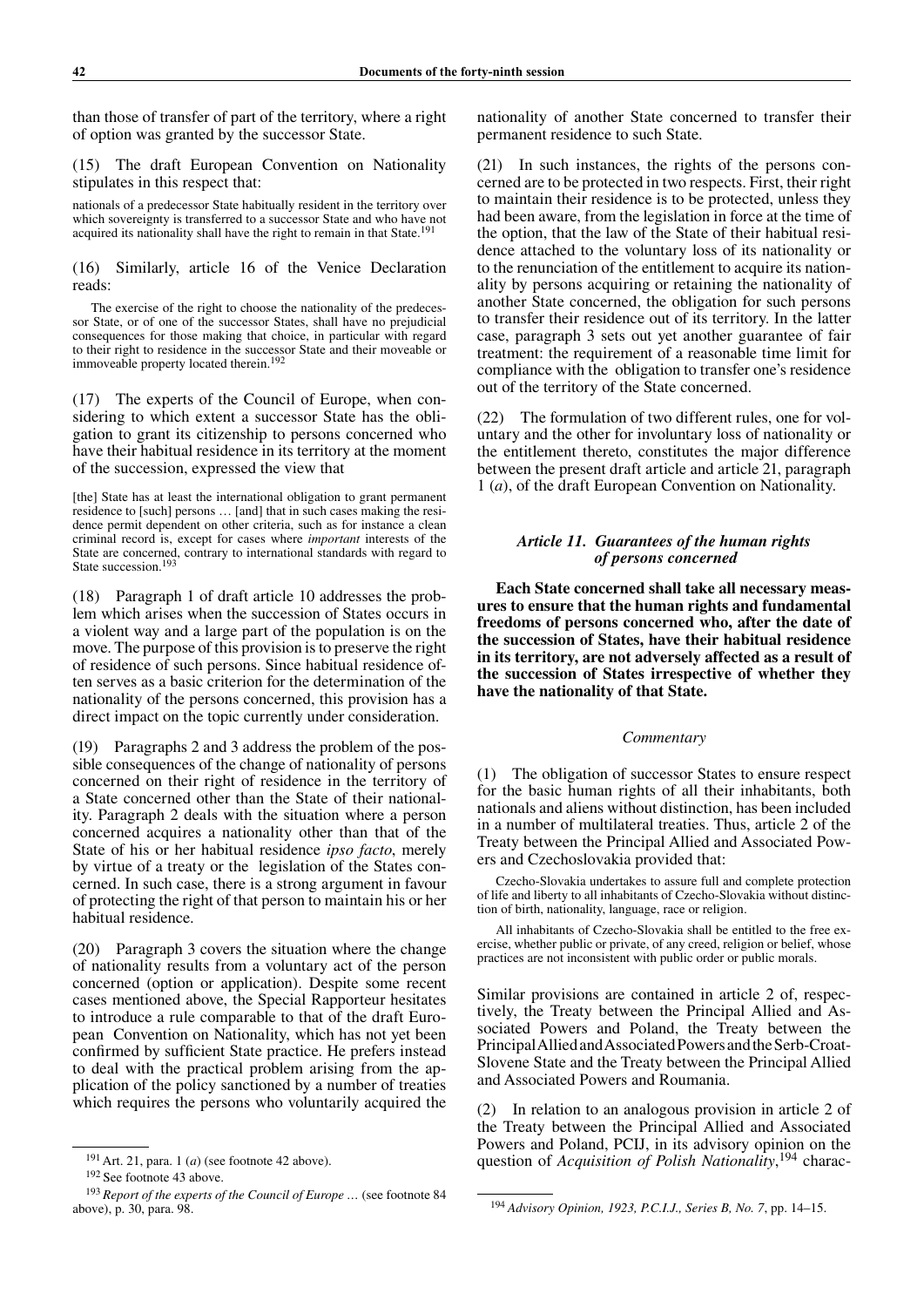terized as belonging to a "minority" those "inhabitants" of a given territory who differed from the rest of the population in race, language or religion, whether they were Polish nationals or not, and to whom (among other groups enumerated in article 2) the Government of Poland had undertaken to assure certain rights.

(3) State practice indicates that, in certain cases, persons concerned who were habitually resident in the territory of the successor State were also entitled to exercise certain political rights, such as the right to participate in elections, even before the determination of their nationality.195

(4) It is also of interest to recall the provisions of the 1954 Convention relating to the Status of Stateless Persons, concluded on the basis of a draft prepared by the Commission, which guarantees to a stateless person in his State of residence the same treatment as that accorded by the State in question to its nationals in certain areas (access to courts, intellectual property, primary education, religious freedom, public assistance), and in others, treatment not less favourable than that accorded to aliens in general (immovable property, wage-earning employment, self-employment, housing, etc.).

(5) The draft European Convention on Nationality, in addition to ensuring the right of nationals of a predecessor State habitually resident in the territory over which sovereignty is transferred to a successor State who have not acquired the latter's nationality to remain in that State, further sets out the principle that such persons "shall enjoy equality of treatment with nationals of the successor State in relation to social and economic rights".<sup>196</sup>

(6) The principle in draft article 11 is based on the conclusions of the Working Group.<sup>197</sup> Its scope of application has, however, been broadened. The Special Rapporteur has shifted the focus of the article from the problem of the interim status of persons concerned (i.e. during the period before their nationality is determined) to the more general problem of respect for the human rights and fundamental freedoms of all persons concerned who, after the date of the succession of States, retained their habitual residence in the territory of the State concerned. The philosophy underlying this provision is that a change of an individual's status, i.e. his becoming an alien in the place of his habitual residence, must not adversely affect his human rights and fundamental freedoms.

(7) Contrary to the draft European Convention on Nationality, draft article 11 does not refer to any specific categories of such rights and does not address the problem of equality of treatment. In the Special Rapporteur's view, it is obvious that, once a person concerned becomes a national of a State concerned other than that of his or her habitual residence, such person enjoys in the latter those rights to which aliens are entitled but not all the rights reserved to nationals. The requirement of the respect for the human rights and fundamental freedoms of all persons does not call into question the legitimacy of this kind of distinction.

### *Article 12. Non-discrimination*

**When withdrawing or granting their nationality, or when providing for the right of option, the States concerned shall not apply criteria based on ethnic, linguistic, religious or cultural considerations if, by so doing, they would deny the persons concerned the right to retain or acquire a nationality or would deny those persons their right of option, to which such persons would otherwise be entitled.**

## *Commentary*

(1) The examples from State practice extensively quoted in the Special Rapporteur's second report as well as in the commentaries to the draft articles in part II below suggest that there is a broad spectrum of criteria used for determining the categories of persons to whom nationality is granted, those from whom nationality is withdrawn and those who are entitled to exercise the right of option. These criteria are often combined. Certain criteria, however, may be discriminatory.

(2) By today's standards, article III of the 1867 Convention between the United States of America and Russia ceding Alaska to the United States would hardly be considered non-discriminatory. The provision gave the inhabitants of the territory the right to retain their Russian allegiance and return to Russia within three years, but if they remained in the territory beyond that period, they were to be admitted to the enjoyment of all the rights, advantages and immunities of citizens of the United States "with the exception of uncivilized native tribes".<sup>198</sup>

(3) The concern with avoiding discriminatory treatment led to the inclusion of certain relevant provisions in several treaties adopted following the First World War, as attested by the PCIJ advisory opinion on the question of *Acquisition of Polish Nationality*, in which the Court stated that:

One of the first problems which presented itself in connection with the protection of minorities was that of preventing these [new] States [which, as a result of the war, had had their territory considerably enlarged, and whose population was not therefore clearly defined from the standpoint of political allegiance] from refusing their nationality, on racial, religious or linguistic grounds, to certain categories of persons, in spite of the link which effectively attached them to the territory allocated to one or other of these States.<sup>199</sup>

<sup>&</sup>lt;sup>195</sup> In some instances, a "preliminary" definition of nationals was established to that end. Thus, annex A to the Conclusions reached in the conversations between His Majesty's Government and the delegation from the Executive Council of the Governor of Burma, presented by the Prime Minister to Parliament by command of His Majesty (January 1947) provided that:

<sup>&</sup>quot;A Burma National is defined for the purposes of eligibility to vote and to stand as a candidate at the forthcoming elections as a British subject or the subject of an Indian State who was born in Burma and resided there for a total period of not less than eight years in the ten years immediately preceding either 1st January, 1942, or 1st January, 1947." (United Nations, *Materials on Succession of States …* (footnote 82 above), p. 144.)

<sup>196</sup> Art. 21, para. 1 (*b*) (see footnote 42 above).

<sup>197</sup>*Yearbook … 1996*, vol. II (Part Two), p. 76, para. 86 (*h*).

<sup>198</sup> Malloy, op. cit., p. 1523. The "uncivilized" tribes were to be subject to special laws and regulations. See the comment to article 18 of the Harvard Draft (footnote 24 above), p. 66. 199 See footnote 194 above.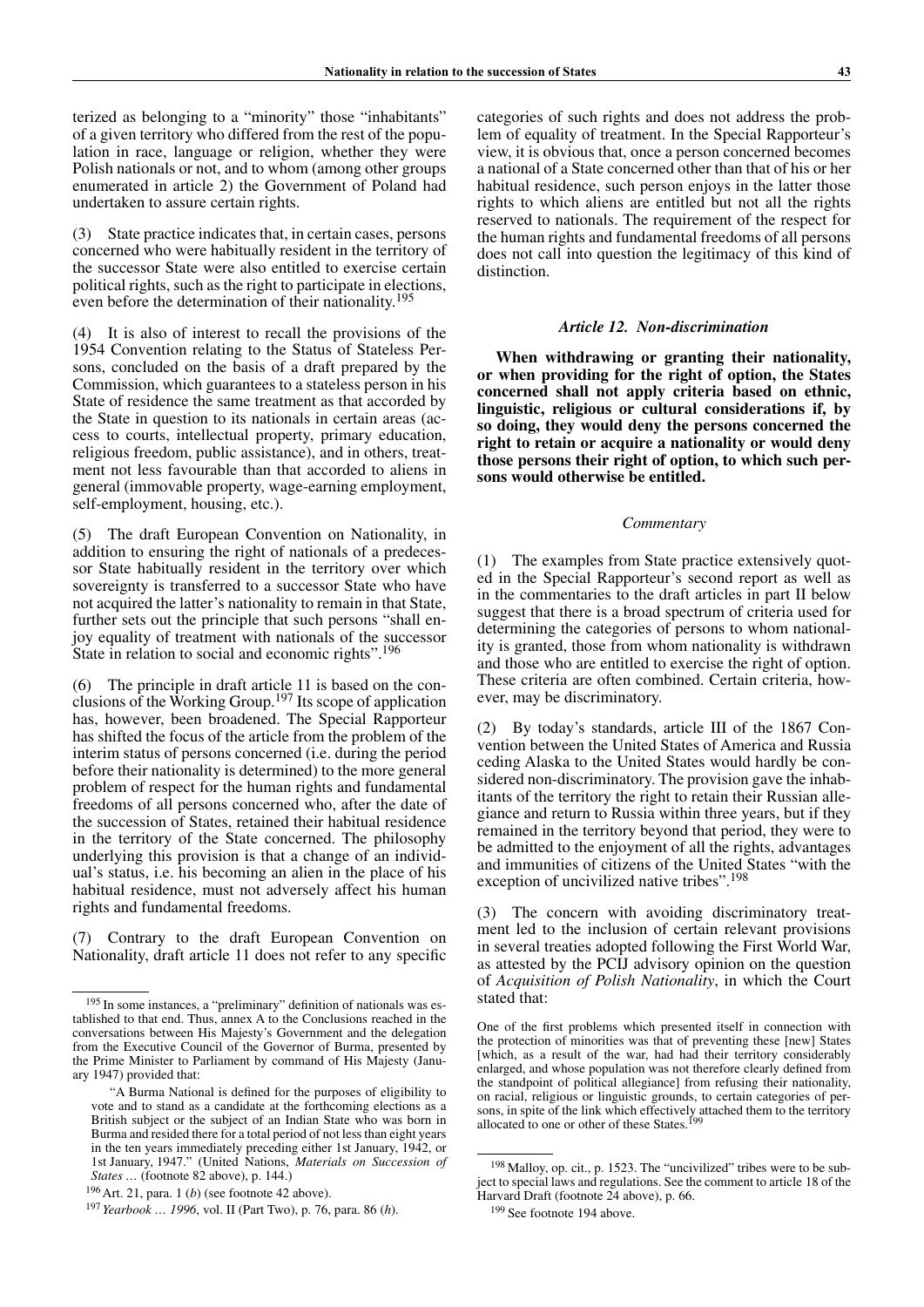(4) The problem of discrimination in matters of nationality was also addressed in article 9 of the 1961 Convention on the Reduction of Statelessness, which prohibits the deprivation of nationality on racial, ethnic, religious or political grounds.

(5) The view that "a State may become the subject of criticism *at the international level* if it does not grant nationality in accordance with criteria which are normally accepted by the international community or makes use of criteria which may be seen as arbitrary or discriminatory"200 has, however, also been expressed quite recently.

(6) Indeed, some problems have lately arisen with respect to certain conditions set out in several new legislations concerning the acquisition of the nationality of the successor States by persons belonging to the initial body of that State's population. Thus, for example, the requirement of a clean criminal record has been widely discussed. The experts of the Council of Europe stated in this connection that:

[while] a clean criminal record requirement in the context of *naturalization* is a usual and normal condition and compatible with European standards in this area ... the problem is different in the context of *State succession* [where] ... it is doubtful whether ... under international law, citizens that have lived for decades on the territory, perhaps [we]re even born there, can be excluded from citizenship just because they have a criminal record ... 201

A similar view has been expressed by UNHCR experts, according to whom "[t]he placement of this condition upon granting of citizenship in the context of State succession is not justified … [and] would appear discriminatory *visà-vis* a sector of the population which has a genuine and effective link with the [successor State]".202

(7) The draft European Convention on Nationality also contains a general prohibition of discrimination in matters of nationality. According to its article 5, the rules on nationality of each State party shall not contain distinctions amounting to discrimination on the grounds of sex, religion, race, colour or national or ethnic origin. Article 19 of the draft Convention makes this provision applicable also in situations of State succession.

(8) During the Commission's debate on the first report, emphasis was placed upon the obligation of non-discrimination which international law imposes on all States and which is also applicable to nationality, including in the case of a succession of States.203

(9) The Working Group, for its part, agreed that, while withdrawal of, or refusal to grant, a specific nationality in cases of State succession should not rest on ethnic, linguistic, religious, cultural or other criteria, a successor State should be allowed to take such criteria into consideration, in addition to criteria envisaged by the Working Group in paragraphs 12–21 of its report, for enlarging the circle of individuals entitled to acquire its nationality.<sup>204</sup>

(10) This position, however, was opposed by a member of the Commission who observed that authorizing a successor State to take into consideration ethnic, linguistic, religious or other similar criteria for the purpose of allowing more categories of individuals to acquire its nationality might lead to improper use of those criteria and open the way to discrimination.205

(11) The risk that the Working Group's conclusions on the possibility of enlarging the circle of individuals entitled to acquire the nationality of the successor State based on certain additional criteria might eventually open the way to discrimination merits further study. In support of the Working Group's conclusions, however, reference may be made to the jurisprudence of the Inter-American Court of Human Rights which, in the case concerning *Proposed Amendments to the Naturalization Provisions of the Constitution of Costa Rica*, 206 concluded that it was basically within the sovereignty of a State to give preferential treatment to aliens who, viewed objectively, would more easily and more rapidly assimilate within the national community and identify more readily with the traditional beliefs, values and institutions of that country, and accordingly held that preferential treatment in the acquisition of Costa Rican nationality through naturalization, which favoured Central Americans, Ibero-Americans and Spaniards over other aliens, did not constitute discrimination contrary to the American Convention on Human Rights.<sup>207</sup>

(12) The fact that resort to some of the above criteria may not necessarily lead to discrimination was also underlined by one representative in the Sixth Committee who, referring to the practice of his own country, expressed the view that the successor State had the duty to grant a right of option for the nationality of the predecessor State—he presumably envisaged the "opting out" model—only to persons having ethnic, linguistic or religious ties to the latter.<sup>208</sup>

(13) In general, however, the representatives in the Sixth Committee who touched upon this problem expressed their agreement with the Working Group's preliminary conclusion that States had the duty to refrain from applying discriminatory criteria, such as ethnicity, religion or language, in the granting or revoking of nationality in the context of State succession.209

- 207 See Chan, loc. cit., p. 6.
- 208 A/CN.4/472/Add.1, para. 23.

<sup>200</sup>*Report of the experts of the Council of Europe …* (footnote 84 above), p. 41, para. 145.

<sup>201</sup> Ibid., p. 24, para. 73, and p. 25, para. 76.

<sup>202</sup> UNHCR, "The Czech and Slovak citizenship laws …" (footnote 79 above), p. 25.

<sup>203</sup>*Yearbook … 1995*, vol. I, 2388th meeting, statement by Mr. Crawford, p. 61, para. 47. Similarly, it has recently been stressed by one author that:

<sup>&</sup>quot;When a change of sovereignty takes place, the habitual or permanent residents of the territory constitute an undifferentiated body in terms of legal link, as a result of which there are no 'permissible' grounds for distinguishing between them. A state must simply comply with the highest standards of international human rights regulation both treaty based, where applicable, and of a customary legal nature. The principle of non-discrimination figures most prominently among these rules" (Pejic, "Citizenship and statelessness in the former Yugoslavia: the legal framework", pp. 172–173).

<sup>204</sup>*Yearbook … 1995*, vol. II (Part Two), p. 39, para. 197.

<sup>205</sup> Ibid., p. 41, para. 219.

<sup>206</sup> See footnote 55 above.

<sup>209</sup> Ibid., para. 24.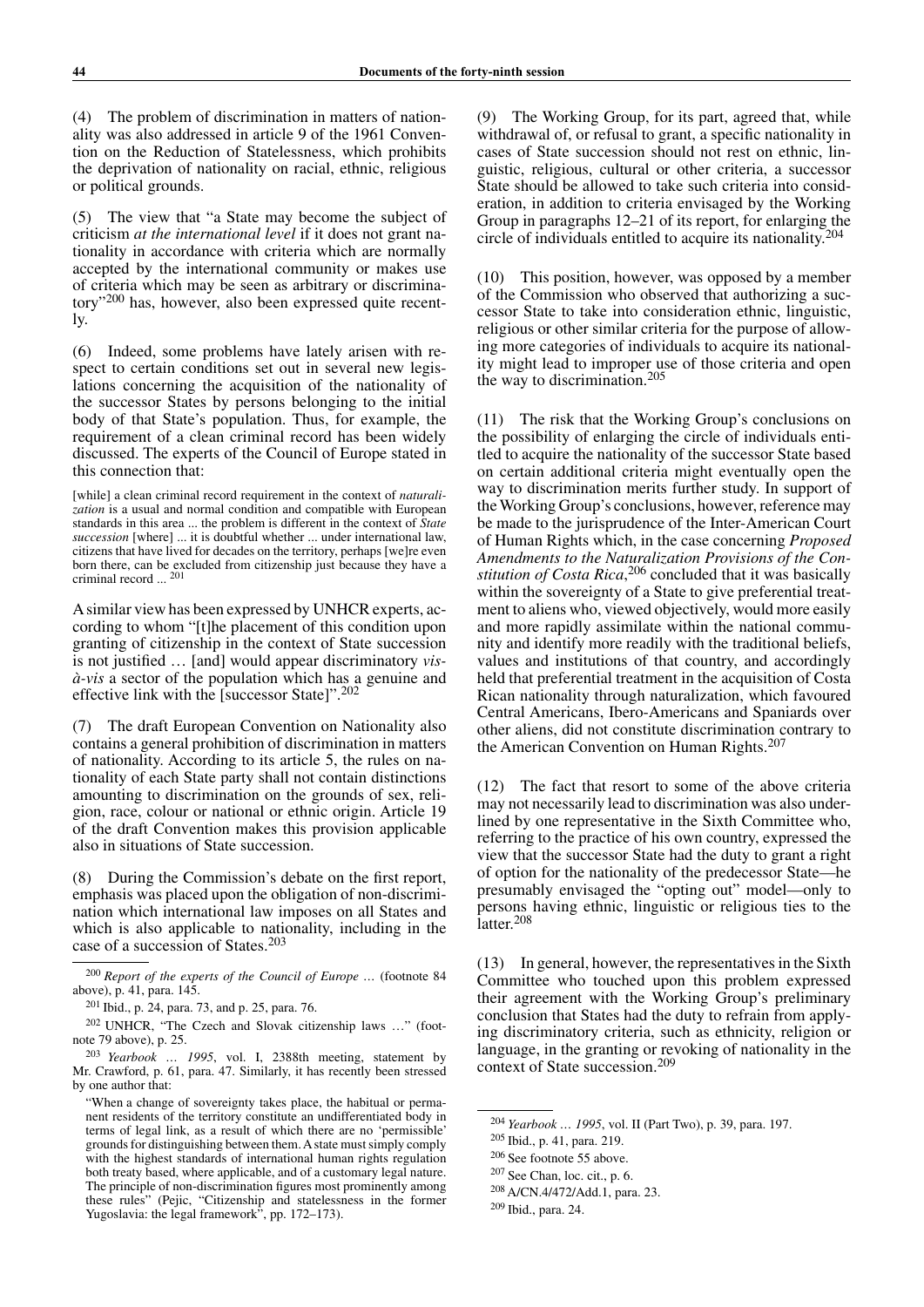(14) There was also the view in the Sixth Committee that the Commission should study the relationship between the requirement of genuine link and the principle of non-discrimination.210

(15) Draft article 12 builds on the elements on which there seems to exist consensus. Accordingly, it sets out the obligation for States concerned, when withdrawing or granting their nationality or when providing for the right of option, in relation to a succession of States, not to apply criteria based on ethnic, linguistic, religious or cultural considerations if, by so doing, they would deny the persons concerned the right to retain or acquire a nationality or their right of option, to which such persons would otherwise be entitled. The Special Rapporteur decided not to address, at the current stage, the question whether there is a need for an explicit provision stipulating that this article is without prejudice to the application by a State concerned of some of the above-mentioned criteria when this would result in enlarging the category of persons entitled to retain or acquire the nationality of that State.

# *Article 13. Prohibition of arbitrary decisions concerning nationality issues*

**1. No persons shall be arbitrarily deprived of the nationality of the predecessor State or denied the right to acquire the nationality of the successor State, which they were entitled to retain or acquire in relation to the succession of States in accordance with the provisions of any law or treaty applicable to them.**

**2. Persons concerned shall not be arbitrarily deprived of their right of option to which they might be entitled in accordance with such provisions.**

#### *Commentary*

(1) The prohibition of arbitrary deprivation of nationality was first included in article 15, paragraph 2, of the Universal Declaration of Human Rights, which provides that "No one shall be arbitrarily deprived of his nationality nor denied the right to change his nationality".

(2) This principle has been reaffirmed in a number of other instruments, such as article 8 of the 1989 Convention on the Rights of the Child.<sup>211</sup>

(3) The draft European Convention on Nationality lists among the principles on which the rules on nationality of the States parties are to be based the principle that "no one shall be arbitrarily deprived of his or her nationality".<sup>212</sup>

(4) The Working Group considered that the prohibition of arbitrary decisions concerning the acquisition and withdrawal of nationality or the exercise of the right of option should be included among the general principles applicable in all cases of State succession.213 This conclusion was supported in the Sixth Committee.<sup>214</sup>

(5) Draft article 13 is based on article 15, paragraph 2, of the Universal Declaration of Human Rights and contains two elements: the prohibition of arbitrary deprivation of the person's actual nationality and the prohibition of the arbitrary denial of the right of such a person to change his or her nationality. The language of the article is adapted to the context of a succession of States.

(6) Leaving aside the problem of the loss of the nationality of the predecessor State as a consequence of the disappearance of that State in cases of unification and dissolution of States, draft article 13 sets out the rule arbitrarily prohibiting deprivation of the nationality of the predecessor State in situations where that State continues to exist. It deals only with the arbitrary withdrawal of nationality from persons who were entitled to retain such nationality in relation to the succession of States. Of course, the predecessor State had the general obligation not to deprive any person arbitrarily of its nationality even before the succession of States and will have such obligation also after the succession.

(7) As to the successor State's obligation, it is based upon the premise that a person concerned is entitled (under a treaty or its legislation) to acquire its nationality. The prohibition, accordingly, ensures the protection of a person concerned against arbitrary denial of such right.

(8) Paragraph 2 is built on an analogy with the second element in article 15, paragraph 2, of the Universal Declaration of Human Rights which prohibits arbitrary denial of a person's right to change his or her nationality. The expression of such a right in the context of a succession of States is the exercise of an option. Accordingly, paragraph 2 of draft article 13 provides that persons concerned shall not be arbitrarily deprived of their right of option to which they might be entitled in accordance with a treaty or the legislation of a State concerned.

## *Article 14. Procedures relating to nationality issues*

**Each State concerned shall ensure that applications relating to the acquisition, retention or renunciation of nationality or to the exercise of the right of option in relation to the succession of States are processed without undue delay and that relevant decisions, including those concerning the refusal to issue a certificate of nationality, shall be issued in writing and shall be open to administrative or judicial review.**

#### *Commentary*

(1) In relation to recent cases of succession of States,  $t_{\text{210}}$  Ibid., para. 8.

<sup>211</sup> Article 8, paragraph 1, of the 1961 Convention on the Reduction of Statelessness prohibits the deprivation of nationality that would result in statelessness.

<sup>212</sup> Art. 4 (*c*). The principles contained in that article are also to be respected in cases of State succession (art. 19, para. 1).

<sup>213</sup>*Yearbook … 1996*, vol. II (Part Two), p. 76, para. 86 (*f*).

<sup>214</sup> See *Official Records of the General Assembly, Fifty-first Session, Sixth Committee*, 41st meeting (A/C.6/51/SR.41), para. 52.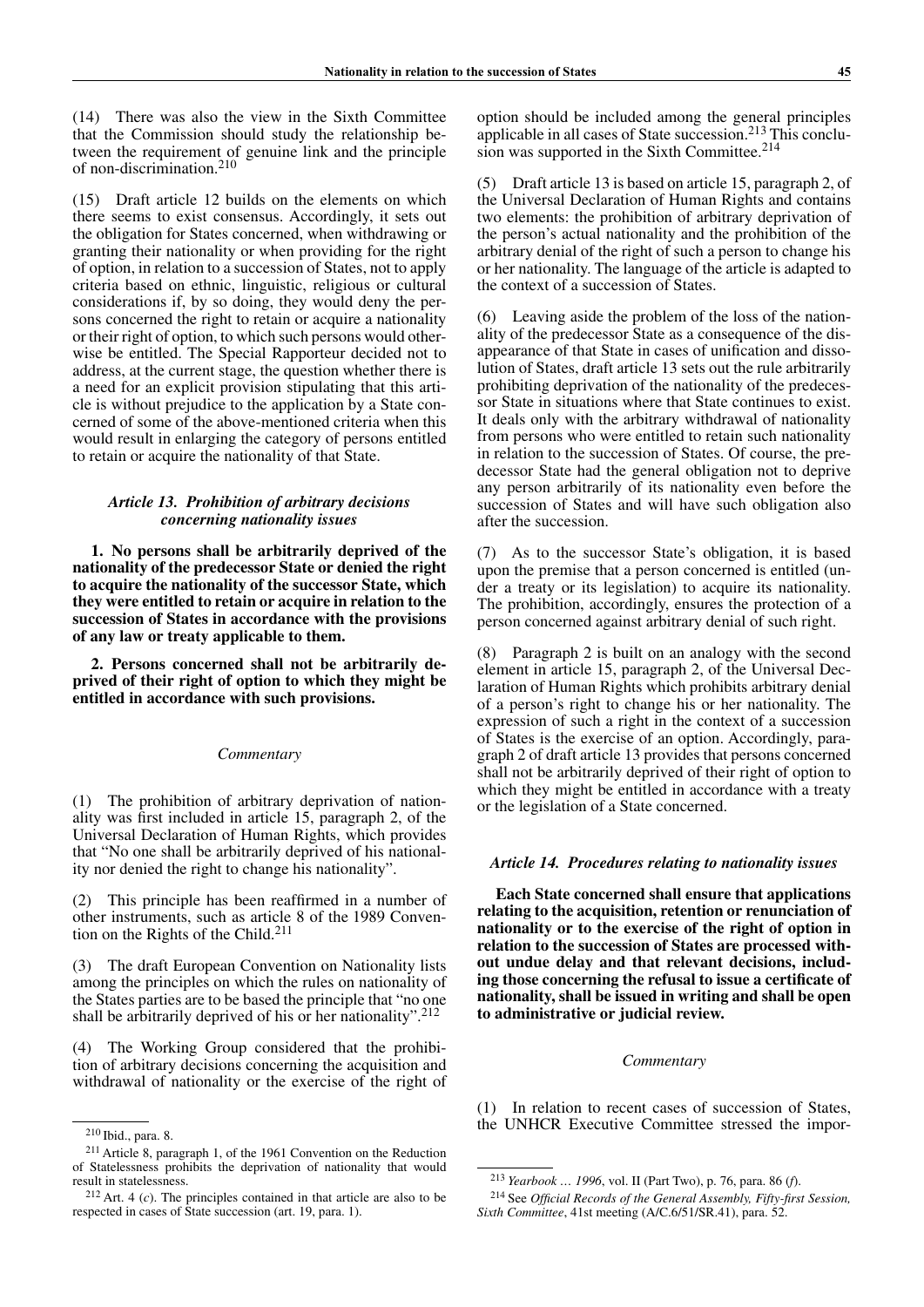tance of fair and swift procedures relating to nationality issues when emphasizing that "the inability to establish one's nationality ... may result in displacement".215

(2) Appeals against decisions concerning nationality in relation to the succession of States have often been based on the provisions of municipal law governing review of administrative decisions in general. In some cases this encompassed judicial review; in others it did not.

(3) Procedures relating to nationality are the object of chapter IV of the draft European Convention on Nationality. Articles 10–13 set out several requirements which can be summed up as follows: a reasonable time limit for processing applications relating to nationality issues; the provision of reasons for decisions on these matters in writing; the availability of an administrative or judicial review of such decisions; and reasonable fees.

(4) The Working Group concluded in 1996 that the general principles to be formulated by the Commission should include the obligation for States concerned to handle applications concerning nationality in relation to a succession of States without undue delay, to issue decisions in writing and to ensure that these decisions be open to administrative or judicial review.<sup>216</sup> Support was expressed for this conclusion in the Sixth Committee.<sup>217</sup>

(5) Draft article 14 is proposed in view of the importance of ensuring that the procedure followed with regard to nationality matters in cases of State succession is systematic, given its possible large-scale impact. The elements spelled out in the draft article represent the minimum requirements on which broad agreement already exists among both States and commentators.

# *Article 15. Obligation of States concerned to consult and negotiate*

**1. The States concerned are under the obligation to consult in order to identify any detrimental effects that may result from the succession of States with respect to the nationality of individuals and other related issues concerning their status and, as the case may be, to seek a solution of those problems through negotiations.**

**2. If one of the States concerned refuses to negotiate, or negotiations between the States concerned are abortive, the State concerned the internal law of which is consistent with the present draft articles is deemed to have fully complied with its international obligations relating to nationality in the event of a succession of States, subject to any treaty providing otherwise.**

# *Commentary*

(1) As to the consequences which the Commission should draw from the existence of the right to a nationality in the context of State succession, it was noted, *inter*  *alia*, that such right implied a concomitant obligation of States to negotiate so that the persons concerned could acquire a nationality—an obligation the Commission should stress.<sup>218</sup>

(2) Consequently, the first conclusion formulated by the Working Group in its preliminary report was that States concerned should have the obligation to consult in order to determine whether State succession had any undesirable consequences with respect to nationality, and, if so, that they should have the obligation to negotiate in order to resolve such problems by agreement.<sup>219</sup>

(3) During the debate in the Sixth Committee, satisfaction was especially expressed with the Working Group's position that negotiations should be aimed, in particular, at the prevention of statelessness.220 Doubts were, however, raised as to whether the simple obligation to negotiate was sufficient to ensure that the relevant problems would actually be resolved. It was observed in this regard that the obligation to negotiate did not entail the duty to reach an agreement or to pursue the process at length if it was evident that it could not bear fruit.

(4) The Working Group did not confine itself to highlighting the obligation of States concerned to negotiate; it also formulated a number of principles to be retained as guidelines for the negotiation between States concerned. These relate to the questions of the withdrawal and granting of nationality, the right of option and the criteria applicable to the withdrawal and granting of nationality in various types of State succession, and should not be interpreted outside the specific context of the succession of States. Although not all those principles are necessarily *lex lata*, they should not all be regarded as principles of a merely supplementary character from which States concerned are free to derogate by mutual agreement.<sup>221</sup>

(5) One of the issues discussed was the legal nature of the said obligation. It was pointed out that its underlying sources should have been further clarified in order for it to be apprehended in a realistic manner.<sup>222</sup> It was recalled that this obligation was considered to be a corollary of the right of every individual to a nationality<sup>223</sup> or of the obligation of States concerned to prevent statelessness.<sup>224</sup> It was also argued that such an obligation could be based upon the general principle of the law of State succession providing for the settlement of certain questions relating to succession by agreement between States concerned, embodied in the 1983 Vienna Convention.<sup>225</sup>

224 Ibid., para. 194.

<sup>215</sup> Addendum to the Report of the United Nations High Commissioner for Refugees (see footnote 44 above), para. 20.

<sup>216</sup>*Yearbook … 1996*, vol. II (Part Two), p. 76, para. 86 (*g*).

<sup>217</sup>*Official Records of the General Assembly, Fifty-first Session, Sixth Committee*, 39th meeting (A/C.6/51/SR.39), para. 16.

<sup>218</sup> See *Yearbook … 1995*, vol. I, 2387th meeting, p. 53, para. 6, statement by Mr. Bowett.

<sup>219</sup> Ibid., vol. II (Part Two), annex, paras. 5–7.

<sup>220</sup> A/CN.4/472/Add.1, para. 16.

<sup>221</sup>*Yearbook … 1995*, vol. II (Part Two), p. 41, para. 221. By way of example, the Special Rapporteur mentioned the obligation to prevent statelessness and, reflecting the views of the Working Group, said that it was unacceptable to impose on States an obligation to negotiate while allowing them to leave millions of persons stateless as a result of those negotiations.<br><sup>222</sup> Ibid., p. 39, para. 204.

<sup>223</sup> Ibid., pp. 38–39, paras. 190 and 193–194.

<sup>225</sup> Ibid., p. 38, para. 193.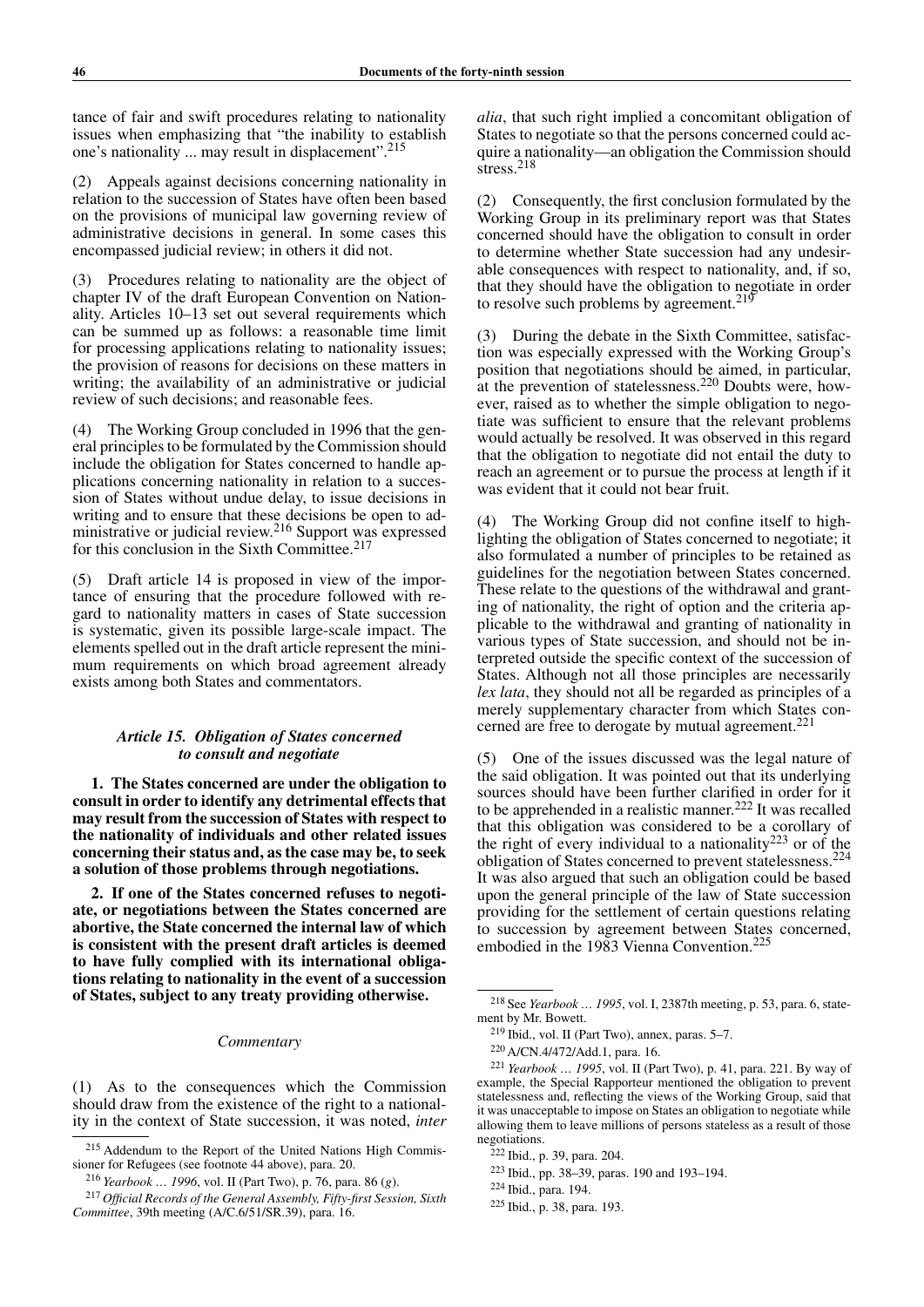(6) In the Sixth Committee, some delegations expressed the view that, however desirable this obligation might be, it did not appear to be incumbent upon States concerned under positive general international law. It was argued, in particular, that such an obligation could not be deduced from the general duty to negotiate for the resolution of disputes. $2\overline{26}$ 

(7) Even if the Commission finds that such an obligation does not yet exist as a matter of positive law, it has to consider appropriate means to establish such an obligation for the States concerned, or to further the development of this principle under general international law.

(8) The aim of paragraph 1 of draft article 15 is to provide for the obligation to consult and seek a solution, through negotiations, of a broader spectrum of problems, not only statelessness. The Working Group's suggestion to extend the scope of such negotiations to such questions as dual nationality, the separation of families, military obligations, pensions and other social security benefits, and the right of residence, has generally met with the approval of the members of the Commission. Concrete examples of arrangements regarding the resolution of such problems in past cases of State succession were, moreover, provided during the discussion.227 Relevant agreements are also to be found in recent practice.<sup>228</sup>

(9) However, the view has also been expressed that the above-mentioned issues have no direct bearing on legal provisions regarding nationality and should not therefore be among the issues which States are supposed to negotiate between themselves.<sup>229</sup>

(10) Paragraph 1 sets out the principle in the most general terms, without indicating the precise scope of the questions which are to be the subject of consultations and negotiations between States concerned.

(11) Paragraph 2 addresses the problem which arises when one of the States concerned refuses to negotiate, or when negotiations between States concerned are abortive. In this case, paragraph 2 stipulates that the State concerned the internal law of which is consistent with the present draft articles is deemed to have fully complied with its international obligations relating to nationality in the event of a succession of States. The aim of the provision is to

indicate that even in such situations there are certain obligations incumbent upon States and that the refusal of one party concerned to consult and negotiate does not entail complete freedom of action for the other party.

(12) Paragraph 2 is not intended to imply that all provisions of the present draft articles have the character of strict legal obligations for States concerned. But it suggests that, unless the State concerned is bound by additional obligations under an international treaty, there are no further obligations under general international law aside from those which are included in the present draft articles.

# *Article 16. Other States*

**1. Without prejudice to any treaty obligation, where persons having no genuine link with a State concerned have been granted that State's nationality following the succession of States, other States do not have the obligation to treat those persons as if they were nationals of the said State, unless this would result in treating those persons as if they were** *de facto* **stateless.**

**2. Where persons who would otherwise be entitled to acquire or to retain the nationality of a State concerned become stateless as a result of the succession of States owing to the disregard by that State of the present draft articles, other States are not precluded from treating such persons as if they were nationals of the said State if such treatment is in the interest of those persons.**

### *Commentary*

(1) One of the functions of international law in respect of nationality is to delimit the competence of States in this field. In situations of State succession, this means the delimitation of the competence of the predecessor State to retain certain persons as its nationals and the competence of the successor State to grant its nationality to certain persons. Thus international law permits a certain degree of control over unreasonable attributions by States of their nationality.

(2) This is achieved by depriving an abusive exercise by a State of its legislative competence with respect to nationality of much of its international effect, or in other words, by eliminating its consequences as regards third States. For it is generally accepted that "the determination by each state of the grant of its own nationality is not necessarily to be accepted internationally without question".230

(3) Special doctrinal attention is devoted to the principle of effective nationality.<sup>231</sup> For Rousseau, the theory of effective nationality is "a specific aspect of the more

<sup>226</sup> A/CN.4/472/Add.1, para. 16.

<sup>227</sup> See *Yearbook … 1995*, vol. I, 2411th meeting, p. 218, paras. 45–51, statement by Mr. Kusuma-Atmadja.

<sup>228</sup> Thus, the Czech Republic and Slovakia, for example, concluded several agreements resolving these issues, such as the Treaty on interim entitlement of natural and legal persons to profit-related activities on the territory of the other Republic, the Treaty on mutual employment of nationals, the Treaty on the transfer of rights and obligations from labour contracts of persons employed in organs and institutions of the Czech and Slovak Federal Republic, the Treaty on the transfer of rights and obligations of policemen serving in the Federal Police and members of armed forces of the Ministry of the Interior, the Treaty on social security and the administrative arrangement to that Treaty, the Treaty on public health services, the Treaty on personal documents, travel documents, drivers' licences and car registrations, the Treaty on the recognition of documents attesting education and academic titles, the Agreement on the protection of investment and a number of other agreements concerning financial issues, questions of taxation, mutual legal assistance, cooperation in administrative matters, etc.

<sup>229</sup>*Yearbook … 1995*, vol. II (Part Two), p. 40, para. 208.

<sup>230</sup> Jennings and Watts, op. cit., p. 853.

<sup>231</sup> See Brownlie, *Principles of Public …*, pp. 397 et seq.; van Panhuys, *The Role of Nationality in International Law*, pp. 73 et seq.; Weis, *Nationality and Statelessness in International Law*, pp. 197 et seq.; and de Burlet, loc. cit., pp. 323 et seq.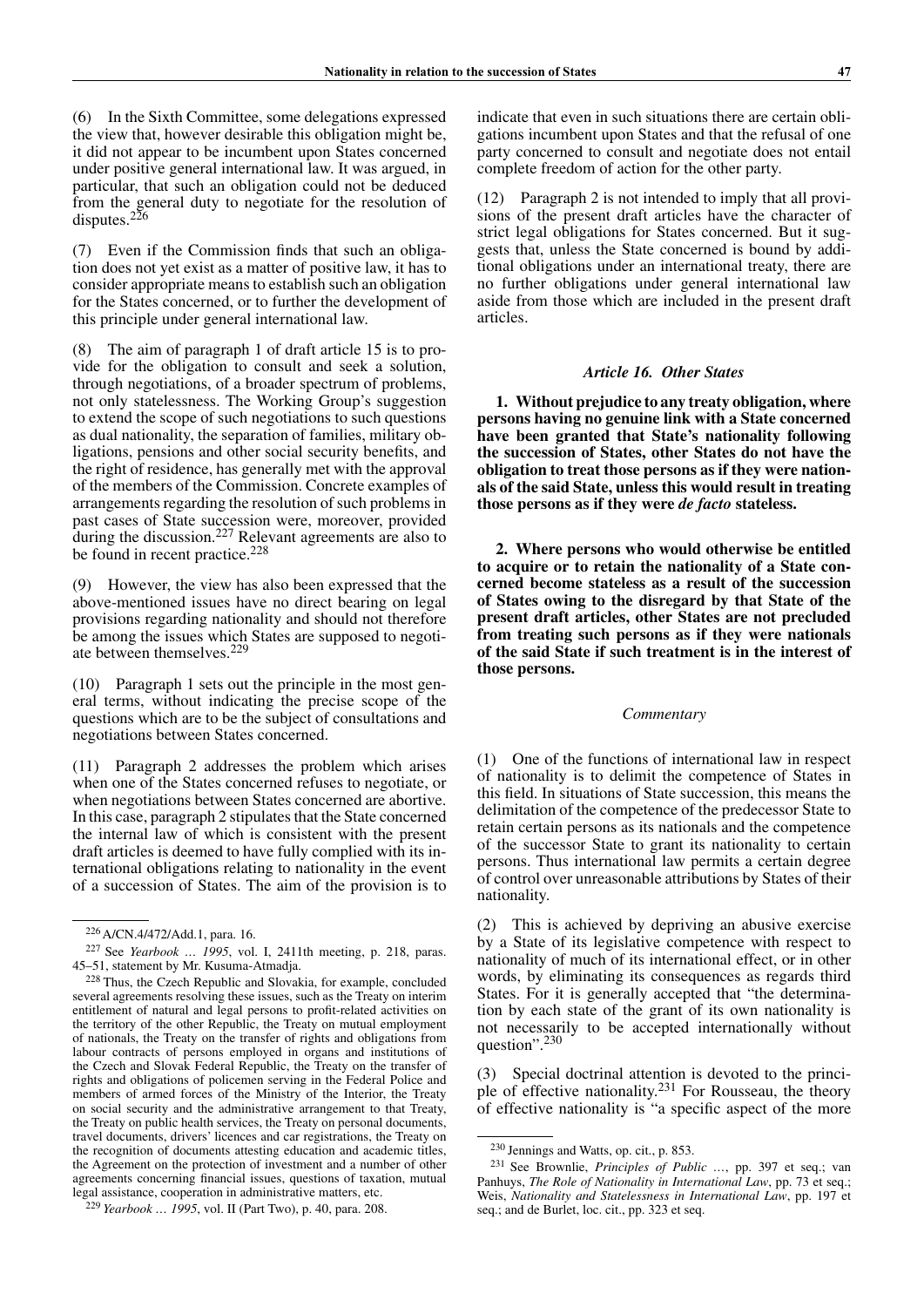general theory of effective legal status in international  $\lim_{x \to 232}$ 

(4) The theory of effective nationality is intended to "draw a distinction between a nationality link that is *opposable* to other sovereign States and one that is not, notwithstanding its validity within the sphere of jurisdiction of the State [in question]".233 It is generally recognized, however, that the unilateral act of a sovereign State, such as the grant of nationality not based on a genuine link, can be considered as "null and void without requiring a prior declaration of nullity or illegality".234

(5) This was already recognized in article 1 of the 1930 Convention on Certain Questions relating to the Conflict of Nationality Laws, which provides that, while it is for each State to determine under its own law who are its nationals, such law shall be recognized by other States only insofar as it is consistent with international conventions, international custom and the principles of law generally recognized with regard to nationality.

(6) It is widely accepted that, as in the case of naturalization in general:

There must be a sufficient link between the successor State and the persons it claims as its nationals in virtue of the succession, and the sufficiency of the link might be tested if the successor State attempted to exercise a jurisdiction over those persons in circumstances disapproved of by international law, or attempted to represent them diplomatically; provided, that is, there is some State competent to protest on behalf of the persons concerned.<sup>235</sup>

(7) Such a link may have special characteristics in cases of State succession. No doubt, as one author says:

Territory, both socially and legally, is not to be regarded as an empty plot: territory (with obvious geographical exceptions) connotes population, ethnic groupings, loyalty patterns, national aspirations, a part of humanity, or, if one is tolerant of the metaphor, an organism. To regard a population, in the normal case, as related to particular areas of territory, is not to revert to forms of feudalism but to recognize a human and political reality, which underlies modern territorial settlements.<sup>23</sup>

(8) A number of writers on the topic of State succession who hold the view that the successor State may be limited in its discretion to extend its nationality to persons who lack a genuine link with the territory concerned base their argument on the ICJ decision in the *Nottebohm* case, in which the Court stated that

a State cannot claim that the rules [pertaining to the acquisition of its nationality that it has laid down] are entitled to recognition by another State unless it has acted in conformity with this general aim of making the legal bond of nationality accord with the individual's genuine connection with the State which assumes the defence of its citizens by means of protection as against other States.<sup>237</sup>

(9) In its judgment, the Court indicated some elements on which the genuine connection between the person concerned and the States whose nationality is involved can be based. As the Court said:

Different factors are [to be] taken into consideration, and their importance will vary from one case to the next: the habitual residence of the individual concerned is an important factor, but there are other factors such as the centre of his interests, his family ties, his participation in public life, attachment shown by him for a given country and inculcated in his children, etc.<sup>238</sup>

(10) In practice, different tests for determining the competence of the successor State to impose its nationality on certain persons have been considered or applied, such as domicile, residence or birth. Thus, for example, the peace treaties after the First World War as well as other instruments used as a basic criterion that of habitual residence.

(11) But, as has often been pointed out: "Although habitual residence is the most satisfactory test for determining the competence of the successor State to impress its nationality on specified persons, it cannot be stated with assurance to be the only test admitted in international law."239

(12) For instance, in recent dissolutions of States in Eastern Europe, the main accent was often put on the "citizenship" of the component units of the federal State which had disintegrated, which existed in parallel to federal nationality.

(13) Some authors have favoured the test of birth in the territory concerned as proof of a "genuine link", on the basis of which the successor State would be entitled to impose its nationality on those inhabitants of the territory born in it. This, however, is not broadly accepted. Nevertheless, in the case of *Romano* v. *Comma*, in 1925, the Egyptian Mixed Court of Appeal relied on this doctrine when it held that a person born in Rome and resident in Egypt became, as a result of the annexation of Rome in 1870, an Italian national.240

(14) The need for the existence of certain links between an individual and a State as a basis for conferring nationality was emphasized by various members of the Commission during the debates on the elimination and reduction of statelessness. $241$  The discussions envisaged the application of the genuine link principle for purposes of naturalization, shedding almost no light on the question of its role in the specific context of State succession.

239 O'Connell, *State Succession …*, p. 518.

<sup>240</sup>*Annual Digest of Public International Law Cases, 1925–1926* (London), vol. 3, 1929, case No. 195, p. 265.

241 See *Yearbook ... 1953*, vol. I, 212th meeting, pp. 180–181 and 184; 213th meeting, p. 186; 217th meeting, p. 218; and 220th meeting, pp. 237 and 239.

<sup>232</sup> Rousseau, op. cit., p. 112.

<sup>233</sup> Rezek, loc. cit., p. 357.

<sup>234</sup> Ibid., p. 365.

<sup>235</sup> O'Connell, *State Succession …*, p. 499.

<sup>236</sup> Brownlie, *Principles of Public …*, p. 664.

<sup>237</sup>*Nottebohm, Second Phase, Judgment, I.C.J. Reports 1955*, p. 23.

<sup>238</sup> Ibid., p. 22. The Court's judgment admittedly elicited some criticism. It has been argued, in particular, that the Court had transferred the requirement of an effective connection from the context of dual nationality to a situation involving only one nationality and that a person who had only one nationality should not be regarded as disentitled to rely on it against another State because he or she had no effective link with the State of nationality but only with a third State. The point has also been made that the Court did not, in its judgment, adequately consider the implications of its adoption of the theory of "genuine link" in matters of diplomatic protection, which raised the question of the extent to which the State of which a person possessed purely formal nationality could protect him or her as against a State other than that of which he or she enjoyed effective nationality. It has also been stressed that it remained unclear whether the "genuine link" principle applied only to the acquisition of nationality by naturalization.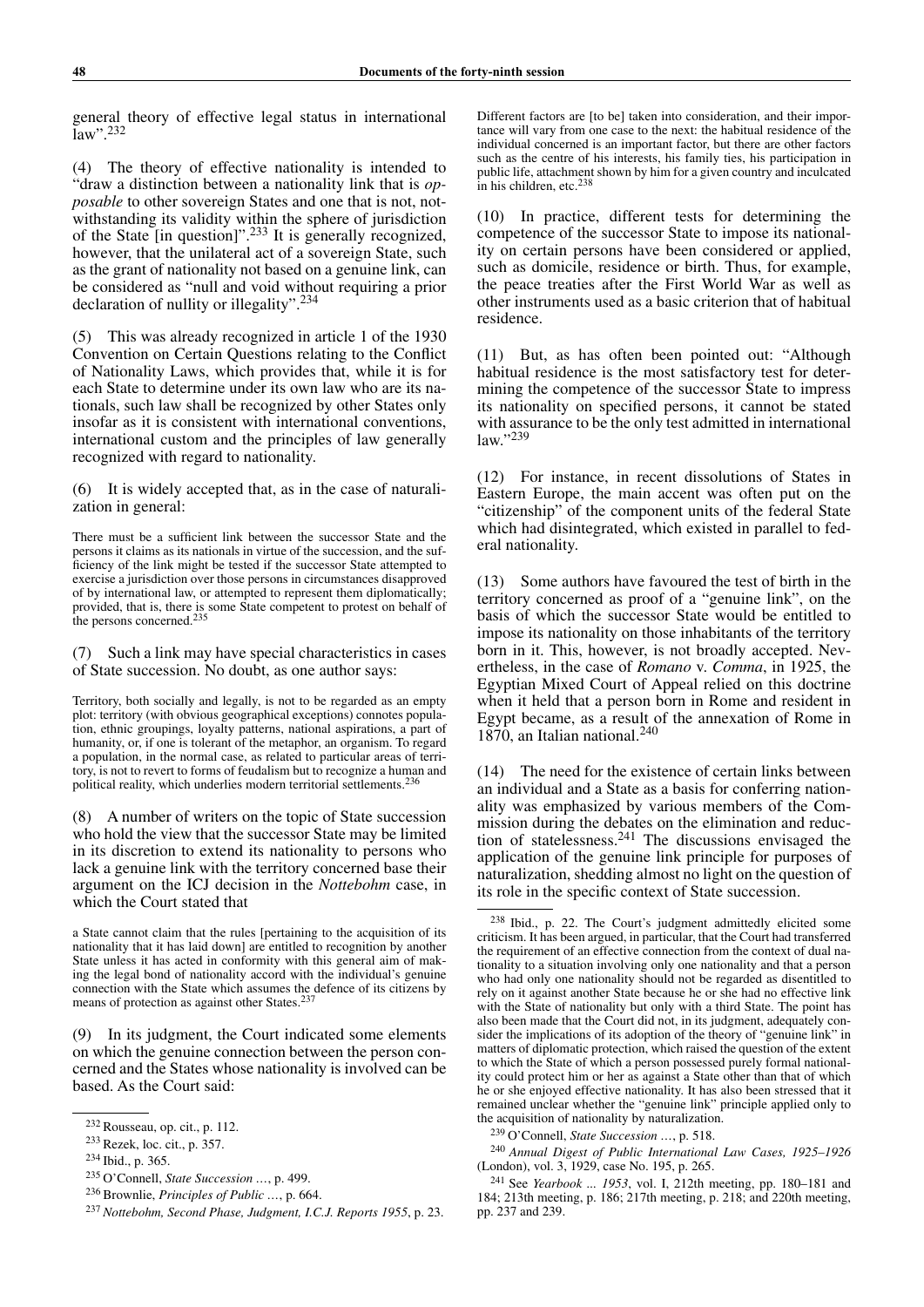(15) Thus, the question arises whether the application of the genuine link concept in the event of State succession presents any particularities in comparison with its application to traditional cases of naturalization. Another question is whether the criteria for establishing a genuine link could be further clarified and developed.

(16) According to a view expressed during the Commission's debate on this question, outside the framework of diplomatic protection, the principle of effective nationality lost its pertinence and scope.<sup>242</sup> Reference was made, in this respect, to the arbitral award in the *Flegenheimer*  $case<sup>243</sup>$  and to the judgment of the Court of Justice of the European Communities in the *Micheletti* case.244 However, several other members highlighted the importance of the principle of effective nationality and, in particular, the concept of a genuine link, which the Commission, in their view, should help to pinpoint better than ICJ had done in the *Nottebohm* case. They proposed that the criteria for establishing a genuine link for each different category of State succession should be studied.<sup>245</sup>

(17) In the Sixth Committee, the need to determine whether the application of the concept of genuine link presented certain specificities in the context of State succession was further highlighted.246 This concern also appeared to be behind the comment made by one representative regarding the adoption, by successor States, of nationality laws under which they artificially extended their nationality to nationals of another independent State and which could be misused for purposes of partial or complete absorption of the population of such other State. $247$ 

(18) The discussion both in the Commission and in the Sixth Committee leads to the conclusion that, even if the primary context for the application of the principle of effective nationality is the law of diplomatic protection, the underlying notion of genuine link also has some role to play in the determination of the principles applicable to the withdrawal or granting of nationality in situations of State succession.

(19) One of the preliminary conclusions of the Working Group was that a third State should not have to give effect to the decisions of the predecessor or successor State regarding, respectively, the withdrawal of, or refusal to grant, its nationality in violation of the principles formulated by the Group.<sup>248</sup>

(20) The aim of paragraph 1 of draft article 16 is to ensure compliance by States concerned with the rules of international law regarding restrictions on the delimitation of their competences. The draft article does not prescribe any specific test to be used by successor States when granting their nationality to persons concerned. (This problem is addressed, in the form of a recommendation, in part II of the draft articles.) Paragraph 1 merely sets out the principle of non-opposability *vis-à-vis* third States of nationality granted in disregard of the requirement of genuine link.

(21) Paragraph 2 deals with another problem with which third States may be confronted in the case of State succession. The assumption here is the unwillingness of the successor State to grant its nationality to certain persons who are normally entitled to acquire such nationality or the withdrawal by the predecessor State of its nationality from persons who are normally entitled to retain its nationality. As already discussed,<sup>249</sup> international law cannot correct the insufficiencies of the internal law of the States concerned, even if it results in statelessness. But does this mean that third States are simply condemned to a passive role?

(22) Paragraph 2 represents an attempt to draw some practical consequences from the idea put forward by certain members that the Commission should try to formulate some "presumptions" as to the nationality of persons concerned.<sup>250</sup> The Special Rapporteur, following the preliminary reaction of the Working Group on this matter,  $251$  proposes that, in addition to the reaffirmation of the traditional rule of non-opposability in paragraph 1, a specific provision be included concerning the rights of third States.

(23) In the view of the Special Rapporteur, whenever persons, who would otherwise be entitled to acquire or to retain the nationality of a State concerned, become stateless as a result of the succession of States because of the disregard by that State of the basic principles contained in the present draft articles, other States should not be precluded from treating such persons as if they were nationals of the said State. The intention here is to alleviate, not to further complicate, the fate of these stateless persons. Accordingly, this provision is subject to the requirement that such treatment be in the interest, and not to the detriment, of these persons. In practical terms, this means that a third State might extend to these persons a favourable treatment reserved, under a treaty, to nationals of the State in question. But, while a third State has the right to deport actual nationals of the State which has violated the present draft articles, provided that there are legi-

<sup>242</sup>*Yearbook … 1995*, vol. II (Part Two), p. 38, para. 187.

<sup>243</sup> The Italian-United States Conciliation Commission, in the *Flegenheimer* case (1958), concluded that it was not in its power to deny the effects at the international level of a nationality conferred by a State, even without the support of effectivity, except in cases of fraud, negligence or serious error. See UNRIAA, vol. XIV (Sales No. 65.V.4), p. 327.

<sup>244</sup>*Reports of Cases before the Court of Justice and the Court of First Instance, 1992–7* (Luxembourg), case C-369/90, *Mario Vicente Micheletti and Others* v. *Delegación del Gobierno en Cantabria*.

<sup>245</sup>*Yearbook … 1995*, vol. II (Part Two), pp. 37–38, para. 186.

<sup>246</sup> A/CN.4/472/Add.1, para. 8. Some authors have argued that a successor State in whose territory an individual habitually or permanently resides, depending on the adopted classification, would presumably have much less difficulty meeting the test of genuine link. (Pejic, loc. cit.)

<sup>247</sup> A/CN.4/472/Add.1, para. 10.

<sup>248</sup>*Yearbook … 1995*, vol. II (Part Two), annex, p. 116, para. 29.

<sup>249</sup> See paragraph (7) of the commentary to the draft preamble above.

<sup>250</sup> See *Yearbook … 1995*, vol. I, 2388th meeting, statement by Mr. Crawford, pp. 60–61, paras. 36–49. See also the discussion of the concept of nationality in the Special Rapporteur's first report (ibid., vol. II (Part One), document A/CN.4/467, paras. 57–74).

<sup>251</sup> Ibid., vol. II (Part Two), annex, para. 29; and *Yearbook … 1996*, vol. II (Part Two), p. 76, para. 86 (*l*).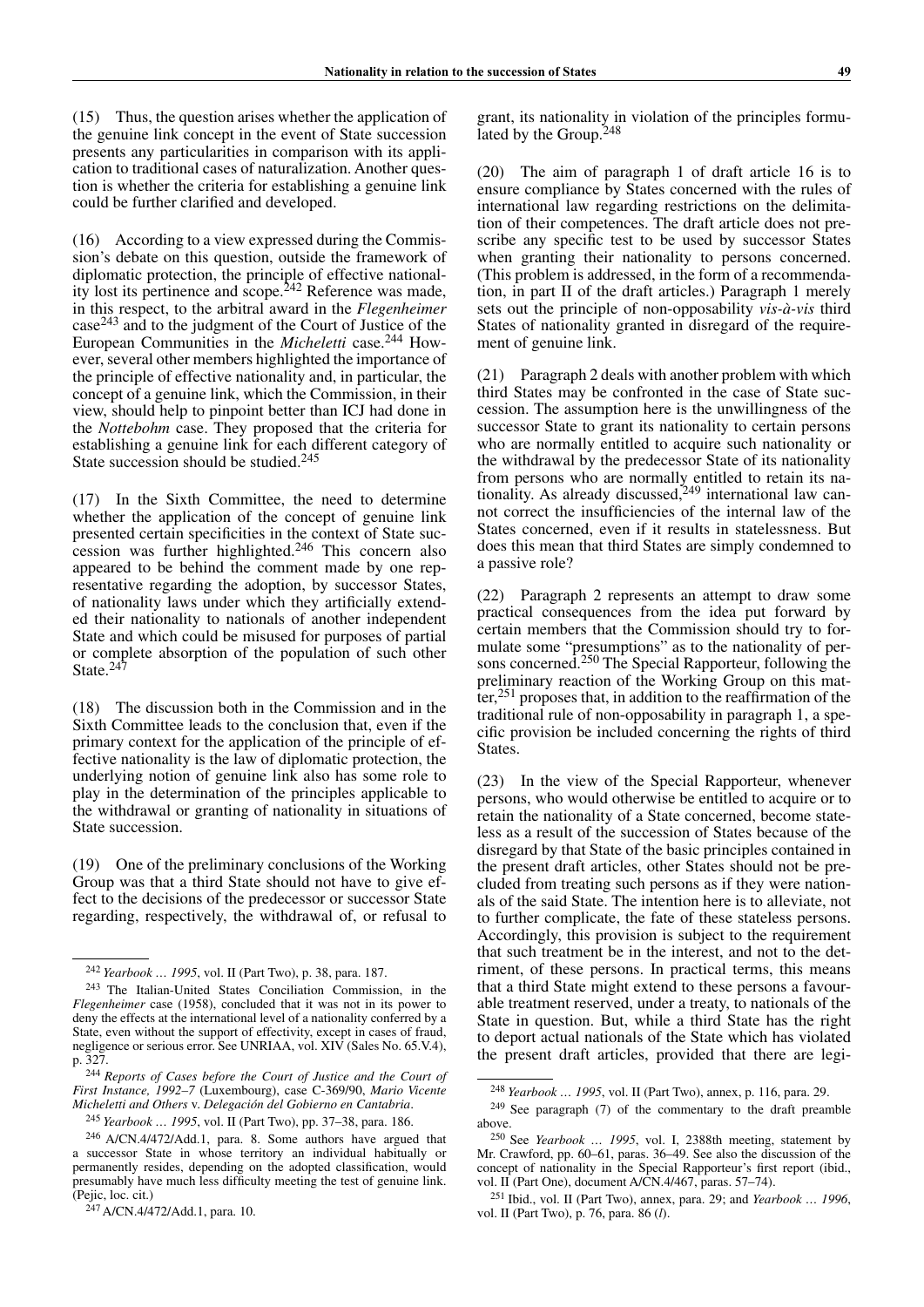timate reasons for such action, it may not deport to such State persons referred to in paragraph 2 on the basis of the provisions of that paragraph.

### PART II

# PRINCIPLES APPLICABLE IN SPECIFIC situations of succession of states

#### *Commentary*

(1) As has frequently been stated, "[n]ationality principles are different in the context of State succession than they are under normal naturalization procedures".252 Indeed, the term "collective naturalization" may not be the best way to describe the process of acquisition, by the initial body of its population, of a successor State's nationality. The use of the term "naturalization" may lead to false analogies with a rather different legal institution. It is at the origin of attempts to transpose various preconditions for the acquisition of a successor State's nationality which are fully legitimate in relation to a real "naturalization" to the context of State succession where such requirements are not justified.

(2) It has been rightly observed in a recent report that "[r]ules on acquisition and loss of nationality in cases of State succession ... do not apply to immigrants in the conventional sense, but to persons who have resided on the territory as citizens, who have acted accordingly and who have taken decisions concerning their future on the tacit assumption that they will remain citizens".253

(3) The identification of the rules governing the distribution of individuals among the States involved in a succession derives in large part from the application of the principle of effective nationality to a specific case of State succession. As de Burlet has observed, "the international effectiveness of nationalities called into question by a change of sovereignty is always assessed in relation to the facts likely to corroborate the juridical link to which such nationalities attest".<sup>254</sup> In the same spirit, Rezek has stressed that the "juridical relationship of nationality should not be based on formality or artifice, but on a real connection between the individual and the State".255 As others have also noted,

... *it is in the interest of the successor State* ... to come as close as possible, when defining its initial body of citizens, to the definition of persons having a *genuine link* with that State. If a number of persons are considered to be "foreigners" in "their own country" clearly that is *not* in the interest of the State itself.256

(4) The articles in part II are primarily based on the conclusions contained in the 1995 report of the Working Group on State succession and its impact on the nationality of natural and legal persons. Their purpose is to offer States concerned a basis for the negotiations which they are under an obligation to undertake.257

(5) The mosaic of criteria used by the Working Group for the purpose of determining the categories of persons whose nationality may be affected as a result of State succession and of formulating guidelines for negotiations concerning the acquisition of the nationality of the successor State, the withdrawal of the nationality of the predecessor State and the recognition of a right of option,<sup>258</sup> gave rise to a number of comments both in the Commission and in the Sixth Committee.

(6) Several members of the Commission, as well as representatives in the Sixth Committee, when commenting on the obligation of the successor State to grant its nationality, underlined the importance of the criterion of habitual residence in the territory of the successor State.<sup>259</sup>

(7) Indeed, habitual residence is the test that has most often been used in practice for defining the basic body of nationals of the successor State, even if it was not the only one.260 It is explained by the fact that "the population has a 'territorial' or local status, and this is unaffected whether there is a universal or partial successor and whether there is a cession, i.e. a 'transfer' of sovereignty, or a relinquishment by one state followed by a disposition by international authority".<sup>261</sup> Also, in the view of UNHCR experts, "there is a substantial connection with the territory concerned through residence itself, one aspect of the general principle of the genuine effective link".262

(8) Some members of the Commission were concerned that, in their view, the Working Group seemed to confer on *jus soli* the status of a kind of peremptory norm of general international law, whereas the principle of *jus sanguinis* was taken into account in a much more convoluted manner. The Commission was therefore invited to start from the premise that individuals had the nationality of the predecessor State and to avoid making rigid distinctions as to the way such nationality had been acquired.<sup>263</sup>

<sup>252</sup> UNHCR, "The Czech and Slovak citizenship laws …" (see footnote 79 above), p. 9.

<sup>253</sup>*Report of the experts of the Council of Europe ..*. (see footnote 84 above), p. 41, para. 150.

<sup>254</sup> De Burlet, loc. cit., p. 311.

<sup>255</sup> Rezek, loc. cit., p. 357.

<sup>256</sup>*Report of the experts of the Council of Europe* … (see footnote 84 above), p. 40, para. 144.

<sup>257</sup>*Yearbook … 1995*, vol. II (Part Two), annex, pp. 113–115, paras. 8–24.

<sup>258</sup> Ibid., para. 10.

<sup>259</sup> Ibid., para. 17.

<sup>260</sup> O'Connell termed it "the most satisfactory test", *The Law of State* 

*Succession*, p. 518. 261 Brownlie, *Principles of Public ...*, p. 665.

<sup>262 &</sup>quot;The Czech and Slovak citizenship laws … " (see footnote 79 above), p. 10. According to yet another view, "[i]t seems evident that the interest of the individual to acquire the nationality of the State of residence is considerably higher when he is a former citizen who has lost against his will, through State succession, rights attached to his former citizenship than when he is a foreigner who has always lived as a foreign inhabitant in the place of residence" (*Report of the experts of the Council of Europe* … (footnote 84 above), p. 41, para. 151). It has been stated, in the same spirit, that "one particular potential function of nationality, probably the most crucial one, [is] the specific legal ties of a national to his or her home territory. For in the twentieth century, it is only within the home State that man can enjoy the full array of rights connected with [the status of a national]; only there does man also bear all the burdens of citizenship". (Wiessner, loc. cit., p. 452).

<sup>263</sup>*Yearbook … 1995*, vol. II (Part Two), p. 40, para. 210.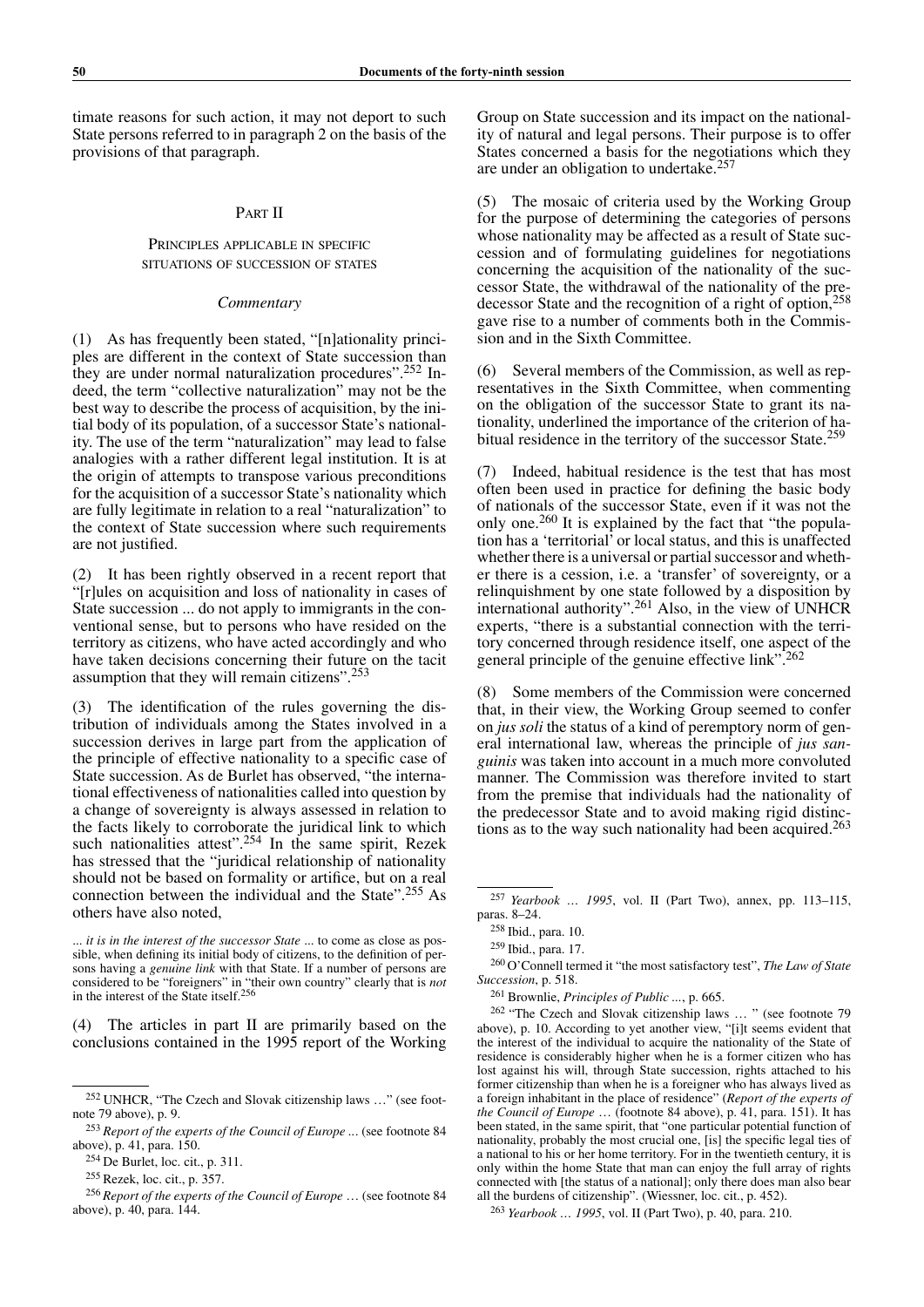(9) Similarly, one representative in the Sixth Committee, presumably supporting the criterion of habitual residence, expressed the view that the mode of acquisition of the nationality of the predecessor State—as long as it was recognized by international law—and the place of birth were questionable criteria for determining the categories of individuals to which the successor State had an obligation to grant its nationality.<sup>264</sup> According to the comment to article 18 of the Harvard Draft, "[a]ssuming that naturalization effects a complete transformation in the national character of a person, there is no reason whatsoever for drawing a distinction between persons who have acquired nationality at birth and those who have acquired nationality through some process of naturalization prior to the transfer". $265$ 

(10) With regard to the criticism relating to an alleged overemphasis on the principle of *jus soli*, it must be noted, however, that examining the function attributed to the criterion of the mode of acquisition of the predecessor State's nationality in State practice does not necessarily mean approving or even recommending its use in each and every case.<sup>266</sup>

(11) The Special Rapporteur has already pointed out that the fact of birth had systematically been considered in the Working Group in conjunction with the criterion of the place of habitual residence. The order in which these elements were spelled out with regard to the hypothetical situations examined, once they were linked, did not imply any preference for one over the other; this was just a matter of taste in drafting. Furthermore, the Working Group, in its conclusion, gave a more prominent role to the fact of residence than to the fact of birth. $267$  The place of birth, however, becomes important when it remains the only link of a person concerned with a State concerned (e.g. when the person concerned has his or her habitual residence in a third State and loses the nationality of the predecessor State as a consequence of the disappearance of that State following a succession). To refrain from the use of this criterion in such a situation would be entirely unjustified.

(12) The concept of "secondary nationality", also examined by the Working Group, was queried by several members of the Commission. In particular, the notion that there could be different degrees of nationality under international law and that nationality could refer to different concepts was viewed as questionable.<sup>268</sup> On the other

267 Ibid., p. 42, para. 223.

hand, the view was expressed in the Sixth Committee that, in the case of a federal predecessor State composed of entities which attributed a secondary nationality, the application of the criterion of such secondary nationality could provide one possible solution that recommended itself on account of its simplicity, convenience and reliability.<sup>269</sup>

(13) The discussion on the use of different criteria is not about the "legality" of any such criterion but about its appropriateness. This was also the view of experts of the Council of Europe with respect to a specific case of succession: while regretting that the two States in question did not choose to make use of the test of habitual residence, the experts considered that they were not in breach of international law only for this reason, in spite of the fact that the criterion of the secondary nationality was "less significant for expressing the genuine and effective link between an individual and a State and there could be doubts as to whether the criterion actually chosen sufficiently expresse[d] 'a genuine connection of existence, interests and sentiments".<sup>270</sup>

(14) The point made in the Sixth Committee that the criteria for determining which categories of persons acquired the nationality of the successor State both *ex lege* and through the exercise of the right of option should be established on the basis of existing legal instruments<sup>271</sup> is indeed well taken. Accordingly, in the commentaries to individual articles of part II, special care has been taken to analyse State practice also from the point of view of the criteria used by States in order to determine the relevant categories of persons for the purpose of granting or withdrawing nationality or for allowing the option.

(15) As to the rules governing the option of choosing among the nationalities of several States concerned, they have the same general aim as those governing the granting or withdrawal of nationality by the States concerned, namely, the aim of basing nationality on genuine links. The principle of effective nationality, however, in no way has the effect of forcing a choice.<sup>272</sup> The right of option is a pragmatic solution to the problems that may result from the application of general principles to specific cases. It does not necessarily imply the choice of a *dominant* nationality;273 it may not even imply any choice *among* nationalities.274

<sup>270</sup>*Report of the experts of the Council of Europe …* (see footnote 84 above), p. 19, para. 46.

272 See Rezek, loc. cit., pp. 364–365.

273 On the question of dominant nationality, see Rezek, loc. cit., pp. 366–369.

<sup>264</sup> A/CN.4/472/Add.1, para. 18.

<sup>265</sup> See the comment to the Harvard Draft (footnote 24 above), p. 63.

<sup>266</sup> This point was clearly made by the Working Group, which felt it necessary to stress, on some occasions, that provisions on acquisition and loss of nationality and the right of option applied to persons concerned irrespective of the mode of acquisition of the nationality of the predecessor State. See, for example, *Yearbook … 1995*, vol. II (Part Two), p. 115, annex, para. 17 (*a*).

<sup>268</sup> The objection was raised in particular that the criterion of secondary nationality should be given such importance as is the case in paragraph 11 (*d*) of the Working Group's report, dealing with the obligation of the predecessor State not to withdraw its nationality from persons having the secondary nationality of an entity that remained part of the predecessor State, irrespective of the place of their habitual

residence. It was observed that there was no reason to prohibit the predecessor State from withdrawing its nationality from such persons, after a given period, if the latter resided in the successor State (ibid., p. 40, para. 211). The criterion of secondary nationality was also questioned in the context of the obligation to grant a right of option to certain categories of persons (ibid., para. 212).

<sup>269</sup> A/CN.4/472/Add.1, para. 29.

<sup>271</sup> A/CN.4/472/Add.1, para. 18.

<sup>274</sup> See, for example, the case of *any* former Czechoslovak national who could acquire Slovak nationality upon declaration made within one year from the dissolution of Czechoslovakia without any further condition, including renunciation of Czech nationality acquired under the Czech Law on Nationality. See paragraph (30) of the commentary to draft articles 7 and 8 above.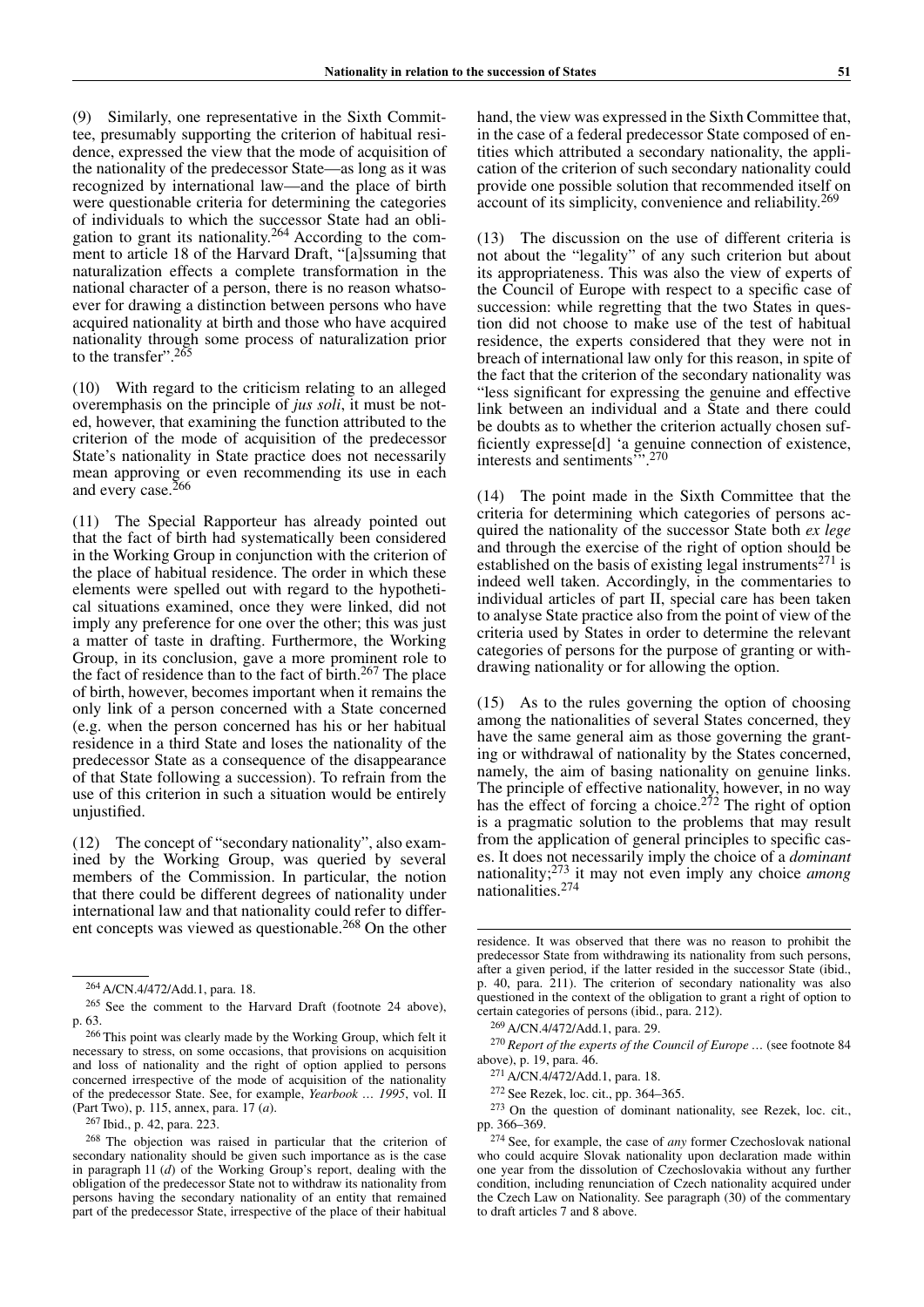(16) The provisions of part II are grouped into four sections, each dealing with a specific type of succession of States. This typology follows, in principle, that of the 1983 Vienna Convention, in accordance with the proposal of the Special Rapporteur in his first report which was supported by the Commission.<sup>275</sup>

(17) In order to make the text of individual draft articles less cumbersome, where a section contains more than one article, those articles are preceded by a provision defining the scope of application of the section, i.e. the particular type of succession of States. This avoids a repetitive description of the type of succession in every article of the relevant section.

# SECTION<sub>1</sub>

#### Transfer of part of the territory

# *Article 17***.** *Granting of the nationality of the successor State and withdrawal of the nationality of the predecessor State*

**When part of the territory of a State is transferred by that State to another State, the successor State shall grant its nationality to the persons concerned who have their habitual residence in the transferred territory and the predecessor State shall withdraw its nationality from such persons, unless otherwise indicated by the exercise of the right of option which all such persons shall be granted.**

# *Commentary*

(1) Classical doctrine considered the question of the effects of territorial acquisitions on the nationality of persons living on such territory mainly in the context of acquisitions upon conquest. Thus, in the opinion of the Supreme Court of the United States of America in *American Insurance Company* v*. Canter* (1828), Chief Justice Marshall said that, on the transfer of territory, the relations of its inhabitants with the former sovereign were dissolved; the same act which transferred their country, transferred the allegiance of those who remained in it.<sup>276</sup>

Similarly, Hall found that "subjects of a partially conquered state as [were] identified with the conquered territory at the time when the conquest [was] definitively effected" became subjects of the annexing State.<sup>277</sup>

(3) Transfer of part of the territory is the first type of succession of States to be examined by the Commission. There are numerous examples of the way in which problems of nationality were resolved in this particular type of succession. Some of them are briefly recalled below.

(4) Article 3 of the 1803 Treaty of Paris, by which France ceded Louisiana to the United States of America, provided that the inhabitants of the ceded territory would be granted citizenship of the United States; it contained no provision on the right of option. A similar provision was included in the Treaty of 1819 by which Spain ceded Florida to the United States.278

(5) The 1848 Treaty of Peace, Friendship, Limits and Settlement between Mexico and the United States of America, provided, in its article 8, for the right of option of Mexican nationals established in territories which earlier belonged to Mexico and were transferred to the United States, as well as for their right to move to Mexico. Nevertheless, the said article provided that:

... those who shall remain in the said territories after the expiration of that year, without having declared their intention to retain the character of Mexicans, shall be considered to have elected to become citizens of the United States.<sup>279</sup>

(6) Following the cession of Venetia and Mantua by Austria to the Kingdom of Italy, the question of acquisition of Italian nationality was explained in a circular from the Minister for Foreign Affairs to the Italian consuls abroad in the following terms:

The citizens of the Provinces ceded by Austria under the Treaty of 3 October [1866] cease *pleno jure* to be Austrian subjects and become Italian citizens. The Royal Consuls are therefore responsible for providing them with legal papers showing their new nationality  $\ldots^{28}$ 

(7) Article 3 of the 1867 Convention between the United States of America and Russia ceding Alaska to the United States gave the inhabitants of the territory the right to retain their Russian allegiance and return to Russia within three years, but further provided that, if they remained in the territory beyond that period, "they, with the exception of uncivilized native tribes, [would] be admitted to the enjoyment of all the rights, advantages and immunities of citizens of the United States …".281

(8) Article V of the Treaty between Mexico and Guatemala, for fixing the Boundaries between the respective

"It therefore follows that the mere fact of giving persons originating from the ceded territory, who are living outside that territory, the right to keep the nationality of their country of origin in itself constitutes an actual concession." (Ibid., p. 8.)

<sup>281</sup> See the comment to article 18 of the Harvard Draft (footnote 24 above), p. 66. The "uncivilized tribes" were to be subject to special laws and regulations.

<sup>275</sup> See the Introduction above, para. 11.

<sup>276</sup> Quoted in the comment to article 18 of the Harvard Draft (footnote 24 above), pp. 61–62.

<sup>277</sup> Hall, *A Treatise on International Law*, para. 205.

<sup>278</sup> See the comment to article 18 of the Harvard Draft (footnote 24 above), pp. 65–66.

<sup>279</sup> See footnote 119 above.

<sup>280</sup> United Nations, *Materials on Succession of States …* (footnote 82 above), p. 7. When a question arose as to whether article XIV of the Peace Treaty of 3 October 1866 with Austria, governing the nationality of the inhabitants of the provinces ceded to Italy applied not only in the case of persons originating from those provinces, as was specifically provided, but also in cases where only the family as such originated therefrom, the Minister for Foreign Affairs, in a dispatch to the Italian Consul General at Trieste, stated that he did not consider the restrictive view taken by Austria unfounded, and commented as follows:

<sup>&</sup>quot;Where there is cession of territory between two States, one of these States as a rule relinquishes to the other only what happens to be in that part of the territory which it renounces; nor has the new owner the right to lay claim to that which lies outside that same territory.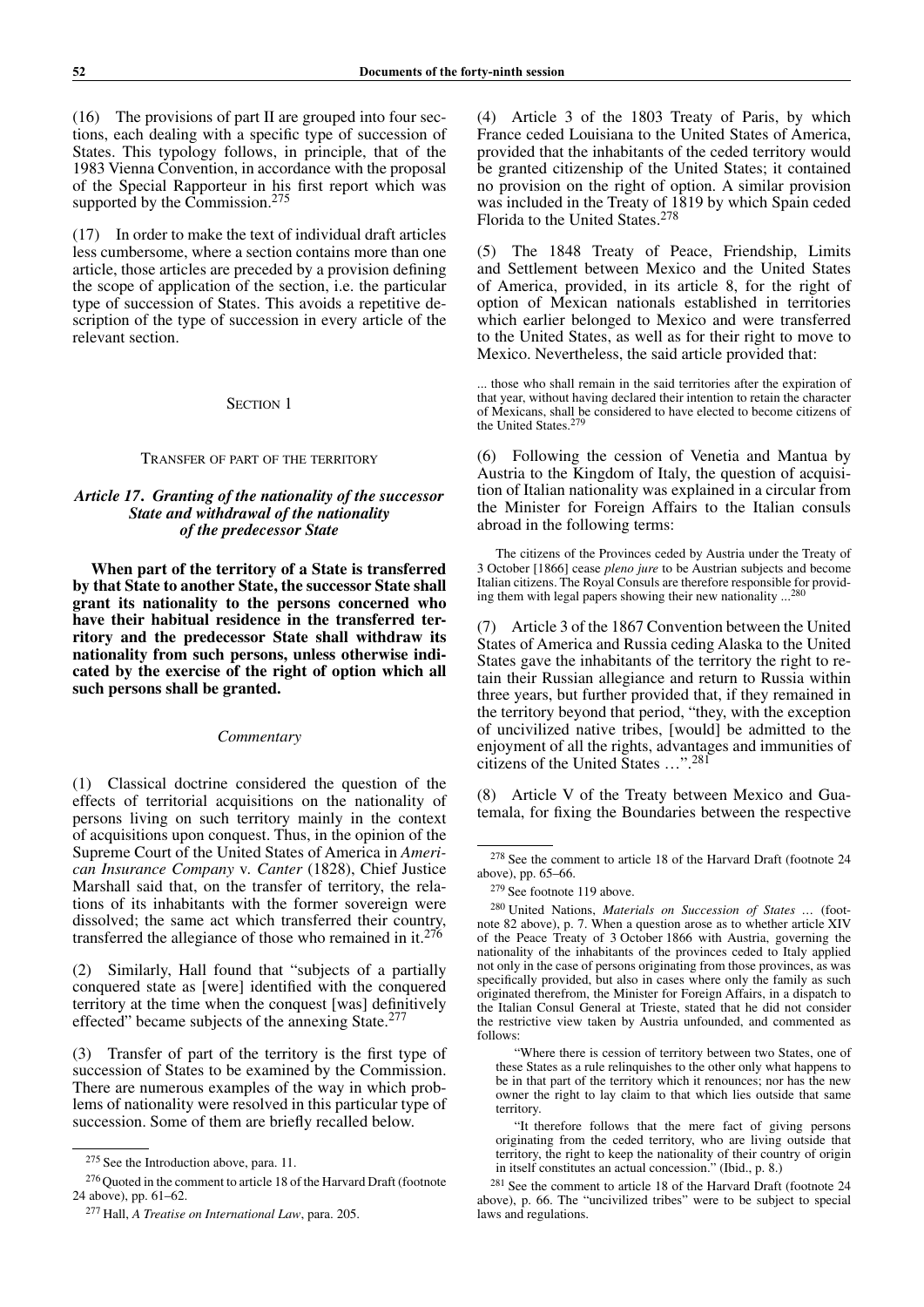States (27 September 1882) established a right of option for "natives of either of the two Contracting Parties who, in virtue of the stipulations of this Treaty, in future remain in the territories of the other", stating, at the same time, that:

... those who remain in the said territories after the lapse of one year, without having declared their intention of retaining their former nationality, shall be considered as natives of the other Contracting Party.<sup>2</sup>

(9) The Treaty of 4 August 1916 between the United States and Denmark concerning the cession of the Danish West Indies provided in article 6 that Danish citizens residing in the said islands who remained therein would preserve their citizenship in Denmark by making, within a one-year period, a declaration to that end.283

(10) The Treaty of Versailles contained a whole series of provisions on the acquisition of the nationality of the successor State and the consequent loss of German nationality in connection with the cession by Germany of numerous territories to neighbouring States. Thus, in relation to the renunciation by Germany of rights and title over Moresnet, Eupen and Malmédy in favour of Belgium, article 36 of the Treaty provided:

When the transfer of the sovereignty over the territories referred to above has become definitive, German nationals habitually resident in the territories will definitively acquire Belgian nationality *ipso facto*, and will lose their German nationality.

Nevertheless, German nationals who became resident in the territories after August 1, 1914, shall not obtain Belgian nationality without a permit from the Belgian Government.

However, the acquisition of Belgian nationality *ipso facto* and the subsequent loss of German nationality by persons habitually resident in the ceded territories could have been reversed by the exercise of the right of option.284

(11) Regarding the restoration of Alsace-Lorraine to France, paragraph 1 of the annex relating to section V of the Treaty of Versailles provided that:

As from November 11, 1918, the following persons are *ipso facto* reinstated in French nationality:

1. Persons who lost French nationality by the application of the Franco-German Treaty of May 10, 1871, and who have not since that date acquired any nationality other than German;

2. The legitimate or natural descendants of the persons referred to in the immediately preceding paragraph, with the exception of those whose ascendants in the paternal line include a German who migrated into Alsace-Lorraine after July 15, 1870;

3. All persons born in Alsace-Lorraine of unknown parents, or whose nationality is unknown.

However, article 54 is to be read in conjunction with article 53, according to which:

... Germany undertakes as from the present date to recognise and accept the regulations laid down in the Annex hereto regarding the nationality of the inhabitants or natives of the said territories, not to claim at any time or in any place whatsoever as German nationals those who shall have been declared on any ground to be French, [and] to receive all others in her territory ...

Paragraph 2 of the annex relating to section V of the Treaty of Versailles enumerated several categories of persons entitled to claim French nationality, in particular, persons not restored to French nationality under other provisions of the annex whose ascendants included a Frenchman or Frenchwoman, persons born or domiciled in Alsace-Lorraine, including Germans, or foreigners who acquired the status of citizens of Alsace-Lorraine. It reserved, at the same time, the right of French authorities, in individual cases, to reject the claim to French nationality.

(12) Article 84 of the Treaty of Versailles provided for the *ipso facto* acquisition of Czecho-Slovak nationality and loss of German nationality by persons habitually resident in the territories recognized as forming part of the Czecho-Slovak State, including those territories that were ceded to Czechoslovakia by Germany.

(13) Article 85 of the Treaty of Versailles further provided for the right of option of German nationals habitually resident in the said territories:

Within a period of two years from the coming into force of the present Treaty, German nationals over eighteen years of age habitually resident in any of the territories recognised as forming part of the Czecho-Slovak State will be entitled to opt for German nationality. Czecho-Slovaks who are German nationals and are habitually resident in Germany will have a similar right to opt for Czecho-Slovak nationality ...

(14) Similarly, in relation to the recognition of the independence of Poland and the cession of certain territories by Germany to Poland, article 91 of the Treaty of Versailles provided that:

German nationals habitually resident in territories recognised as forming part of Poland will acquire Polish nationality *ipso facto* and will lose their German nationality.

German nationals, however, or their descendants who became resident in these territories after January 1, 1908, will not acquire Polish nationality without a special authorisation from the Polish State ...

Article 91 further contained provisions analogous to those in article 85 concerning the right of option of German nationals habitually resident in territories recognized as forming part of Poland who acquired Polish nationality *ipso facto*.

(15) Article 112 of the Treaty of Versailles, concerning nationality issues arising in connection with the restoration of Schleswig to Denmark, was drafted along the lines of the above-mentioned articles and also envisaged automatic acquisition and loss of nationality.285

<sup>282</sup>*British and Foreign State Papers 1881-1882* (footnote 120 above), p. 276.

<sup>283</sup> See the comment to article 18 of the Harvard Draft (footnote 24 above), pp. 66–67.

 $284$  See article 37 of the Treaty referred to in paragraph (8) of the commentary to draft articles 7 and 8 above.

<sup>285</sup> It read:

<sup>&</sup>quot;All the inhabitants of the territory which is returned to Denmark will acquire Danish nationality *ipso facto*, and will lose their German nationality.

<sup>&</sup>quot;Persons, however, who had become habitually resident in this territory after October 1, 1918, will not be able to acquire Danish nationality without permission from the Danish Government."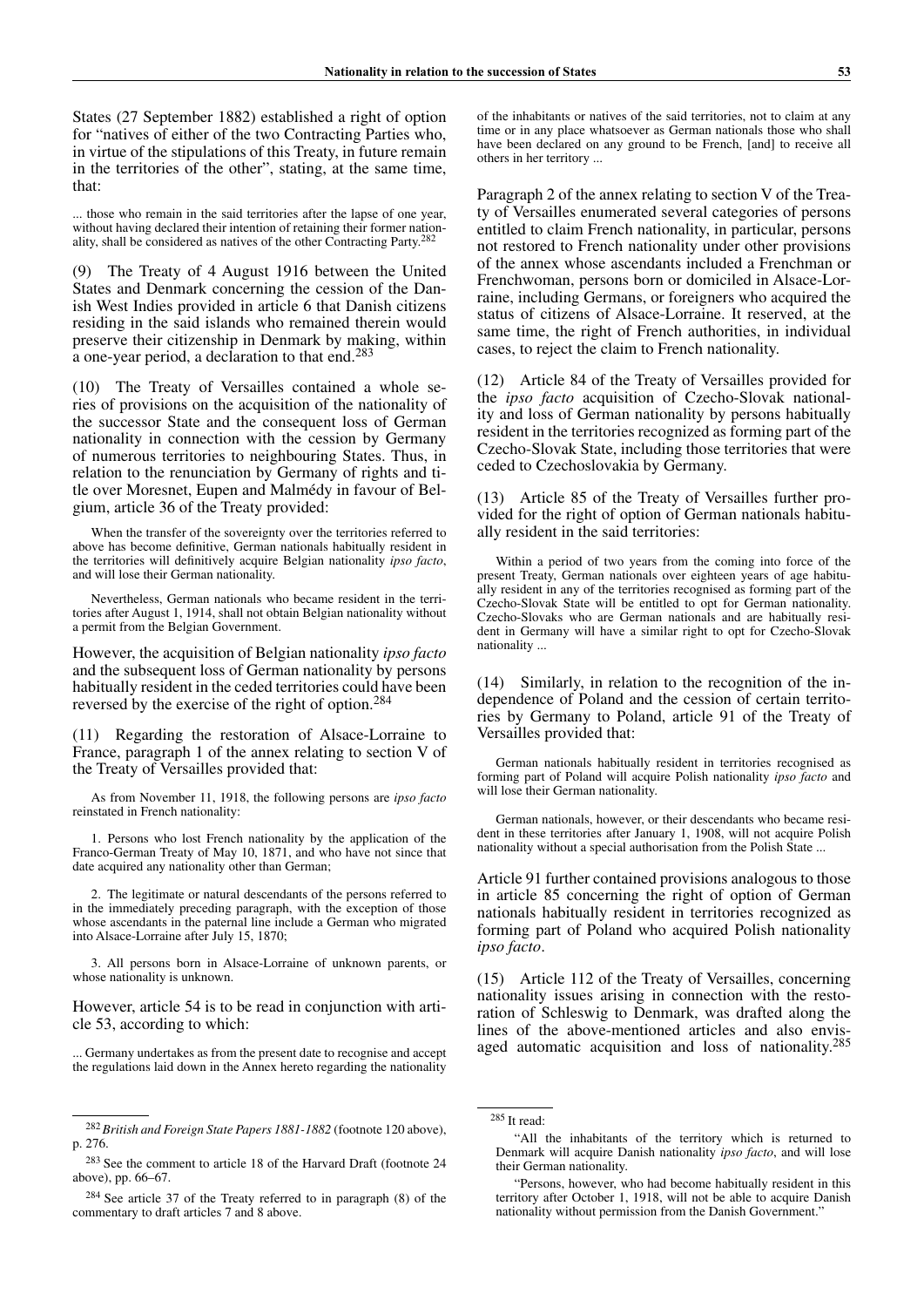Article 113 further provided for the right of option of persons concerned.286

(16) The Peace Treaty of Saint-Germain-en-Laye dealt with the various kinds of territorial changes that resulted in the total dismemberment of the Austro-Hungarian Monarchy. Its provisions applied also to situations comparable to territorial cessions, namely, the attribution of certain territories to one or the other State following a plebiscite. The basic rule was embodied in article 70:

Every person possessing rights of citizenship (*pertinenza*) in territory which formed part of the territories of the former Austro-Hungarian Monarchy shall obtain *ipso facto* to the exclusion of Austrian nationality the nationality of the State exercising sovereignty over such territory.<sup>28</sup>

Nevertheless, according to article 79 of the Treaty:

Persons entitled to vote in plebiscites provided for in the present Treaty shall within a period of six months after the definitive attribution of the area in which the plebiscite has taken place be entitled to opt for the nationality of the State to which the area is not assigned. The provisions of Article 78 relating to the right of option shall apply equally to the exercise of the right under this Article.

(17) The 1919 Treaty of Neuilly-sur-Seine also contained provisions on the acquisition of the nationality of the successor State. They concerned the renunciation by Bulgaria of rights and title over certain territories in favour of the Serb-Croat-Slovene State and Greece. Section I, article 39, provided that:

Bulgarian nationals habitually resident in the territories assigned to the Serb-Croat-Slovene State will acquire Serb-Croat-Slovene nationality *ipso facto* and will lose their Bulgarian nationality. Bulgarian

"Any person over 18 years of age, born in the territory restored to Denmark, not habitually resident in this region, and possessing German nationality, will be entitled to opt for Denmark;

"Any person over 18 years of age habitually resident in the territory restored to Denmark will be entitled to opt for Germany;

"Option by a husband will cover his wife and option by parents will cover their children less than 18 years of age;

"Persons who have exercised the above right to opt must within the ensuing twelve months transfer their place of residence to the State in favour of which they have opted. ...

287 Nevertheless, the situation differed in the case of territory transferred to Italy, where the *ipso facto* scenario did not apply *vis-àvis* persons possessing rights of citizenship in such territory who were not born there and persons who acquired their rights of citizenship in such territory after 24 May 1915 or who acquired them only by reason of their official position (art. 71). Such persons, as well as those who formerly possessed rights of citizenship in the territories transferred to Italy, or whose father, or mother if the father was unknown, possessed rights of citizenship in such territories, or those who had served in the Italian Army during the war and their descendants, could claim Italian nationality subject to the conditions prescribed for the right of option (art. 72). Italian authorities were entitled to refuse such claims in individual cases (art. 73). In that event, or when no such claim was made, the persons concerned obtained *ipso facto* the nationality of the State exercising sovereignty over the territory in which they possessed rights of citizenship before acquiring such rights in the territory transferred to Italy (art. 74). Moreover, according to article 76, persons who acquired *pertinenza* in territories transferred to the Serb-Croat-Slovene State or to the Czecho-Slovak State could not acquire the nationality of those States without a permit. If the permit was refused, or not applied for, such persons obtained *ipso facto* the nationality of the State exercising sovereignty over the territory in which they previously possessed rights of citizenship (arts. 76–77).

nationals, however, who became resident in these territories after the 1st January, 1913, will not acquire Serb-Croat-Slovene nationality without a permit from the Serb-Croat-Slovene State.

(18) A similar provision was to be found in section II, article 44, concerning territories ceded to Greece.<sup>288</sup> The Treaty further provided for the right of option in articles 40 and 45,289 drafted along the same lines as articles 37 and 85 of the Treaty of Versailles.

(19) Article 9 of the Treaty of Tartu by which Russia ceded to Finland the area of Petschenga (Petsamo), provided that:

Russian citizens domiciled in the territory of Petschenga shall, without any further formality, become Finnish citizens. Nevertheless, those who have attained the age of 18 years may, during the year following the entry into force of the present Treaty, opt for Russian nationality. ...

(20) The Treaty of Lausanne contained two types of provisions concerning the acquisition of nationality. In accordance with article 21:

Turkish nationals ordinarily resident in Cyprus on the 5th November, 1914, will acquire British nationality subject to the conditions laid down in the local law, and will thereupon lose their Turkish nationality ...

It is understood that the Government of Cyprus will be entitled to refuse British nationality to inhabitants of the island who, being Turkish nationals, had formerly acquired another nationality without the consent of the Turkish Government.

(21) With regard to the other territories detached from Turkey under the Treaty of Lausanne, article 30 stipulated that:

Turkish subjects habitually resident in territory which in accordance with the provisions of the present Treaty is detached from Turkey will become *ipso facto*, in the conditions laid down by the local law, nationals of the State to which such territory is transferred.

The Treaty also guaranteed the right of option for a period of two years from its entry into force to Turkish nationals habitually resident in the island of Cyprus. Individuals who opted for Turkish nationality were to leave Cyprus within 12 months of exercising the right of option. The Treaty also included provisions on the right of option of Turkish subjects habitually resident in the territories detached from Turkey under that Treaty or natives of those territories who were habitually resident abroad.<sup>290</sup>

(22) As regards cases of State succession after the Second World War, the 1947 Treaty of Peace with Italy contained provisions on acquisition of nationality in connection with the cession of certain territories by Italy to France, Yugoslavia and Greece. According to article 19, paragraph 1, of the Treaty:

Italian citizens who were domiciled on June 10, 1940, in territory transferred by Italy to another State under the present Treaty, and their children born after that date, shall, except as provided in the following

<sup>286</sup> It read:

<sup>&</sup>quot;Within two years from the date on which the sovereignty over the whole or part of the territory of Schleswig subjected to the plebiscite is restored to Denmark:

 $^{\rm 288}$  It read:

<sup>&</sup>quot;Bulgarian nationals habitually resident in the territories assigned to Greece will obtain Greek nationality *ipso facto* and will lose their Bulgarian nationality.

<sup>&</sup>quot;Bulgarian nationals, however, who became resident in these territories after the 1st January, 1913, will not acquire Greek nationality without a permit from Greece."

<sup>289</sup> For the text of articles 40 and 45, see footnote 124 above.

<sup>290</sup> See footnotes 125–126 above.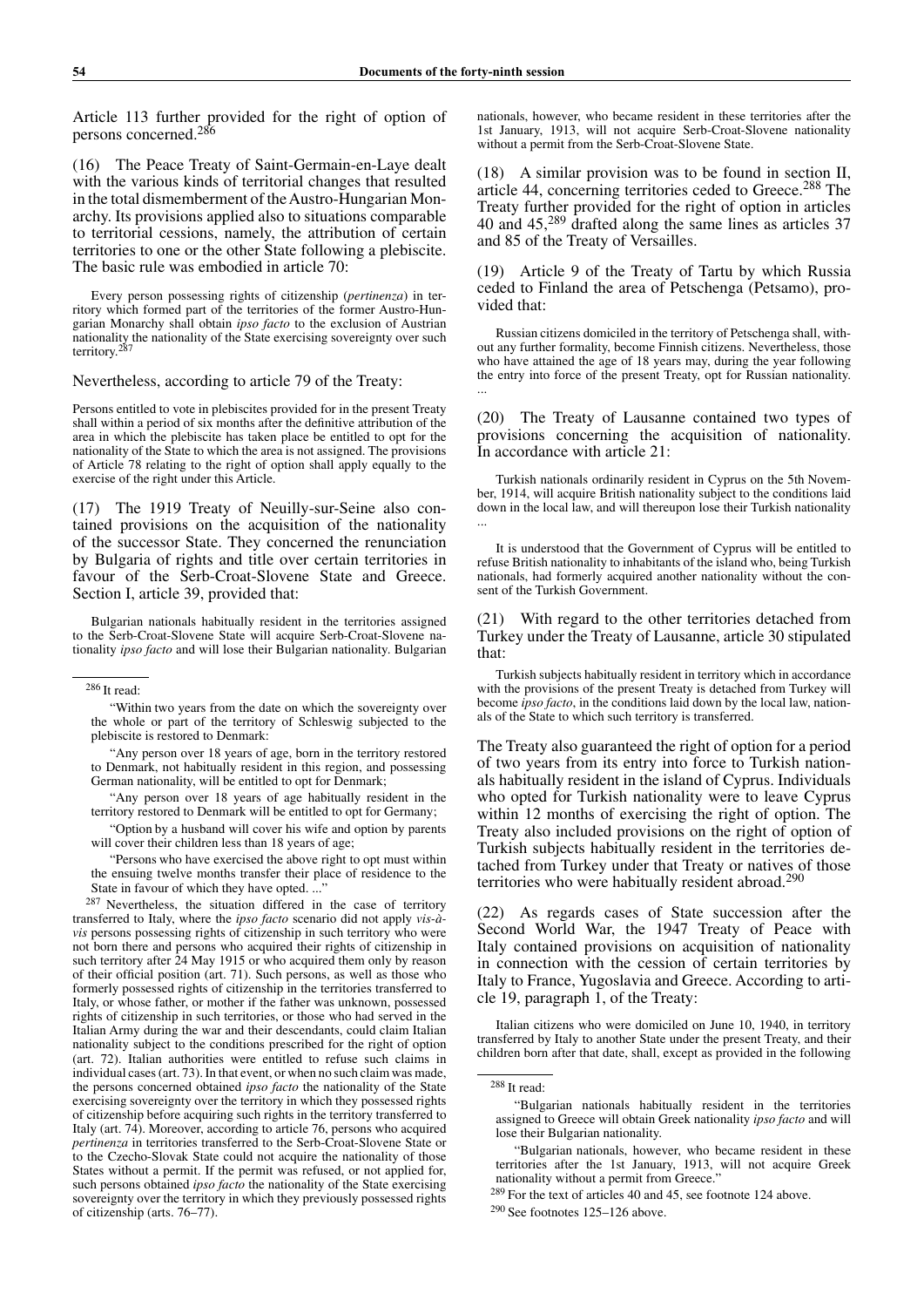paragraph [with respect to the right of option], become citizens with full civil and political rights of the State to which the territory is transferred, in accordance with legislation to that effect to be introduced by that State within three months from the coming into force of the present Treaty. Upon becoming citizens of the State concerned they shall lose their Italian citizenship.

The Treaty envisaged, in addition, that persons domiciled in territory transferred by Italy to other States and whose customary language was Italian would have a right of option.291

(23) As a result of the armistice agreement of 19 September 1944 and the Treaty of Peace with Finland, Finland ceded part of its territory to the Soviet Union. The loss of Finnish citizenship by the population concerned was at the time regulated by the internal law of that State, i.e. the Act of 9 May 1941 concerning the acquisition and loss of Finnish citizenship, which did not contain specific provisions regarding territorial changes. In other words, the loss of Finnish citizenship was essentially regulated by the standard provisions of the Act, article 10 of which read:

... A Finnish citizen who becomes a citizen of another country otherwise than upon his application shall lose his Finnish citizenship if his actual residence and domicile are outside Finland; if he resides in Finland he shall lose his Finnish citizenship on removing his residence from Finland ...<sup>292</sup>

(24) Other examples of provisions on acquisition of nationality can be found in two treaties on the cession to India of French Territories and Establishments in India. Article II of the 1951 Treaty of Cession of the Territory of the Free Town of Chandernagore (with protocol) between India and France provided that:

French subjects and citizens of the French Union domiciled in the territory of the Free Town of Chandernagore on the day on which the present Treaty comes into force shall become, subject to the provisions … [regarding the right of such persons to opt for the retention of their nationality], nationals and citizens of India.<sup>293</sup>

Articles III and IV of that Treaty provide an example of the "opting out" concept. Thus, persons referred to in article II could, according to article III, opt for the retention of their nationality by a written declaration made within six months following the coming into force of the Treaty.294

(25) The 1956 Treaty of Cession of the French Establishments of Pondicherry, Karikal, Mahe and Yanam, between India and France, contains similar provisions. According to article 4:

French nationals born in the territory of the Establishments and domiciled therein at the date of the entry into force of the Treaty of Cession shall become nationals and citizens of the Indian Union, with the exceptions enumerated under Article 5 hereafter.

Article 6 further stipulated that:

French nationals born in the territory of the Establishments and domiciled in the territory of the Indian Union on the date of the entry into force of the Treaty of Cession shall become nationals and citizens of the Indian Union.295

The automatic loss of French nationality resulting from the acquisition of Indian nationality by virtue of articles 4 and 6 of the Treaty was subject to the right of the persons concerned to opt for the retention of French nationality. Moreover, article 7 of the Treaty explicitly provided that:

French nationals born in the territory of the Establishments and domiciled in a country other than the territory of the Indian Union or the territory of the said Establishments on the date of entry into force of the Treaty of Cession shall retain their French nationality, with the exceptions enumerated in Article 8 hereafter.<sup>296</sup>

(26) Article 4 of the 1954 Agreement between India and France for the Settlement of the Question of the Future of the French Establishments in India provided that:

Questions pertaining to citizenship shall be determined before *de jure* transfer takes place. Both the Governments agree that free choice of nationality shall be allowed.<sup>297</sup>

(27) Article 3 of the 1969 Treaty between Spain and Morocco regarding Spain's retrocession to Morocco of the Territory of Sidi Ifni read as follows:

With the exception of those who have acquired Spanish nationality by one of the means of acquisition laid down in the Spanish Civil Code, who shall retain it in any case, all persons born in the territory who have had Spanish nationality up to the date of the cession may opt for that nationality by making a declaration of option to the competent Spanish authorities within three months from that date.<sup>298</sup>

(28) Regarding the consequences of partial succession on nationality, the Harvard Draft Convention on Nationality provided in article 18 (*b*):

When a part of the territory of a state is acquired by another state ..., the nationals of the first state who continue their habitual residence in such territory lose the nationality of that state and become nationals of the successor state, in the absence of treaty provisions to the contrary, unless in accordance with the law of the successor state they decline the nationality thereof.299

(29) According to the comment to article 18, this provision was "believed to express a rule of international law which is generally recognized, although there might be differences of opinion with regard to its application under particular conditions". The comment went as far as to assert that, in the situation envisaged, "international law, without an applicable provision in the municipal law of a state, declares that a person has the nationality of the state".<sup>300</sup>

(30) It was further stated in the comment that, in the case of a territorial cession,

residence is a necessary element to be considered, and nationals of the predecessor state do not acquire the nationality of the successor state

<sup>291</sup> For the text of article 19, paragraph 2, see footnote 127 above.

<sup>292</sup>*Laws concerning Nationality* (ST/LG/SER.B/4) (United Nations publication, Sales No. 1954.V.1), p. 151.

<sup>293</sup> United Nations, *Treaty Series*, vol. 203, p. 158.

<sup>294</sup> Ibid. For the text of article IV, see footnote 132 above.

<sup>295</sup> United Nations, *Materials on Succession of States …* (footnote 82 above), p. 87. Article 5 and the second part of article 6 provided for the right of opting out, i.e. retaining French nationality.

<sup>296</sup> Ibid. Article 8 provided for the right to choose to acquire Indian nationality by means of a written declaration. 297 Ibid., p. 80.

<sup>298</sup> See footnote 137 above.

<sup>299</sup> Harvard Draft (see footnote 24 above), p. 15.

<sup>300</sup> Ibid., p. 61.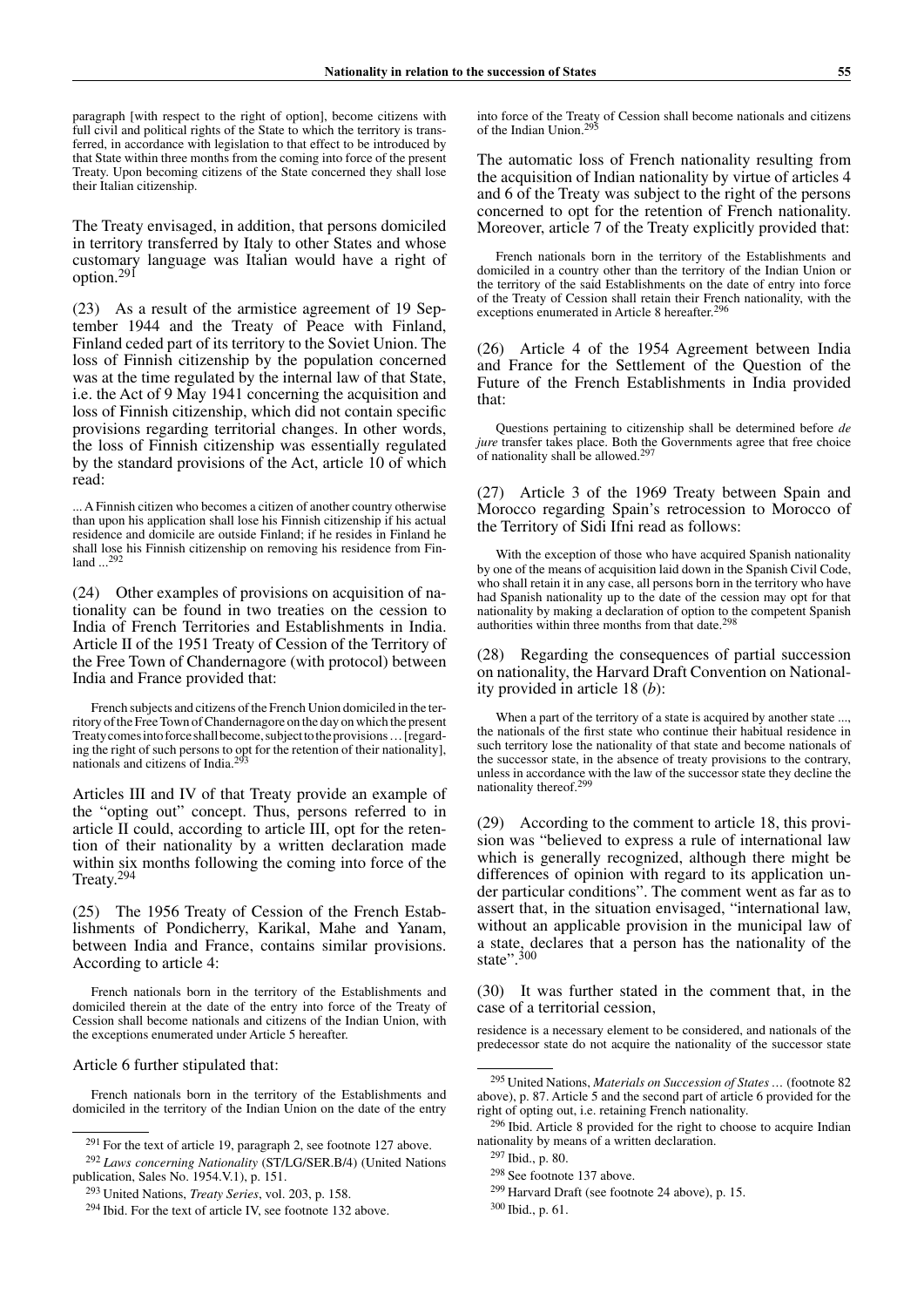...

...

...

unless they continue their habitual residence in the territory transferred. It is implied in this provision that former residents of the territory, who had abandoned their residence therein at the time of the transfer, are not affected as to their nationality by the transfer.

Concerning the right of option, it was argued that "it is ... possible, in the absence of a treaty provision to the contrary, though not compulsory, for the successor state to adopt legal means by which nationals having their habitual residence in the territory transferred may decline its nationality". It was said, moreover, that "it is doubtless desirable for the annexing state to allow the nationals of the [predecessor] state an option with regard to acquiring its nationality". Reference was made to United States authorities that in the main seemed to consider that "it is incumbent upon the annexing state to give such option, either by allowing a national to make a formal declaration declining the nationality of the annexing state or by allowing him to depart from the territory".301

(31) Doctrinal views on this subject, in any event, seem to have evolved from the position according to which "it is understood that the former citizens have the option to stay or leave the country, and the continuance of their domicile is conclusive on the obligation of permanent allegiance" $302$  to the recognition of a right of choice which is not seen as an implicit consequence of the right to leave the territory, but rather as an autonomous right, even if it still entails the obligation to transfer one's residence accordingly.303 Thus, Fauchille seems to express a general view when asserting that, in the case of cession of a part of the territory, respect due to the liberty of persons requires that those residing in the territory may make an option to retain their original nationality.304

(32) Transfer of territory is the only category of succession of States which is considered *expressis verbis* in the 1961 Convention on the Reduction of Statelessness. It goes without saying that the Convention does not deal with the whole spectrum of questions concerning nationality in this case, but focuses merely on ensuring that statelessness will not ensue as a result of the transfer.<sup>305</sup>

(33) The draft European Convention on Nationality does not set out rules applicable in specific cases of succession of States and remains silent about what particular consequences the transfer of part of the territory might have on nationality. However, under article 19, States are required in deciding (clearly this means "legislating") on the granting or the retention of nationality in any case of succession, to respect the general principles contained in articles 4 and 5306 and to take into account:

- a. the genuine and effective link of the person concerned with the State;
- b. the habitual residence of the person concerned at the time of State succession;
- c. the will of the person concerned;
- d. the territorial origin of the person concerned.

(34) The Venice Declaration is much more specific as to the categories of persons eligible to acquire the nationality of the successor State and to lose the nationality of the predecessor State. While it does not contain separate provisions for each specific case of State succession, the wording used makes it possible to perceive a connection between certain rules and certain types of succession. In the case of a transfer of part of a territory, the following rules appear to be pertinent:

8.a ... [T]he successor State shall grant its nationality to all nationals of the predecessor State residing permanently on the transferred territory.

9. It is [further] desirable that successor States grant their nationality, on an individual basis, to applicants belonging to the following ... categories:

persons originating from the transferred territory, who are nationals of the predecessor State but resident outside the territory at the time of succession;

12. The predecessor State shall not withdraw its nationality from its own nationals who have been unable to acquire the nationality of a successor State.

13.a ... [T]he successor State(s) shall grant the right of option in favour of the nationality of the predecessor State.

14. The successor States may make the exercise of the right of option conditional on the existence of effective links, in particular ethnic, linguistic or religious, with the predecessor State [or another successor State]  $\ldots$ <sup>307</sup>

(35) The conclusions of the Working Group on State succession and its impact on the nationality of natural and legal persons concerning transfer of part of the territory are contained in paragraphs 11–15 of its report.<sup>308</sup> At that time, the Working Group considered the case of transfer of part of a State's territory together with the case of secession (now termed separation of part of the territory). The reason was the existence of certain common features between the two situations, in particular the continued existence of the predecessor State. At a later stage, following informal consultations with former members of the Working Group, the Special Rapporteur arrived at the conclusion that transfer of territory and separation of part of the territory should be dealt with in different articles, because some provisions that are necessary to deal with the problems arising from separation in a comprehensive manner are not relevant in the case of transfer. Such separate treatment also conforms to the decision of the

<sup>301</sup> Ibid., pp. 61 and 64.

<sup>302</sup> Ibid., quoted on page 63.

<sup>303</sup> In this respect, see, for example, Westlake, who states that:

<sup>&</sup>quot;Anciently cessions were carried into effect on the footing that the allegiance both of the present and of the absent was transferred by that means without an option being given, ... but the established practice has long been to fix a time within which individuals may, formally or practically, opt for retaining their old nationality, on condition of removing their residence from the ceded territory.' (*International Law*, p. 71).

<sup>304</sup> Fauchille, *Traité de droit international public*, p. 857.

<sup>305</sup> For the text of article 10, see paragraph (9) of the commentary to draft article 2 above.

<sup>306</sup> For the text of articles 4 and 5, see footnote 183 above.

<sup>307</sup> See footnote 43 above.

<sup>308</sup>*Yearbook … 1995*, vol. II (Part Two), annex, p. 114.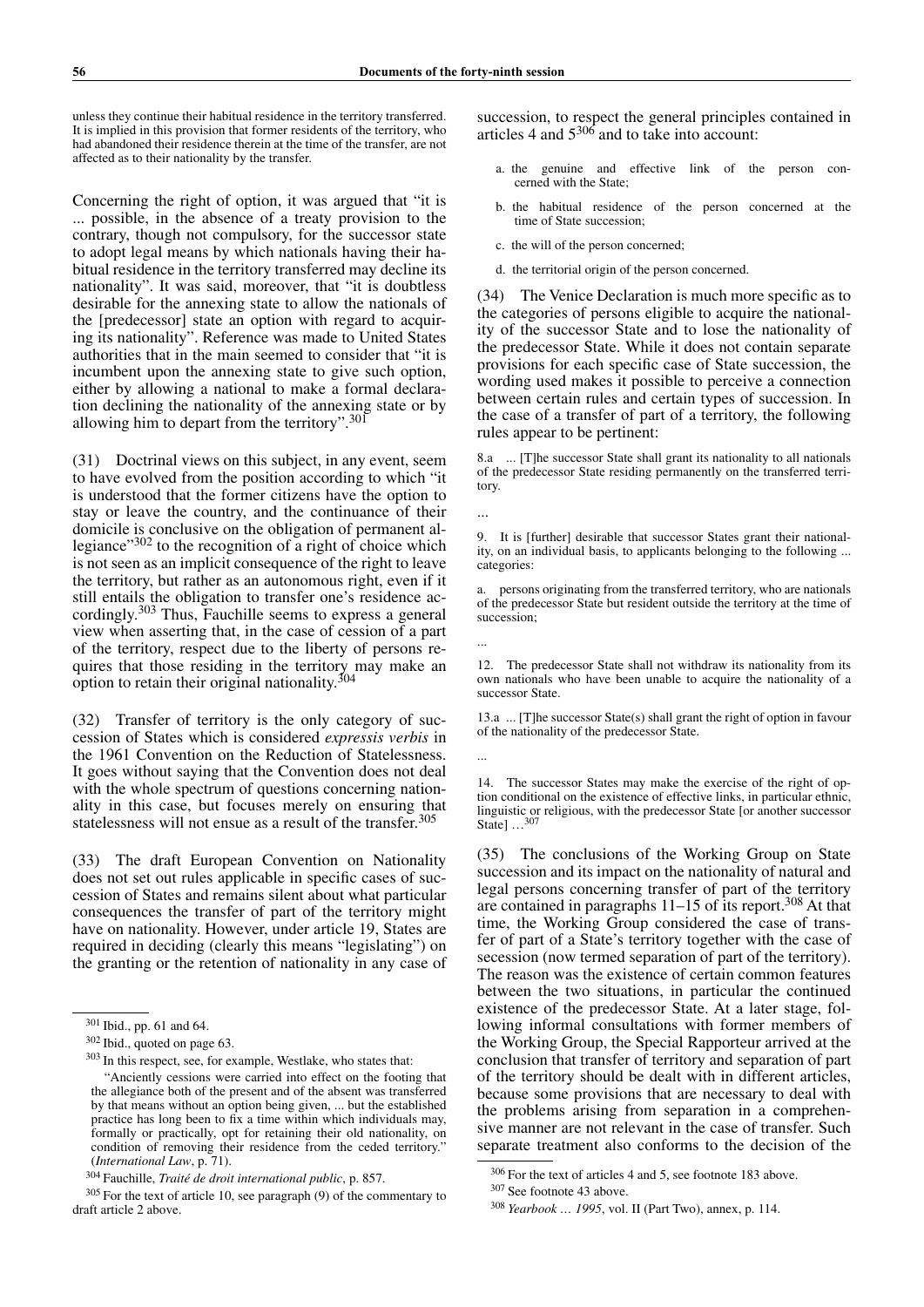Commission to retain the categories of succession established in the 1983 Vienna Convention.

(36) The draft article reflects the practice many examples of which have been provided above. It sets out, first, a basic rule, namely that the successor State shall grant its nationality to the persons concerned who have their habitual residence in the transferred territory and the predecessor State shall withdraw its nationality from such persons. This basic solution may, however, be modified through the exercise of the right of option. In the case of transfer, all persons habitually resident in the territory transferred shall have a right of option.

(37) The nationality of all other nationals of the predecessor State—those residing in the predecessor State as well as in third States—remains unchanged. It is for the successor State to decide whether it wants to allow some of them (for example, persons born on the territory transferred) to acquire its nationality on an optional basis. In such case, the general provisions of draft articles 4–5 apply. The Special Rapporteur, however, does not feel that it is necessary to propose any further provision in that respect.

# SECTION<sub>2</sub>

#### Unification of States

# *Article 18. Granting of the nationality of the successor State*

**Without prejudice to the provisions of article 4, when two or more States unite and so form one successor State, irrespective of whether the successor State is a new State or whether its personality is identical to that of one of the States which have merged, the successor State shall grant its nationality to all persons who, on the date of the succession of States, had the nationality of at least one of the predecessor States.**

#### *Commentary*

(1) The loss of the nationality of the predecessor State is an obvious consequence of territorial changes resulting in the disappearance of the international legal personality of the predecessor State.

(2) When the United States of America acquired Hawaii and the previously independent State was thus extinguished, the former provided by statute that "all persons who were citizens of the Republic of Hawaii on August 12, 1898, are citizens of the United States and citizens of the territory of Hawaii".309

(3) Article 2 of the Provisional Constitution of the United Arab Republic of 5 March 1958 provided that:

... Nationality of the United Arab Republic is enjoyed by all bearers of the Syrian or Egyptian nationalities; or who are entitled to it by laws or statutes in force in Syria or Egypt at the time this Constitution takes effect.<sup>310</sup>

This provision was re-enacted in article 1 of the Nationality Law of the United Arab Republic.<sup>311</sup>

(4) The resolution of nationality problems occurred sometimes in a rather complex framework of consecutive changes, as was the case with Singapore, which acceded to independence through a transient merger with the already independent Federation of Malaya. Thus, on 16 September 1963, the Federation of Malaysia was constituted, comprising the States of the former Federation, the Borneo States, namely Sabah and Sarawak, and the State of Singapore. There was a division of legislative power among the Federation and its component units. Under the Malaysian Constitution, separate citizenship for those units was maintained and, in addition, a Federal citizenship was established. There were separate provisions in the Malaysian Constitution governing the acquisition of Federal citizenship by persons of the States of Malaya, by persons of the Borneo States and by persons who were Singapore citizens or were residents of Singapore (arts. 15, 16 and 19). A person who was a citizen of Singapore acquired the additional status of citizen of the Federation by operation of the law, and Federal citizenship was not severable from Singapore citizenship. If any person who was both a Singapore citizen and a Federal citizen lost either status, he also lost the other (art. 14, para. 3).312

(5) The reunification of Germany with the simultaneous disappearance of the nationality of the German Democratic Republic (instituted by a law of 20 February 1967) is a *sui generis* case, for the Federal Republic, whose international personality was not affected by reunification, has maintained throughout the entire existence of the German Democratic Republic the concept of the singleness of German nationality (defined by a 1913 law).<sup>313</sup> Thus, despite the existence under the 1967 law of a nationality specific to the German Democratic Republic, the Federal Republic is, according to the Federal Constitutional Tribunal, required to treat any citizen of the German Democratic Republic residing in an area under the protection of the Federal Republic and its Constitution as German, in accordance with article 116, paragraph 1, of the Basic Law—in other words, the same as any citizen of the Federal Republic.314

(6) According to some authors,  $315$  German naturalized aliens residing in the German Democratic Republic before 1967 had acquired German nationality within the meaning of article 116 of the Basic Law and could avail themselves thereof if they stayed in the Federal Republic. If, on the other hand, an alien had been naturalized in the German Democratic Republic after 1967, this did not have the effect of acquiring German nationality for him within the meaning of the Basic Law. This difference in status assumed practical importance at the time of reunification, when the nationality of the German Democratic Republic ceased to exist.

<sup>309</sup> Act of 30 April 1900, quoted in the comment to article 18 of the Harvard Draft (footnote 24 above), p. 63.

<sup>310</sup> Text reproduced in Cotran, "Some legal aspects of the formation of the United Arab Republic and the United Arab States", p. 374.

<sup>311</sup> Ibid., p. 372.

<sup>312</sup> Goh Phai Cheng, *Citizenship Laws of Singapore*, pp. 7–9.

<sup>313</sup> Koenig, "La nationalité en Allemagne", p. 237.

<sup>314</sup> Ibid. Judgement of the Federal Constitutional Tribunal, 31 July 1974, part B, V, quoted on page 252.

<sup>315</sup> Ibid. See, for example, Kriele, quoted on page 251, footnote 39.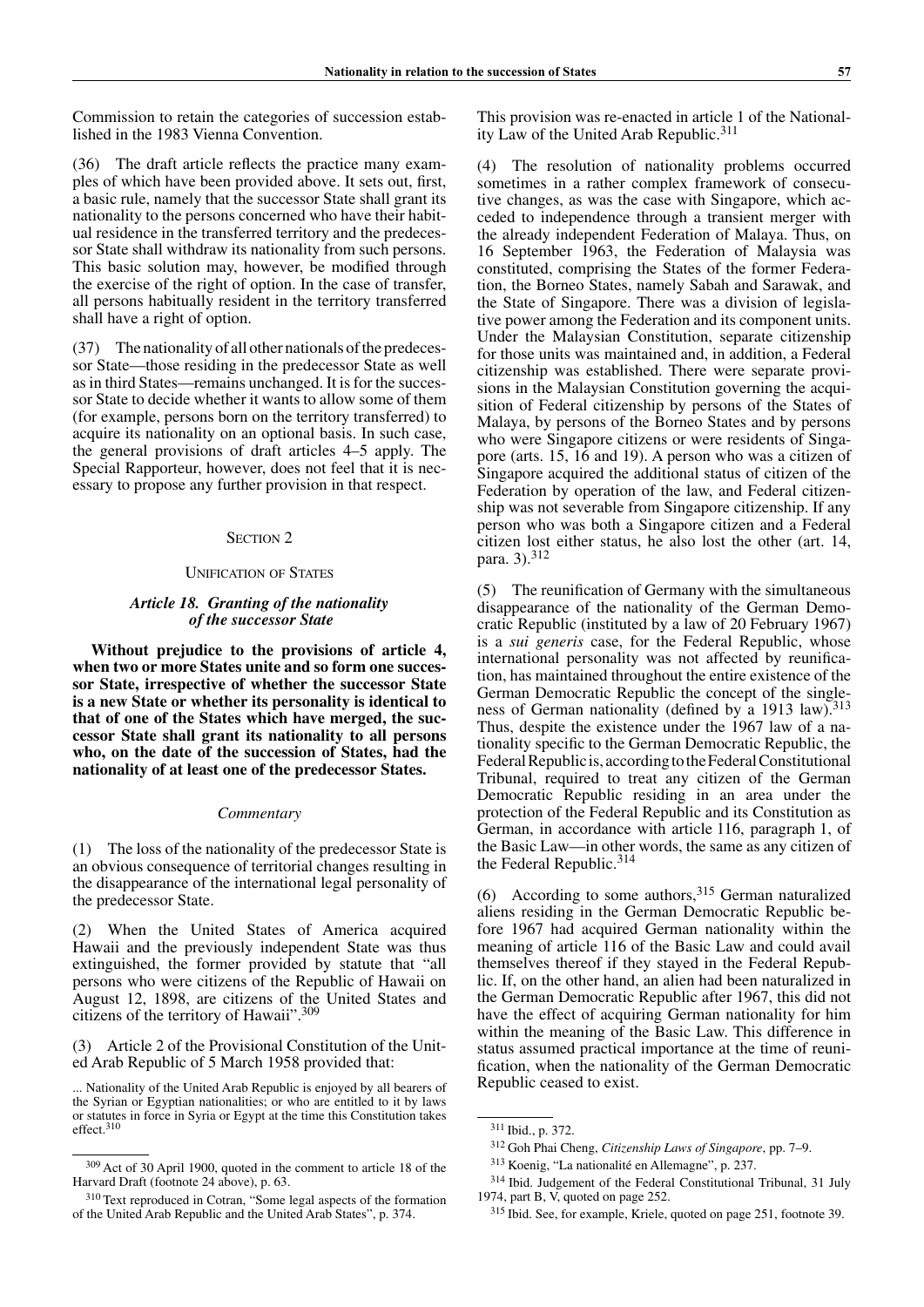(7) Article 18 (a) of the Harvard Draft provided:

When the entire territory of a state is acquired by another state. those persons who were nationals of the first state become nationals of the successor state, unless in accordance with the provisions of its law they decline the nationality of the successor state.<sup>316</sup>

(8) According to the comment, the paragraph "relates to the nationals of a state the entire territory of which is acquired by another state, the first state being thereby extinguished".<sup>317</sup>

(9) With regard to the categories of persons to whom the provision should apply, the comment stated that "[t]he persons affected by this article are nationals of the predecessor state; it is not so broad as to cover all inhabitants, nor so narrow as to be applicable only to natives of the territory transferred. It is applicable to naturalized persons as well as to those who acquired nationality at birth".<sup>318</sup> Finally, concerning the role of the will of persons, it was observed that "it is permissible for the annexing state to provide by law a means by which former nationals of the extinct state may decline the nationality of the annexing state, but it does not seem that it is incumbent upon the latter to make such provision".<sup>319</sup>

(10) The Working Group on State succession and its impact on the nationality of natural and legal persons concluded on a preliminary basis that, in the case of unification, including absorption, the successor State should have the obligation to grant its nationality to the former nationals of a predecessor State residing in its territory and to the former nationals of the predecessor State residing in a third State, unless they also had the nationality of a third State.320

(11) It has already been observed that the draft European Convention on Nationality only contains general guidelines for States involved in a succession. $321$  These are to be applied with utmost caution in the case of unification; they should certainly not be interpreted in a way that would justify the refusal of the successor State to grant its nationality to all nationals of the predecessor State, including those residing in a third State (with the exception of persons residing in a third State and having the nationality of a third State).

(12) This applies, in particular, with regard to the application of the rule concerning a *genuine link*. Its use in the case of unification of States would be liable to raise objections. According to the Italo-American Conciliation Commission in the *Flegenheimer* case:

… [W]hen a person is vested with only one nationality, which is attributed to him or her [in a valid manner] …, the theory of effective nationality cannot be applied without the risk of causing confusion. ... [T]he persons by the thousands who, because of the facility of travel in the modern world, possess the positive legal nationality of a State, but live in foreign States where they are domiciled and where their family and business centre is located, would be exposed to non-recognition, at the international level, of the nationality with which they are undeniably vested by virtue of the laws of their national State ...

Moreover, if the doctrine of effective nationality was applied for the purposes of the *granting* of nationality in the case of unification, it would have awkward consequences (i.e. it would result in numerous cases of statelessness).

(13) With regard to the unification of States, there appears to be a gap in the Venice Declaration. The rules contained therein which might be applicable in the case of unification omit nationals of the predecessor State who were resident in a third State at the time of succession and did not originate from the territory involved in the succession.<sup>323</sup>

(14) The conclusions on unification of the Working Group on State succession and its impact on the nationality of natural and legal persons are set out in paragraphs 16 and 17 of its report.<sup>324</sup> The Working Group considered that, irrespective of whether unification entailed the disappearance of both (or all) merging States or involved the absorption of the predecessor State by another State which retained its international personality, the successor State should have the obligation to grant its nationality to all nationals of the predecessor State—no matter how that nationality had been acquired—who resided in the successor State, but also to all nationals of the predecessor State residing in a third State, unless they also had the nationality of a third State. In the latter case, the successor State could, however, grant its nationality to such persons subject to their agreement. Draft article 18 covers all these points.

<sup>324</sup>*Yearbook … 1995*, vol. II (Part Two), annex.

<sup>316</sup> See footnote 24 above.

<sup>317</sup> Comment to article 18 of the Harvard Draft (footnote 24 above), p. 60. Nevertheless, the question arises as to how this rule would operate in a second situation envisaged in the comment. It is stated that this provision "would also be applicable in principle to a case in which a State is extinguished by partition and division of the territory among two or more States" (ibid.). It seems that the problem of the plurality of successor States in the second scenario escaped the minds of the authors of the comment. This mistake is even more obvious when one reads the comment concerning the use of the criterion of residence: while it is understandable that, in the case of simple unification through incorporation, "the place of residence ... is not considered [and] the nationality of the successor state is acquired regardless of residence, to avoid statelessness" (ibid., p. 61), this statement certainly cannot be valid in the case of partition of the territory of the extinguished State between other States. In such case, it seems, the situation is similar to dissolution rather than to unification.

<sup>318</sup> Ibid.

<sup>319</sup> Ibid., p. 64.

<sup>320</sup>*Yearbook … 1995*, vol. II (Part Two), annex, p. 115, para. 17.

<sup>321</sup> See paragraph (33) of the commentary to draft article 17 above.

<sup>322</sup> UNRIAA, vol. XIV (Sales No. 65.V.4), p. 377.

<sup>323</sup> The provisions of the Declaration (see footnote 43 above) applicable to unification appear to be those of article 10, which stipulates:

<sup>&</sup>quot;The successor State shall grant its nationality:

<sup>&</sup>quot;a. to permanent residents of the … territory [concerned] who become stateless as a result of the succession;

<sup>&</sup>quot;b. to persons originating from the … territory [concerned], resident outside that territory, who become stateless as a result of the succession.'

Thus, the fate of persons born outside the territory of the predecessor State who acquired its nationality by means of naturalization or filiation, and who were resident in a third State at the time of succession, is not settled. In addition, persons originating from a territory involved in a succession who are not resident there and who have the nationality of a third State should undoubtedly (if they also had the nationality of the predecessor State at the time of succession) have the opportunity to acquire the nationality of the successor State, if they so wish.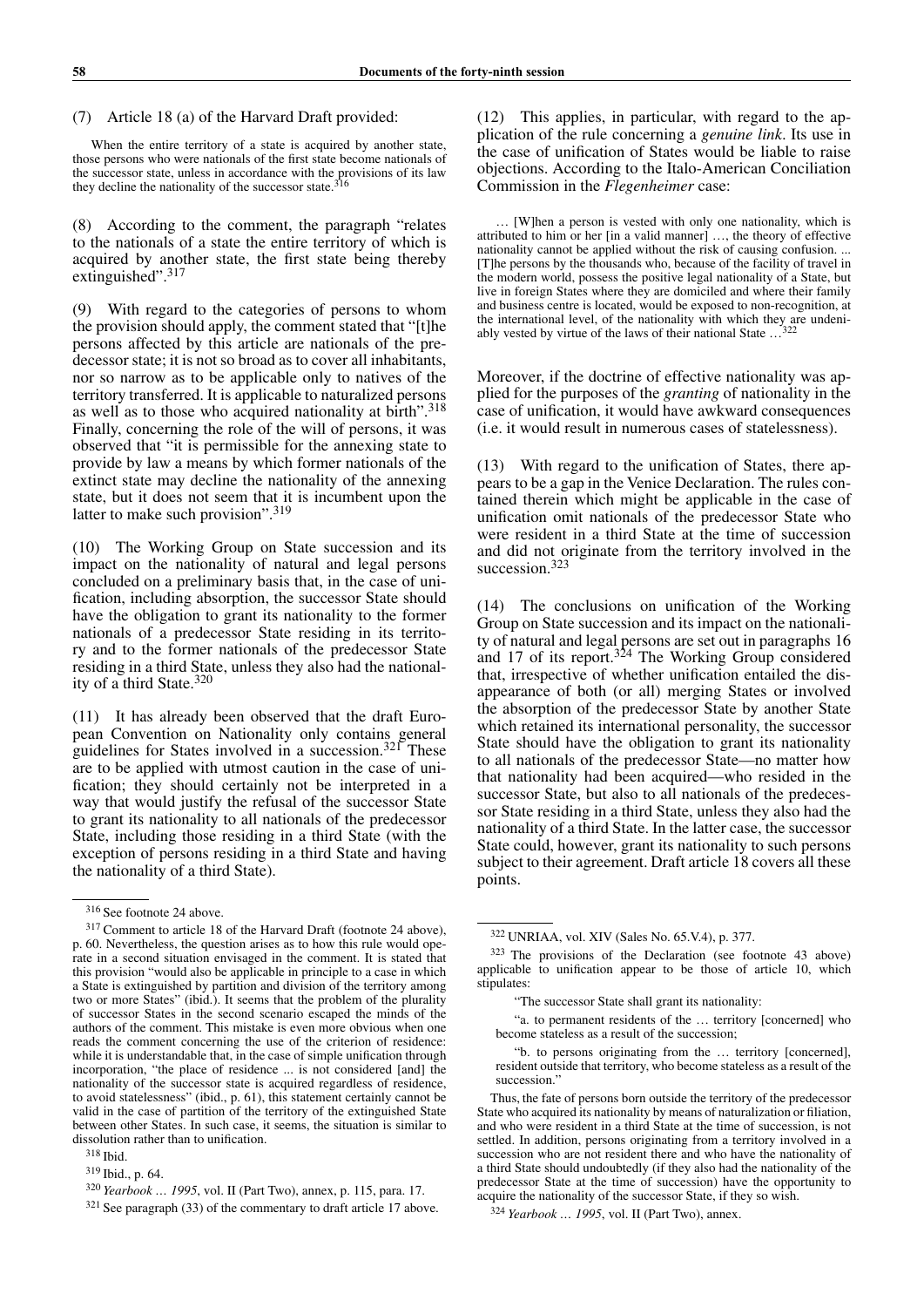### SECTION<sub>3</sub>

### DISSOLUTION OF A STATE

## *Article 19. Scope of application*

**The articles of this section apply when a State dissolves and ceases to exist and the various parts of the territory of the predecessor State form two or more successor States.**

# *Article 20. Granting of the nationality of the successor States*

**Subject to the provisions of article 21, each of the successor States shall grant its nationality to the following categories of persons concerned:**

**(***a***) Persons having their habitual residence in its territory; and**

**(***b***) Without prejudice to the provisions of article 4:**

- **i(i) Persons having their habitual residence in a third State, who were born in or, before leaving the predecessor State, had their last permanent residence in what has become the territory of that particular successor State; or**
- **(ii) Where the predecessor State was a State in which the category of secondary nationality of constituent entities existed, persons not covered by paragraph (***a***) who had the secondary nationality of an entity that has become part of that successor State, irrespective of the place of their habitual residence.**

#### *Commentary*

(1) In the case of dissolution, the loss of the nationality of the predecessor State is an automatic consequence of the disappearance of that State. The main problem therefore relates to the acquisition of the nationality of the successor States by persons who, prior to the dissolution, were nationals of the predecessor State.

(2) The effects on nationality of the dismemberment of the Austro-Hungarian Monarchy, involving also the dissolution of the core of the dualist Monarchy, were regulated in a relatively uniform manner. Articles 64 and 65 of the Peace Treaty of Saint-Germain-en-Laye read as follows:

#### *Article 64*

*Article 65*

All persons born in Austrian territory who are not born nationals of another State shall *ipso facto* become Austrian nationals.

(3) Similar provisions are contained in articles 56 and 57 of the Peace Treaty of Trianon concerning the acquisition of Hungarian nationality.

(4) The expression "nationals of any other State" in the above provisions must be understood as meaning the nationals of other States emerging from the dismemberment of the Monarchy. The acquisition of the nationality of each of the successor States other than Austria was contemplated in article 70 of the Peace Treaty of Saint-Germain-en-Laye, according to which a person acquired the nationality of the State exercising sovereignty over the territory in which he or she possessed citizenship rights. $325$ 

(5) In recent cases of State succession in Eastern and Central Europe, the nationality laws of the successor States resulting from the dissolution of federal States often provided that individuals who, on the date of State succession, had "the secondary nationality" of the territorial unit which acceded to independence would automatically acquire the nationality of the latter.

(6) Article 39 of the Law on the Republic of Slovenia Citizenship provided that:

Any person who held citizenship of the Republic of Slovenia and of the Socialist Federal Republic of Yugoslavia according to existing valid regulations is considered to be a citizen of the Republic of Slovenia.326

In addition to automatic acquisition, other means of acquiring Slovenian citizenship were envisaged for certain categories of persons.327

(7) The Law on Croat Nationality of 26 June 1991 is also based on the concept of the continuity of Croat nationality which, in the Socialist Federal Republic of Yugoslavia, existed alongside Yugoslav federal nationality.<sup>328</sup> With regard to citizens of the former Federation who did

327 Ibid. Thus article 40 of the Law on the Republic of Slovenia Citizenship provided that:

Article 41 of the same Act envisaged that those persons who had previously been deprived of the citizenship of the People's Republic of Slovenia and the Socialist Federal Republic of Yugoslavia, as well as officers of the former Yugoslav army who did not want to return to their homeland, emigrants who had lost their citizenship as a result of their stay abroad and some other categories of persons might acquire the citizenship of Slovenia on the basis of an application within a oneyear period.

328 See articles 35 and 37 of the Law on the Citizenship of the Socialist Republic of Croatia, *Central and Eastern European …* (footnote 102 above), binder 5B.

Austria admits and declares to be Austrian nationals *ipso facto* and without the requirement of any formality all persons possessing at the date of the coming into force of the present Treaty rights of citizenship (*pertinenza*) within Austrian territory who are not nationals of any other State.

<sup>325</sup> These were rather cases of separation. For the text of article 70, see paragraph (16) of the commentary to draft article 17 above.

<sup>326</sup> Law on the Republic of Slovenia Citizenship of 5 June 1991, in *Central and Eastern European …* (footnote 102 above), binder 5B.

<sup>&</sup>quot;A citizen of another republic [of the Yugoslav Federation] that had permanent residence in the Republic of Slovenia on the day of the Plebiscite on the independence and autonomy of the Republic of Slovenia on the 23rd of December 1990 and is actually living [t]here, can acquire citizenship of the Republic of Slovenia, on condition that such a person files an application with the administrative organ competent for internal affairs of the community where they reside ..."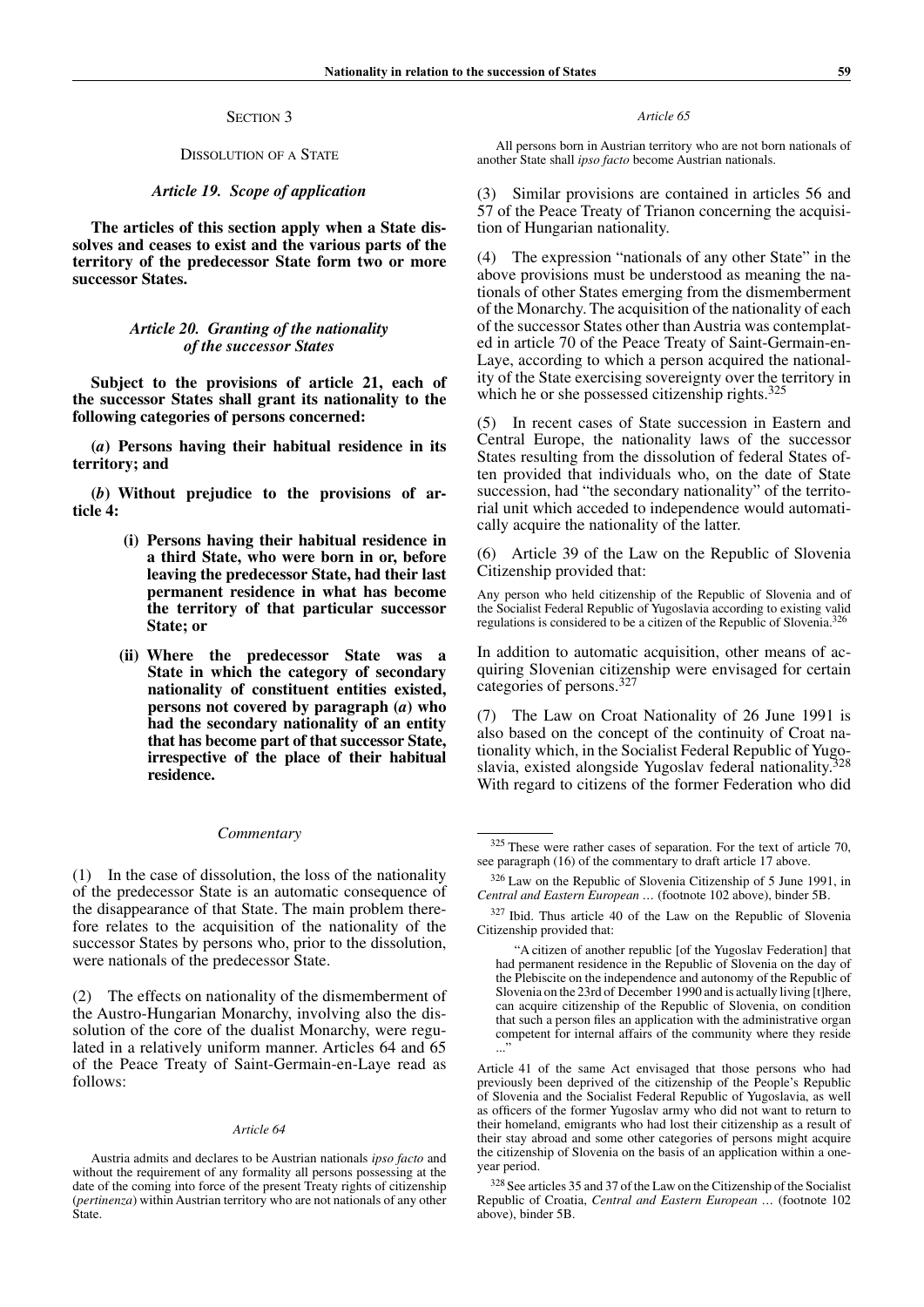not at the same time hold Croat nationality, article 30, paragraph 2, of the Law provided that any person belonging to the Croat people who did not hold Croat nationality on the day of the entry into force of the Law but who could prove that he had been legally resident in the Republic of Croatia for at least 10 years, would be considered to be a Croat citizen if he supplied a written declaration in which he declared that he regarded himself as a Croat citizen.329

(8) Article 46 of the Yugoslav Citizenship Law (No. 33/96) defined the basic body of Yugoslavia's citizens as follows:

... a Yugoslav citizen is any citizen of the Socialist Federal Republic of Yugoslavia who was a citizen of the Republic of Serbia or the Republic of Montenegro on the date of Proclamation of the Constitution of the Federal Republic of Yugoslavia on 27 April 1992, as well as his/her children born after that date.<sup>330</sup>

(9) Article 1, paragraph 1, of the Czech law on acquisition and loss of citizenship provided that:

Natural persons who were citizens of the Czech Republic as of December 31, 1992, and simultaneously citizens of the Czech and Slovak Federal Republic, shall be citizens of the Czech Republic as of January 1, 1993.<sup>331</sup>

In addition to the provisions on *ipso facto* acquisition of nationality, the Law contained provisions on the acquisition of nationality on the basis of a declaration. This possibility was open to individuals who, on 31 December 1992, were citizens of Czechoslovakia but not citizens of the Czech or the Slovak Republic and, under certain conditions, to individuals who, after the dissolution of Czechoslovakia, acquired the nationality of Slovakia, provided that they had been permanent residents of the Czech Republic for at least two years or they were permanent residents in a third country but had their last permanent residence before leaving Czechoslovakia in the territory of the Czech Republic.<sup>332</sup>

(10) Article 2 of the Law on Citizenship of the Slovak Republic contained provisions on *ipso facto* acquisition of nationality similar to those of the relevant legislation of the Czech Republic:

A person who was up to 31st December 1992 a citizen of the Slovak Republic under the law of the Slovak National Council No. 206/1968 of the Code regarding the gain and loss of citizenship of the Slovak Socialist Republic according to the law No. 88/1990 of the collection of laws, is a citizen of the Slovak Republic under this law.<sup>333</sup>

(11) It is also interesting to note the order in which article 19 of the draft European Convention on Nationality enumerates the following criteria to be taken into account by States involved in a succession: genuine and effective link; habitual residence at the time of State succession; will of the person; and territorial origin.<sup>334</sup>

(12) As to the Venice Declaration, it is mainly article 10 that seems to apply to the granting of nationality in the case of dissolution. According to the article, the successor State shall grant its nationality to permanent residents of the territory concerned as well as to persons originating therefrom and resident outside that territory, who become stateless as a result of the succession.

(13) The Working Group also considered the categories of persons to whom the successor State had an obligation to grant its nationality. Those categories were established in the light of various elements, including the question of the delimitation of powers between the different successor States.335 The Working Group concluded that each of the successor States should have the obligation to grant its nationality to:

(*a*) Persons born in what became the territory of that particular successor State and residing in that successor State or in a third State;

(*b*) Persons born abroad but having acquired the nationality of the predecessor State through the application of the principle of *jus sanguinis* and residing in the particular successor State;

(*c*) Persons naturalized in the predecessor State and residing in the particular successor State;

(*d*) Persons having the secondary nationality of an entity that became part of that particular successor State and residing in that successor State or in a third State.

(14) On the other hand, the Working Group concluded that the successor State should not be under obligation to grant its nationality to persons born in what became the territory of that particular successor State or persons having the secondary nationality of an entity that became part of that particular successor State if those persons resided in a third State and also had the nationality of the third State. It should, moreover, not be entitled to impose its nationality on such persons against their will.

(15) Draft article 20 is based upon the above conclusions of the Working Group. It emphasizes the main element common to all categories for which the Working Group concluded that the obligation to grant nationality should exist: permanent residence in the territory of the successor State (para. (*a*)). Permanent residents constitute the core body of the successor State's population to which, as also

<sup>329</sup> Ibid. (see footnote 102 above), binder 5A.

<sup>330</sup> Ibid. (see footnote 85 above), binder 5*.*

<sup>331</sup> Law No. 40/1993 on the acquisition and loss of citizenship of the Czech Republic, *Report of the experts of the Council of Europe …* (footnote 84 above), appendix IV, p. 67. Article 1, paragraph 2, provided that:

<sup>&</sup>quot;To determine whether a natural person is citizen of the Czech Republic, or was citizen of the Czech and Slovak Federal Republic as of December 31, 1992, regulations shall apply which were in force at the time when the person concerned gained or lost citizenship."

<sup>332</sup> Arts. 6 and 18 of Law No. 40/1993 (ibid.). See also paragraph (31) of the commentary to draft articles 7 and 8 above.

<sup>333</sup> Law on Citizenship of the Slovak Republic of 19 January 1993 (No. 40/1993), *Report of the experts of the Council of Europe …* (footnote 84 above), appendix V, p. 83.

<sup>334</sup> See paragraph (33) of the commentary to draft article 17 above.

<sup>335</sup>*Yearbook … 1995*, vol. II (Part Two), annex, p. 115, paras. 19–20.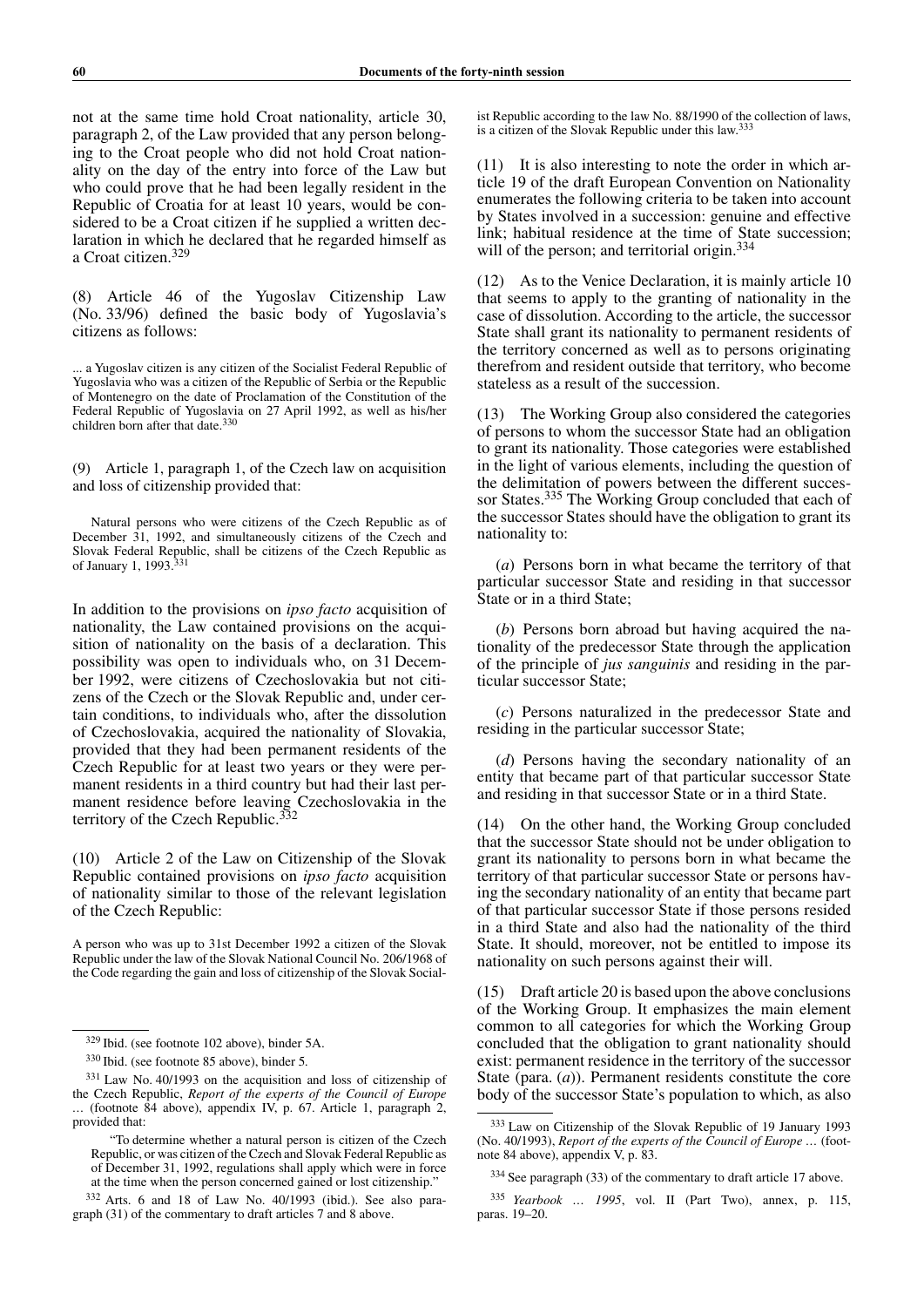stated by some representatives in the Sixth Committee,  $336$ that State has the obligation to grant its nationality. That obligation was considered to be a logical consequence of the fact that every entity claiming statehood must have a population.337

(16) This conclusion seems to be valid even when the main criterion used for the *ex lege* acquisition of the successor State's nationality is that of the "secondary nationality" of the former component unit of the predecessor State. As, for instance, the practice of the Czech Republic shows, nearly all persons concerned habitually resident in its territory who did not acquire Czech nationality by virtue of the above *ex lege* criterion acquired Czech nationality via optional application under the Czech legislation.<sup>338</sup> Thus, the outcome of the application of this criterion was not substantially different from the situation which would have resulted from the use of the criterion of permanent residence.

(17) Paragraph (*b*) deals with the granting of nationality to persons having their habitual residence in a third State. In addition to the two categories already identified by the Working Group, i.e. persons who were born in what has become the territory of that particular successor State or who had the secondary nationality of an entity that has become part of that successor State, the Special Rapporteur proposes to include the category of persons who, before leaving the predecessor State, had their last permanent residence in what has become the territory of that particular successor State. This proposal is inspired from various laws of successor States.

(18) However, the successor State does not have the obligation to grant its nationality to these categories of persons if they have the nationality of the particular third State. This is expressed in the *chapeau* to paragraph (*b*).

# *Article 21. Granting of the right of option by the successor States*

**1. The successor States shall grant a right of option to all persons concerned covered by the provisions of article 20 who would be entitled to acquire the nationality of two or more successor States.**

**2. Each successor State shall grant a right of option to persons concerned who have their habitual residence in a third State and who are not covered by the provisions of article 20, paragraph (***b***), irrespective of the mode of acquisition of the nationality of the predecessor State.**

## *Commentary*

(1) Several treaty provisions addressing nationality issues, including the right of option, that arose from the dismemberment of the Austro-Hungarian Monarchy have already been mentioned.339 Most of those provisions relate to the case of separation of part of a State's territory. The right of option in the case of dissolution, namely, the choice between Austrian and Hungarian nationality, was provided for in article 64 of the Peace Treaty of Trianon.340

(2) In recent cases of State succession in Eastern and Central Europe, the possibility of choice by declaration was envisaged in the national legislation of successor States.341

(3) The Law on Citizenship of the Slovak Republic provided in its article 3, paragraph 1, that every individual who was on 31 December 1992 a citizen of the Czech and Slovak Federal Republic and did not acquire the citizenship of Slovakia *ipso facto*, had the right to opt for the citizenship of Slovakia.342

(4) The Czech law on the acquisition and loss of citizenship envisaged, in addition to provisions on *ex lege* acquisition of Czech nationality, that such nationality could be acquired on the basis of a declaration. According to article 6:

(1) Natural persons who were citizens of the Czech and Slovak Federal Republic as of December, 31, 1992, but had neither citizenship of the Czech Republic nor citizenship of the Slovak Republic, can choose citizenship of the Czech Republic by declaration.

(2) Such declaration can be made [before a competent authority] … according to the place of permanent residence of the natural person making the declaration. Abroad, such declarations shall be made at diplomatic or consular offices of the Czech Republic.

(3) The appropriate office shall issue a certificate of declaration.343

While article 6 was addressed to a relatively small number of individuals (there were very few Czechoslovak nationals who did not have at the same time either Czech or Slovak "secondary" nationality), article 18 was addressed to a much larger group and set out the conditions for the optional acquisition of Czech nationality.344

(5) Another recent case of State succession in relation to which the question of the free choice of nationality has been raised is the disintegration of the Federal Republic of Yugoslavia. The Yugoslav Citizenship Law (No. 33/96),

<sup>336</sup> A/CN.4/472/Add.1, para. 17.

<sup>337</sup> See statement by Austria, *Official Records of the General Assembly, Fiftieth Session, Sixth Committee*, 23rd meeting (A/C.6/50/ SR.23), para. 31.

<sup>338</sup> Approximately 376,000 Slovak citizens acquired Czech citizenship in the period from 1 January 1993 to 30 June 1994, mostly by option under article 18 of the Czech Law. See *Report of the experts of the Council of Europe* … (footnote 84 above), pp. 11–12, para. 22 and footnote 7.

<sup>339</sup> See paragraphs (14) to (18) of the commentary to draft articles 7 and 8 above.

<sup>340</sup> See paragraph (17) of the commentary to draft articles 7 and 8 above.

<sup>341</sup> See paragraph (29) of the commentary to draft articles 7 and 8 above.

<sup>342</sup> See paragraph (30) of the commentary to draft articles 7 and 8, footnote 139 above, and *Report of the experts of the Council of Europe …* (footnote 84 above), appendix V, p. 83.

<sup>343</sup>*Report of the experts of the Council of Europe* … (footnote 84 above), appendix IV, p. 68.

<sup>344</sup> For the provisions of article 18, see footnote 141 above.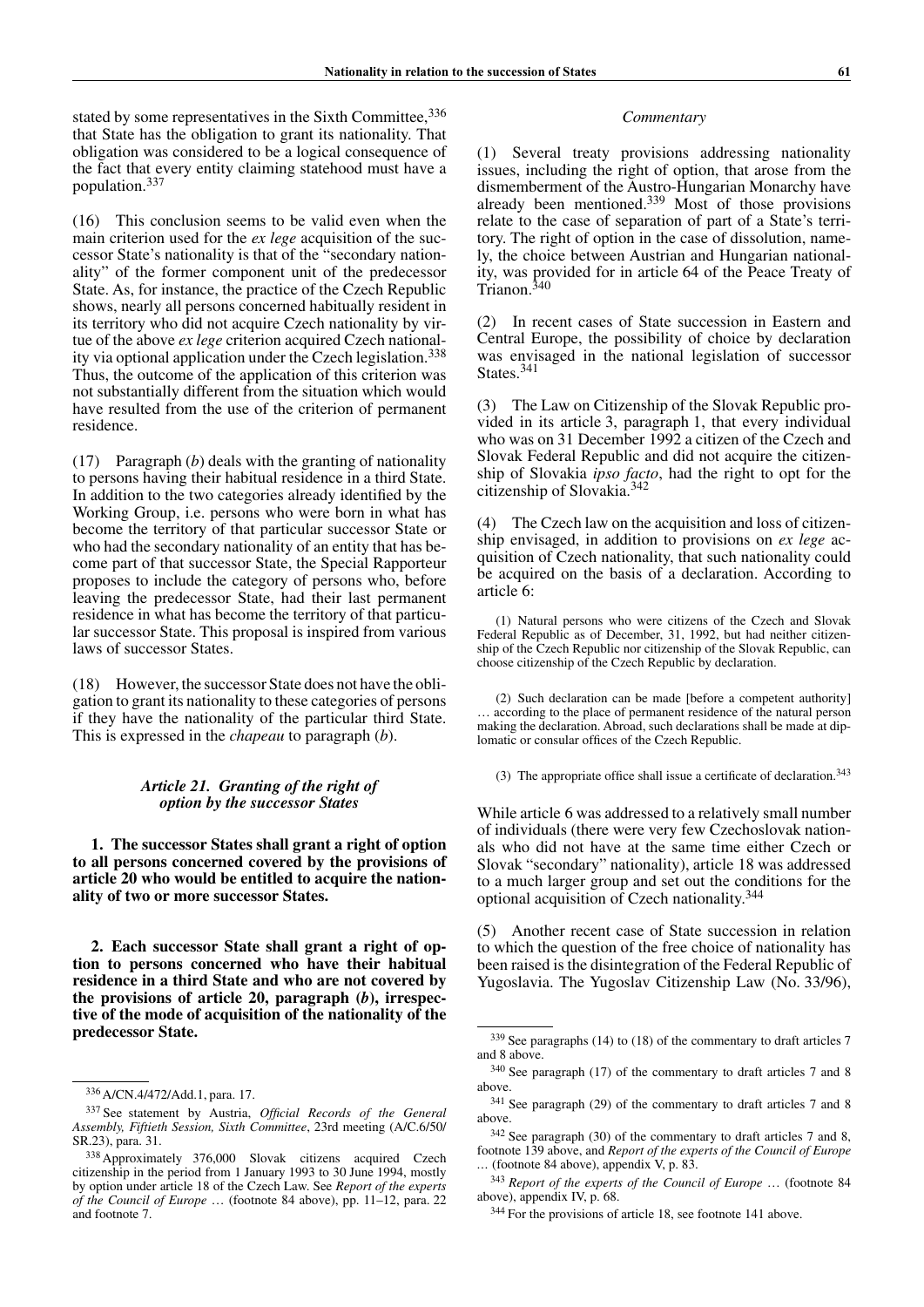in addition to providing for *ex lege* acquisition of citizenship,  $345$  stipulated in its article 47:

(1) Yugoslav citizenship may be acquired by any citizen of the Socialist Federal Republic of Yugoslavia who was a citizen of another ... republic [of the Federation] ... whose residence was in the territory of Yugoslavia on the date of the proclamation of the Constitution ... and his/her children born after that date, as well as any citizen of another ... republic [of the Federation] who had accepted to serve [in the Yugoslav army], and members of his immediate family ... if they have no other citizenship.

(2) Any citizen of another ... republic [of the Federation] may file ... an application for being entered in the register of Yugoslav citizens, within a year from the date when this Law becomes effective. In justified cases, the application may be filed even after the expiration of this time limit, but not later than three years from the date when this Law becomes effective.

(4) The application ... shall be filed together with the applicant's signed statement that he/she has no other citizenship, or a statement that he/she has renounced such citizenship.346

(6) As already mentioned, opinion No. 2 of the Arbitration Commission of the International Conference on Yugoslavia made certain observations, among other things, concerning the possible recognition of a right of choice of nationality for the members of the Serbian population in Bosnia and Herzegovina and Croatia under agreements between those Republics.347

(7) While restating the traditional view that "it will be for the law of the successor State to determine whether and on what conditions [the former nationals of the extinct State] acquire its nationality and whether, for purposes of its law, some meaning may still be given to the former nationality of the extinct State", Jennings and Watts nevertheless admit that international law "probably oblige[s] the successor State to provide for the possibility of those nationals acquiring its nationality at least in the case of those of them who are resident in or have a substantial connection with the territory which the successor State has absorbed".<sup>348</sup>

The draft European Convention on Nationality, which embodies the obligation of States involved in a succession to take into account the will of persons concerned,349 does not, however, contain specific provisions on the dissolution of a State.

(9) Moreover, article 13 (*b*), of the Venice Declaration stipulates that:

When two or more States succede to a predecessor State which ceases to exist, each of the successor States shall grant the right of option in favour of the nationality of the other successor States.350

(10) The Working Group's conclusions regarding option in the case of dissolution of States are contained in its 1995 report.351 Draft article 21 draws its inspiration

348 Jennings and Watts, op. cit., p. 219.

350 See footnote 43 above.

from these conclusions of the Working Group. However, it offers a simplified solution, based on the application of the general provision on the role of the will of individuals contained in draft article 7, paragraph 1.

(11) Draft article 21, paragraph 1, deals with the option by persons concerned who are entitled to acquire the nationality of two or, in certain cases, even more successor States, irrespective of whether they have their habitual residence in one of those States or in a third State. The basic assumption is that the nationality of several successor States is involved as a result of the application of the criteria set out in article 20.

(12) Paragraph 2 deals with persons concerned who have their habitual residence in a third State and who are not covered by the provisions of article 20 (*b*). Those persons are candidates for statelessness, unless they have the nationality of a third State. In contrast to paragraph 1, the main purpose of the option envisaged here is not to resolve the positive conflict between two or more nationalities of successor States, but to allow persons who acquired the nationality of the predecessor State by such means as filiation or naturalization and who were never residents thereof to acquire the nationality of at least one successor State.

### SECTION<sub>4</sub>

Separation of part of the territory

### *Article 22. Scope of application*

**The articles of this section apply when part or parts of the territory of a State separate from that State and form one or more successor States while the predecessor State continues to exist.**

# *Article 23. Granting of the nationality of the successor State*

**Subject to the provisions of article 25, the successor State shall grant its nationality to the following categories of persons concerned:**

**(***a***) Persons having their habitual residence in its territory; and**

**(***b***) Without prejudice to the provisions of article 4, where the predecessor State is a State in which the category of secondary nationality of constituent entities existed, persons not covered by paragraph (***a***) who had the secondary nationality of an entity that has become part of that successor State, irrespective of the place of their habitual residence.**

#### *Commentary*

(1) Problems of nationality connected to the birth of a State as a result of the separation of part of the territory of the predecessor State are rather complex, as they involve in parallel the acquisition of the nationality of the suc-

...

<sup>345</sup> See paragraph (8) of the commentary to draft article 20 above.

<sup>346</sup> See footnote 85 above*.*

<sup>347</sup> See footnote 142 above.

 $349$  For the text of article 19, see paragraph (33) of the commentary to draft article 17 above.

<sup>351</sup>*Yearbook … 1995*, vol. II (Part Two), annex, p. 115, paras. 21–22.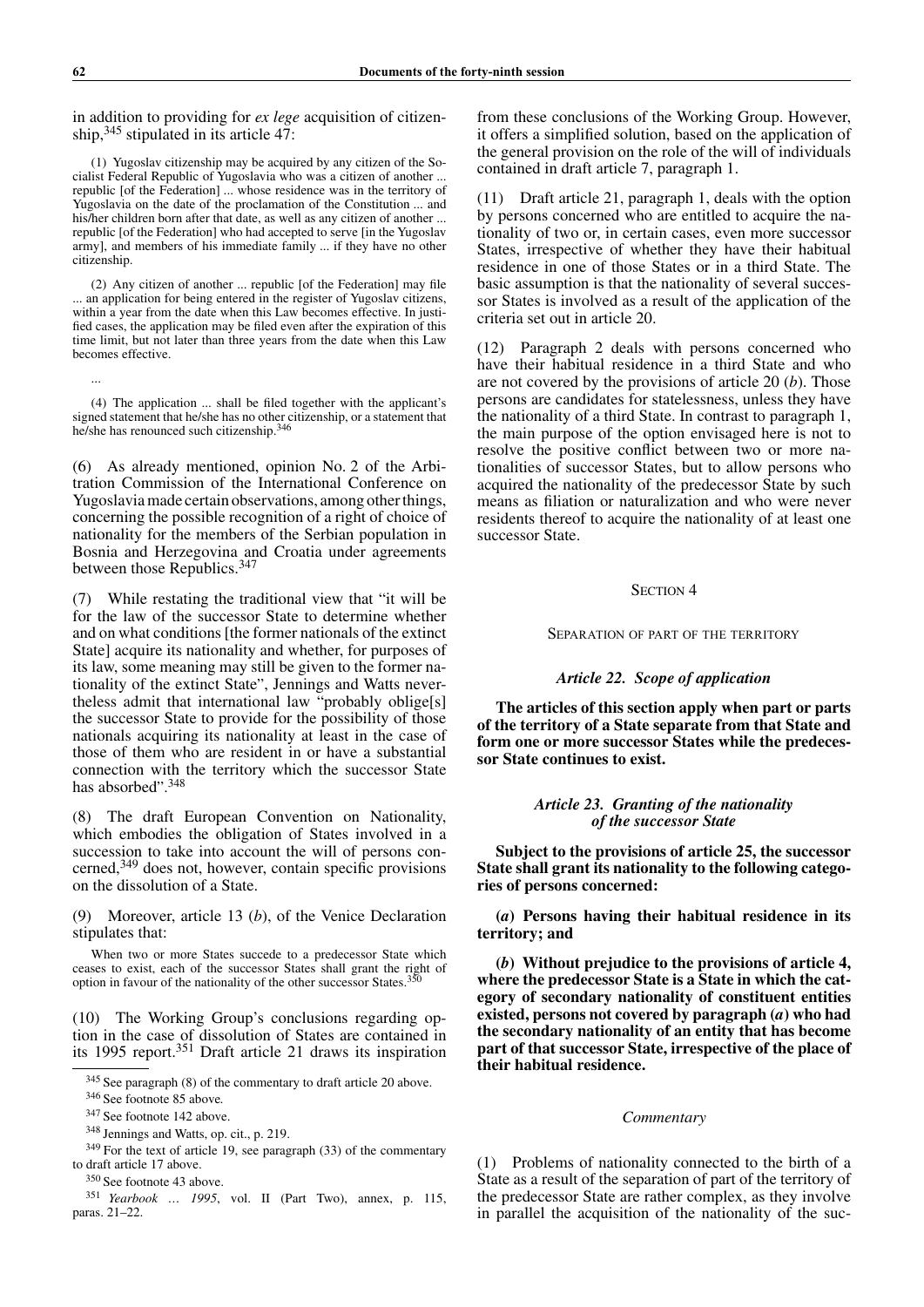cessor State, the loss of the nationality of the predecessor State by part of its population and the right of option for persons concerned between the nationalities of the predecessor and the successor State or, in certain cases, between the nationalities of several successor States.

(2) The establishment of the Free City of Danzig, which constituted a *sui generis* type of territorial change, has some similarities with the case of creation of a State by separation. Concerning the acquisition of the Free City's nationality and loss of German nationality, article 105 of the Treaty of Versailles provided that:

On the coming into force of the present Treaty German nationals ordinarily resident in the territory described in article 100 will *ipso facto* lose their German nationality, in order to become nationals of the Free City of Danzig.

(3) The provisions of the Peace Treaty of Saint-Germain-en-Laye concerning the effects of the dismemberment of the Austro-Hungarian Monarchy on nationality did not clearly differentiate between separation and dissolution. Those dealing with the issue of the determination of the nationals of Austria and Hungary, which may be considered as relating to the case of dissolution, have already been examined in that context.<sup>352</sup> The focus here will be on the granting of the nationality of the successor States which emerged from the separation of parts of the territory of the former dualist Monarchy to persons concerned.

(4) As already recalled in another context, article 70 of the Peace Treaty provided:

Every person possessing rights of citizenship (*pertinenza*) in territory which formed part of the territories of the former Austro-Hungarian Monarchy shall obtain *ipso facto* to the exclusion of Austrian nationality the nationality of the State exercising sovereignty over such territory.

(5) The Treaty between the Principal Allied and Associated Powers and Poland provided in its articles 3, 4 and 6 as follows:

### *Article 3*

Poland admits and declares to be Polish nationals *ipso facto* and without the requirement of any formality German, Austrian, Hungarian or Russian nationals habitually resident at the date of the coming into force of the present Treaty in territory which is or may be recognised as forming part of Poland, but subject to any provisions in the Treaties of Peace with Germany or Austria respectively relating to persons who became resident in such territory after a specified date.

#### *Article 4*

Poland admits and declares to be Polish nationals *ipso facto* and without the requirement of any formality persons of German, Austrian, Hungarian or Russian nationality who were born in the said territory of parents habitually resident there, even if at the date of the coming into force of the present Treaty they are not themselves habitually resident there.

...

...

### *Article 6*

All persons born in Polish territory who are not born nationals of another State shall *ipso facto* become Polish nationals.

(6) Similar provisions are also to be found in respective articles 3, 4 and 6 of the Treaty between the Principal Allied and Associated Powers and Czechoslovakia, the Treaty between the Principal Allied and Associated Powers and the Serb-Croat-Slovene State and the Treaty between the Principal Allied and Associated Powers and Roumania.

(7) Another example is that of the separation of Singapore from the Federation of Malaysia.353 Under the Malaysian Constitution, there existed a separate citizenship of the component units of the Federation in parallel to Federal citizenship. When, on 9 August 1965, Singapore seceded from the Federation of Malaysia to become an independent State, Singapore citizens ceased to be citizens of the Federation of Malaysia and their Singapore citizenship became the only one of relevance. Its acquisition and loss were governed by the Singapore Constitution and the provisions of the Malaysian Constitution which continued to apply to Singapore by virtue of the Republic of Singapore Independence Act, 1965.<sup>354</sup>

(8) When Bangladesh became an independent State on 26 March 1971, residence in that territory was considered to be the primary criterion for the granting of the nationality of Bangladesh, regardless of any other attributes. However, non-Bengalese inhabitants of the territory were required to make a simple declaration in order to be recognized as nationals of Bangladesh; they could also opt for the retention of Pakistani nationality.<sup>355</sup>

(9) The establishment of the German Democratic Republic can, in some respects, be classified as separation. It cannot, however, be weighed independently of the subjugation of Germany and the question of German nationality in general. After the Second World War, and especially after the adoption in 1949 of the constitutions of the Federal Republic of Germany and the German Democratic Republic, the problem of German nationality "became so complex that it could be discussed profitably only by a few specialists".<sup>356</sup> The maintenance of the institution of German nationality after 1945 seems, however, to have been generally accepted. Even Virally, who held that "at the time of the unconditional surrender ... the German State had, de facto and de jure, ceased to exist", recognized nonetheless that "the German laws on nationality remained ... as implied by certain decisions of the Control Council". <sup>35</sup><sup>7</sup> According to another author, "short of rendering some 60 million people stateless, the Allies—embarked upon the 'dismemberment' process, at

<sup>352</sup> See paragraphs (2)–(4) of the commentary to draft article 20 above.

<sup>353</sup> For the previous unification of Singapore with the Federation of Malaysia, see paragraph (4) of the commentary to draft article 18 above.

<sup>354</sup> Goh Phai Cheng, op. cit., p. 9.

<sup>355</sup> Islam, "The nationality law and practice of Bangladesh", pp. 5–8.

<sup>356</sup> Koenig, loc. cit., p. 253.

<sup>357</sup> Virally, L*'administration internationale de l'Allemagne du 8 mai 1945 au 24 avril 1947*, pp. 88–89.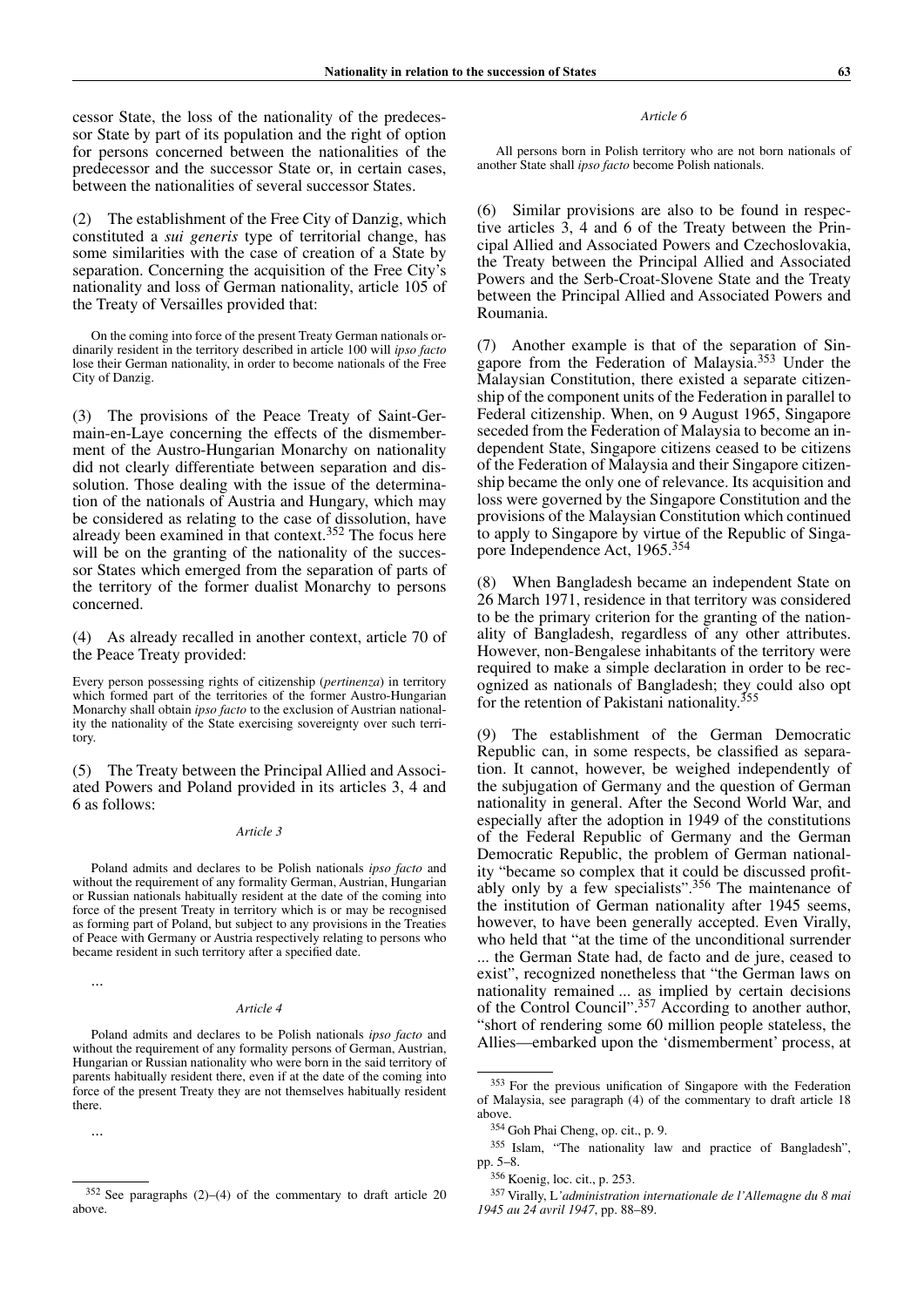least until Potsdam—could not abolish German nationality …".<sup>358</sup> It was against this backdrop that the German Democratic Republic, which had regarded itself as a new State since 1955, established its own nationality by means of the 1967 law. Under this law, each person subject to the jurisdiction of the German Democratic Republic who had German nationality at the time of the establishment of the German Democratic Republic became a citizen of that State.<sup>359</sup>

(10) The relevance of the case of the three Baltic Republics, i.e. Estonia, Latvia and Lithuania, which regained their independence in 1991 for the study of situations of secession, is questionable, as they maintain that they never legally formed part of the Soviet Union and, accordingly, the resumption of their sovereignty is not a case of succession of States in the proper meaning of the term.

(11) It is worth recalling, however, that those States have resorted to the retroactive application of the principles embodied in the nationality laws in force prior to 1940. Thus, the Law on Citizenship of Estonia of 1938 and the Law on Citizenship of Latvia of 1919 were reenacted in order to determine the aggregate body of citizens of those Republics.360 Similarly, articles 17 and 18 of the Law on Citizenship of Lithuania of 5 December 1991 provided for the retention or restoration of the rights to citizenship of Lithuania with reference to the law in force before 15 June 1940.361 Other persons permanently residing in those Republics could acquire citizenship upon request, upon fulfilling other requirements spelled out in the law.<sup>362</sup>

(12) When Ukraine became independent following the disintegration of the Soviet Union, the acquisition of its citizenship by persons affected by the succession was regulated by the Law on Ukrainian Citizenship No. 1635 XII of 8 October 1991, article 2 of which read:

The citizens of Ukraine are:

(1) The persons who at the moment of enactment of this Law reside in Ukraine, irrespective of their origin, social and property status, racial and national belonging, sex, education, language, political views, religious confession, sort and nature of activities, if they are not citizens of other States and if they do not decline to acquire the citizenship of Ukraine.<sup>363</sup>

(13) Article 2 of the Law on Citizenship of the Republic of Belarus of 18 October 1991, as amended by the law of 15 June 1993 and the Proclamation of the Supreme Soviet of the Republic of Belarus of 15 June 1993, provided:

The citizens of the Republic of Belarus are:

(1) persons who on the date of entry into force of the Law have their permanent residence in the territory of the Republic of Belarus ...

The term "persons" obviously means former citizens of the Soviet Union, as is also clear from the text of paragraph 1 of the Proclamation, according to which,

Article 2(1) of the Law on Citizenship does not apply to foreign citizens and stateless persons who on the date of the entry into force of the Law ... have their permanent residence in Belarus in accordance with relevant authorization.

On the contrary, according to paragraph 2 of the Proclamation, persons temporarily residing abroad owing to a number of reasons specified therein, such as military service, professional assignment, etc., were considered as having their permanent residence in the territory of the Republic of Belarus.

(14) The nationality of Eritrea, an independent State since 27 April 1993, was regulated by Eritrean Nationality Proclamation No. 21/1992 of 6 April 1992.<sup>365</sup> The provisions on acquisition of Eritrean nationality on the date of independence make a distinction between persons who are of Eritrean origin, persons naturalized *ex lege* as a result of their residence in Eritrea between 1934 and 1951, persons naturalized upon request and persons born to such categories of individuals. According to article 2, paragraph 2, of the Proclamation: "A person who has 'Eritrean origin' is any person who was resident in Eritrea in 1933." Article 3, paragraph 1, provided for *ex lege* naturalization:

Eritrean nationality is hereby granted to any person who is not of Eritrean origin and who entered, and resided in, Eritrea between the beginning of 1934 and the end of 1951, provided that he has not committed anti-people acts during the liberation struggle of the Eritrean people ...

The Proclamation automatically conferred Eritrean nationality on any person born to a father or a mother of Eritrean origin in Eritrea or abroad (art. 2, para. 1) and any person born to a person naturalized *ex lege* (art. 3, para. 2).

(15) Even if the birth of newly independent States is different from separation, the practice of States which emerged from the process of decolonization can provide certain guidance with respect to the latter. Such practice presents many common characteristics. Thus, according to the Constitution of Barbados, two types of acquisition of citizenship were envisaged in relation to accession to independence. Section 2 enumerated the categories of persons who automatically became citizens of Barbados on the day of its independence, 30 November 1966. It read:

<sup>358</sup> Koenig, loc. cit., p. 238.

<sup>359</sup> Ibid., pp. 255–256.

<sup>360</sup> See the Resolution of the Supreme Council of the Republic of Estonia of 26 February 1992, reintroducing, with retroactive effect, the 1938 Law on Citizenship; and the Resolution on the Renewal of Republic of Latvia Citizens' Rights and Fundamental Principles of Naturalization, of 15 October 1991, in *Central and Eastern European …* (footnote 102 above), binder 6.

<sup>361</sup>*Central and Eastern European …* (footnote 102 above), binder 6A.

<sup>362</sup> See *Yearbook … 1996*, vol. II (Part One), document A/CN.4/474, footnote 121.

<sup>363</sup> Published in *Pravda Ukrainy*, 14 November 1991.

<sup>364</sup> Law No. 1181–XII as amended by Law No. 2410–XII. See also *Russia and the Republics*: Legal Materials ... (footnote 102 (*j*)), binder 1B.

<sup>365</sup>*The United Nations and the Independence of Eritrea* (United Nations publication, Sales No. E.96.I.10), pp. 156–158.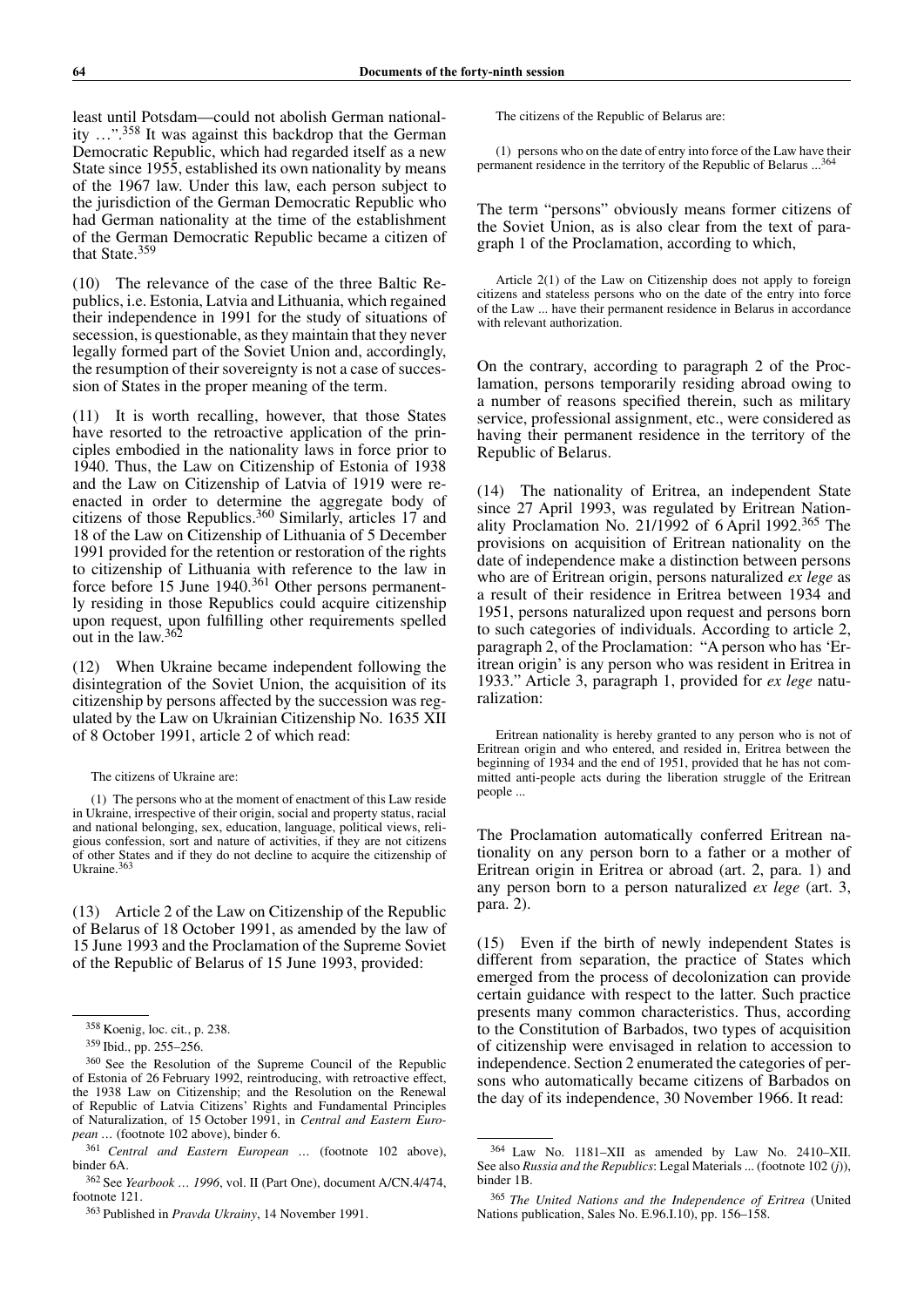(1) Every person who, having been born in Barbados, is on 29th November 1966 a citizen of the United Kingdom and Colonies shall become a citizen of Barbados on 30th November 1966.

(2) Every person who, having been born outside Barbados, is on 29th November 1966 a citizen of the United Kingdom and Colonies shall, if his father becomes or would but for his death have become a citizen of Barbados in accordance with the provisions of subsection (1), become a citizen of Barbados on 30th November 1966.

(3) Any person who on 29th November 1966 is a citizen of the United Kingdom and Colonies

(*a*) having become such a citizen under the British Nationality Act 1948 by virtue of his having been naturalised in Barbados as a British subject before that Act came into force; or

(*b*) having become such a citizen by virtue of his having been naturalised or registered in Barbados under that Act,

shall become a citizen of Barbados on 30 November 1966.366

(16) Similar provisions can be found in the constitutions of a number of other States which acceded to independence after the Second World War, such as Botswana,<sup>367</sup> Guyana,<sup>368</sup> Jamaica,<sup>369</sup> Kenya,<sup>370</sup> Lesotho,<sup>371</sup> Mauritius,  $372$  Sierra Leone,  $373$  Trinidad and Tobago  $374$ and Zambia.375

(17) Section 1 of the Constitution of Malawi provided for automatic acquisition of citizenship following accession to independence as follows:

Every person who, having been born in the former Nyasaland Protectorate, is on 5 July 1964 a citizen of the United Kingdom and Colonies or a British protected person shall become a citizen of Malawi on 6 July 1964;

Provided that a person shall not become a citizen of Malawi by virtue of this subsection if neither of his parents was born in the former Nyasaland Protectorate.376

(18) According to section 2 of annex D to the Treaty concerning the Establishment of the Republic of Cyprus of 16 August 1960:

1. Any citizen of the United Kingdom and Colonies who on the date of this Treaty possesses any of the qualifications specified in paragraph 2 of this Section shall on that date become a citizen of the Republic of Cyprus if he was ordinarily resident in the Island of Cyprus at any time in the period of five years immediately before the date of this Treaty.

2. The qualifications referred to in paragraph 1 of this Section are that the person concerned is:

(*a*) a person who became a British subject under the provisions of the Cyprus (Annexation) Orders in Council, 1914 to 1943; or

(*b*) a person who was born in the Island of Cyprus on or after the 5th of November, 1914; or

(*c*) a person descended in the male line from such a person as is referred to in sub-paragraph (*a*) or (*b*) of this paragraph.

3. Any citizen of the United Kingdom and Colonies born between the date of this Treaty and [16 February 1961] shall become a citizen of

367 Ibid., pp. 137–139.

369 Ibid., pp. 246–248.

372 Ibid., p. 353.

- 374 Ibid., p. 429.
- 375 Ibid., p. 472.

376 Ibid., pp. 307–308.

the Republic of Cyprus at the date of his birth if his father becomes such a citizen under this Section or would but for his death have done so.<sup>377</sup>

(19) Concerning the creation of a State by separation, the Harvard Draft provided in article 18 (*b*), as follows:

When a part of the territory of a state ... becomes the territory of a new state, the nationals of the first state who continue their habitual residence in such territory lose the nationality of that state and become nationals of the successor state, in the absence of treaty provisions to the contrary, unless in accordance with the law of the successor state they decline the nationality thereof.<sup>378</sup>

(20) The draft European Convention on Nationality, as mentioned above, does not contain specific rules applicable to different cases of succession of States.<sup>379</sup> As for the Venice Declaration, while it also does not contain separate provisions for each specific case of State succession, it makes it possible to infer certain rules concerning the granting of nationality in the specific case of separation of part of a territory. Thus, in accordance with article 8, paragraph (*a*) —applicable in all cases of succession—the successor State has the obligation to grant its nationality to all nationals of the predecessor State residing permanently in the territory concerned.

(21) The Working Group reached several preliminary conclusions on the question of the granting of the nationality of a successor State which emerged from the separation of part of the territory of a predecessor State. It considered that the successor State should have the obligation to grant its nationality to certain categories of persons as a corollary of the right of the predecessor State to withdraw its nationality from those persons.<sup>380</sup>

(22) Draft article 23 addresses the first question to be answered in relation to separation of part of the territory: the granting of the nationality of the successor State to the inhabitants of territories lost by the predecessor State. Its provisions reproduce, with minor drafting changes, those of draft article 20, but without its paragraph (*b*) (i). The omission of that provision is a consequence of the fact that, in the case of separation of part or parts of the territory, the predecessor State does not cease to exist. Accordingly, there is no reason to raise any doubts as to the nationality of persons referred to in that provision; they continue to hold the nationality of the predecessor State.

(23) The reasons for the inclusion of the provisions in draft article 23 are the same as those underlying the text of the *chapeau* and draft article 20, paragraphs (*a*) and (*b*) (ii), and are explained in the commentary thereto.

# *Article 24. Withdrawal of the nationality of the predecessor State*

**1. Subject to the provisions of article 25, the predecessor State shall not withdraw its nationality from:**

<sup>366</sup> United Nations, *Materials on Succession of States* …, p. 124.

<sup>368</sup> Ibid., pp. 203–204.

<sup>370</sup> Ibid., pp. 254–255.

<sup>371</sup> Ibid., p. 282.

<sup>373</sup> Ibid., pp. 389–390.

<sup>377</sup> United Nations, *Treaty Series*, vol. 382, pp. 116–118.

<sup>378</sup> See footnote 24 above.

<sup>379</sup> For the general guidelines in article 19, see paragraph (33) of the commentary to draft article 17 above.

<sup>380</sup>*Yearbook … 1995*, vol. II (Part Two), annex, p. 114, para. 13.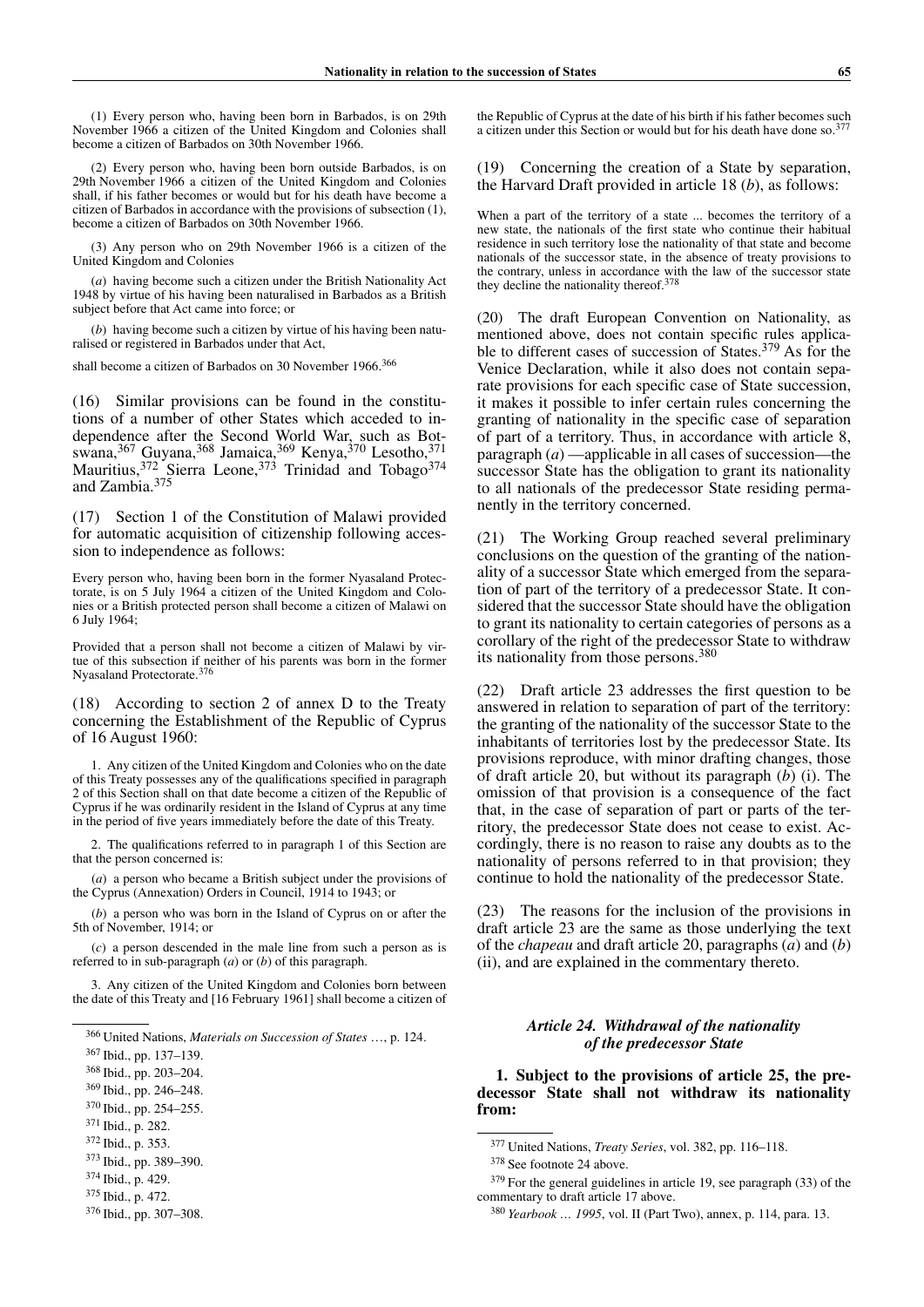**(***a***) Persons having their habitual residence either in its territory or in a third State; and**

**(***b***) Where the predecessor State is a State in which the category of secondary nationality of constituent entities existed, persons not covered by paragraph (***a***) who had the secondary nationality of an entity that remained part of the predecessor State, irrespective of the place of their habitual residence.**

**2. The predecessor State shall withdraw its nationality from the categories of persons entitled to acquire the nationality of the successor State in accordance with article 23. It shall not, however, withdraw its nationality before such persons acquire the nationality of the successor State, unless they have the nationality of a third State.**

#### *Commentary*

Concerning the loss of Austrian nationality as a consequence of the acquisition of the nationality of a successor State which emerged from the separation from the Monarchy after the First World War, article 230 of the Peace Treaty of Saint-Germain-en-Laye provided:

Austria undertakes to recognise any new nationality which has been or may be acquired by her nationals under the laws of the Allied and Associated Powers, and in accordance with the decisions of the competent authorities of these Powers pursuant to naturalisation laws or under treaty stipulations, and to regard such persons as having, in consequence of the acquisition of such new nationality, in all respects severed their allegiance to their country of origin.

An analogous provision was included in article 213 of the Peace Treaty of Trianon.

(2) Reference has already been made to the maintenance of the institution of German nationality following the Second World War.<sup>381</sup> The existence of a single German nationality was confirmed by the case law of the Federal Constitutional Tribunal.<sup>382</sup> The Basic Treaty of 21 December 1972 between the two German States did not settle the nationality issues and was limited to noting the existence of "differences on questions of principle ... including the national question". 383 The Federal Constitutional Tribunal interpreted the Treaty as follows:

… the German Democratic Republic did not, following the entry into force of the Treaty, become a foreign country for the Federal Republic of Germany ... The Federal Republic of Germany treats any citizen of the German Democratic Republic who resides in an area under the protection of the Federal Republic and its Constitution as German under article 116, paragraph 1 [of the Basic Law], the same as any citizen of the Federal Republic.<sup>384</sup>

(3) Instead of determining the categories of persons who are to lose their nationality, the predecessor State can, like the successor State, define in positive terms the categories of persons whom it regards as its nationals following the separation of some parts of its territory. Thus, the Russian Federation, which claims to have an international personality identical to that of the Union of Soviet Socialist Republics, defined its nationals in the Law on Nationality of the Russian Federation of 28 November 1991.<sup>385</sup> Under article 13, paragraph 1, of the Law, all citizens of the former USSR having their permanent residence in the territory of the Russian Federation on the date of the entry into force of the Law were recognized as citizens of the Russian Federation if within one year following that date they had not declared their wish to renounce such nationality. Under paragraph 2 of the Supreme Soviet Decree on Nationality of 17 June 1993, citizens of the former USSR having their permanent residence in the territory of the Russian Federation, but having temporarily left that territory prior to 6 February 1992 for professional, medical or private reasons, or in order to pursue their studies, and having returned only after the entry into force of the Law, were recognized as citizens of the Russian Federation under article 13, paragraph 1, of the Law.386

(4) Although decolonization does not fall under the category of succession of States called separation, there are certain similarities between these two phenomena consisting in the creation of a new State and the continued existence of the predecessor State. Accordingly, the techniques used for the resolution of nationality problems during the process of decolonization may also be of some interest here.

(5) Paragraph 1 of the First Schedule to the Burma Independence Act, 1947, enumerated two categories of persons who, being British subjects immediately before independence day, ceased to be British subjects:

(*a*) persons who were born in Burma or whose father or paternal grandfather was born in Burma, not being persons excepted by paragraph 2 of this Schedule from the operation of this sub-paragraph; and

(*b*) women who were aliens at birth and became British subjects by reason only of their marriage to any such person as is specified in subparagraph (*a*) of this paragraph.

### According to paragraph 2:

(1) A person shall be deemed to be excepted from the operation of sub-paragraph (*a*) of paragraph 1 of this Schedule if he or his father or his paternal grandfather was born outside Burma in a place which, at the time of the birth, [was under British jurisdiction] ...

(2) A person shall also be deemed to be excepted from the operation of the said sub-paragraph (*a*) if he or his father or his paternal grand-father became a British subject by naturalisation or by annexation of any territory which is outside Burma.387

(6) The British Nationality (Cyprus) Order, 1960, contained detailed provisions on the loss of the citizenship

<sup>381</sup> See paragraph (5) of the commentary to draft article 18 and paragraph (9) of the commentary to draft articles 22–23 above.

<sup>382</sup> Koenig, loc. cit., p. 242.

<sup>383</sup> Loc. cit., p. 250.

<sup>384</sup> Judgement of the Federal Constitutional Tribunal, 31 July 1974, part B, V, quoted in Koenig, loc. cit., p. 252. One author expressed his bewilderment at this situation in the following terms: "What is one to think of this outright 'annexation of nationality' by the Federal Republic? Is this simply a case of an extreme application of the principle that each State should determine in a sovereign manner who its nationals are ... or, on the other hand, is the scope of the phenomenon equivalent to flagrant interference in the internal affairs of another State, recognized as such by the Federal Republic?" (Ibid., p. 256.)

<sup>385</sup> Amended by the Law of 17 June 1993 and the Law of 18 January 1995.

<sup>386</sup> See the reply by the Russian Federation to the questionnaire transmitted by the Venice Commission on the consequences of State succession for nationality, *Consequences of State Succession* … (footnote 43 above), appendix II, pp. 84–87.

<sup>387</sup> United Nations, *Materials on Succession of States* … (footnote 82 above), p. 148.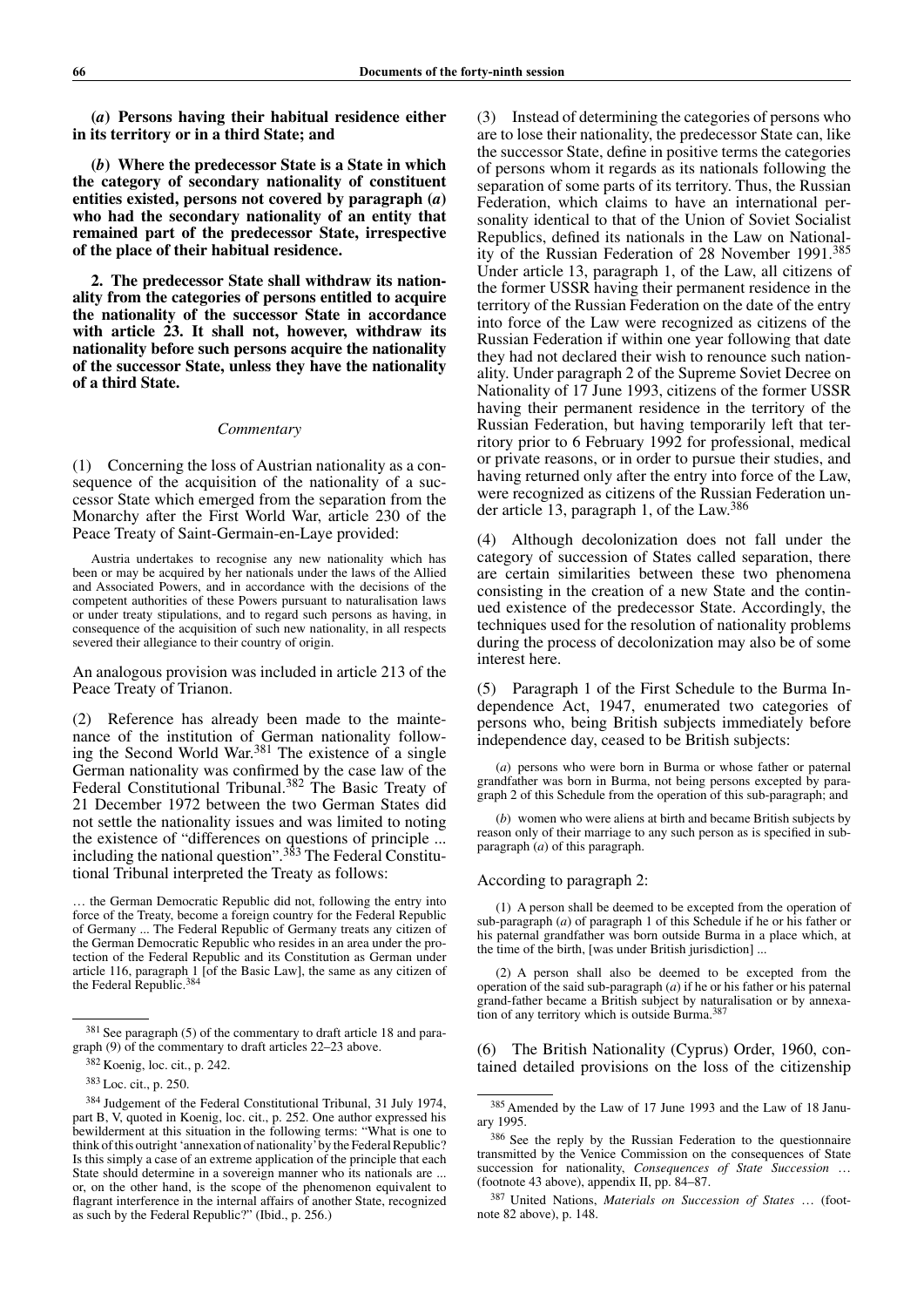of the United Kingdom and Colonies in connection with the accession of Cyprus to independence. It provided, in principle, that:

... any person who, immediately before the sixteenth day of February, 1961, is a citizen of the United Kingdom and Colonies shall cease to be such a citizen on that day if he possesses any of the qualifications specified in paragraph 2 of Section 2 of Annex D to the Treaty concerning the Establishment of the Republic of Cyprus ...<sup>3</sup>

Provided that if any person would, on ceasing to be a citizen of the United Kingdom and Colonies under this paragraph, become stateless, he shall not cease to be such a citizen thereunder until the sixteenth day of August, 1961.<sup>389</sup>

#### According to article 2 of the Order:

... any citizen of the United Kingdom and Colonies who is granted citizenship of the Republic of Cyprus in pursuance of an application such as referred to in section 4, 5 or 6 of annex D shall thereupon cease to be a citizen of the United Kingdom and Colonies.390

(7) Section 2 (2) of the Fiji Independence Act, 1970, read as follows:

Except as provided by section 3 of this Act, any person who immediately before … [10 October 1970] is a citizen of the United Kingdom and Colonies shall on that day cease to be such a citizen if he becomes on that day a citizen of Fiji.<sup>391</sup>

Similar provisions can be found in the Botswana Independence Act 1966,<sup>392</sup> the Gambia Independence Act 1964,<sup>393</sup> the Jamaica Independence Act  $1962$ ,  $394$  the Kenya Independence Act 1963,395 the Sierra Leone Independence Act 1961, $396$  and the Swaziland Independence Act 1968. $397$ 

(8) Certain acts did not provide for the loss of the citizenship of the predecessor State, but rather for the loss of the status of "protected person". Thus, for instance, the Ghana Independence Act 1957, stipulated that:

automatic loss of citizenship of the United Kingdom and Colonies did not apply to a person if he, his father or his father's father:

"(*a*) was born in the United Kingdom or in a colony or an associated State; or

"(*b*) is or was a person naturalized in the United Kingdom and Colonies; or

"(*c*) was registered as a citizen of the United Kingdom and Colonies; or

"(*d*) became a British subject by reason of the annexation of any territory included in a colony.'

and section 3 (2) stipulated that a person did not cease to be a citizen of the United Kingdom and Colonies if:

"(*b*) his father or his father's father was so born and is or at any time was a British subject."

<sup>392</sup> Ibid., p. 129.

394 Ibid., p. 239.

396 Ibid., p. 386.

<sup>397</sup> Ibid., p. 404.

... a person who, immediately before the appointed day, was for the purposes of the [British Nationality Act, 1948] … and Order in Council a British protected person by virtue of his connection with either of the territories mentioned in paragraph *(b)* of this section shall not cease to be such a British protected person for any of those purposes by reason of anything contained in the foregoing provisions of this Act, but shall so cease upon his becoming a citizen of Ghana under any law of the Parliament of Ghana making provision for such citizenship.<sup>398</sup>

Similar provisions are contained in the Tanzania Act, 1969.399

(9) The provisions of article 18 (*b*) of the Harvard Draft concerning the loss of the nationality of the predecessor State by persons who continue residing in the territory forming part of the new State which has emerged from separation are referred to above in the commentary to draft article 23.400

(10) The general principles set out in article 19 of the draft European Convention on Nationality also relate to the retention of the nationality of the predecessor State and, consequently, are applicable in the case of separation. However, no more specific conclusions can be drawn from those principles with respect to the situation envisaged in draft article 24.401

(11) The Venice Declaration contains provisions which apply unquestionably in the case of separation of part of a State's territory. Thus, article 12 prohibits the predecessor State from withdrawing its nationality from its own nationals who have been unable to acquire the nationality of a successor State.

(12) In connection with the general observations regarding the limitations on the freedom of States in the area of nationality, in particular those resulting from obligations in the field of human rights, the Special Rapporteur suggested that the Commission should study the precise limits of the discretionary power of the predecessor State to deprive of its nationality the inhabitants of the territory it has lost<sup>402</sup> in cases of State succession in which the predecessor State continues to exist after the territorial change, such as secession and transfer of part of a territory.

(13) The Working Group on State succession and its impact on the nationality of natural and legal persons concluded, on a preliminary basis, that the nationality of some categories of individuals defined in its report should not be affected by State succession and that, in principle, the predecessor State should have the obligation not to withdraw its nationality from those persons.<sup>403</sup>

<sup>388</sup> Ibid., p. 171, art. 1, para. 1. For the qualifications for *ipso facto* acquisition of the citizenship of the Republic of Cyprus, see paragraph (18) of the commentary to draft articles 22 and 23 above.

<sup>389</sup> Ibid., pp. 171–172. Article 1, paragraph 2, provided that persons possessing any of the qualifications specified in annex D, section 3, paragraph 2, were exempted from the rule concerning the loss of the nationality of the United Kingdom and Colonies.<br><sup>390</sup> Ibid., p. 172.<br><sup>391</sup> Ibid., p. 179. Section 3 (1) stipulated that the above provisions on

<sup>&</sup>quot;(*a*) he was born in a protectorate or protected State; or

<sup>393</sup> Ibid., p. 189.

<sup>395</sup> Ibid., p. 248.

<sup>398</sup> Ibid., p. 194.

<sup>399</sup> Ibid., p. 523.

<sup>400</sup> See paragraph (19) of the commentary to draft articles 22 and 23 above.

<sup>401</sup> See paragraph (33) of the commentary to draft article 17 above.

<sup>402</sup> See the first report of the Special Rapporteur, *Yearbook … 1995*, vol. II (Part One), document A/CN.4/467, p. 175, para. 106, and vol. II (Part Two), p. 35, para. 160.

<sup>403</sup> Ibid., vol. II (Part Two), annex, para. 11.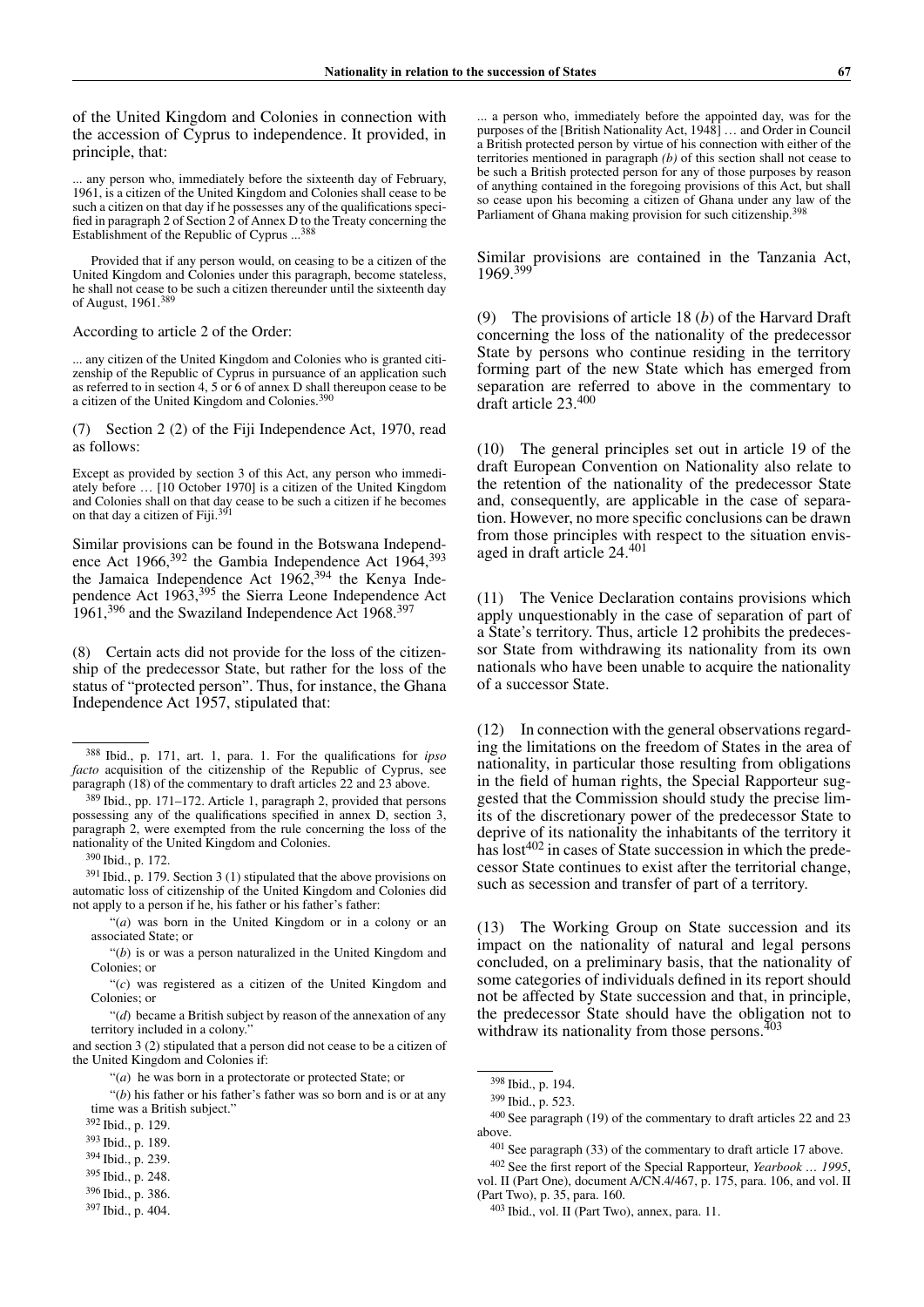(14) This preliminary conclusion of the Working Group was also supported by some representatives in the Sixth Committee.<sup>404</sup>

(15) The Working Group also defined, on a preliminary basis, the categories of persons from whom the predecessor State should be entitled to withdraw its nationality, provided that such withdrawal of nationality did not result in statelessness.<sup>405</sup> It further concluded that the right of the predecessor State to withdraw its nationality from the categories of persons mentioned in paragraph 12 of its report could not be exercised until a person had acquired the nationality of the successor State.

(16) During the debate in the Sixth Committee, no comments were made on the right of the predecessor State to withdraw its nationality from certain categories of persons and the conditions for such withdrawal.

(17) Draft article 24, paragraph 1, reflects the conclusions of the Working Group. Although it is rather laconic, it covers the same categories of persons spelled out explicitly in paragraph 11 of the report of the Working Group. Simply stated, the predecessor State may not use separation of part of its territory as a justification for withdrawing its nationality from persons having their habitual residence either in its territory or in a third State. Moreover, where the predecessor State is a State in which the category of secondary nationality of constituent entities existed, it may not withdraw its nationality from persons who have their habitual residence in a third State or in a successor State if they had the secondary nationality of an entity that remained part of the predecessor State. Of course, the effects of the rule in paragraph 1 may be altered by the exercise of the right of option to which some of these persons are entitled according to article 25.

(18) Paragraph 2 is an expression of the Working Group's conclusion in paragraph 13 of its report that the right of the successor State to grant its nationality to certain categories of persons is the corollary of the obligation of the predecessor State to withdraw its nationality from those same persons and that the withdrawal of the predecessor State's nationality must not be effective before such persons acquire the nationality of the successor State. There is, however, no reason for such suspension of the predecessor's right to withdraw its nationality from those persons when they have the nationality of a third State and, accordingly, the withdrawal does not result in statelessness, not even temporarily.

# *Article 25. Granting of the right of option by the predecessor and the successor States*

**The predecessor and successor States shall grant a right of option to all persons concerned covered by the provisions of articles 23 and 24, paragraph 1, who would be entitled to have the nationality of both the predecessor and successor States or of two or more successor States.**

### *Commentary*

(1) There are numerous cases in State practice where a right of option was granted in case of separation of part of the territory, mostly between the nationality of the predecessor State and that of the successor State. Several such examples have already been referred to above. Relevant provisions include article 106 of the Treaty of Versailles, relating to the Free City of Danzig:  $406$  articles 78 and 80 of the Peace Treaty of Saint-Germain-en-Laye;<sup>407</sup> articles 3 and 4 of the Treaty between the Principal Allied and Associated Powers and Poland; articles 3 and 4 of the Treaty between the Principal Allied and Associated Powers and Czechoslovakia; articles 3 and 4 of the Treaty between the Principal Allied and Associated Powers and the Serb-Croat-Slovene State; as well as articles 3 and 4 of the Treaty between the Principal Allied and Associated Powers and Roumania.

(2) As mentioned above, non-Bengalese residents of Bangladesh were granted the right to elect to retain the nationality of Pakistan or to make a declaration to acquire the nationality of Bangladesh.408

(3) The provision of the Law on Nationality of the Russian Federation concerning the right of persons who retained its nationality *ex lege* to decline such nationality is mentioned above.<sup>409</sup> The Law, however, also stipulated that former nationals of the USSR who did not retain Russian nationality *ex lege* could opt for such nationality. Article 18, paragraph (*g*), provided that citizens of the USSR having their permanent residence in the territory of the other republics of the USSR as at 1 September 1991, and those who had taken up residence in the territory of the Russian Federation after 6 February 1992, could be registered as Russian citizens under a simplified procedure if they had made a declaration to that effect by 6 February 1995 (this period was subsequently extended to 31 December 2000).<sup>410</sup>

(4) Similarly, as discussed above,  $411$  the Law on Ukrainian Citizenship provided for the possibility of declining Ukrainian nationality. Furthermore, article 2, paragraph (2), stipulated that the following were also citizens of Ukraine:

The persons who are civil servants, who are conscripted to a military service, who study abroad or who lawfully left for abroad and are permanent residents in another country provided they were born in

<sup>404</sup> A/CN.4/472/Add.1, para. 21.

<sup>405</sup>*Yearbook … 1995*, vol. II (Part Two), annex, p. 114, para. 12.

<sup>406</sup> See paragraph (13) of the commentary to draft articles 7 and 8 above.

<sup>407</sup> It is also worth noting that article 81 provided:

<sup>&</sup>quot;The High Contracting Parties undertake to put no hindrance in the way of the exercise of the right which the persons concerned have under the present Treaty, or under treaties concluded by the Allied and Associated Powers with Germany, Hungary or Russia, or between any of the Allied and Associated Powers themselves, to choose any other nationality which may be open to them."

See also paragraphs (14) and (16) of the commentary to draft articles 7 and 8 above.

<sup>408</sup> See paragraph (8) of the commentary to draft articles 22 and 23 above.

<sup>409</sup> See paragraph (3) of the commentary to draft article 24.

<sup>410</sup> See footnote 386 above.

<sup>411</sup> See paragraph (12) of the commentary to draft articles 22 and 23 above.